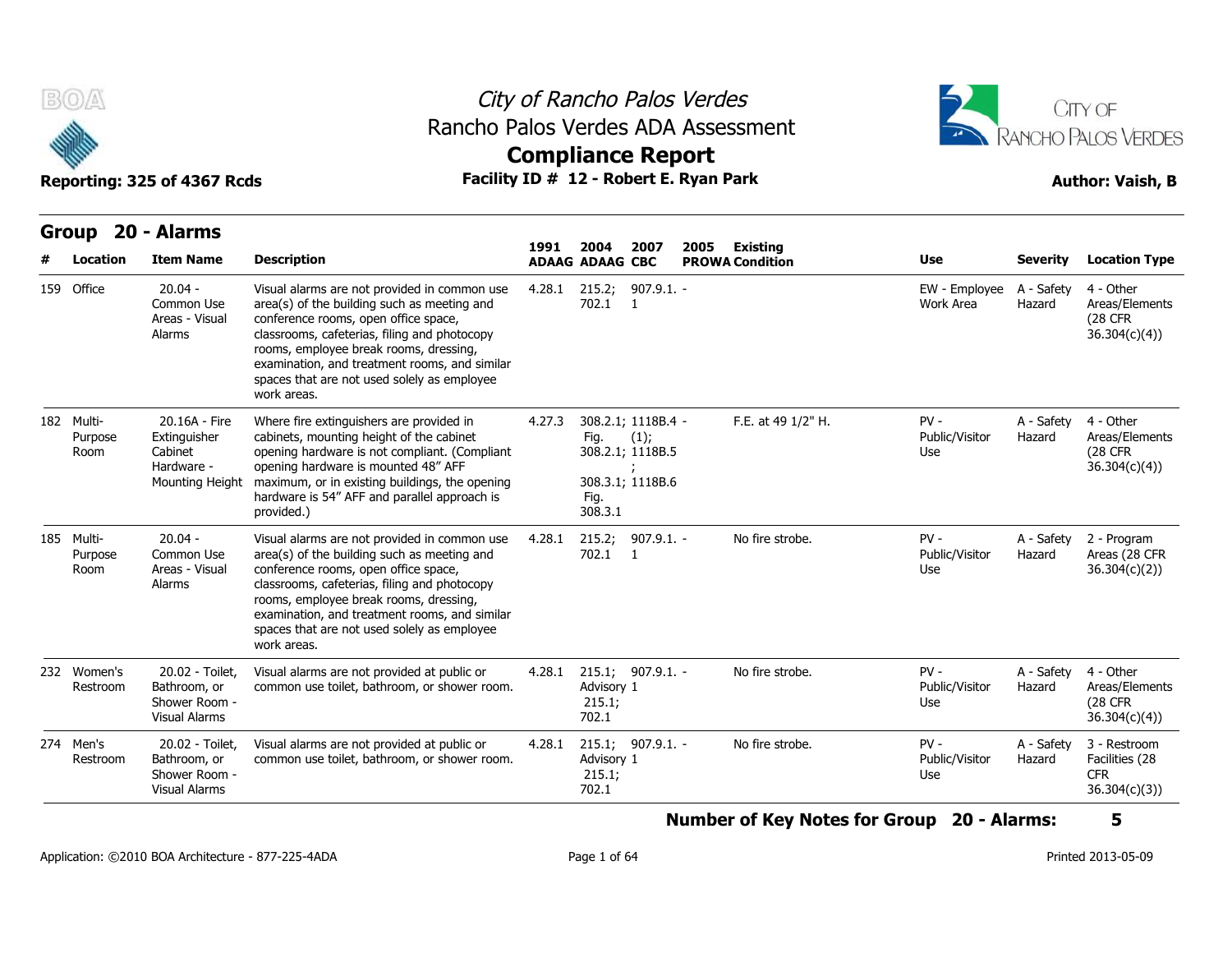

**Compliance Report**



Reporting: 325 of 4367 Rcds **Facility ID # 12 - Robert E. Ryan Park Author: Vaish, B** 

**Group 11 - Doors and Gates**

### **Item Name Description 1991 ADAAG 2004 ADAAG CBC PROWA 2007 2005 Existing # Location Condition Use Severity Location Type** 11.17A - Recommendation: has not been provided. Providing Room/Space ID **Sign** A sign designating the permanent room or space 4.1.2(7) 216.2; 1117B.5 -**16 Rancho Palos V**<br> **10s Verdes ADA A<br>
<b>10 # 12 - Robert E. Ry<br>
1991 2004 2007 20**<br> **1991 2004 2007 20**<br> **1991 2004 2007 20<br>
ADAAG ADAAG CBC PI<br>
4.1.2(7) 216.2; 1117B.5 -<br>
703.2; 1<br>
703.5<br>
703.5** 703.1; .1 item 703.2; 703.5 1 - PV - Public/Visitor Mandated Use Access E - Non-Mandated Facilities (28 Improveme 36.304(c)(1)) nt 1 - Access into CFR **146 Office**<br> **11 - Doors a**<br> **146 Office**<br> **146 Office**<br> **146 Office**<br> **146 Office**<br> **146 Office**<br> **146 Office**<br> **146 Office**<br> **146 Providing**<br> **Providing**<br> **Providing**<br> **Providing** 5 of 4367 Rcds<br> **Doors and Gates**<br> **ILOSE 1991 2001**<br> **ILOSE 1991 2001**<br> **ILOSE 1991 2001**<br> **ILOSE 1991 2001**<br> **ILOSE 1991 2001**<br> **ILOSE 1991 2001**<br> **ILOSE 1991 2001**<br> **ECOMMENT 11.14 - A sign designating the permanent ro** position of 70 degrees, the door will take at least 3 seconds to move to a point 3" from the latch (measured to the leading edge of the door). **D # 12 - Robert E. Ry**<br> **1991 2004 2007 20**<br> **ADAAG ADAAG CBC PR**<br>
4.1.2(7) 216.2; 1117B.5 -<br>
703.1; .1 item<br>
703.2; 1<br>
703.5<br>
4.13.10 404.2.8. 1133B.2 -<br>
1 .5.1 1 .5.1 1133B.2 - 1.97 seconds closer delay. EW - Employee Work Area Barrier to C - Partial 1 - Access into Barrier to Facilities (28 **Access** CFR 36.304(c)(1)) Reporting: 325 of 4367 I<br>
Group 11 - Doors a<br>
# Location Item Name<br>
146 Office 11.17A - Recommendat<br>
Providing<br>
Room/Space I<br>
Sign<br>
151 Office 11.14 - Close 11.15B\_04AG - Vision Lights or more vision lights, does not include at least Door, gate, or adjacent sidelight, containing one one vision light mounted with the bottom edge of the glazed panel at 43" max.. AFF. (Exception: Vision lights with the lowest part more than 66" AFF.) 404.2.1 - - Door light at 48 1/2" H. 1 EW - Employee C - Partial Work Area Barrier to C - Partial 1 - Access into Barrier to Facilities (28 Access CFR 36.304(c)(1)) **Example 1445**<br> **146 Office**<br> **11.17A -**<br> **11.17A -**<br> **Recommendad**<br> **Providing**<br> **1252 Office**<br> **11.14 - Close**<br> **11.14 - Close**<br> **11.14 - Close**<br> **11.15B\_04A4**<br> **Vision Lights** 11.11 - Single- Handles, locks, and latches or other operative 4.13.9 Action Hardware devices are not operable with one hand and without tight grasping, pinching, or twisting of the wrist. (U-shaped handles, levers, and push/pull type mechanisms are acceptable designs.) 4.13.9 309.4; 404.2.7; .5.2 Advisory 404.2.7 Door knobs at closet doors EW - Employee C - Partial Work Area Barrier to C - Partial 2 - Program Barrier to Areas (28 CFR Access 36.304(c)(2)) Sign<br>
151 Office 11.14 - Close<br>
11.15B\_04A4<br>
152 Office 11.15B\_04A4<br>
11.115B\_04A4<br>
11.11 - Sing<br>
158 Office 11.11 - Sing<br>
Action Hardwa 11.11 - Singletter and the place of the place of the place of the place of the place of the solid plane of the solid plane of the solid plane of the solid plane of the solid plane of the solid plane of the solid plane of t position of 70 degrees, the door will take at least 3 seconds to move to a point 3" from the latch (measured to the leading edge of the door). 1<br>
1<br>
4.13.9 309.4; 1133B.2 -<br>
404.2.7; 5.2<br>
Advisory<br>
404.2.7<br>
4.13.10 404.2.8. 1133B.2 -<br>
1 5.1 1 .5.1 11.14 - Closers Door closer is not adjusted so that from an open 4.13.10 404.2.8. 1133B.2 - 2.84 second closer delay EW - Employee C - Partial Work Area Barrier to C - Partial 1 - Access into Barrier to Facilities (28 Access CFR 36.304(c)(1)) Vision Lights<br>Vision Lights<br>158 Office 11.11 - Singl<br>Action Hardwa<br>162 Office 11.14 - Close 11.17A - Recommendation: has not been provided. Providing Room/Space ID **Sign** A sign designating the permanent room or space 4.1.2(7) 216.2; 1117B.5 -4.13.9 309.4; 1133B.2 -<br>
404.2.7; .5.2<br>
Advisory<br>
404.2.7<br>
404.2.7<br>
4.13.10 404.2.8. 1133B.2 -<br>
1 .5.1<br>
4.1.2(7) 216.2; 1117B.5 -<br>
703.2; 1<br>
703.5<br>
703.5 703.1; .1 item 703.2; 703.5 1 - EW - Employee E - Non-Work Area Mandated Mandated Facilities (28 Access Improveme 36.304(c)(1)) nt 1 - Access into **CFR** 158 Office 11.11 - Sing<br>
Action Hardwa<br>
162 Office 11.14 - Close<br>
164 Office 11.17A -<br>
Recommendat<br>
Providing<br>
Room/Space I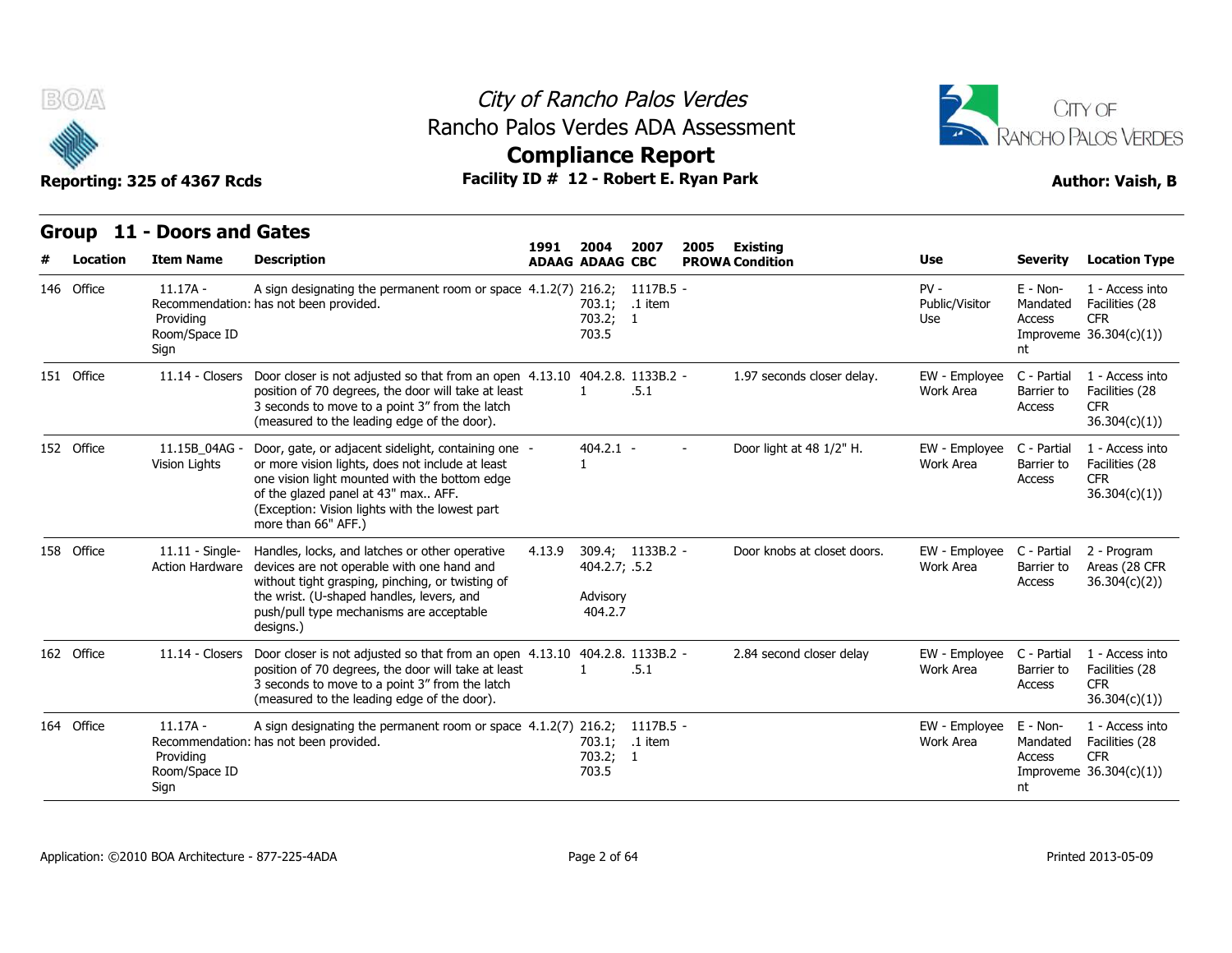

## City of Rancho Palos Verdes Rancho Palos Verdes ADA Assessment



**Compliance Report**

| Group                         | 11 - Doors and Gates                              |                                                                                                                                                                                                                                                                          | 1991   | 2004                                 | 2007                                 | 2005 | <b>Existing</b>          |                                           |                                        |                                                                             |
|-------------------------------|---------------------------------------------------|--------------------------------------------------------------------------------------------------------------------------------------------------------------------------------------------------------------------------------------------------------------------------|--------|--------------------------------------|--------------------------------------|------|--------------------------|-------------------------------------------|----------------------------------------|-----------------------------------------------------------------------------|
| Location                      | <b>Item Name</b>                                  | <b>Description</b>                                                                                                                                                                                                                                                       |        | <b>ADAAG ADAAG CBC</b>               |                                      |      | <b>PROWA Condition</b>   | <b>Use</b>                                | <b>Severity</b>                        | <b>Location Type</b>                                                        |
| 168 Office                    | 11.15B 04AG -<br>Vision Lights                    | Door, gate, or adjacent sidelight, containing one -<br>or more vision lights, does not include at least<br>one vision light mounted with the bottom edge<br>of the glazed panel at 43" max AFF.<br>(Exception: Vision lights with the lowest part<br>more than 66" AFF.) |        | $404.2.1 -$                          |                                      |      | Door light at 48 1/2" H. | EW - Employee<br>Work Area                | $E - Non-$<br>Mandated<br>Access<br>nt | 1 - Access into<br>Facilities (28<br><b>CFR</b><br>Improveme $36.304(c)(1)$ |
| 171 Multi-<br>Purpose<br>Room | 11.07D - Floor<br>Mat -<br>Attachment to<br>Floor | Floor mat used on a ground or floor surface is<br>not securely attached.                                                                                                                                                                                                 | 4.5.3  | 303.2;<br>Advisory<br>302.2          | 1124B.3 -                            |      |                          | $PV -$<br>Public/Visitor<br>Use           | C - Partial<br>Barrier to<br>Access    | 1 - Access into<br>Facilities (28<br><b>CFR</b><br>36.304(c)(1)             |
| 173 Multi-<br>Purpose<br>Room | $11.17A -$<br>Providina<br>Room/Space ID<br>Sign  | A sign designating the permanent room or space 4.1.2(7) 216.2;<br>Recommendation: has not been provided.                                                                                                                                                                 |        | 703.1;<br>703.2; 1<br>703.5          | 1117B.5 -<br>.1 item                 |      |                          | $PV -$<br>Public/Visitor<br>Use           | $E - Non-$<br>Mandated<br>Access<br>nt | 1 - Access into<br>Facilities (28<br><b>CFR</b><br>Improveme $36.304(c)(1)$ |
| 184 Multi-<br>Purpose<br>Room | $11.11 -$ Single-<br><b>Action Hardware</b>       | Handles, locks, and latches or other operative<br>devices are not operable with one hand and<br>without tight grasping, pinching, or twisting of<br>the wrist. (U-shaped handles, levers, and<br>push/pull type mechanisms are acceptable<br>designs.)                   | 4.13.9 | 404.2.7; .5.2<br>Advisory<br>404.2.7 | 309.4; 1133B.2 -                     |      | Door knobs.              | $PV -$<br>Public/Visitor<br>Use           | C - Partial<br>Barrier to<br>Access    | 2 - Program<br>Areas (28 CFR<br>36.304(c)(2)                                |
| 204 Telephone                 | 11.05A - Clear<br>Leaf Door                       | When the door is open 90 degrees, clear<br>Opening - Single- opening width is not at least 32" measured<br>between the face of the door and the doorstop<br>on the latch side.                                                                                           | 4.13.5 | 404.2.3 1133B.1 -                    | .1.1.1;<br>1133B.2<br>$\overline{2}$ |      | 26" Clear opening.       | $PV -$<br>Public/Visitor<br>Use           | C - Partial<br>Barrier to<br>Access    | 1 - Access into<br>Facilities (28<br><b>CFR</b><br>36.304(c)(1))            |
| 223 Storage<br>Room           | $11.17A -$<br>Providing<br>Room/Space ID<br>Sign  | A sign designating the permanent room or space 4.1.2(7) 216.2;<br>Recommendation: has not been provided.                                                                                                                                                                 |        | 703.1;<br>703.2; 1<br>703.5          | $1117B.5 -$<br>.1 item               |      |                          | MS-<br>Maintenance<br>and Storage<br>Only | $E - Non-$<br>Mandated<br>Access<br>nt | 1 - Access into<br>Facilities (28<br><b>CFR</b><br>Improveme $36.304(c)(1)$ |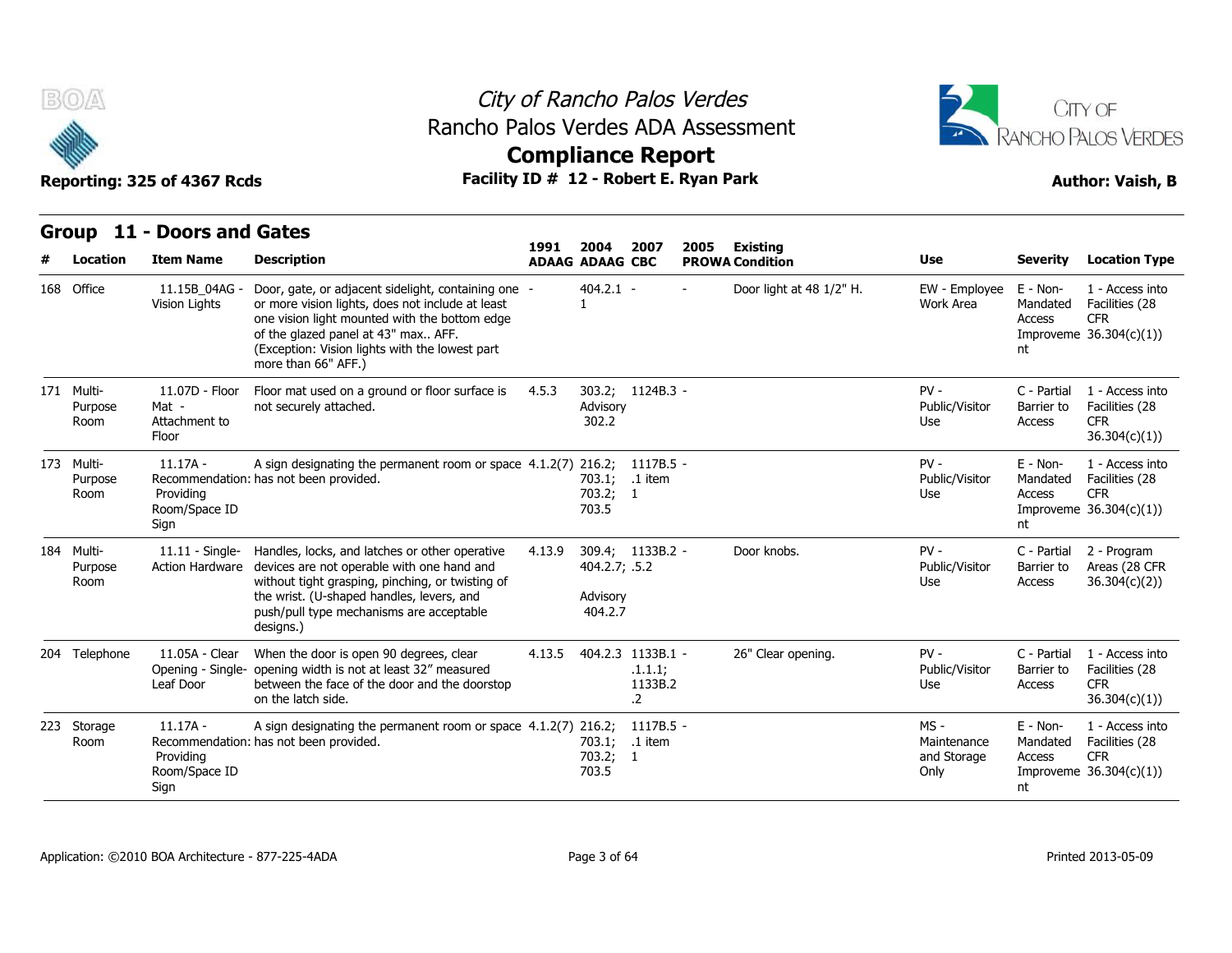

**Compliance Report**



Reporting: 325 of 4367 Rcds **Facility ID # 12 - Robert E. Ryan Park Author: Vaish, B** 

### **Group 11 - Doors and Gates Item Name Description 1991 ADAAG 2004 ADAAG CBC PROWA 2007 2005 Existing # Location Condition Use Severity Location Type** 11.17A - Recommendation: has not been provided. Room Providing Room/Space ID **Sign** A sign designating the permanent room or space 4.1.2(7) 216.2; **16 Rancho Palos V**<br> **10s Verdes ADA A<br>
<b>10 # 12 - Robert E. Ry<br>
1991 2004 2007 20**<br> **1991 2004 2007 20**<br> **1991 2004 2007 20<br>
ADAAG ADAAG CBC PI<br>
4.1.2(7) 216.2; 1117B.5 -<br>
703.2; 1<br>
703.5<br>
703.5** 703.1; .1 item 703.2; 703.5 1117B.5 1 - MS - Maintenance Mandated and Storage Only Improveme 36.304(c)(1)) E - Non-Mandated Facilities (28 Access nt 1 - Access into CFR  $\begin{array}{c}\n\hline\n\text{Reporting: } 325 \text{ of } 4:\n\hline\n\text{Group 11 - Doo}\n\end{array}$ <br>  $\begin{array}{c}\n\text{Group 11 - Doo}\n\text{Room}\n\end{array}$  11.17A - Recommendation: has not been provided. Room Providing Room/Space ID Sign A sign designating the permanent room or space 4.1.2(7) 216.2; 1117B.5 -**D # 12 - Robert E. Ry<br>
4.1.2(7) 2004 2007 20<br>
ADAAG ADAAG CBC PI<br>
4.1.2(7) 216.2; 1117B.5 -<br>
703.1; .1 item<br>
703.2; 1<br>
703.5<br>
4.1.2(7) 216.2; 1117B.5 -<br>
703.2; 1<br>
703.2; 1<br>
703.2; 1<br>
703.2; 1<br>
703.2; 1<br>
703.2; 1<br>
703.2; 1** 703.1; .1 item 703.2; 703.5 1 - MS - Maintenance Mandated and Storage Only Improveme 36.304(c)(1)) E - Non-Mandated Facilities (28 Access nt 1 - Access into CFR Reporting: 325 of 4<br>
Croup 11 - Doo<br>
# Location Item N<br>
226 Storage 11.17,<br>
Room Providing<br>
Room/S<br>
5ign<br>
298 Storage 11.17,<br>
Room Providing<br>
Providing<br>
Room<br>
Providing<br>
Providing<br>
Providing<br>
Providing<br>
Providing<br>
Providi 11.17A - Recommendation: has not been provided. Providing Room/Space ID Sign A sign designating the permanent room or space 4.1.2(7) 216.2; 1117B.5 -ADANG ADANG CBC<br>
4.1.2(7) 216.2; 1117B.5 -<br>
703.1; .1 item<br>
703.2; 1<br>
703.5<br>
4.1.2(7) 216.2; 1117B.5 -<br>
703.1; .1 item<br>
703.2; 1<br>
703.5<br>
4.1.2(7) 216.2; 1117B.5 -<br>
703.5<br>
4.1.2(7) 216.2; 1117B.5 -<br>
703.1; .1 item<br>
703.2; 1 703.1; .1 item 703.2; 703.5 1 - PV - Public/Visitor Use Access E - Non-Mandated Areas (28 CFR Access 36.304(c)(2)) Improveme nt 2 - Program metrical contract the term in the Recommendat<br>
Room Recommendat<br>
Providing<br>
Room/Space I<br>
Sign<br>
298 Storage 11.17A -<br>
Room Recommendat<br>
Providing<br>
Room/Space I<br>
Sign<br>
301 Office 11.17A -<br>
Room/Space I<br>
Providing<br>
Room/Spac 11.11 - Single- Handles, locks, and latches or other operative 4.13.9 Action Hardware devices are not operable with one hand and without tight grasping, pinching, or twisting of the wrist. (U-shaped handles, levers, and push/pull type mechanisms are acceptable designs.) 4.13.9 309.4; 404.2.7; .5.2 Advisory 404.2.7 1133B.2 - Door knob. Twist type lock. PV - Public/Visitor Use **Access** C - Partial 2 - Program Barrier to Areas (28 CFR Access 36.304(c)(2)) Sign<br>
298 Storage 11.17A -<br>
Room Recommendat<br>
Providing<br>
Room/Space I<br>
301 Office 11.17A -<br>
Recommendat<br>
Providing<br>
Room/Space I<br>
Sign<br>
302 Office 11.11 - Singl<br>
Action Hardwa 11.15A - Kick Plate uninterrupted surface on the push side to allow Bottom 10" of door does not have a smooth, the door to be opened by a wheelchair footrest without creating a trap or hazardous condition. (This requirement does not apply to automatic and sliding doors.) 404.2.1 1133B.2 - $0 \qquad .6$ 1133B.2 - Door stop. PV - .6 Public/Visitor Barrier to Use Access C - Partial 2 - Program Barrier to Areas (28 CFR Access 36.304(c)(2)) 301 Office 11.17A -<br>
Recommendat<br>
Providing<br>
Room/Space I<br>
Sign<br>
302 Office 11.11 - Singl<br>
Action Hardwa<br>
303 Office 11.15A - Kicl<br>
Plate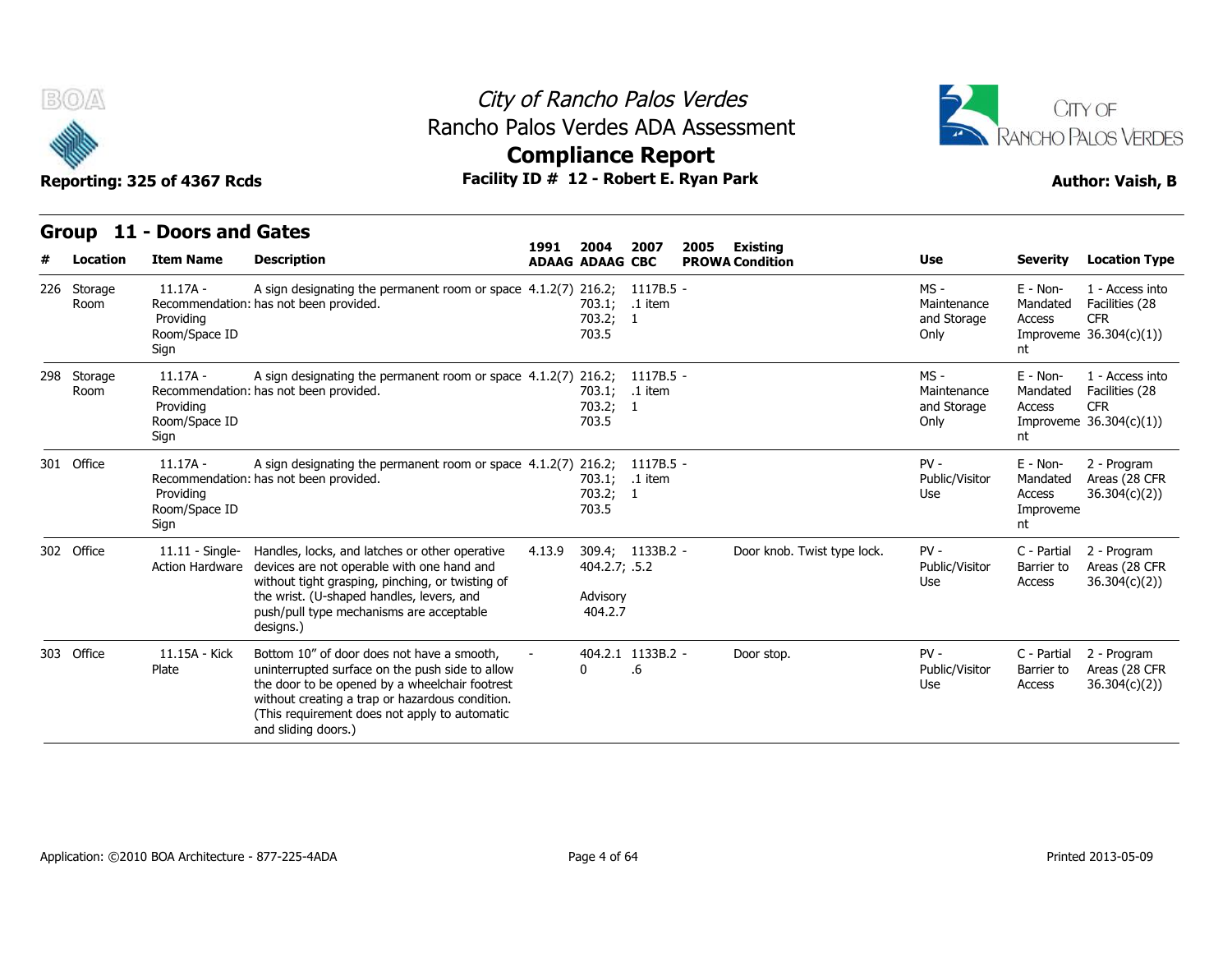



### **Group 11 - Doors and Gates**

| # | Location   | <b>Item Name</b>                      | <b>Description</b>                                                                                                                                                                                                                                                                                                                                                                                                                                                                                                                                                                                                                                                            | 1991                           | 2004<br><b>ADAAG ADAAG CBC</b>            | 2007                                         | 2005 | Existing<br><b>PROWA Condition</b>                       | Use                             | <b>Severity</b>                     | <b>Location Type</b>                                           |
|---|------------|---------------------------------------|-------------------------------------------------------------------------------------------------------------------------------------------------------------------------------------------------------------------------------------------------------------------------------------------------------------------------------------------------------------------------------------------------------------------------------------------------------------------------------------------------------------------------------------------------------------------------------------------------------------------------------------------------------------------------------|--------------------------------|-------------------------------------------|----------------------------------------------|------|----------------------------------------------------------|---------------------------------|-------------------------------------|----------------------------------------------------------------|
|   | 304 Office | 11.06A - Door<br>Maneuvering<br>Space | Door that is not automatic or power-assisted<br>does not have compliant maneuvering space<br>relative to the direction of approach as shown in<br>CBC Fig. 11B-26. (Approach // Side // Width //<br>Depth) (Front // Pull // D + 24" * // 60") (Front<br>// Push // D + 0" ** // 48") (Latch // Pull // D +<br>24" // 60") (Latch // Push // D + 24" // 44"<br>***) (Hinge // Pull // D + 36" // 60") (Hinge //<br>Push // 54" **** // 44" *****) (* D + 18" at<br>interior doors.) (** $D + 12$ " if door has both a<br>latch and a closer.) (*** 48" if door has closer.)<br>(**** Measured from latch toward hinge.)<br>(***** 48" if door has both a latch and a closer.) | Fig. 25                        | 1; Tab. .4.2<br>404.2.4. Fig.<br>404.2.4. | 4.13.6; 404.2.4. 1133B.2 -<br>1; Fig. 11B-26 |      | 3" on pull/strike side. Fixed<br>furniture on push side. | $PV -$<br>Public/Visitor<br>Use | C - Partial<br>Barrier to<br>Access | 2 - Program<br>Areas (28 CFR<br>36.304(c)(2)                   |
|   | 305 Office | 11.13A - Door<br>Operating Effort     | The force required to operate door exceeds 5<br>Ibs. (Fire doors may have up to 15 lbs to achieve<br>positive latching).                                                                                                                                                                                                                                                                                                                                                                                                                                                                                                                                                      |                                |                                           | 4.13.11 404.2.9 1133B.2 -<br>.5              |      | 12 LBF Operating effort                                  | $PV -$<br>Public/Visitor<br>Use | C - Partial<br>Barrier to<br>Access | 2 - Program<br>Areas (28 CFR<br>36.304(c)(2)                   |
|   | 306 Office | $11.14$ - Closers                     | Door closer is not adjusted so that from an open 4.13.10 404.2.8. 1133B.2 -<br>position of 70 degrees, the door will take at least<br>3 seconds to move to a point 3" from the latch<br>(measured to the leading edge of the door).                                                                                                                                                                                                                                                                                                                                                                                                                                           |                                |                                           | .5.1                                         |      | 2.3 second closer delay                                  | $PV -$<br>Public/Visitor<br>Use | C - Partial<br>Barrier to<br>Access | 2 - Program<br>Areas (28 CFR<br>36.304(c)(2)                   |
|   |            |                                       |                                                                                                                                                                                                                                                                                                                                                                                                                                                                                                                                                                                                                                                                               |                                |                                           |                                              |      | Number of Key Notes for Group 11 - Doors and Gates:      |                                 |                                     | 20                                                             |
|   |            | <b>Group 05 - Drinking Fountains</b>  |                                                                                                                                                                                                                                                                                                                                                                                                                                                                                                                                                                                                                                                                               | 1991                           | 2004                                      | 2007                                         | 2005 | <b>Existing</b>                                          |                                 |                                     |                                                                |
| # | Location   | <b>Item Name</b>                      | <b>Description</b>                                                                                                                                                                                                                                                                                                                                                                                                                                                                                                                                                                                                                                                            |                                | <b>ADAAG ADAAG CBC</b>                    |                                              |      | <b>PROWA Condition</b>                                   | Use                             | <b>Severity</b>                     | <b>Location Type</b>                                           |
|   | 101 Path   | 05.04 - Depth                         | Drinking fountain is not $18''$ min to $19''$ max in $4.15.5(1 -$<br>depth.                                                                                                                                                                                                                                                                                                                                                                                                                                                                                                                                                                                                   | ); Figs.<br>27(a)<br>and $(h)$ |                                           | $1115B.4 -$<br>.6 item<br>2                  |      | Drinking fountain at 17" deep.                           | $PV -$<br>Public/Visitor<br>Use | C - Partial<br>Barrier to<br>Access | 4 - Other<br>Areas/Elements<br><b>(28 CFR)</b><br>36.304(c)(4) |

### **Number of Key Notes for Group 11 - Doors and Gates: 20**

### **Group 05 - Drinking Fountains**

| # | Location | Item Name     | Description                                                                 | 2004<br>1991<br><b>ADAAG ADAAG CBC</b> | 2007                   | 2005<br>Existina<br><b>PROWA Condition</b> | Use                   | Severity             | <b>Location Type</b>                                                |
|---|----------|---------------|-----------------------------------------------------------------------------|----------------------------------------|------------------------|--------------------------------------------|-----------------------|----------------------|---------------------------------------------------------------------|
|   | 101 Path | 05.04 - Depth | Drinking fountain is not $18''$ min to $19''$ max in $4.15.5(1 -$<br>depth. | );        Figs.<br>27(a)<br>and $(b)$  | $1115B.4 -$<br>.6 item | Drinking fountain at 17" deep. PV -        | Public/Visitor<br>Use | Barrier to<br>Access | C - Partial 4 - Other<br>Areas/Elements<br>(28 CFR)<br>36.304(c)(4) |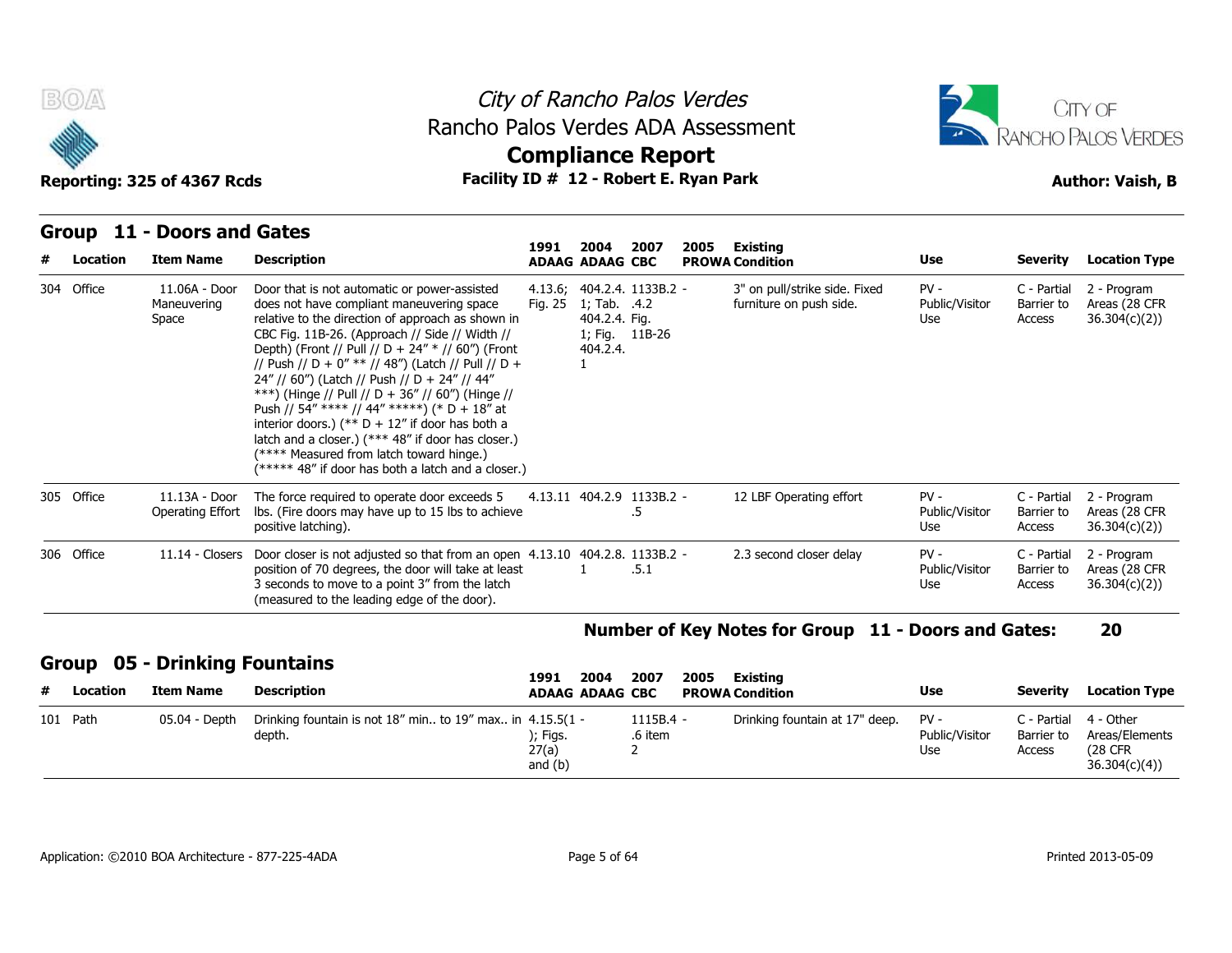

## City of Rancho Palos Verdes Rancho Palos Verdes ADA Assessment



# **Compliance Report**

|          | w                        | Reporting: 325 of 4367 Rcds                              | Facility ID # 12 - Robert E. Ryan Park                                                                                                                                                                                                                                                                                                                                             | PANINNING ITANG E                                   |                                                   |                                          |      |                                              |                                 |                                     | <b>Author: Vaish, B</b>                                        |
|----------|--------------------------|----------------------------------------------------------|------------------------------------------------------------------------------------------------------------------------------------------------------------------------------------------------------------------------------------------------------------------------------------------------------------------------------------------------------------------------------------|-----------------------------------------------------|---------------------------------------------------|------------------------------------------|------|----------------------------------------------|---------------------------------|-------------------------------------|----------------------------------------------------------------|
|          | <b>Location</b>          | <b>Group 05 - Drinking Fountains</b><br><b>Item Name</b> | <b>Description</b>                                                                                                                                                                                                                                                                                                                                                                 | 1991                                                | 2004<br><b>ADAAG ADAAG CBC</b>                    | 2007                                     | 2005 | Existing<br><b>PROWA Condition</b>           | <b>Use</b>                      | <b>Severity</b>                     | <b>Location Type</b>                                           |
| 102 Path |                          | 05.05A - Knee<br>Space Height                            | Drinking fountain provides less than 27" high<br>accessible knee clearance between the bottom<br>of the apron and the floor.                                                                                                                                                                                                                                                       | 4.15.5(1306.3)<br>$)$ ; Figs.<br>27(a)<br>and $(b)$ | Fia.<br>306.3                                     | 1115B.4 -<br>.6 item<br>2                |      | Knee at 26 3/4" H.                           | $PV -$<br>Public/Visitor<br>Use | C - Partial<br>Barrier to<br>Access | 4 - Other<br>Areas/Elements<br><b>(28 CFR)</b><br>36.304(c)(4) |
| 103 Path |                          | 05.07 - Clear<br>Floor Space                             | Drinking fountain does not have a 30" x 48"<br>clear floor space that adjoins or overlaps an<br>accessible route of travel and that allows a<br>forward approach by wheelchair users. (A side<br>approach is not acceptable.)                                                                                                                                                      | 4.15.5(1 305.1<br>); Figs.<br>27(c)<br>and $(d)$    |                                                   | 1115B.4 -<br>.6 item<br>2                |      |                                              | $PV -$<br>Public/Visitor<br>Use | C - Partial<br>Barrier to<br>Access | 4 - Other<br>Areas/Elements<br>(28 CFR<br>36.304(c)(4)         |
|          | 194 Stage                | 05.07 - Clear<br>Floor Space                             | Drinking fountain does not have a 30" x 48"<br>clear floor space that adjoins or overlaps an<br>accessible route of travel and that allows a<br>forward approach by wheelchair users. (A side<br>approach is not acceptable.)                                                                                                                                                      | 4.15.5(1 305.1<br>); Figs.<br>27(c)<br>and $(d)$    |                                                   | $1115B.4 -$<br>.6 item<br>$\mathbf{2}$   |      | Steps obstruct clear floor space.            | $PV -$<br>Public/Visitor<br>Use | C - Partial<br>Barrier to<br>Access | 4 - Other<br>Areas/Elements<br><b>(28 CFR)</b><br>36.304(c)(4) |
|          | 195 Stage                | 05.04 - Depth                                            | Drinking fountain is not 18" min to 19" max in 4.15.5(1 -<br>depth.                                                                                                                                                                                                                                                                                                                | ); Figs.<br>27(a)<br>and $(b)$                      |                                                   | $1115B.4 -$<br>.6 item<br>$\overline{2}$ |      | 13" deep DF.                                 | $PV -$<br>Public/Visitor<br>Use | C - Partial<br>Barrier to<br>Access | 4 - Other<br>Areas/Elements<br><b>(28 CFR</b><br>36.304(c)(4)  |
|          | 299 Drinking<br>Fountain | 05.01A - "Hi"<br>Drinking<br>Fountain<br>Requirement     | Where there is only one drinking fountain area<br>on a floor (e.g, an area with a drinking<br>fountain or separate drinking fountains), it is<br>accessible to wheelchair users and not to<br>persons who have difficulty bending or stooping<br>(i.e., the required accessibility for persons who<br>have difficulty bending or stooping on each floor<br>has not been provided). | 4.1.3(10 211.1)<br>(a);<br>4.15.1                   | 211.2                                             | 1115B.4 -<br>.6 item<br>$\mathbf{1}$     |      |                                              | $PV -$<br>Public/Visitor<br>Use | C - Partial<br>Barrier to<br>Access | 4 - Other<br>Areas/Elements<br><b>(28 CFR)</b><br>36.304(c)(4) |
|          | 300 Drinking<br>Fountain | 05.08A - Wall-<br>Mounted<br>Protruding<br>Objects       | Wall mounted drinking fountain with leading<br>edges between 27" and 80" from the floor<br>projects more than 4" into the circulation path.                                                                                                                                                                                                                                        | 4.4.1                                               | 204;<br>307.2; .6.1<br>Advisory<br>307.2;<br>Fig. | 1133B.8 -                                |      | Drinking fountain protrudes 13"<br>at 29" H. | $PV -$<br>Public/Visitor<br>Use | A - Safety<br>Hazard                | 4 - Other<br>Areas/Elements<br>(28 CFR<br>36.304(c)(4)         |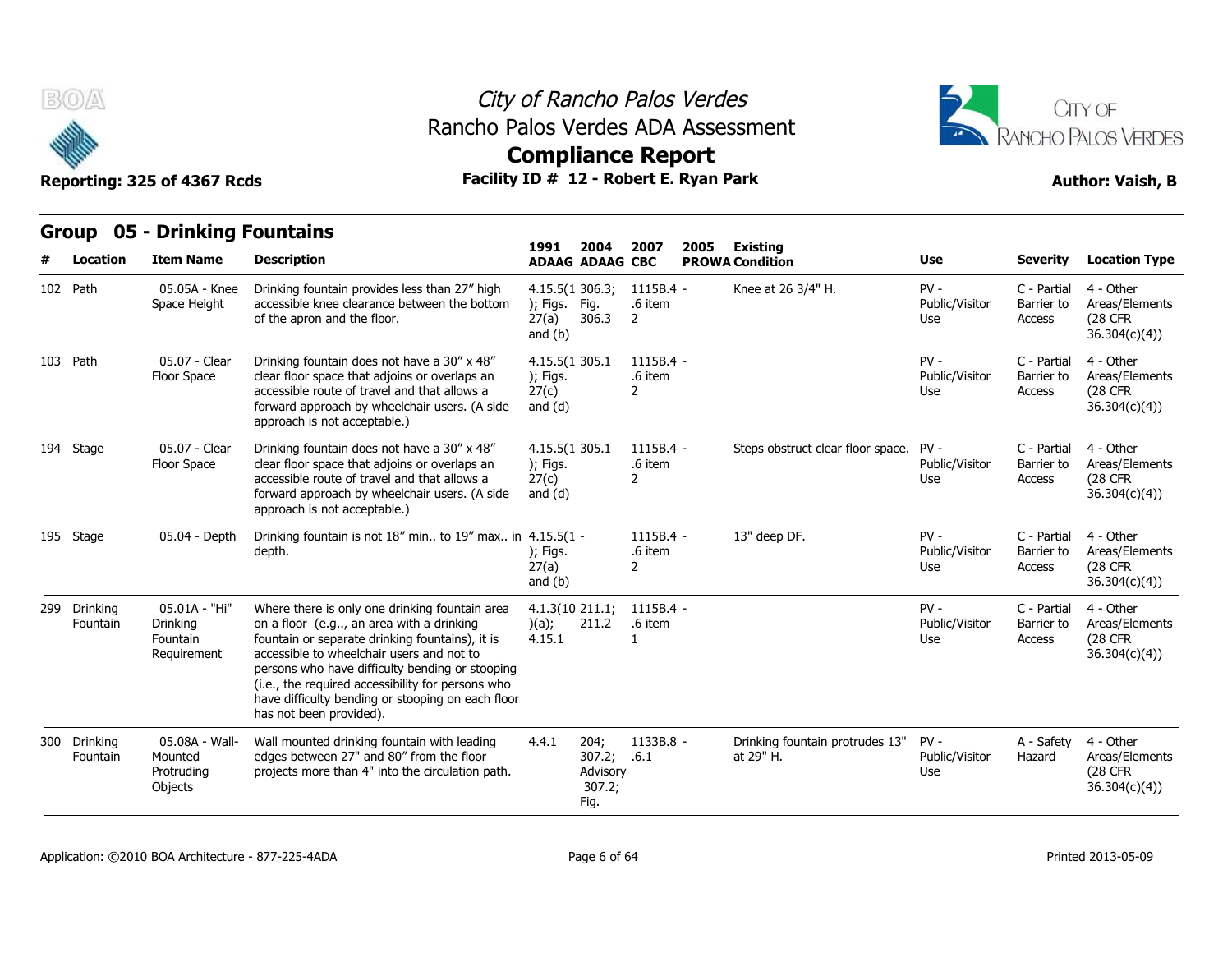| <b>B</b> OA  |          | Reporting: 325 of 4367 Rcds                         | Rancho Palos Verdes ADA Assessment<br>Facility ID # 12 - Robert E. Ryan Park                                                                                                                                                                                                           |        | City of Rancho Palos Verdes<br><b>Compliance Report</b> |                         |      |                                           |                                                               |                                        | <b>RANCHO PALOS VERDES</b><br><b>Author: Vaish, B</b>                      |
|--------------|----------|-----------------------------------------------------|----------------------------------------------------------------------------------------------------------------------------------------------------------------------------------------------------------------------------------------------------------------------------------------|--------|---------------------------------------------------------|-------------------------|------|-------------------------------------------|---------------------------------------------------------------|----------------------------------------|----------------------------------------------------------------------------|
| <b>Group</b> | Location | 05 - Drinking Fountains<br><b>Item Name</b>         | <b>Description</b>                                                                                                                                                                                                                                                                     | 1991   | 2004<br><b>ADAAG ADAAG CBC</b>                          | 2007                    | 2005 | Existing<br><b>PROWA Condition</b>        | <b>Use</b>                                                    | <b>Severity</b>                        | <b>Location Type</b>                                                       |
|              |          |                                                     |                                                                                                                                                                                                                                                                                        |        |                                                         |                         |      |                                           | <b>Number of Key Notes for Group 05 - Drinking Fountains:</b> |                                        | 7                                                                          |
| Group        | Location | <b>10 - Entrances and Exits</b><br><b>Item Name</b> | <b>Description</b>                                                                                                                                                                                                                                                                     | 1991   | 2004<br><b>ADAAG ADAAG CBC</b>                          | 2007                    | 2005 | <b>Existing</b><br><b>PROWA Condition</b> | <b>Use</b>                                                    | <b>Severity</b>                        | <b>Location Type</b>                                                       |
| 147 Office   |          |                                                     | 10.10 - Single- Handles, locks, and latches or other operative<br>Action Hardware devices are not operable with one hand and<br>without tight grasping, pinching, or twisting of<br>the wrist. (U-shaped handles, levers, and<br>push/pull type mechanisms are acceptable<br>designs.) | 4.13.9 | 404.2.7; .5.2<br>Advisory<br>404.2.7                    | 309.4; 1133B.2 -        |      |                                           | EW - Employee<br>Work Area                                    | C - Partial<br>Barrier to<br>Access    | 1 - Access into<br>Facilities (28<br><b>CFR</b><br>36.304(c)(1)            |
| 148 Office   |          | 10.08 - Kick<br>Plate                               | Bottom 10" of door does not have a smooth,<br>uninterrupted surface on the push side to allow<br>the door to be opened by a wheelchair footrest<br>without creating a trap or hazardous condition.<br>(This requirement does not apply to automatic<br>and sliding doors.)             |        | $\mathbf{0}$                                            | 404.2.1 1133B.2 -<br>.6 |      | Door stop.                                | EW - Employee<br>Work Area                                    | C - Partial<br>Barrier to<br>Access    | 1 - Access into<br>Facilities (28<br><b>CFR</b><br>36.304(c)(1)            |
| 149 Office   |          | 10.11A - Door                                       | The force required to operate door exceeds 5<br>Operating Effort Ibs. (Fire doors may have up to 15 lbs to achieve<br>positive latching).                                                                                                                                              |        | 4.13.11 404.2.9 1133B.2 -                               | .5                      |      | 10 LBF Operating effort                   | EW - Employee<br>Work Area                                    | C - Partial<br>Barrier to<br>Access    | 1 - Access into<br>Facilities (28<br><b>CFR</b><br>36.304(c)(1)            |
| 150 Office   |          | $10.09B -$<br>Threshold -<br>Height                 | The threshold at doorway exceeds 1/2" in height. 4.13.8                                                                                                                                                                                                                                |        | Advisory .4.1<br>303.3;<br>Fig.<br>303.3                | 303.3; 1133B.2 -        |      | 2 1/2" high Threshold.                    | EW - Employee<br>Work Area                                    | or<br>Complete<br>Barrier to<br>Access | B - Severe 1 - Access into<br>Facilities (28<br><b>CFR</b><br>36.304(c)(1) |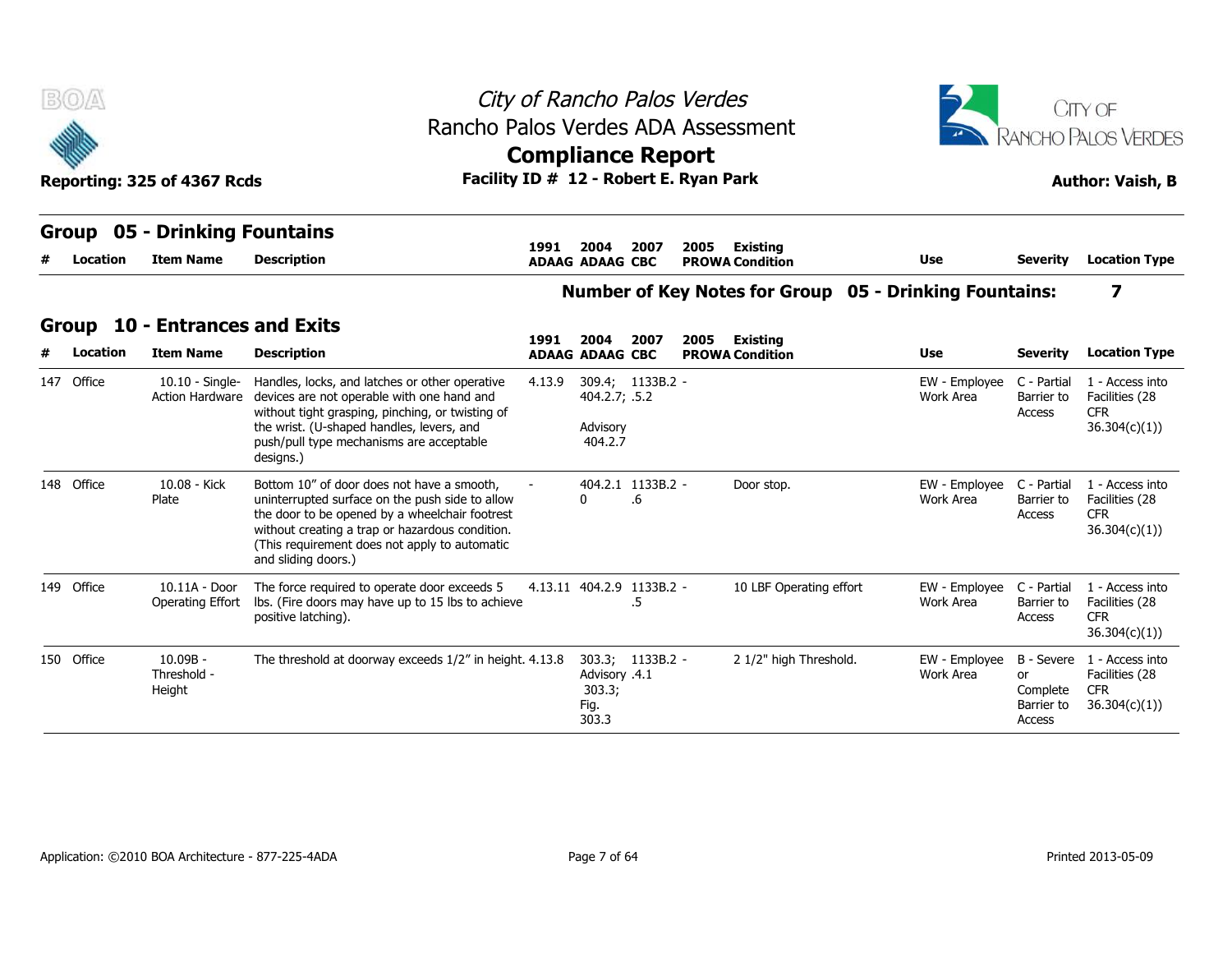



# **Compliance Report**

### **Group 10 - Entrances and Exits Item Name Description 1991 ADAAG 2004 ADAAG CBC PROWA 2007 2005 Existing # Location Condition Use Severity Location Type** 10.06A - Door Maneuvering Space The relative to the direction of approach as shown in Tal Door that is not automatic or power-assisted does not have compliant maneuvering space CBC Fig. 11B-26. (Approach // Side // Width // Depth) (Front // Pull // D + 24"  $*/$  // 60") (Front // Push // D + 0" \*\* // 48") (Latch // Pull // D + 24" // 60") (Latch // Push // D + 24" // 44" \*\*\*) (Hinge // Pull // D + 36" // 60") (Hinge // Push // 54" \*\*\*\* // 44" \*\*\*\*\*) (\* D + 18" at interior doors.) (\*\*  $D + 12$ " if door has both a latch and a closer.) (\*\*\* 48" if door has closer.) (\*\*\*\* Measured from latch toward hinge.) (\*\*\*\*\* 48" if door has both a latch and a closer.) 4.13.6; 404.2.4. Fig. 25 1; .4.2; Tab.404 Fig. .2.4.1; 11B-26 Fig.404. 2.4.1 1133B.2 - Fixed counter encroaches door maneuvering space. EW - Employee Work Area Barrier to C - Partial 1 - Access into Barrier to Facilities (28 Access CFR 36.304(c)(1)) **153 Office**<br> **163 Office Strategy 10 - Entrance Strategy 10 - Entrance Strategy 10.064 - Doctor Strategy Americans**<br>
153 Office 10.064 - Doctor Maneuvering<br>
Space 10.11A - Door Operating Effort The force required to operate door exceeds 5 4.13.11 404.2.9 1133B.2 lbs. (Fire doors may have up to 15 lbs to achieve positive latching). Fig. 25 1; .4.2; maneuvering<br>
Tab.404 Fig.<br>
.2.4.1; 11B-26<br>
Fig.404.<br>
2.4.1<br>
4.13.11 404.2.9 1133B.2 - 9 LBF Operat<br>
5 .5 - 9 LBF Operating effort EW - Employee C - Partial 1 - Access into Work Area Barrier to Barrier to Facilities (28 **Access** CFR 36.304(c)(1)) Maneuvering<br>
Space<br>
Space<br>
163 Office<br>
10.11A - Doc<br>
Operating Effc 10.10 - Single- Handles, locks, and latches or other operative 4.13.9 Action Hardware devices are not operable with one hand and without tight grasping, pinching, or twisting of the wrist. (U-shaped handles, levers, and push/pull type mechanisms are acceptable designs.) 4.13.9 309.4; 404.2.7; Advisory 404.2.7 1133B.2 - Door knob. Twist type lock on EW - Emp .5.2 door knob. EW - Employee Work Area Barrier to C - Partial 1 - Access into Barrier to Facilities (28 Access CFR 36.304(c)(1)) 163 Office 10.11A - Doctory Operating Eff<br>
165 Office 10.10 - Single<br>
165 Office 10.10 - Single 10.08 - Kick Plate uninterrupted surface on the push side to allow Bottom 10" of door does not have a smooth, the door to be opened by a wheelchair footrest without creating a trap or hazardous condition. (This requirement does not apply to automatic and sliding doors.) 404.2.1 1133B.2 - $0 \qquad .6$ Door stop. .6 EW - Employee C - Partial Work Area Barrier to C - Partial 1 - Access into Barrier to Facilities (28 Access CFR 36.304(c)(1)) 163 Office 10.11A - Door<br>
Operating Effc<br>
165 Office 10.10 - Sing<br>
Action Hardwa<br>
166 Office 10.08 - Kick<br>
Plate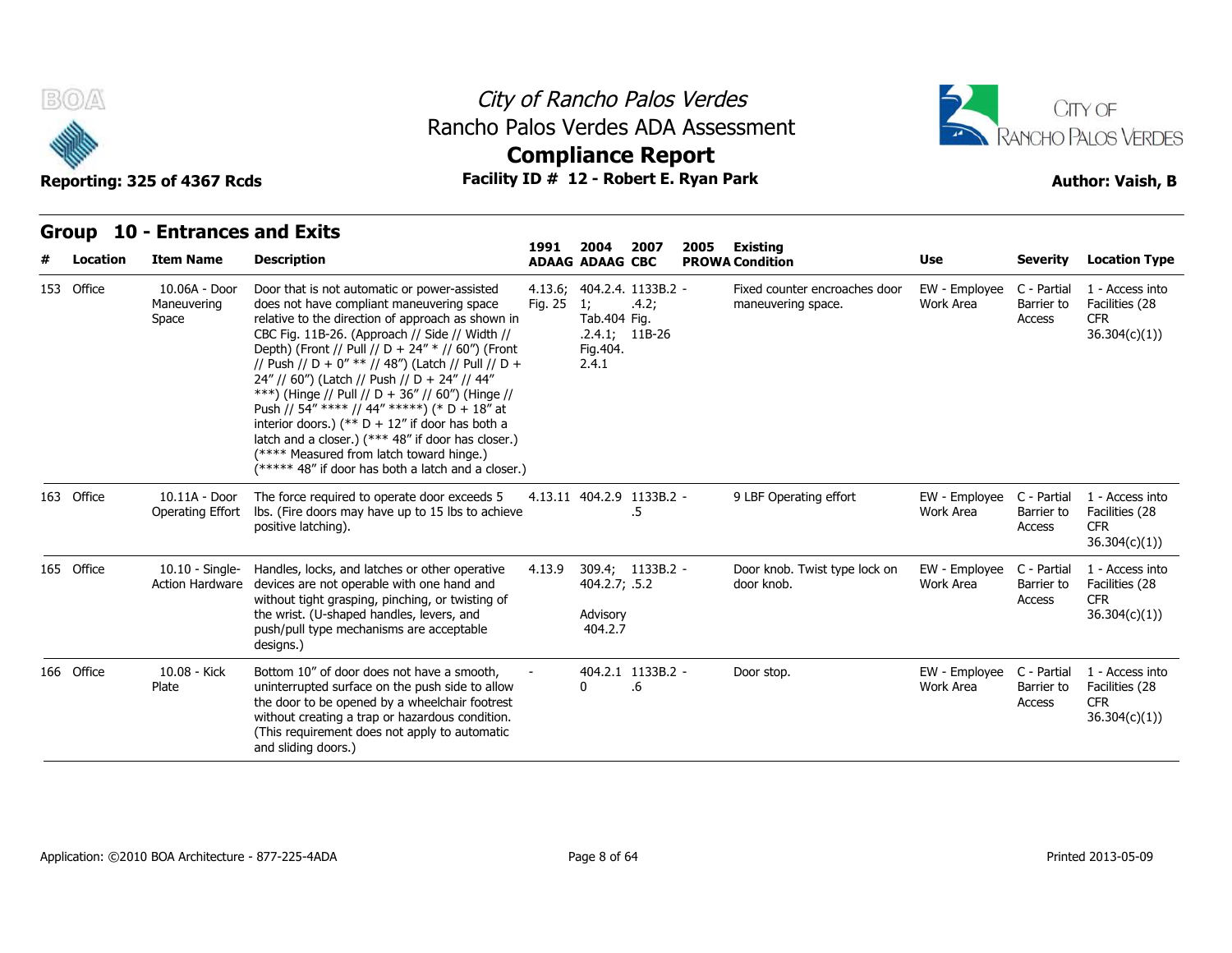



## **Compliance Report**

| BOA                           | Reporting: 325 of 4367 Rcds                       | Rancho Palos Verdes ADA Assessment<br>Facility ID # 12 - Robert E. Ryan Park                                                                                                                                                                                                                                                                                                                                                                                                                                                                                                                                                                                                  |                    |                                                              | City of Rancho Palos Verdes<br><b>Compliance Report</b> |      |                                                     |                                 |                                        | CITY OF<br>RANCHO PALOS VERDES<br><b>Author: Vaish, B</b>                  |
|-------------------------------|---------------------------------------------------|-------------------------------------------------------------------------------------------------------------------------------------------------------------------------------------------------------------------------------------------------------------------------------------------------------------------------------------------------------------------------------------------------------------------------------------------------------------------------------------------------------------------------------------------------------------------------------------------------------------------------------------------------------------------------------|--------------------|--------------------------------------------------------------|---------------------------------------------------------|------|-----------------------------------------------------|---------------------------------|----------------------------------------|----------------------------------------------------------------------------|
|                               | Group 10 - Entrances and Exits                    |                                                                                                                                                                                                                                                                                                                                                                                                                                                                                                                                                                                                                                                                               | 1991               | 2004                                                         | 2007                                                    | 2005 | <b>Existing</b>                                     |                                 |                                        |                                                                            |
| Location                      | <b>Item Name</b>                                  | <b>Description</b>                                                                                                                                                                                                                                                                                                                                                                                                                                                                                                                                                                                                                                                            |                    | <b>ADAAG ADAAG CBC</b>                                       |                                                         |      | <b>PROWA Condition</b>                              | Use                             | <b>Severity</b>                        | <b>Location Type</b>                                                       |
| 167 Office                    | $10.09B -$<br>Threshold -<br>Height               | The threshold at doorway exceeds 1/2" in height. 4.13.8                                                                                                                                                                                                                                                                                                                                                                                                                                                                                                                                                                                                                       |                    | Advisory .4.1<br>303.3;<br>Fig.<br>303.3                     | 303.3; 1133B.2 -                                        |      | 2 1/2" high Threshold.                              | EW - Employee<br>Work Area      | or<br>Complete<br>Barrier to<br>Access | B - Severe 1 - Access into<br>Facilities (28<br><b>CFR</b><br>36.304(c)(1) |
| 169 Office                    | 10.06A - Door<br>Maneuvering<br>Space             | Door that is not automatic or power-assisted<br>does not have compliant maneuvering space<br>relative to the direction of approach as shown in<br>CBC Fig. 11B-26. (Approach // Side // Width //<br>Depth) (Front // Pull // D + 24" * // 60") (Front<br>// Push // D + 0" ** // 48") (Latch // Pull // D +<br>24" // 60") (Latch // Push // D + 24" // 44"<br>***) (Hinge // Pull // D + 36" // 60") (Hinge //<br>Push // 54" **** // 44" *****) (* D + 18" at<br>interior doors.) (** $D + 12$ " if door has both a<br>latch and a closer.) (*** 48" if door has closer.)<br>(**** Measured from latch toward hinge.)<br>(***** 48" if door has both a latch and a closer.) | 4.13.6;<br>Fig. 25 | 1;<br>Tab.404 Fig.<br>$.2.4.1; 11B-26$<br>Fig. 404.<br>2.4.1 | 404.2.4. 1133B.2 -<br>.4.2;                             |      | Fixed counter encroaches door<br>maneuvering space. | EW - Employee<br>Work Area      | C - Partial<br>Barrier to<br>Access    | 2 - Program<br>Areas (28 CFR<br>36.304(c)(2)                               |
| 172 Multi-<br>Purpose<br>Room | 10.07A -<br>Landing - Level<br>and Clear          | Floor is not level (slope is greater than 2% in<br>some or all directions). OR Floor is not clear<br>within the required maneuvering space.                                                                                                                                                                                                                                                                                                                                                                                                                                                                                                                                   | 4.13.6; 305;       | Fig. 25 404.2.4. .4                                          | 1133B.2 -                                               |      | Landing slope at 9.4%.                              | $PV -$<br>Public/Visitor<br>Use | C - Partial<br>Barrier to<br>Access    | 1 - Access into<br>Facilities (28<br><b>CFR</b><br>36.304(c)(1)            |
| 174 Multi-<br>Purpose<br>Room | $10.11B -$<br>Hardware<br><b>Operating Effort</b> | The force required to activate handles, pulls,<br>latches, locks, and other operable parts of door<br>exceeds 5 lbs.                                                                                                                                                                                                                                                                                                                                                                                                                                                                                                                                                          | 4.27.4             | 309.4                                                        | 1117B.6 -<br>item 4                                     |      | 10 LBF Panic.                                       | $PV -$<br>Public/Visitor<br>Use | C - Partial<br>Barrier to<br>Access    | 1 - Access into<br>Facilities (28<br><b>CFR</b><br>36.304(c)(1)            |
| 196 Vending<br>Machine        | $10.10 -$ Single-                                 | Handles, locks, and latches or other operative<br>Action Hardware devices are not operable with one hand and<br>without tight grasping, pinching, or twisting of<br>the wrist. (U-shaped handles, levers, and<br>push/pull type mechanisms are acceptable<br>designs.)                                                                                                                                                                                                                                                                                                                                                                                                        | 4.13.9             | 404.2.7; .5.2<br>Advisory<br>404.2.7                         | 309.4; 1133B.2 -                                        |      | Door knob.                                          | $PV -$<br>Public/Visitor<br>Use | C - Partial<br>Barrier to<br>Access    | 1 - Access into<br>Facilities (28<br><b>CFR</b><br>36.304(c)(1)            |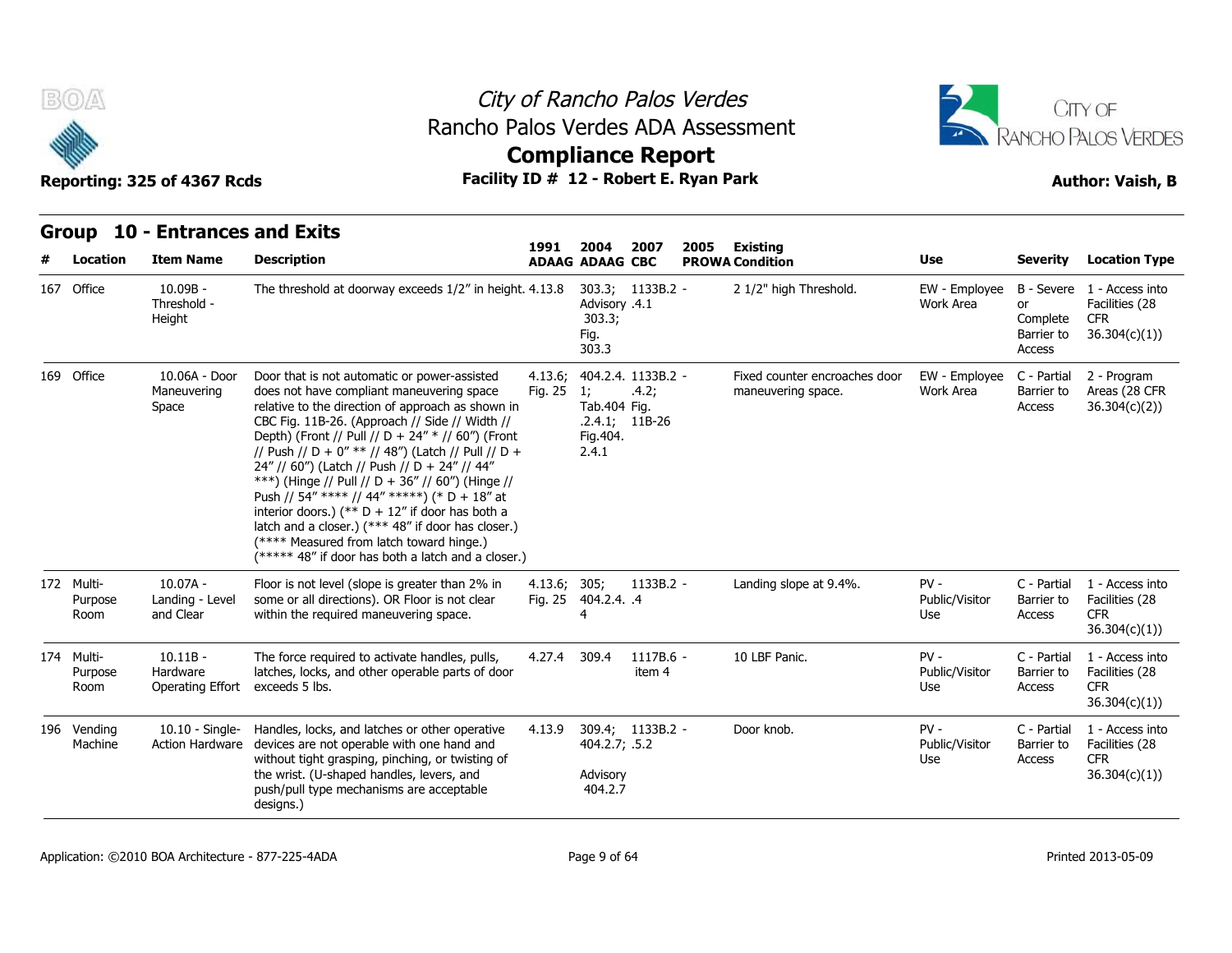

## City of Rancho Palos Verdes Rancho Palos Verdes ADA Assessment



# **Compliance Report**

|     |                     | Group 10 - Entrances and Exits            |                                                                                                                                                                                                                                                                            |        |                                                              |      |      |                                           |                                              |                                     |                                                                  |
|-----|---------------------|-------------------------------------------|----------------------------------------------------------------------------------------------------------------------------------------------------------------------------------------------------------------------------------------------------------------------------|--------|--------------------------------------------------------------|------|------|-------------------------------------------|----------------------------------------------|-------------------------------------|------------------------------------------------------------------|
|     | Location            | <b>Item Name</b>                          | <b>Description</b>                                                                                                                                                                                                                                                         | 1991   | 2004<br><b>ADAAG ADAAG CBC</b>                               | 2007 | 2005 | <b>Existing</b><br><b>PROWA Condition</b> | <b>Use</b>                                   | <b>Severity</b>                     | <b>Location Type</b>                                             |
| 197 | Vending<br>Machine  | 10.08 - Kick<br>Plate                     | Bottom 10" of door does not have a smooth.<br>uninterrupted surface on the push side to allow<br>the door to be opened by a wheelchair footrest<br>without creating a trap or hazardous condition.<br>(This requirement does not apply to automatic<br>and sliding doors.) |        | 404.2.1 1133B.2 -<br>$\Omega$                                | .6   |      | Door stop.                                | $PV -$<br>Public/Visitor<br>Use              | C - Partial<br>Barrier to<br>Access | 1 - Access into<br>Facilities (28<br><b>CFR</b><br>36.304(c)(1)  |
|     | 201 Telephone       | 10.10 - Single-<br>Action Hardware        | Handles, locks, and latches or other operative<br>devices are not operable with one hand and<br>without tight grasping, pinching, or twisting of<br>the wrist. (U-shaped handles, levers, and<br>push/pull type mechanisms are acceptable<br>designs.)                     | 4.13.9 | 309.4; 1133B.2 -<br>404.2.7; .5.2<br>Advisory<br>404.2.7     |      |      | No door hardware.                         | $PV -$<br>Public/Visitor<br>Use              | C - Partial<br>Barrier to<br>Access | 1 - Access into<br>Facilities (28<br><b>CFR</b><br>36.304(c)(1)  |
|     | 202 Telephone       | 10.08 - Kick<br>Plate                     | Bottom 10" of door does not have a smooth,<br>uninterrupted surface on the push side to allow<br>the door to be opened by a wheelchair footrest<br>without creating a trap or hazardous condition.<br>(This requirement does not apply to automatic<br>and sliding doors.) |        | 404.2.1 1133B.2 -<br>$\mathbf{0}$                            | .6   |      | Door stop.                                | $PV -$<br>Public/Visitor<br>Use              | C - Partial<br>Barrier to<br>Access | 1 - Access into<br>Facilities (28<br><b>CFR</b><br>36.304(c)(1)) |
|     | 203 Telephone       | $10.09B -$<br>Threshold -<br>Height       | The threshold at doorway exceeds 1/2" in height. 4.13.8                                                                                                                                                                                                                    |        | 303.3; 1133B.2 -<br>Advisory .4.1<br>303.3;<br>Fig.<br>303.3 |      |      | 1 1/2" high Threshold.                    | $PV -$<br>Public/Visitor<br>Use              | C - Partial<br>Barrier to<br>Access | 1 - Access into<br>Facilities (28<br><b>CFR</b><br>36.304(c)(1)) |
|     | 222 Storage<br>Room | 10.10 - Single-<br><b>Action Hardware</b> | Handles, locks, and latches or other operative<br>devices are not operable with one hand and<br>without tight grasping, pinching, or twisting of<br>the wrist. (U-shaped handles, levers, and<br>push/pull type mechanisms are acceptable<br>designs.)                     | 4.13.9 | 309.4; 1133B.2 -<br>404.2.7; .5.2<br>Advisory<br>404.2.7     |      |      | Door knob.                                | $MS -$<br>Maintenance<br>and Storage<br>Only | C - Partial<br>Barrier to<br>Access | 1 - Access into<br>Facilities (28<br><b>CFR</b><br>36.304(c)(1)  |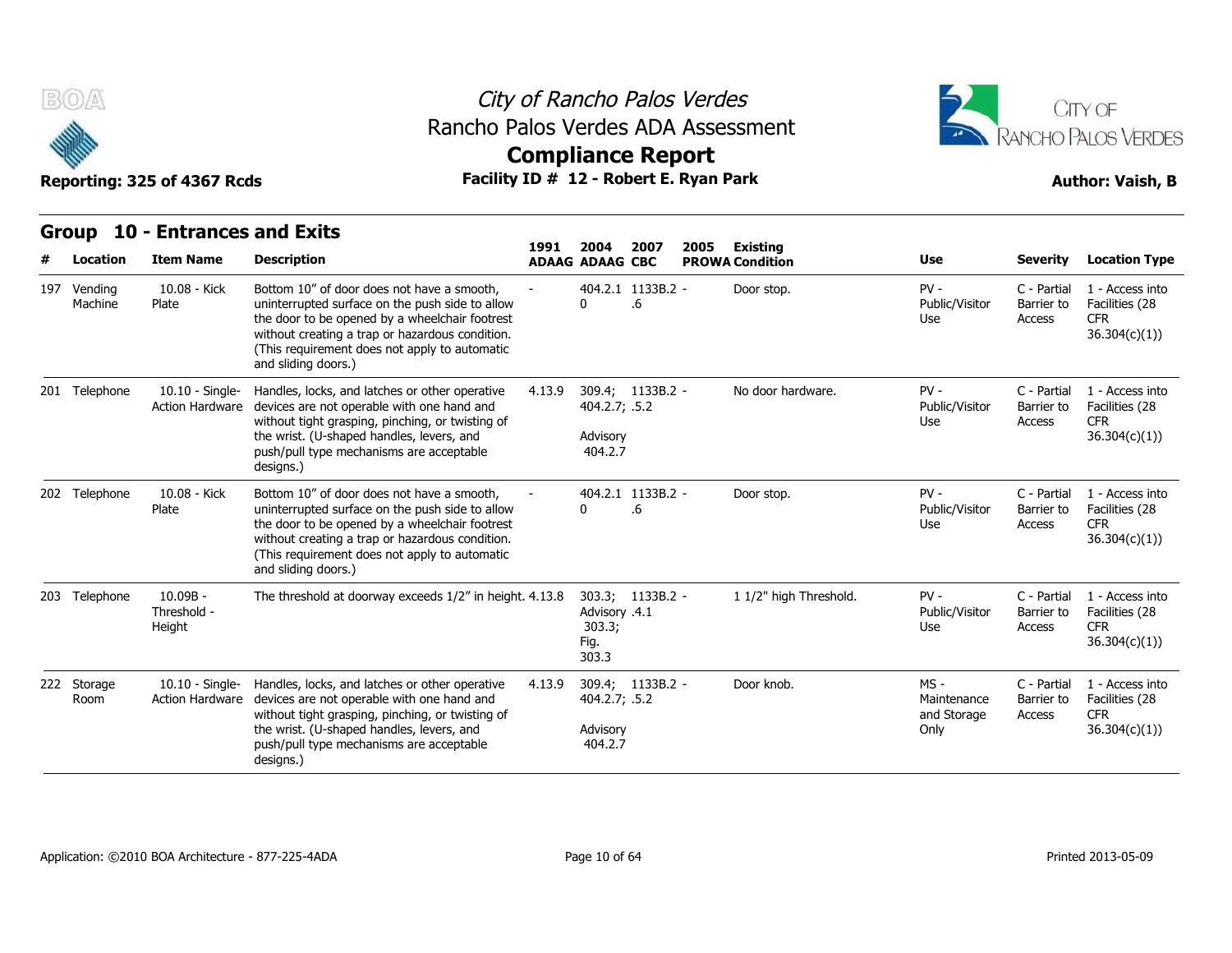



## **Compliance Report**

| Group 10 - Entrances and Exits |  |
|--------------------------------|--|
|                                |  |

| B(0)                            | Reporting: 325 of 4367 Rcds                             | Rancho Palos Verdes ADA Assessment<br>Facility ID # 12 - Robert E. Ryan Park                                                                                                                                                                           |                          |                                                                    | City of Rancho Palos Verdes<br><b>Compliance Report</b> |      |                                              |                                            |                                                        | CITY OF<br>RANCHO PALOS VERDES<br><b>Author: Vaish, B</b>                               |
|---------------------------------|---------------------------------------------------------|--------------------------------------------------------------------------------------------------------------------------------------------------------------------------------------------------------------------------------------------------------|--------------------------|--------------------------------------------------------------------|---------------------------------------------------------|------|----------------------------------------------|--------------------------------------------|--------------------------------------------------------|-----------------------------------------------------------------------------------------|
| <b>Group</b>                    | <b>10 - Entrances and Exits</b>                         |                                                                                                                                                                                                                                                        | 1991                     | 2004                                                               | 2007                                                    | 2005 | Existing                                     |                                            |                                                        |                                                                                         |
| Location<br>224 Storage<br>Room | <b>Item Name</b><br>$10.09B -$<br>Threshold -<br>Height | <b>Description</b><br>The threshold at doorway exceeds 1/2" in height. 4.13.8                                                                                                                                                                          |                          | <b>ADAAG ADAAG CBC</b><br>Advisory .4.1<br>303.3;<br>Fig.<br>303.3 | 303.3; 1133B.2 -                                        |      | <b>PROWA Condition</b><br>2" high Threshold. | Use<br>$PV -$<br>Public/Visitor<br>Use     | <b>Severity</b><br>C - Partial<br>Barrier to<br>Access | <b>Location Type</b><br>1 - Access into<br>Facilities (28<br><b>CFR</b><br>36.304(c)(1) |
| 225 Storage<br>Room             | 10.10 - Single-<br>Action Hardware                      | Handles, locks, and latches or other operative<br>devices are not operable with one hand and<br>without tight grasping, pinching, or twisting of<br>the wrist. (U-shaped handles, levers, and<br>push/pull type mechanisms are acceptable<br>designs.) | 4.13.9                   | 404.2.7; .5.2<br>Advisory<br>404.2.7                               | 309.4; 1133B.2 -                                        |      | Door knobs.                                  | MS -<br>Maintenance<br>and Storage<br>Only | C - Partial<br>Barrier to<br>Access                    | 1 - Access into<br>Facilities (28<br><b>CFR</b><br>36.304(c)(1)                         |
| 227 Storage<br>Room             | $10.09B -$<br>Threshold -<br>Height                     | The threshold at doorway exceeds 1/2" in height. 4.13.8                                                                                                                                                                                                |                          | Advisory .4.1<br>303.3;<br>Fig.<br>303.3                           | 303.3; 1133B.2 -                                        |      | 1 1/2" high Threshold.                       | MS -<br>Maintenance<br>and Storage<br>Only | C - Partial<br>Barrier to<br>Access                    | 1 - Access into<br>Facilities (28<br><b>CFR</b><br>36.304(c)(1)                         |
| 255 Women's<br>Restroom         | $10.03 -$<br>Directional Sign                           | When an entrance is not accessible, there are no $4.1.2(7)$ 216.6; 1117B.5 -<br>directional signs indicating the location of the<br>nearest accessible entrance.                                                                                       |                          | ; 4.30.1 Advisory .8.1.2<br>216.6                                  |                                                         |      |                                              | $PV -$<br>Public/Visitor<br>Use            | C - Partial<br>Barrier to<br>Access                    | 3 - Restroom<br>Facilities (28<br><b>CFR</b><br>36.304(c)(3)                            |
| 265 Men's<br>Restroom           | $10.03 -$<br>Directional Sign                           | When an entrance is not accessible, there are no 4.1.2(7) 216.6; 1117B.5 -<br>directional signs indicating the location of the<br>nearest accessible entrance.                                                                                         | , 4.30.1 Advisory .8.1.2 | 216.6                                                              |                                                         |      |                                              | $PV -$<br>Public/Visitor<br>Use            | C - Partial<br>Barrier to<br>Access                    | 3 - Restroom<br>Facilities (28<br>CFR.<br>36.304(c)(3)                                  |
| 295 Storage<br>Room             | $10.10 -$ Single-<br><b>Action Hardware</b>             | Handles, locks, and latches or other operative<br>devices are not operable with one hand and<br>without tight grasping, pinching, or twisting of<br>the wrist. (U-shaped handles, levers, and<br>push/pull type mechanisms are acceptable<br>designs.) | 4.13.9                   | 404.2.7; .5.2<br>Advisory<br>404.2.7                               | 309.4; 1133B.2 -                                        |      | Door knob.                                   | MS -<br>Maintenance<br>and Storage<br>Only | C - Partial<br>Barrier to<br>Access                    | 1 - Access into<br>Facilities (28<br><b>CFR</b><br>36.304(c)(1)                         |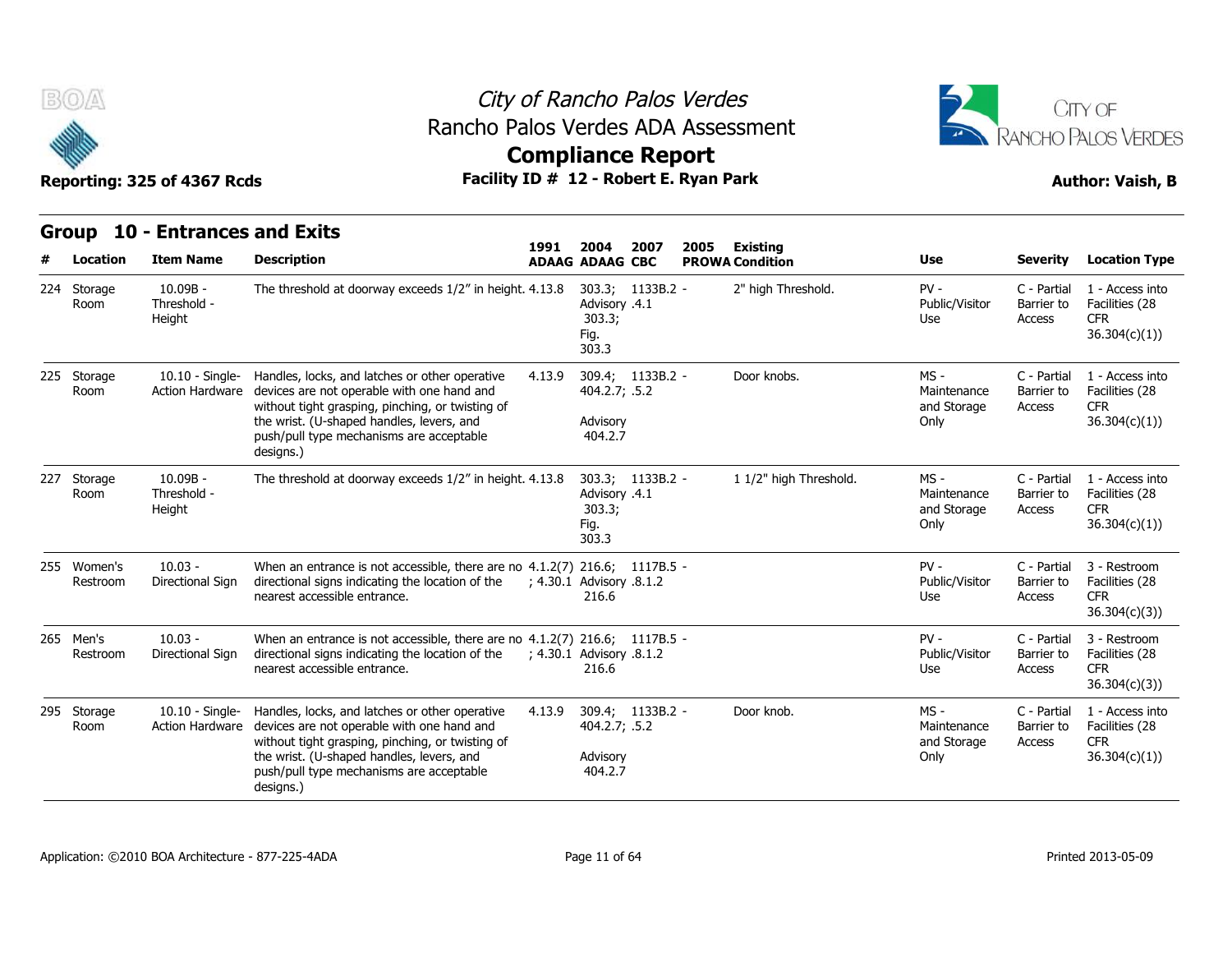



### **Group 10 - Entrances and Exits**

|     | B(0)                | Reporting: 325 of 4367 Rcds         | Rancho Palos Verdes ADA Assessment<br>Facility ID # 12 - Robert E. Ryan Park                                                                                                                                                                                               |      | <b>Compliance Report</b>                 |                         | City of Rancho Palos Verdes |                             |                                              |                                     | CITY OF<br>RANCHO PALOS VERDES<br><b>Author: Vaish, B</b>       |
|-----|---------------------|-------------------------------------|----------------------------------------------------------------------------------------------------------------------------------------------------------------------------------------------------------------------------------------------------------------------------|------|------------------------------------------|-------------------------|-----------------------------|-----------------------------|----------------------------------------------|-------------------------------------|-----------------------------------------------------------------|
|     | Group               |                                     | 10 - Entrances and Exits                                                                                                                                                                                                                                                   | 1991 | 2004                                     | 2007                    | 2005                        | Existing                    |                                              |                                     |                                                                 |
| #   | Location            | <b>Item Name</b>                    | <b>Description</b>                                                                                                                                                                                                                                                         |      | <b>ADAAG ADAAG CBC</b>                   |                         |                             | <b>PROWA Condition</b>      | <b>Use</b>                                   | <b>Severity</b>                     | <b>Location Type</b>                                            |
|     | 296 Storage<br>Room | $10.09B -$<br>Threshold -<br>Height | The threshold at doorway exceeds 1/2" in height. 4.13.8                                                                                                                                                                                                                    |      | 4.1. Advisory<br>303.3;<br>Fig.<br>303.3 | 303.3; 1133B.2 -        |                             | 2" high Threshold.          | $MS -$<br>Maintenance<br>and Storage<br>Only | C - Partial<br>Barrier to<br>Access | 1 - Access into<br>Facilities (28<br><b>CFR</b><br>36.304(c)(1) |
| 297 | Storage<br>Room     | 10.08 - Kick<br>Plate               | Bottom 10" of door does not have a smooth,<br>uninterrupted surface on the push side to allow<br>the door to be opened by a wheelchair footrest<br>without creating a trap or hazardous condition.<br>(This requirement does not apply to automatic<br>and sliding doors.) |      | 0                                        | 404.2.1 1133B.2 -<br>.6 |                             | 7" high at Kick plate vent. | $MS -$<br>Maintenance<br>and Storage<br>Only | C - Partial<br>Barrier to<br>Access | L - Access into<br>Facilities (28<br><b>CFR</b><br>36.304(c)(1) |

### **Number of Key Notes for Group 10 - Entrances and Exits: 26**

### **Group 15A - Large Assembly Areas**

| #  | Location  | <b>Item Name</b>       | <b>Description</b>                                                                                                                                                                                                                                                                                                                                                                                                                                                                                                                                                                                                                                                     | 1991            | 2004<br><b>ADAAG ADAAG CBC</b>                                                                      | 2007   | 2005 | Existing<br><b>PROWA Condition</b>                                                                                                                                         | Use                             | Severity                            | <b>Location Type</b>                                            |
|----|-----------|------------------------|------------------------------------------------------------------------------------------------------------------------------------------------------------------------------------------------------------------------------------------------------------------------------------------------------------------------------------------------------------------------------------------------------------------------------------------------------------------------------------------------------------------------------------------------------------------------------------------------------------------------------------------------------------------------|-----------------|-----------------------------------------------------------------------------------------------------|--------|------|----------------------------------------------------------------------------------------------------------------------------------------------------------------------------|---------------------------------|-------------------------------------|-----------------------------------------------------------------|
| 16 | Bleachers | 15A.33 -<br>Accessible | In assembly areas with fixed seating, the<br>required number of accessible seating is not<br>Assembly Seating provided. (Seating Capacity // W // C // S<br>// A // ALS Receiver) (4 to 26 // 1 // 1 //<br>$2$ // 1 // 2) (27 to 50 // 2 // 2 // 2 // 1<br>// 2) (51 to 100 // 4 // 4 // 2 // 1 //<br>4%) (101 to 200 // 4 // 4 // 2 // 1% //<br>4%) (201 to 300 // 4 // 4 // 1% // 1% //<br>4%) (301 to 500 // 6 // 6 // 1% // 1% //<br>$(4\%)$ (501 + // 6 + 1 per add. 100 seats over<br>500 // $6 + 1$ per add. 100 seats over 500 //<br>1% // 1% // 4% ) $W =$ Wheelchair spaces,<br>$A=$ Aisle (transfer) seats, $C=$ Companion seats,<br>S= Semi-ambulant seats | )(a);<br>4.33.3 | 4.1.3(19 221.2.1; 1104B.3 -<br>221.2.1. Table<br>1; Tab. 11B-1<br>221.2.1.<br>1:<br>221.3;<br>221.4 | .1, 5; |      | 2 bleachers provided. 50 seats<br>per bleacher. 2 wheelchair<br>spaces, 2 companion seats, 2<br>semi-ambulant seats and 1 aisle<br>transfer seat required per<br>bleacher. | $PV -$<br>Public/Visitor<br>Use | C - Partial<br>Barrier to<br>Access | 1 - Access into<br>Facilities (28<br><b>CFR</b><br>36.304(c)(1) |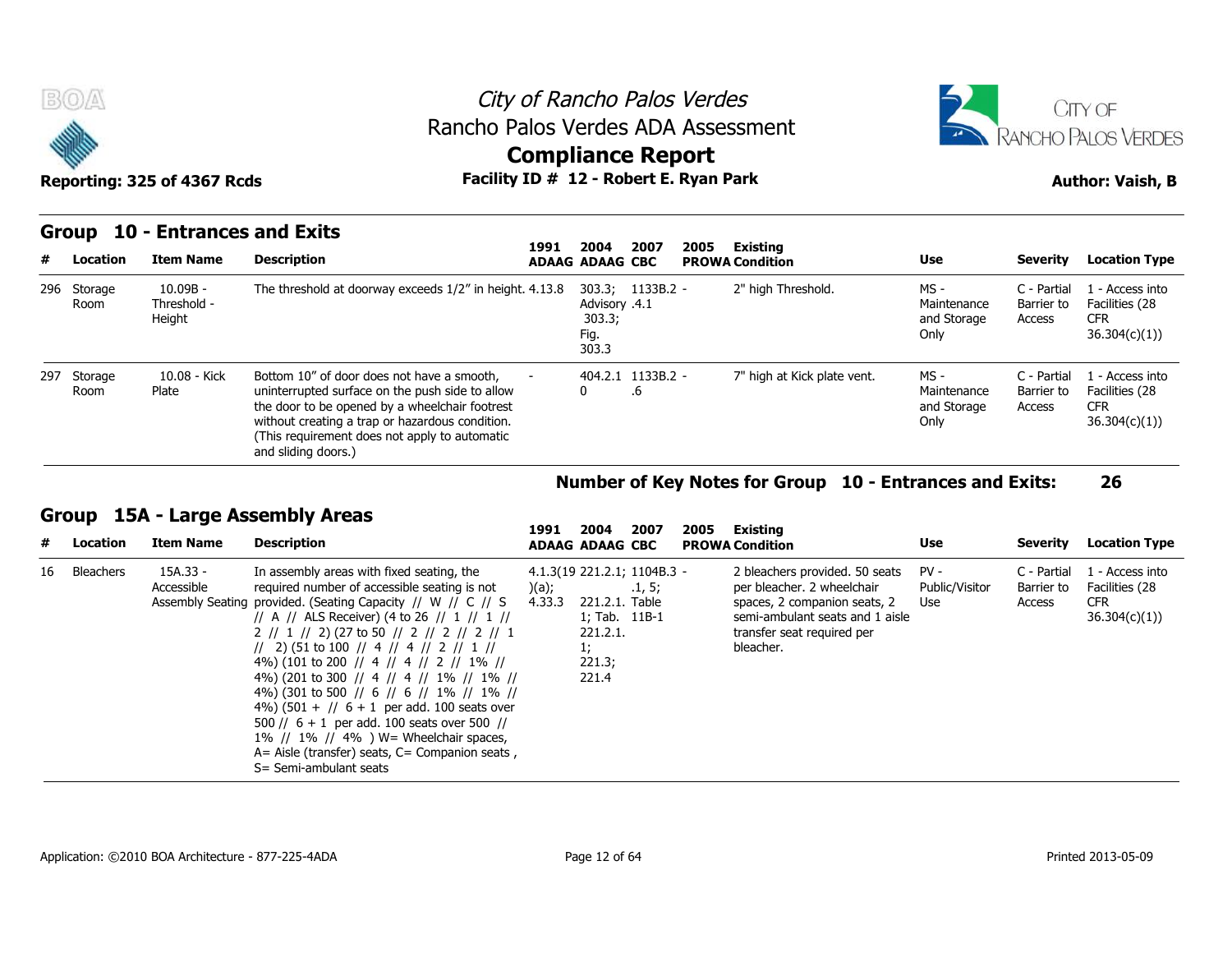



### Reporting: 325 of 4367 Rcds **Facility ID # 12 - Robert E. Ryan Park Author: Vaish, B**

### **Group 15A - Large Assembly Areas**

|   | <b>BOA</b> | Reporting: 325 of 4367 Rcds                          | Rancho Palos Verdes ADA Assessment                                                                                                     | City of Rancho Palos Verdes<br><b>Compliance Report</b><br>Facility ID # 12 - Robert E. Ryan Park |                                    |                                 |      |                                    |                                 |                                     | CITY OF<br>RANCHO PALOS VERDES<br><b>Author: Vaish, B</b>       |
|---|------------|------------------------------------------------------|----------------------------------------------------------------------------------------------------------------------------------------|---------------------------------------------------------------------------------------------------|------------------------------------|---------------------------------|------|------------------------------------|---------------------------------|-------------------------------------|-----------------------------------------------------------------|
| # | Location   | <b>Item Name</b>                                     | Group 15A - Large Assembly Areas<br><b>Description</b>                                                                                 | 1991<br><b>ADAAG ADAAG CBC</b>                                                                    | 2004                               | 2007                            | 2005 | Existing<br><b>PROWA Condition</b> | <b>Use</b>                      | <b>Severity</b>                     | <b>Location Type</b>                                            |
|   | 186 Stage  | 15A.46 -<br>Performing and<br>Participation<br>Areas | Some or all performing and participation areas,<br>including stages, athletic courts and fields, and<br>club rooms are not accessible. | 4.33.5                                                                                            | 206.2.4; 1104B.3 -<br>206.2.6 .11; | 1104B.4<br>.3,<br>1104B.4<br>.4 |      |                                    | $PV -$<br>Public/Visitor<br>Use | C - Partial<br>Barrier to<br>Access | 1 - Access into<br>Facilities (28<br><b>CFR</b><br>36.304(c)(1) |

### **Number of Key Notes for Group 15A - Large Assembly Areas: 2**

### **Group 03B - On-Site Path of Travel**

| #  | Location              | <b>Item Name</b>            | <b>Description</b>                                                                                                                                                                                                                                       | 1991  | 2004<br><b>ADAAG ADAAG CBC</b> | 2007                         | 2005 | Existing<br><b>PROWA Condition</b>    | <b>Use</b>                      | Severity                            | <b>Location Type</b>                                             |
|----|-----------------------|-----------------------------|----------------------------------------------------------------------------------------------------------------------------------------------------------------------------------------------------------------------------------------------------------|-------|--------------------------------|------------------------------|------|---------------------------------------|---------------------------------|-------------------------------------|------------------------------------------------------------------|
| 14 | <b>Baseball Field</b> | $03B.10 -$<br>Running Slope | Slope of the accessible route of travel exceeds<br>1:20.                                                                                                                                                                                                 | 4.3.7 | 403.3                          | $1133B.7 -$<br>د.            |      | 8% RS.                                | $PV -$<br>Public/Visitor<br>Use | C - Partial<br>Barrier to<br>Access | 1 - Access into<br>Facilities (28<br><b>CFR</b><br>36.304(c)(1)) |
| 15 | <b>Baseball Field</b> | 03B.09 - Cross<br>Slope     | Cross slope of the accessible route of travel<br>exceeds 1:50.                                                                                                                                                                                           | 4.3.7 | 403.3                          | $1133B.7 -$<br>.1.3          |      | 2.3% CS.                              | $PV -$<br>Public/Visitor<br>Use | C - Partial<br>Barrier to<br>Access | 1 - Access into<br>Facilities (28<br><b>CFR</b><br>36.304(c)(1)  |
| 20 | Playground            | $03B.18 - 30"$<br>Level     | Site includes abrupt changes in level adjacent to<br>Abrupt Change in pedestrian areas exceeding 30" vertical<br>(exception: where a 42" high guardrail is<br>provided to prevent persons from falling off the<br>open edge. See 1013.1 for exceptions). |       | $\sim$                         | $1013.1 -$<br>exceptio<br>ns |      | 39" drop. Guardrails at 33 3/4"<br>Η. | $PV -$<br>Public/Visitor<br>Use | A - Safety<br>Hazard                | 1 - Access into<br>Facilities (28<br><b>CFR</b><br>36.304(c)(1)  |
| 26 | Playground            | 03B.09 - Cross<br>Slope     | Cross slope of the accessible route of travel<br>exceeds 1:50.                                                                                                                                                                                           | 4.3.7 | 403.3                          | $1133B.7 -$<br>.1.3          |      | 2.1% to 4.1% CS.                      | $PV -$<br>Public/Visitor<br>Use | C - Partial<br>Barrier to<br>Access | 1 - Access into<br>Facilities (28<br><b>CFR</b><br>36.304(c)(1)  |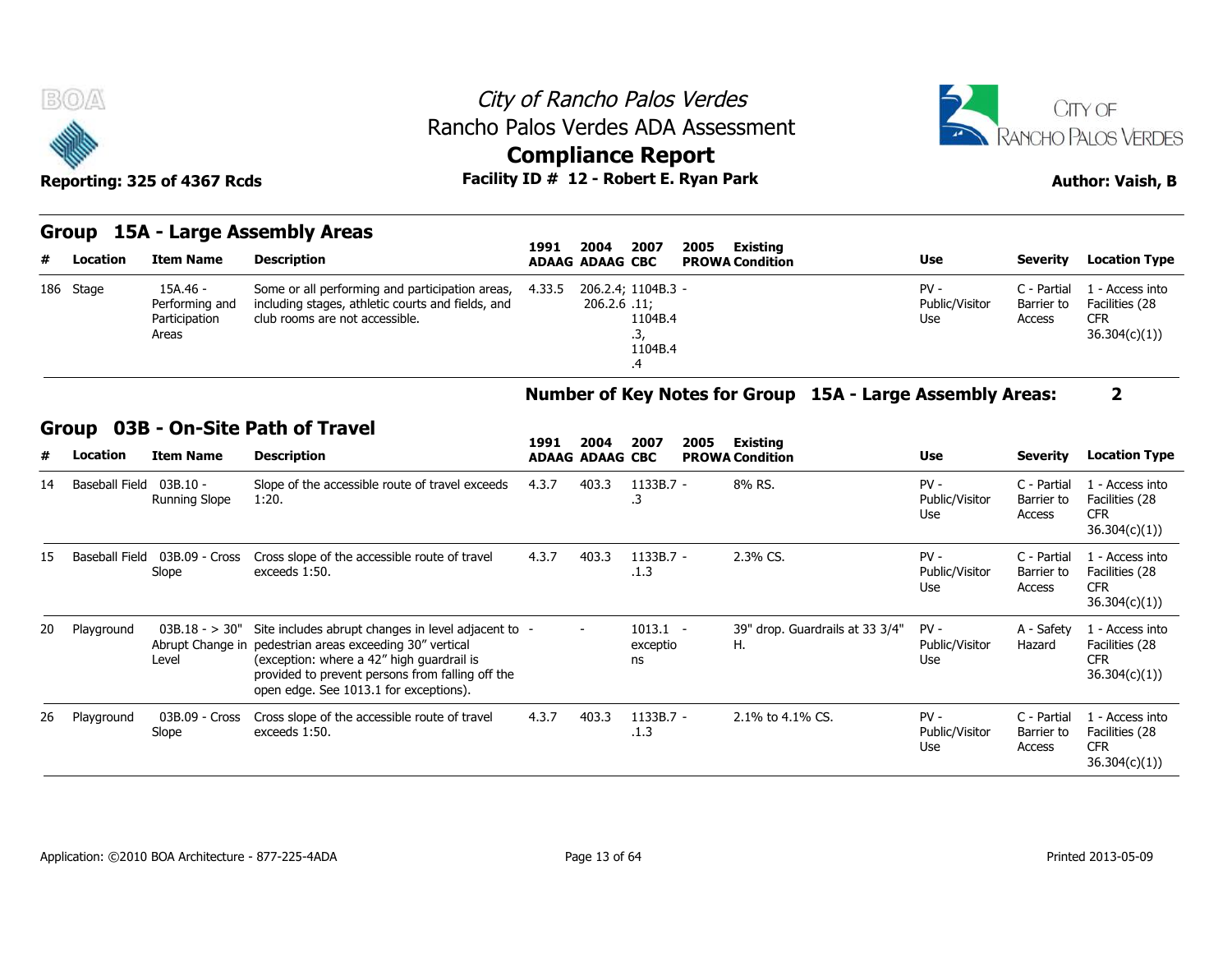



# **Compliance Report**

|    | <b>Group</b>              |                                                               | 03B - On-Site Path of Travel                                                                                                                                                                                                                                                           |       |                                |                              |      |                                           |                                 |                                     |                                                                  |
|----|---------------------------|---------------------------------------------------------------|----------------------------------------------------------------------------------------------------------------------------------------------------------------------------------------------------------------------------------------------------------------------------------------|-------|--------------------------------|------------------------------|------|-------------------------------------------|---------------------------------|-------------------------------------|------------------------------------------------------------------|
|    | <b>Location</b>           | <b>Item Name</b>                                              | <b>Description</b>                                                                                                                                                                                                                                                                     | 1991  | 2004<br><b>ADAAG ADAAG CBC</b> | 2007                         | 2005 | <b>Existing</b><br><b>PROWA Condition</b> | <b>Use</b>                      | <b>Severity</b>                     | <b>Location Type</b>                                             |
| 27 | Playground                | $03B.17 - > 4''$<br>Abrupt Change in<br>Level                 | Site includes abrupt changes in level adjacent to<br>pedestrian areas exceeding 4" vertical<br>(exceptions: (1) between a walk or sidewalk and<br>an adjacent street or driveway, or (2) where a<br>6" high warning curb or guardrail is provided to<br>warn of a potential drop off). |       |                                | 1133B.8 -<br>$\cdot$         |      | 5" drop. 90LF.                            | $PV -$<br>Public/Visitor<br>Use | C - Partial<br>Barrier to<br>Access | 1 - Access into<br>Facilities (28<br><b>CFR</b><br>36.304(c)(1)) |
| 38 | Playground                | $03B.18 - > 30"$<br>Abrupt Change in<br>Level                 | Site includes abrupt changes in level adjacent to -<br>pedestrian areas exceeding 30" vertical<br>(exception: where a 42" high guardrail is<br>provided to prevent persons from falling off the<br>open edge. See 1013.1 for exceptions).                                              |       |                                | $1013.1 -$<br>exceptio<br>ns |      | 42 1/4" drop. Guardrail at 36" H. PV -    | Public/Visitor<br>Use           | A - Safety<br>Hazard                | 1 - Access into<br>Facilities (28<br><b>CFR</b><br>36.304(c)(1)  |
| 57 | Accessible<br>Parking Lot | 03B.04 - Width                                                | Accessible route of travel is less than 48" wide<br>(note: 48" wide requirement does not apply to<br>doorways or gates).                                                                                                                                                               | 4.3.3 |                                | 403.5.1 1133B.7 -<br>$\cdot$ |      | 38" wide walkway.                         | $PV -$<br>Public/Visitor<br>Use | C - Partial<br>Barrier to<br>Access | 1 - Access into<br>Facilities (28<br><b>CFR</b><br>36.304(c)(1)  |
| 60 | Ramp                      |                                                               | $03B.13 - 1/2$ " Curb ramps, ramps, or elevators are not used<br>Changes in Level for changes in level greater than 1/2 inch. (Lifts<br>may only be used in certain limited situations.)                                                                                               | 4.5.2 | 303.4                          | $1124B.2 -$                  |      | 1 1/2" high level change.                 | $PV -$<br>Public/Visitor<br>Use | C - Partial<br>Barrier to<br>Access | 1 - Access into<br>Facilities (28<br><b>CFR</b><br>36.304(c)(1)  |
| 61 | Ramp                      |                                                               | 03B.13 - > $1/2$ " Curb ramps, ramps, or elevators are not used<br>Changes in Level for changes in level greater than 1/2 inch. (Lifts<br>may only be used in certain limited situations.)                                                                                             | 4.5.2 | 303.4                          | 1124B.2 -                    |      | 1" high.                                  | $PV -$<br>Public/Visitor<br>Use | C - Partial<br>Barrier to<br>Access | 1 - Access into<br>Facilities (28<br><b>CFR</b><br>36.304(c)(1)  |
| 62 | Stairway                  |                                                               | $03B.13 - 1/2"$ Curb ramps, ramps, or elevators are not used<br>Changes in Level for changes in level greater than 1/2 inch. (Lifts<br>may only be used in certain limited situations.)                                                                                                | 4.5.2 | 303.4                          | 1124B.2 -                    |      | 1" level change.                          | $PV -$<br>Public/Visitor<br>Use | C - Partial<br>Barrier to<br>Access | 1 - Access into<br>Facilities (28<br><b>CFR</b><br>36.304(c)(1)  |
| 63 | Stairway                  | $03B.22 -$<br>Other - On-Site<br>Accessible Path<br>of Travel | See Additional Comments                                                                                                                                                                                                                                                                |       |                                |                              |      | 3/4" gap.                                 | $PV -$<br>Public/Visitor<br>Use | C - Partial<br>Barrier to<br>Access | 1 - Access into<br>Facilities (28<br><b>CFR</b><br>36.304(c)(1)) |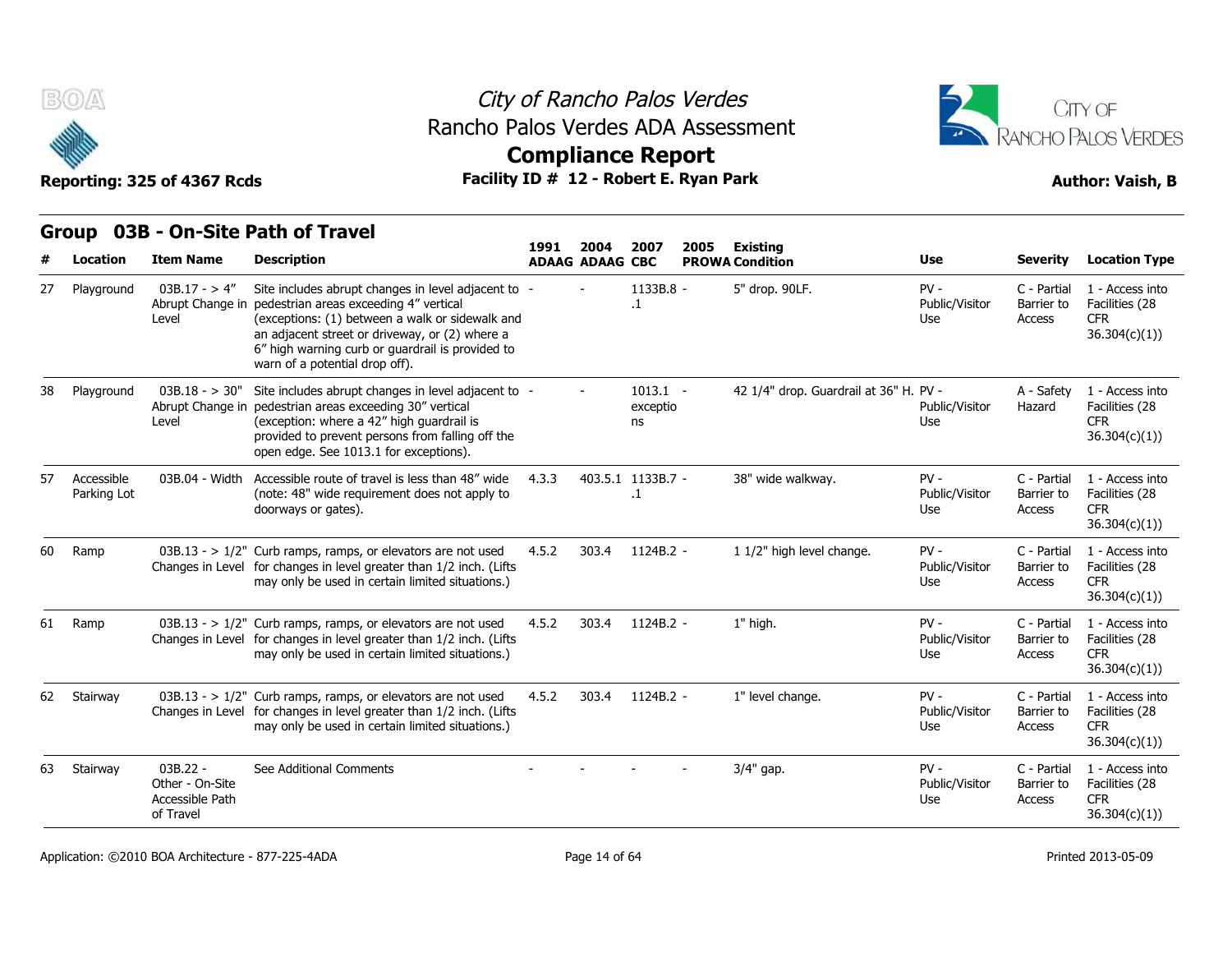



## **Compliance Report**

|    | Group                 |                                    | 03B - On-Site Path of Travel                                                                                                                                                             | 1991  | 2004                   | 2007<br>2005      | <b>Existing</b>           |                                 |                                     |                                                                  |
|----|-----------------------|------------------------------------|------------------------------------------------------------------------------------------------------------------------------------------------------------------------------------------|-------|------------------------|-------------------|---------------------------|---------------------------------|-------------------------------------|------------------------------------------------------------------|
|    | Location              | <b>Item Name</b>                   | <b>Description</b>                                                                                                                                                                       |       | <b>ADAAG ADAAG CBC</b> |                   | <b>PROWA Condition</b>    | <b>Use</b>                      | <b>Severity</b>                     | <b>Location Type</b>                                             |
| 72 | Path                  | 03B.09 - Cross<br>Slope            | Cross slope of the accessible route of travel<br>exceeds 1:50.                                                                                                                           | 4.3.7 | 403.3                  | 1133B.7 -<br>.1.3 | 3.5% to 11.2% CS.         | $PV -$<br>Public/Visitor<br>Use | C - Partial<br>Barrier to<br>Access | 1 - Access into<br>Facilities (28<br><b>CFR</b><br>36.304(c)(1)) |
| 73 | Path                  | $03B.10 -$<br><b>Running Slope</b> | Slope of the accessible route of travel exceeds<br>1:20.                                                                                                                                 | 4.3.7 | 403.3                  | 1133B.7 -<br>.3   | 7.3% and 10.8% RS.        | $PV -$<br>Public/Visitor<br>Use | C - Partial<br>Barrier to<br>Access | 1 - Access into<br>Facilities (28<br><b>CFR</b><br>36.304(c)(1)) |
| 74 | Path                  |                                    | $03B.13 - 1/2$ " Curb ramps, ramps, or elevators are not used<br>Changes in Level for changes in level greater than 1/2 inch. (Lifts<br>may only be used in certain limited situations.) | 4.5.2 | 303.4                  | 1124B.2 -         | 1/2" level change.        | $PV -$<br>Public/Visitor<br>Use | A - Safety<br>Hazard                | 1 - Access into<br>Facilities (28<br><b>CFR</b><br>36.304(c)(1)  |
| 83 | <b>Baseball Field</b> |                                    | $03B.13 - 1/2$ " Curb ramps, ramps, or elevators are not used<br>Changes in Level for changes in level greater than 1/2 inch. (Lifts<br>may only be used in certain limited situations.) | 4.5.2 | 303.4                  | $1124B.2 -$       | 5" step.                  | $PV -$<br>Public/Visitor<br>Use | C - Partial<br>Barrier to<br>Access | 1 - Access into<br>Facilities (28<br><b>CFR</b><br>36.304(c)(1)  |
|    | 100 Path              | 03B.09 - Cross<br>Slope            | Cross slope of the accessible route of travel<br>exceeds 1:50.                                                                                                                           | 4.3.7 | 403.3                  | 1133B.7 -<br>.1.3 | 2.5% CS.                  | $PV -$<br>Public/Visitor<br>Use | C - Partial<br>Barrier to<br>Access | 1 - Access into<br>Facilities (28<br><b>CFR</b><br>36.304(c)(1)  |
|    | 104 Path              | 03B.09 - Cross<br>Slope            | Cross slope of the accessible route of travel<br>exceeds 1:50.                                                                                                                           | 4.3.7 | 403.3                  | 1133B.7 -<br>.1.3 | 2.8% to 4.2% CS.          | $PV -$<br>Public/Visitor<br>Use | C - Partial<br>Barrier to<br>Access | 1 - Access into<br>Facilities (28<br><b>CFR</b><br>36.304(c)(1)  |
|    | 105 Path              |                                    | $03B.13 - 1/2$ " Curb ramps, ramps, or elevators are not used<br>Changes in Level for changes in level greater than 1/2 inch. (Lifts<br>may only be used in certain limited situations.) | 4.5.2 | 303.4                  | 1124B.2 -         | 1/2" level change. 10 LF. | $PV -$<br>Public/Visitor<br>Use | C - Partial<br>Barrier to<br>Access | 1 - Access into<br>Facilities (28<br><b>CFR</b><br>36.304(c)(1)  |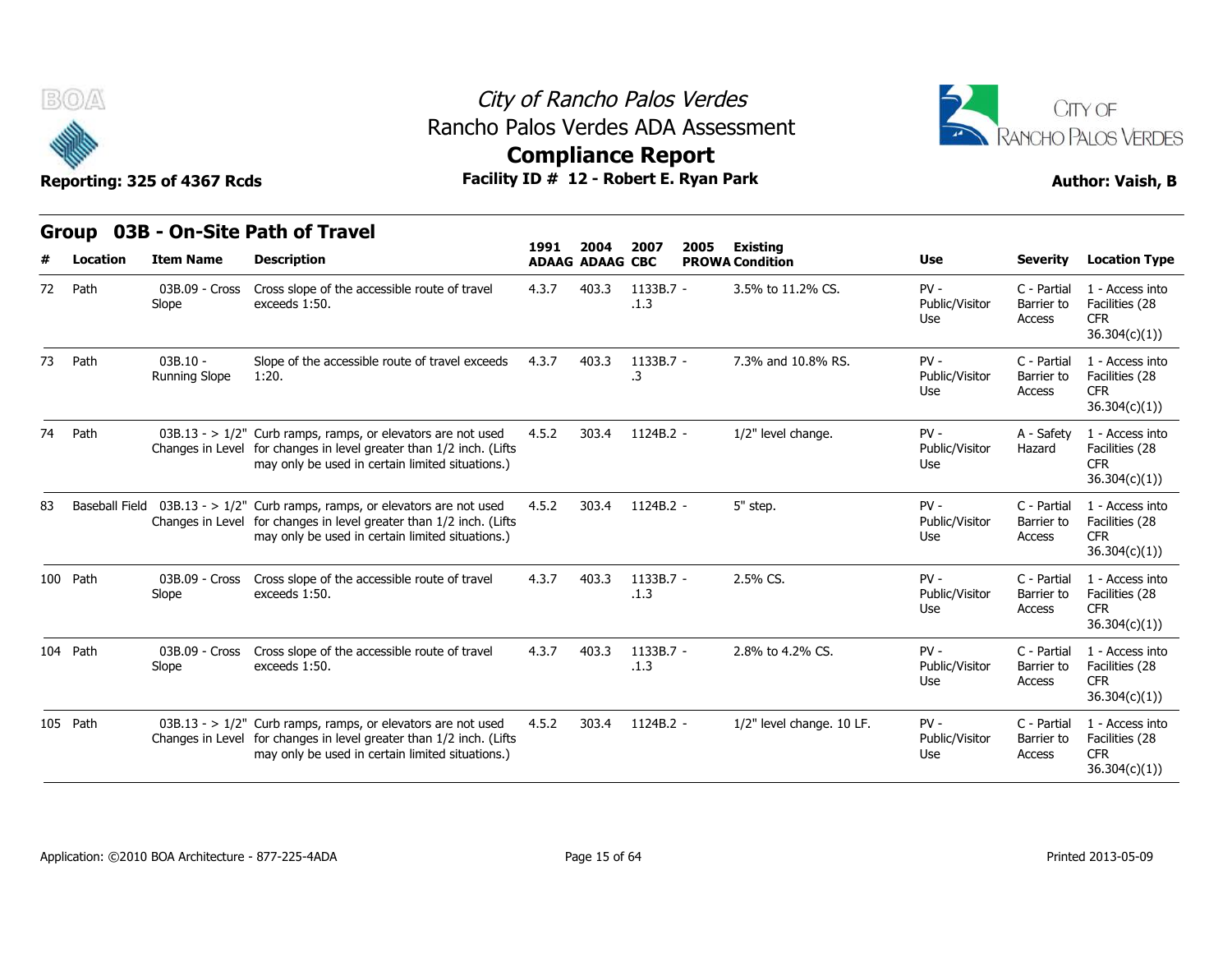

### City of Rancho Palos Verdes Rancho Palos Verdes ADA Assessment



# **Compliance Report**

|   | v        |                                                               |                                                                | <b>ARTIBINING ISPAIN</b> |                                |                   |      |                                           |                                 |                                     |                                                                  |
|---|----------|---------------------------------------------------------------|----------------------------------------------------------------|--------------------------|--------------------------------|-------------------|------|-------------------------------------------|---------------------------------|-------------------------------------|------------------------------------------------------------------|
|   |          | Reporting: 325 of 4367 Rcds                                   | Facility ID # 12 - Robert E. Ryan Park                         |                          |                                |                   |      |                                           |                                 |                                     | <b>Author: Vaish, B</b>                                          |
|   |          |                                                               | Group 03B - On-Site Path of Travel                             |                          |                                |                   |      |                                           |                                 |                                     |                                                                  |
| # | Location | <b>Item Name</b>                                              | <b>Description</b>                                             | 1991                     | 2004<br><b>ADAAG ADAAG CBC</b> | 2007              | 2005 | <b>Existing</b><br><b>PROWA Condition</b> | <b>Use</b>                      | <b>Severity</b>                     | <b>Location Type</b>                                             |
|   | 106 Path | $03B.22 -$<br>Other - On-Site<br>Accessible Path<br>of Travel | See Additional Comments                                        |                          |                                |                   |      | 3/4" gap. 50 LF.                          | $PV -$<br>Public/Visitor<br>Use | C - Partial<br>Barrier to<br>Access | 1 - Access into<br>Facilities (28<br><b>CFR</b><br>36.304(c)(1)  |
|   | 107 Path | 03B.09 - Cross<br>Slope                                       | Cross slope of the accessible route of travel<br>exceeds 1:50. | 4.3.7                    | 403.3                          | 1133B.7 -<br>.1.3 |      | 4.2% to 6.0% CS.                          | $PV -$<br>Public/Visitor<br>Use | C - Partial<br>Barrier to<br>Access | 1 - Access into<br>Facilities (28<br><b>CFR</b><br>36.304(c)(1)  |
|   | 108 Path | 03B.09 - Cross<br>Slope                                       | Cross slope of the accessible route of travel<br>exceeds 1:50. | 4.3.7                    | 403.3                          | 1133B.7 -<br>.1.3 |      | 2.8% to 7.9% CS.                          | $PV -$<br>Public/Visitor<br>Use | C - Partial<br>Barrier to<br>Access | 1 - Access into<br>Facilities (28<br><b>CFR</b><br>36.304(c)(1)  |
|   | 109 Path | $03B.10 -$<br>Running Slope                                   | Slope of the accessible route of travel exceeds<br>1:20.       | 4.3.7                    | 403.3                          | 1133B.7 -<br>.3   |      | 11.7% and 12.4% RS.                       | $PV -$<br>Public/Visitor<br>Use | C - Partial<br>Barrier to<br>Access | 1 - Access into<br>Facilities (28<br><b>CFR</b><br>36.304(c)(1)) |
|   | 123 Path | 03B.09 - Cross<br>Slope                                       | Cross slope of the accessible route of travel<br>exceeds 1:50. | 4.3.7                    | 403.3                          | 1133B.7 -<br>.1.3 |      | 4.4% to 6.2% CS.                          | $PV -$<br>Public/Visitor<br>Use | C - Partial<br>Barrier to<br>Access | 1 - Access into<br>Facilities (28<br><b>CFR</b><br>36.304(c)(1)  |
|   | 124 Path | $03B.10 -$<br><b>Running Slope</b>                            | Slope of the accessible route of travel exceeds<br>1:20.       | 4.3.7                    | 403.3                          | 1133B.7 -<br>.3   |      | 4.6% to 11.8% CS.                         | $PV -$<br>Public/Visitor<br>Use | C - Partial<br>Barrier to<br>Access | 1 - Access into<br>Facilities (28<br><b>CFR</b><br>36.304(c)(1)  |
|   | 125 Path | 03B.09 - Cross<br>Slope                                       | Cross slope of the accessible route of travel<br>exceeds 1:50. | 4.3.7                    | 403.3                          | 1133B.7 -<br>.1.3 |      | 6.1% to 10.5% CS.                         | $PV -$<br>Public/Visitor<br>Use | C - Partial<br>Barrier to<br>Access | 1 - Access into<br>Facilities (28<br><b>CFR</b><br>36.304(c)(1)) |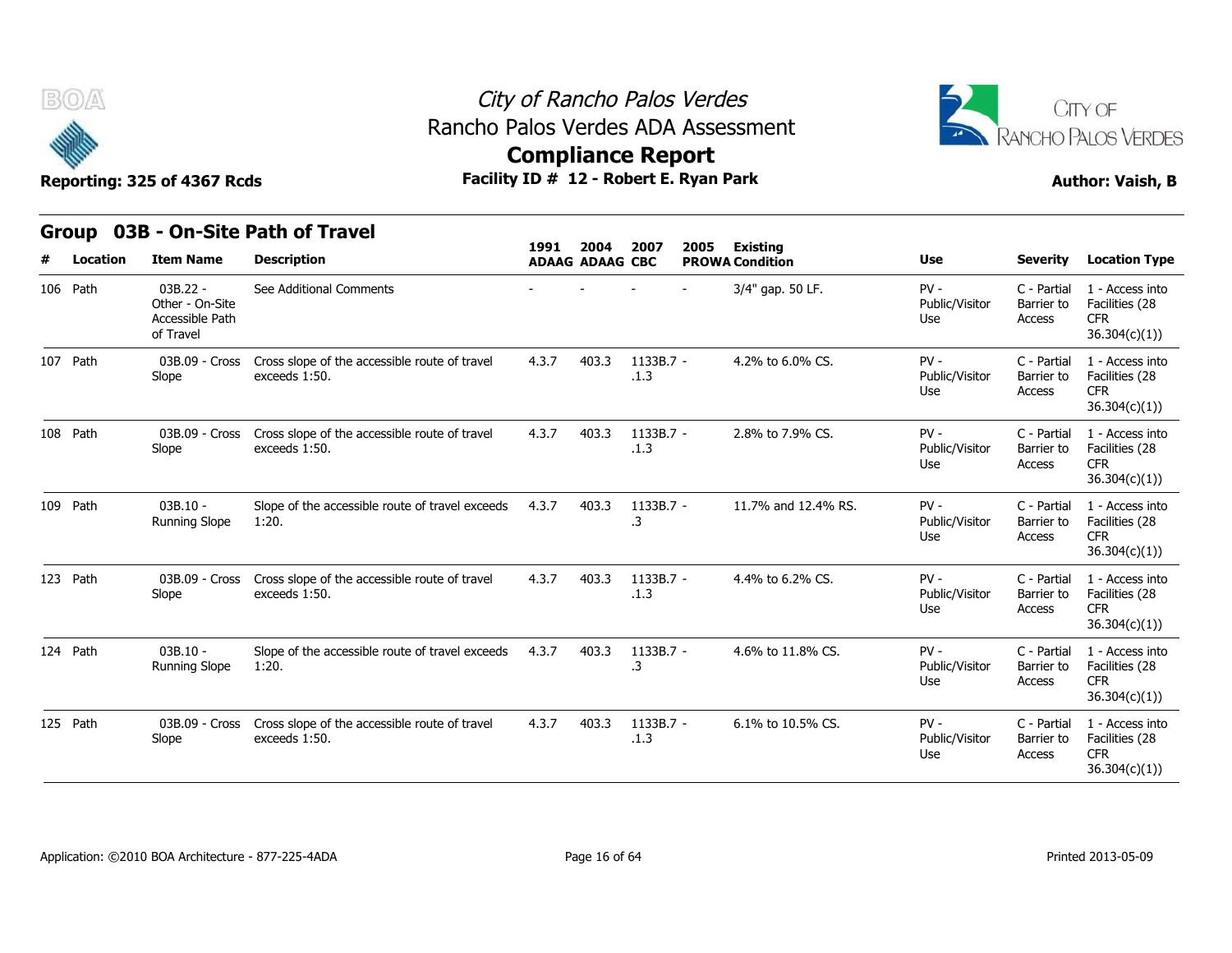



## **Compliance Report**

|          | BOA      | Reporting: 325 of 4367 Rcds                                   | Rancho Palos Verdes ADA Assessment<br>Facility ID # 12 - Robert E. Ryan Park                                                                                                                                                              | City of Rancho Palos Verdes<br><b>Compliance Report</b> |                        |                   |      |                        |                                 |                                     | CITY OF<br>RANCHO PALOS VERDES<br><b>Author: Vaish, B</b>        |
|----------|----------|---------------------------------------------------------------|-------------------------------------------------------------------------------------------------------------------------------------------------------------------------------------------------------------------------------------------|---------------------------------------------------------|------------------------|-------------------|------|------------------------|---------------------------------|-------------------------------------|------------------------------------------------------------------|
|          | Group    |                                                               | 03B - On-Site Path of Travel                                                                                                                                                                                                              | 1991                                                    | 2004                   | 2007              | 2005 | <b>Existing</b>        |                                 |                                     |                                                                  |
| #        | Location | <b>Item Name</b>                                              | <b>Description</b>                                                                                                                                                                                                                        |                                                         | <b>ADAAG ADAAG CBC</b> |                   |      | <b>PROWA Condition</b> | Use                             | <b>Severity</b>                     | <b>Location Type</b>                                             |
| 126 Path |          | $03B.10 -$<br><b>Running Slope</b>                            | Slope of the accessible route of travel exceeds<br>1:20.                                                                                                                                                                                  | 4.3.7                                                   | 403.3                  | 1133B.7 -<br>.3   |      | 8.5% and 12.1% RS.     | $PV -$<br>Public/Visitor<br>Use | C - Partial<br>Barrier to<br>Access | 1 - Access into<br>Facilities (28<br><b>CFR</b><br>36.304(c)(1)  |
| 127 Path |          |                                                               | 03B.12 - $> 1/4$ " Where walkway levels change abruptly, the<br>Changes in Level vertical difference between them exceeds 1/4<br>inch. Or changes in level between 1/4 inch and<br>1/2 inch are beveled with a slope greater than<br>1:2. | 4.5.2                                                   | 303.2;<br>303.3        | 1124B.2 -         |      |                        | PV-<br>Public/Visitor<br>Use    | C - Partial<br>Barrier to<br>Access | 1 - Access into<br>Facilities (28<br><b>CFR</b><br>36.304(c)(1)) |
| 128 Path |          | 03B.09 - Cross<br>Slope                                       | Cross slope of the accessible route of travel<br>exceeds 1:50.                                                                                                                                                                            | 4.3.7                                                   | 403.3                  | 1133B.7 -<br>.1.3 |      | 2.4% to 5.3% CS.       | $PV -$<br>Public/Visitor<br>Use | C - Partial<br>Barrier to<br>Access | 1 - Access into<br>Facilities (28<br><b>CFR</b><br>36.304(c)(1)  |
| 129 Path |          | 03B.09 - Cross<br>Slope                                       | Cross slope of the accessible route of travel<br>exceeds 1:50.                                                                                                                                                                            | 4.3.7                                                   | 403.3                  | 1133B.7 -<br>.1.3 |      | 2.1% to 4.0% CS.       | $PV -$<br>Public/Visitor<br>Use | C - Partial<br>Barrier to<br>Access | 1 - Access into<br>Facilities (28<br><b>CFR</b><br>36.304(c)(1)  |
| 130 Path |          | $03B.22 -$<br>Other - On-Site<br>Accessible Path<br>of Travel | See Additional Comments                                                                                                                                                                                                                   |                                                         |                        |                   |      |                        | $PV -$<br>Public/Visitor<br>Use | C - Partial<br>Barrier to<br>Access | 1 - Access into<br>Facilities (28<br><b>CFR</b><br>36.304(c)(1)  |
| 142 Path |          | 03B.09 - Cross<br>Slope                                       | Cross slope of the accessible route of travel<br>exceeds 1:50.                                                                                                                                                                            | 4.3.7                                                   | 403.3                  | 1133B.7 -<br>.1.3 |      | 5.2% to 15.2% CS.      | $PV -$<br>Public/Visitor<br>Use | C - Partial<br>Barrier to<br>Access | 1 - Access into<br>Facilities (28<br><b>CFR</b><br>36.304(c)(1)  |
| 143 Path |          | 03B.10 -<br><b>Running Slope</b>                              | Slope of the accessible route of travel exceeds<br>1:20.                                                                                                                                                                                  | 4.3.7                                                   | 403.3                  | 1133B.7 -<br>.3   |      | 13.4% and 16.7% RS.    | $PV -$<br>Public/Visitor<br>Use | C - Partial<br>Barrier to<br>Access | 1 - Access into<br>Facilities (28<br><b>CFR</b><br>36.304(c)(1)) |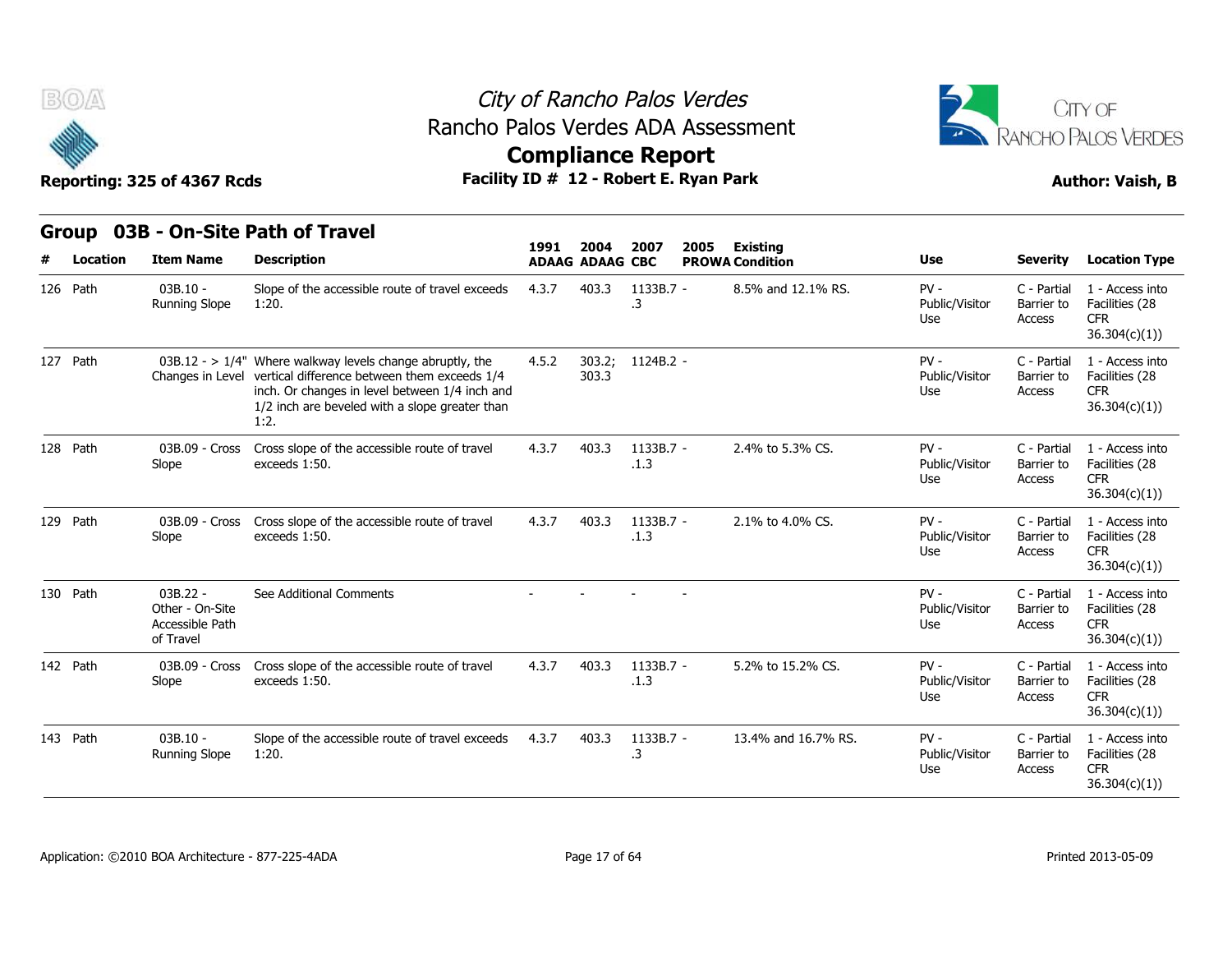



## **Compliance Report**

| BOA       | Reporting: 325 of 4367 Rcds                                   | Rancho Palos Verdes ADA Assessment                                                                                                                                                                                                                                                                        |       |                        | City of Rancho Palos Verdes<br><b>Compliance Report</b><br>Facility ID # 12 - Robert E. Ryan Park |      |                        | CITY OF<br><b>RANCHO PALOS VERDES</b><br><b>Author: Vaish, B</b> |                                     |                                                                  |
|-----------|---------------------------------------------------------------|-----------------------------------------------------------------------------------------------------------------------------------------------------------------------------------------------------------------------------------------------------------------------------------------------------------|-------|------------------------|---------------------------------------------------------------------------------------------------|------|------------------------|------------------------------------------------------------------|-------------------------------------|------------------------------------------------------------------|
|           |                                                               | Group 03B - On-Site Path of Travel                                                                                                                                                                                                                                                                        | 1991  | 2004                   | 2007                                                                                              | 2005 | <b>Existing</b>        |                                                                  |                                     |                                                                  |
| Location  | <b>Item Name</b>                                              | <b>Description</b>                                                                                                                                                                                                                                                                                        |       | <b>ADAAG ADAAG CBC</b> |                                                                                                   |      | <b>PROWA Condition</b> | Use                                                              | <b>Severity</b>                     | <b>Location Type</b>                                             |
| 144 Path  | 03B.09 - Cross<br>Slope                                       | Cross slope of the accessible route of travel<br>exceeds 1:50.                                                                                                                                                                                                                                            | 4.3.7 | 403.3                  | 1133B.7 -<br>.1.3                                                                                 |      | 2.3% to 15.6% CS.      | $PV -$<br>Public/Visitor<br>Use                                  | C - Partial<br>Barrier to<br>Access | 1 - Access into<br>Facilities (28<br><b>CFR</b><br>36.304(c)(1)  |
| 145 Path  | $03B.10 -$<br><b>Running Slope</b>                            | Slope of the accessible route of travel exceeds<br>1:20.                                                                                                                                                                                                                                                  | 4.3.7 | 403.3                  | 1133B.7 -<br>$\cdot$ 3                                                                            |      | 7.2% and 8.6% RS.      | $PV -$<br>Public/Visitor<br>Use                                  | C - Partial<br>Barrier to<br>Access | 1 - Access into<br>Facilities (28<br><b>CFR</b><br>36.304(c)(1)  |
| 170 Path  | $03B.17 - > 4''$<br>Level                                     | Site includes abrupt changes in level adjacent to -<br>Abrupt Change in pedestrian areas exceeding 4" vertical<br>(exceptions: (1) between a walk or sidewalk and<br>an adjacent street or driveway, or (2) where a<br>6" high warning curb or guardrail is provided to<br>warn of a potential drop off). |       |                        | 1133B.8 -<br>$\cdot$ 1                                                                            |      | 4" - 9" drop.          | $PV -$<br>Public/Visitor<br>Use                                  | A - Safety<br>Hazard                | 1 - Access into<br>Facilities (28<br><b>CFR</b><br>36.304(c)(1)  |
| 198 Stage | 03B.09 - Cross<br>Slope                                       | Cross slope of the accessible route of travel<br>exceeds 1:50.                                                                                                                                                                                                                                            | 4.3.7 | 403.3                  | 1133B.7 -<br>.1.3                                                                                 |      | 4.1% CS.               | $PV -$<br>Public/Visitor<br>Use                                  | C - Partial<br>Barrier to<br>Access | 1 - Access into<br>Facilities (28<br><b>CFR</b><br>36.304(c)(1)  |
| 199 Path  | $03B.22 -$<br>Other - On-Site<br>Accessible Path<br>of Travel | See Additional Comments                                                                                                                                                                                                                                                                                   |       |                        |                                                                                                   |      |                        | $PV -$<br>Public/Visitor<br>Use                                  | C - Partial<br>Barrier to<br>Access | 1 - Access into<br>Facilities (28<br><b>CFR</b><br>36.304(c)(1)  |
| 200 Path  |                                                               | 03B.13 - > 1/2" Curb ramps, ramps, or elevators are not used<br>Changes in Level for changes in level greater than 1/2 inch. (Lifts<br>may only be used in certain limited situations.)                                                                                                                   | 4.5.2 | 303.4                  | 1124B.2 -                                                                                         |      | 1/2" level change.     | $PV -$<br>Public/Visitor<br>Use                                  | C - Partial<br>Barrier to<br>Access | 1 - Access into<br>Facilities (28<br><b>CFR</b><br>36.304(c)(1)  |
| 208 Path  | 03B.09 - Cross<br>Slope                                       | Cross slope of the accessible route of travel<br>exceeds 1:50.                                                                                                                                                                                                                                            | 4.3.7 | 403.3                  | 1133B.7 -<br>.1.3                                                                                 |      | 2.3% to 10.7% CS.      | $PV -$<br>Public/Visitor<br>Use                                  | C - Partial<br>Barrier to<br>Access | 1 - Access into<br>Facilities (28<br><b>CFR</b><br>36.304(c)(1)) |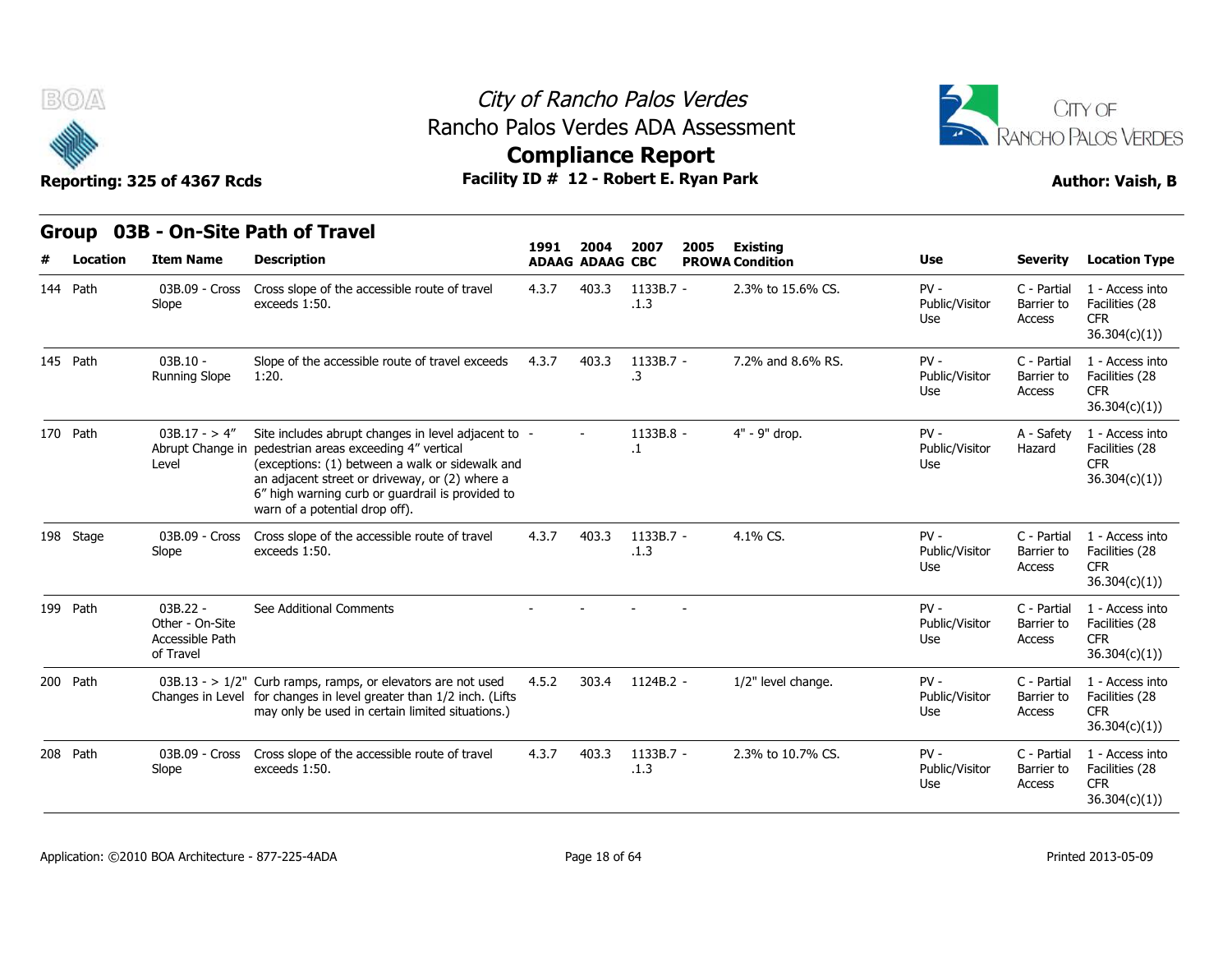



## **Compliance Report**

|          | <b>BOA</b> | Reporting: 325 of 4367 Rcds                                   | Rancho Palos Verdes ADA Assessment<br>Facility ID # 12 - Robert E. Ryan Park                                                                                                                                                              | City of Rancho Palos Verdes<br><b>Compliance Report</b> |                        |                   |      |                             |                                 | CITY OF<br>RANCHO PALOS VERDES<br><b>Author: Vaish, B</b> |                                                                  |  |
|----------|------------|---------------------------------------------------------------|-------------------------------------------------------------------------------------------------------------------------------------------------------------------------------------------------------------------------------------------|---------------------------------------------------------|------------------------|-------------------|------|-----------------------------|---------------------------------|-----------------------------------------------------------|------------------------------------------------------------------|--|
|          |            |                                                               | Group 03B - On-Site Path of Travel                                                                                                                                                                                                        | 1991                                                    | 2004                   | 2007              | 2005 | <b>Existing</b>             |                                 |                                                           |                                                                  |  |
| #        | Location   | <b>Item Name</b>                                              | <b>Description</b>                                                                                                                                                                                                                        |                                                         | <b>ADAAG ADAAG CBC</b> |                   |      | <b>PROWA Condition</b>      | Use                             | <b>Severity</b>                                           | <b>Location Type</b>                                             |  |
| 209 Path |            | $03B.10 -$<br><b>Running Slope</b>                            | Slope of the accessible route of travel exceeds<br>1:20.                                                                                                                                                                                  | 4.3.7                                                   | 403.3                  | 1133B.7 -<br>.3   |      | 6.1% and 9.8% RS.           | $PV -$<br>Public/Visitor<br>Use | C - Partial<br>Barrier to<br>Access                       | 1 - Access into<br>Facilities (28<br>CFR.<br>36.304(c)(1)        |  |
| 210 Path |            |                                                               | 03B.15 - Surface Accessible route surfaces are not stable, firm<br>and slip-resistant.                                                                                                                                                    | 4.5.1                                                   | Advisory<br>302.1      | 302.1; 1124B.1 -  |      | Uneven and cracked surface. | $PV -$<br>Public/Visitor<br>Use | C - Partial<br>Barrier to<br><b>Access</b>                | 1 - Access into<br>Facilities (28<br><b>CFR</b><br>36.304(c)(1)) |  |
| 228 Path |            |                                                               | 03B.12 - > $1/4$ " Where walkway levels change abruptly, the<br>Changes in Level vertical difference between them exceeds 1/4<br>inch. Or changes in level between 1/4 inch and<br>1/2 inch are beveled with a slope greater than<br>1:2. | 4.5.2                                                   | 303.2;<br>303.3        | 1124B.2 -         |      |                             | $PV -$<br>Public/Visitor<br>Use | C - Partial<br>Barrier to<br>Access                       | 1 - Access into<br>Facilities (28<br><b>CFR</b><br>36.304(c)(1)) |  |
|          | 307 Path   |                                                               | 03B.12 - $> 1/4$ " Where walkway levels change abruptly, the<br>Changes in Level vertical difference between them exceeds 1/4<br>inch. Or changes in level between 1/4 inch and<br>1/2 inch are beveled with a slope greater than<br>1:2. | 4.5.2                                                   | 303.2;<br>303.3        | 1124B.2 -         |      |                             | $PV -$<br>Public/Visitor<br>Use | C - Partial<br>Barrier to<br>Access                       | 1 - Access into<br>Facilities (28<br><b>CFR</b><br>36.304(c)(1)  |  |
| 308 Path |            | $03B.22 -$<br>Other - On-Site<br>Accessible Path<br>of Travel | See Additional Comments                                                                                                                                                                                                                   |                                                         |                        |                   |      | 3/4" gap.                   | $PV -$<br>Public/Visitor<br>Use | C - Partial<br>Barrier to<br>Access                       | 1 - Access into<br>Facilities (28<br><b>CFR</b><br>36.304(c)(1)  |  |
| 309 Path |            | 03B.09 - Cross<br>Slope                                       | Cross slope of the accessible route of travel<br>exceeds 1:50.                                                                                                                                                                            | 4.3.7                                                   | 403.3                  | 1133B.7 -<br>.1.3 |      | 2.4% to 4.4% CS.            | $PV -$<br>Public/Visitor<br>Use | C - Partial<br>Barrier to<br>Access                       | 1 - Access into<br>Facilities (28<br><b>CFR</b><br>36.304(c)(1)  |  |
| 310 Path |            |                                                               | $03B.13 - 1/2$ " Curb ramps, ramps, or elevators are not used<br>Changes in Level for changes in level greater than 1/2 inch. (Lifts<br>may only be used in certain limited situations.)                                                  | 4.5.2                                                   | 303.4                  | 1124B.2 -         |      |                             | $PV -$<br>Public/Visitor<br>Use | C - Partial<br>Barrier to<br>Access                       | 1 - Access into<br>Facilities (28<br><b>CFR</b><br>36.304(c)(1)  |  |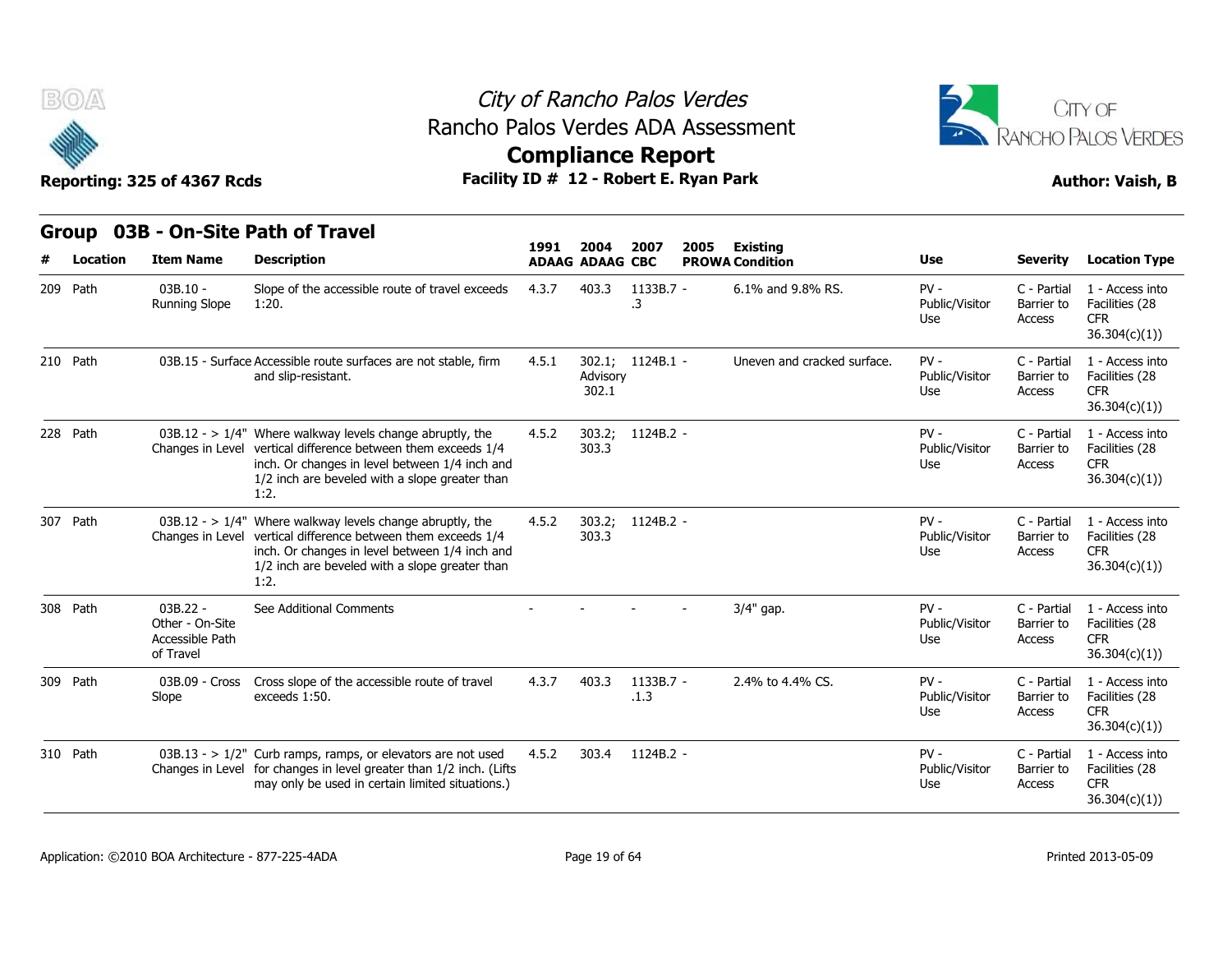



### **Group 03B - On-Site Path of Travel**

| <b>BOA</b> | Reporting: 325 of 4367 Rcds |                                                                | City of Rancho Palos Verdes<br>Rancho Palos Verdes ADA Assessment<br><b>Compliance Report</b><br>Facility ID # 12 - Robert E. Ryan Park |                     |                        | $\overline{A^2}$                |                                     | CITY OF<br>RANCHO PALOS VERDES<br><b>Author: Vaish, B</b>       |
|------------|-----------------------------|----------------------------------------------------------------|-----------------------------------------------------------------------------------------------------------------------------------------|---------------------|------------------------|---------------------------------|-------------------------------------|-----------------------------------------------------------------|
|            |                             | Group 03B - On-Site Path of Travel                             | 2004<br>1991                                                                                                                            | 2007<br>2005        | Existing               |                                 |                                     |                                                                 |
| # Location | <b>Item Name</b>            | <b>Description</b>                                             | <b>ADAAG ADAAG CBC</b>                                                                                                                  |                     | <b>PROWA Condition</b> | Use                             | Severity                            | <b>Location Type</b>                                            |
| 311 Path   | 03B.09 - Cross<br>Slope     | Cross slope of the accessible route of travel<br>exceeds 1:50. | 4.3.7<br>403.3                                                                                                                          | $1133B.7 -$<br>.1.3 | 2.7% CS.               | $PV -$<br>Public/Visitor<br>Use | C - Partial<br>Barrier to<br>Access | 1 - Access into<br>Facilities (28<br><b>CFR</b><br>36.304(c)(1) |

### **Number of Key Notes for Group 03B - On-Site Path of Travel: 47**

### **Group 01 - Parking**

| #        | Location                  | <b>Item Name</b>                                      | <b>Description</b>                                                                                                                                                                                                                                                                                                                                                                                                                                                                                                                                                                                                                                                                                                                                                                     |       | <b>ADAAG ADAAG CBC</b>         |                                                            |      | <b>PROWA Condition</b>                        |                                                             | <b>Use</b>                      | <b>Severity</b>                     | <b>Location Type</b>                                            |
|----------|---------------------------|-------------------------------------------------------|----------------------------------------------------------------------------------------------------------------------------------------------------------------------------------------------------------------------------------------------------------------------------------------------------------------------------------------------------------------------------------------------------------------------------------------------------------------------------------------------------------------------------------------------------------------------------------------------------------------------------------------------------------------------------------------------------------------------------------------------------------------------------------------|-------|--------------------------------|------------------------------------------------------------|------|-----------------------------------------------|-------------------------------------------------------------|---------------------------------|-------------------------------------|-----------------------------------------------------------------|
| 311 Path |                           | 03B.09 - Cross<br>Slope                               | Cross slope of the accessible route of travel<br>exceeds 1:50.                                                                                                                                                                                                                                                                                                                                                                                                                                                                                                                                                                                                                                                                                                                         | 4.3.7 | 403.3                          | 1133B.7 -<br>.1.3                                          |      | 2.7% CS.                                      |                                                             | $PV -$<br>Public/Visitor<br>Use | C - Partial<br>Barrier to<br>Access | 1 - Access into<br>Facilities (28<br><b>CFR</b><br>36.304(c)(1) |
|          |                           |                                                       |                                                                                                                                                                                                                                                                                                                                                                                                                                                                                                                                                                                                                                                                                                                                                                                        |       |                                |                                                            |      |                                               | Number of Key Notes for Group 03B - On-Site Path of Travel: |                                 |                                     | 47                                                              |
|          |                           | Group 01 - Parking                                    |                                                                                                                                                                                                                                                                                                                                                                                                                                                                                                                                                                                                                                                                                                                                                                                        |       |                                |                                                            |      |                                               |                                                             |                                 |                                     |                                                                 |
| #        | Location                  | <b>Item Name</b>                                      | <b>Description</b>                                                                                                                                                                                                                                                                                                                                                                                                                                                                                                                                                                                                                                                                                                                                                                     | 1991  | 2004<br><b>ADAAG ADAAG CBC</b> | 2007                                                       | 2005 | Existing<br><b>PROWA Condition</b>            |                                                             | <b>Use</b>                      | Severity                            | <b>Location Type</b>                                            |
| 46       | Parking Lot               | $01.02 -$<br>Number -<br>Accessible<br>Parking Spaces | Where parking spaces are provided for self-<br>parking by employees or visitors or both, the<br>required number of accessible parking spaces is<br>not provided. (Note: All or some of the<br>accessible parking spaces may be in a different<br>location if equivalent or greater accessibility is<br>ensured.) (Spaces required: $(1 \text{ to } 25 \text{ } \text{/} \text{/} \text{ } 1)$ $(26 \text{ } \text{ } 2)$<br>to 50 // 2) (51 to 75 // 3) (76 to 100 // 4)<br>$(101 \text{ to } 150 \text{ // } 5)$ $(151 \text{ to } 200 \text{ // } 6)$ $(201 \text{ to } 150 \text{ / } 5)$<br>300 // 7) (301 to 400 // 8) (401 to 500 //<br>9) (501 to 1,000 // $*)$ (1,000 and over //<br>**) (*Two percent of total.) (**Twenty plus<br>one for each 100, or fraction over 1,001.) |       | 2)                             | 4.1.2(5) 208.3.1( 1129B.1<br>1129B.2<br>; Table<br>$11B-6$ |      | No accessible stalls provided. 2<br>required. |                                                             | $PV -$<br>Public/Visitor<br>Use | C - Partial<br>Barrier to<br>Access | 1 - Access into<br>Facilities (28<br><b>CFR</b><br>36.304(c)(1) |
| 47       | Parking Lot               | $01.19B - Tow-$<br>away Sign                          | A California tow-away sign is not posted in a<br>conspicuous place at each entrance to off-street<br>parking lot, or immediately adjacent to and<br>visible from each accessible stall.                                                                                                                                                                                                                                                                                                                                                                                                                                                                                                                                                                                                |       |                                | 1129B.4                                                    |      |                                               |                                                             | $PV -$<br>Public/Visitor<br>Use | C - Partial<br>Barrier to<br>Access | 1 - Access into<br>Facilities (28<br><b>CFR</b><br>36.304(c)(1) |
| 48       | Accessible<br>Parking Lot | $01.19B - Town -$<br>away Sign                        | A California tow-away sign is not posted in a<br>conspicuous place at each entrance to off-street<br>parking lot, or immediately adjacent to and<br>visible from each accessible stall.                                                                                                                                                                                                                                                                                                                                                                                                                                                                                                                                                                                                |       |                                | 1129B.4                                                    |      |                                               |                                                             | $PV -$<br>Public/Visitor<br>Use | C - Partial<br>Barrier to<br>Access | 1 - Access into<br>Facilities (28<br><b>CFR</b><br>36.304(c)(1) |
|          |                           |                                                       |                                                                                                                                                                                                                                                                                                                                                                                                                                                                                                                                                                                                                                                                                                                                                                                        |       |                                |                                                            |      |                                               |                                                             |                                 |                                     |                                                                 |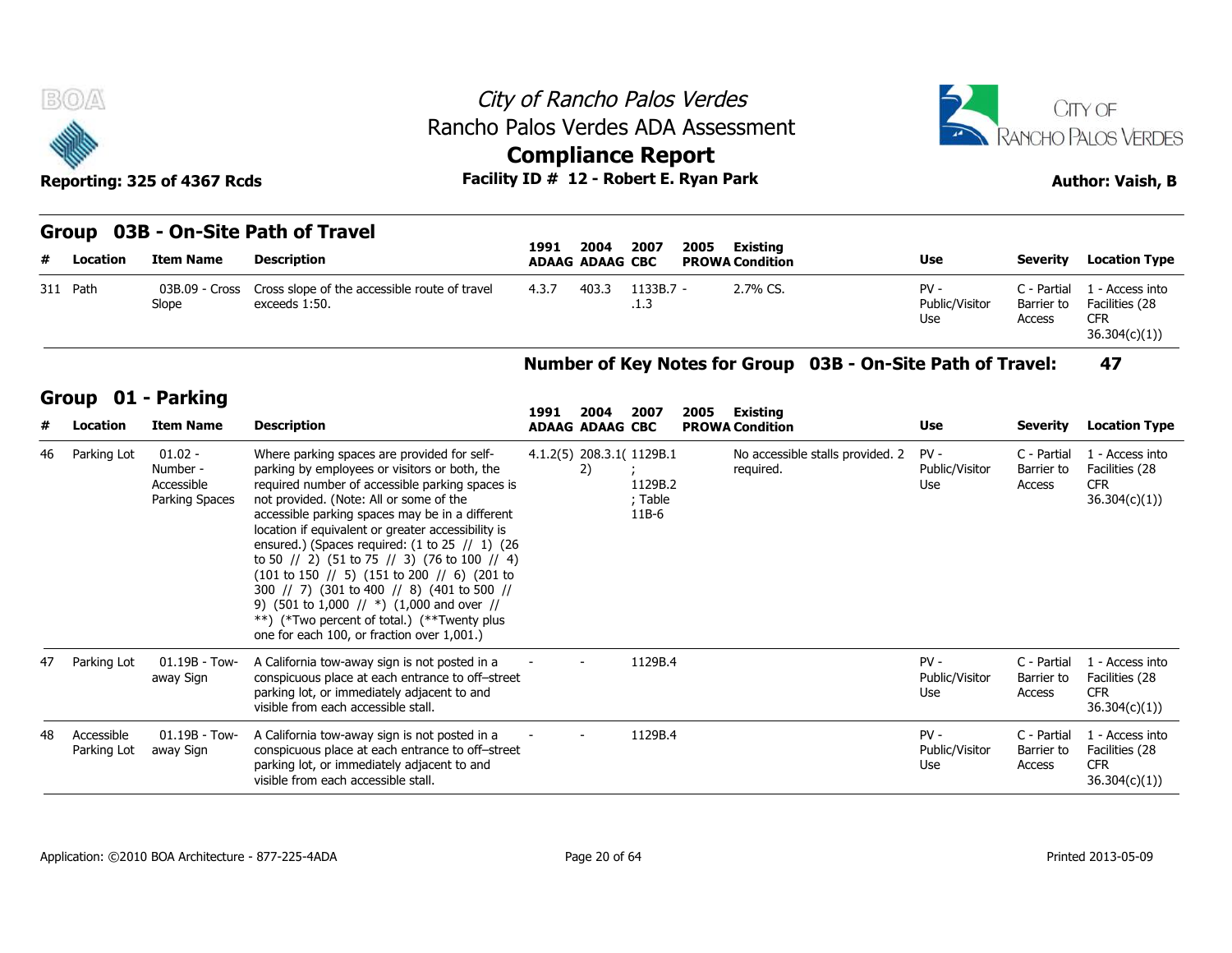

**Group 01 - Parking**

### City of Rancho Palos Verdes **Compliance Report** Rancho Palos Verdes ADA Assessment



|    |                             |                                                       |                                                                                                                                                                                                                                                                                                                     | 1991                | 2004                   | 2007                               | 2005<br><b>Existing</b> |                                 |                                     |                                                                  |
|----|-----------------------------|-------------------------------------------------------|---------------------------------------------------------------------------------------------------------------------------------------------------------------------------------------------------------------------------------------------------------------------------------------------------------------------|---------------------|------------------------|------------------------------------|-------------------------|---------------------------------|-------------------------------------|------------------------------------------------------------------|
|    | Location                    | <b>Item Name</b>                                      | <b>Description</b>                                                                                                                                                                                                                                                                                                  |                     | <b>ADAAG ADAAG CBC</b> |                                    | <b>PROWA Condition</b>  | <b>Use</b>                      | <b>Severity</b>                     | <b>Location Type</b>                                             |
| 49 | Accessible<br>Parking Lot   | $01.18 -$<br>Pavement Sign                            | A 36" square ISA is not painted on the<br>pavement at the rear of the stall.                                                                                                                                                                                                                                        |                     | 502.6                  | 1129B.4                            | 50" x 46"               | $PV -$<br>Public/Visitor<br>Use | C - Partial<br>Barrier to<br>Access | 1 - Access into<br>Facilities (28<br><b>CFR</b><br>36.304(c)(1)  |
| 50 | Accessible<br>Parking Lot   | $01.19A -$<br>Lettering                               | The words "NO PARKING" is not provided in<br>each access aisle, painted in white, 12" high<br>letters.                                                                                                                                                                                                              |                     |                        | 1129B.3<br>items 1<br>& 2          |                         | $PV -$<br>Public/Visitor<br>Use | C - Partial<br>Barrier to<br>Access | 1 - Access into<br>Facilities (28<br><b>CFR</b><br>36.304(c)(1)  |
| 51 | Accessible<br>Parking Lot   | 01.09 - Stall<br><b>Dimensions</b>                    | Accessible parking spaces, including van spaces, 4.6.3<br>are not at least 9' wide and 18' long with a<br>demarcated access aisle. (Two spaces may<br>share a common aisle; parking space width is<br>measured from the center line of the stripe on<br>one side to the center line of the stripe on the<br>other.) |                     | 502.2                  | 1129B.3<br>items 1<br>& 2          |                         | $PV -$<br>Public/Visitor<br>Use | C - Partial<br>Barrier to<br>Access | 1 - Access into<br>Facilities (28<br><b>CFR</b><br>36.304(c)(1)) |
| 52 | Accessible<br>Parking Stall | $01.10A - Van$<br>Access Aisle -<br><b>Dimensions</b> | Where the parking space is designated as "van<br>accessible," the adjacent access aisle is not at<br>least 8' wide by 18' long. (Aisle width is<br>measured from the center line of the stripe on<br>one side to the center line of the stripe on the<br>other.)                                                    | $4.1.2(5) -$<br>(b) |                        | 1129B.3<br>item 2                  |                         | $PV -$<br>Public/Visitor<br>Use | C - Partial<br>Barrier to<br>Access | 1 - Access into<br>Facilities (28<br><b>CFR</b><br>36.304(c)(1)) |
| 53 | Accessible<br>Parking Lot   | $01.11 - Car$<br>Access Aisle -<br><b>Dimensions</b>  | Car access aisle is not at least 5' wide and 18'<br>long. (Aisle width is measured from the center<br>line of the stripe on one side to the center line of<br>the stripe on the other.)                                                                                                                             | (a)                 |                        | 4.1.2(5) 502.3.1 1129B.3<br>item 1 |                         | $PV -$<br>Public/Visitor<br>Use | C - Partial<br>Barrier to<br>Access | 1 - Access into<br>Facilities (28<br><b>CFR</b><br>36.304(c)(1)  |
| 54 | Accessible<br>Parking Lot   | $01.13 - Level$<br>Surface                            | The accessible parking spaces and access aisles 4.6.3<br>are not level (slope is greater than 2%).                                                                                                                                                                                                                  |                     | 502.4 & 4              | 502.4; 1129B.3<br>advisory items 3 |                         | $PV -$<br>Public/Visitor<br>Use | C - Partial<br>Barrier to<br>Access | 1 - Access into<br>Facilities (28<br><b>CFR</b><br>36.304(c)(1)) |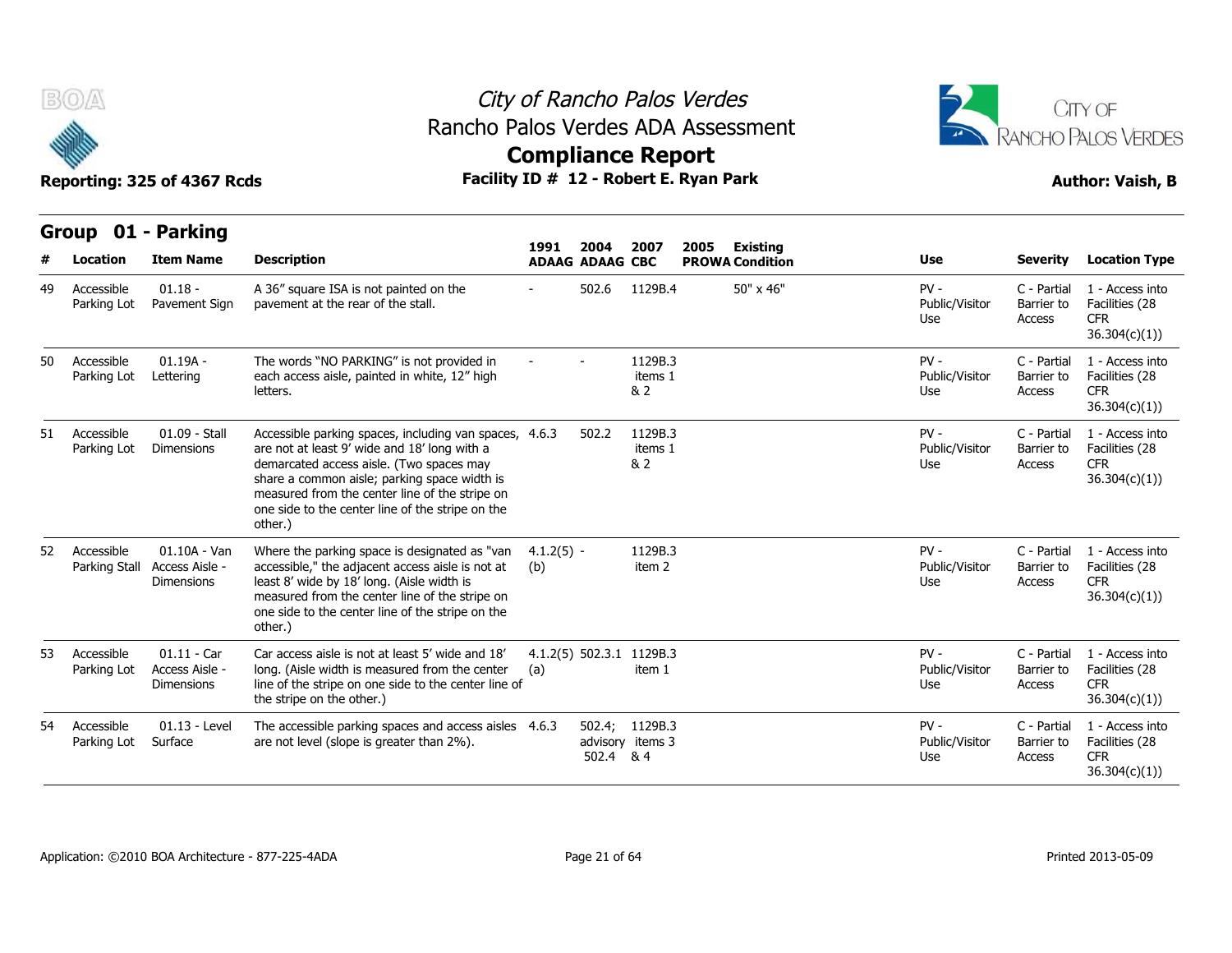



Reporting: 325 of 4367 Rcds **Facility ID # 12 - Robert E. Ryan Park Author: Vaish, B** 

|    | Group<br>01               | - Parking                          |                                                                                     |                          |                                |         |      |                                    |                                 |                                     |                                                                  |
|----|---------------------------|------------------------------------|-------------------------------------------------------------------------------------|--------------------------|--------------------------------|---------|------|------------------------------------|---------------------------------|-------------------------------------|------------------------------------------------------------------|
| #  | Location                  | <b>Item Name</b>                   | <b>Description</b>                                                                  | 1991                     | 2004<br><b>ADAAG ADAAG CBC</b> | 2007    | 2005 | Existing<br><b>PROWA Condition</b> | <b>Use</b>                      | <b>Severity</b>                     | <b>Location Type</b>                                             |
| 55 | Accessible<br>Parking Lot | $01.15C -$<br>Minimum Fine<br>Sign | Accessible parking space has no sign stating<br>"Minimum Fine \$250" below the ISA. | $\overline{\phantom{a}}$ | $\overline{\phantom{0}}$       | 1129B.4 |      |                                    | $PV -$<br>Public/Visitor<br>Use | C - Partial<br>Barrier to<br>Access | 1 - Access into<br>Facilities (28<br><b>CFR</b><br>36.304(c)(1)) |
| 56 | Accessible<br>Parking Lot | $01.17 - Van$<br>Accessible Sign   | Van accessible space has no sign stating "Van<br>Accessible" below the ISA.         | 4.6.4                    | 502.6                          | 1129B.4 |      |                                    | $PV -$<br>Public/Visitor<br>Use | C - Partial<br>Barrier to<br>Access | 1 - Access into<br>Facilities (28<br><b>CFR</b><br>36.304(c)(1)  |
| 58 | Accessible<br>Parking Lot | $01.23 - Other -$<br>Parking       | See Additional Comments                                                             |                          |                                |         |      | Uses the term "handicapped."       | $PV -$<br>Public/Visitor<br>Use | C - Partial<br>Barrier to<br>Access | 1 - Access into<br>Facilities (28<br><b>CFR</b><br>36.304(c)(1)  |
| 59 | Accessible<br>Parking Lot |                                    | 01.14 - Surface Access aisle is not stable, firm, and slip resistant. 4.5.1         |                          | 302                            | 1124B.1 |      | Uneven surface at walkway.         | $PV -$<br>Public/Visitor<br>Use | C - Partial<br>Barrier to<br>Access | 1 - Access into<br>Facilities (28<br><b>CFR</b><br>36.304(c)(1)  |

### **Number of Key Notes for Group 01 - Parking: 13**

### **Group 30 - Parks**

| #  | Location    | <b>Item Name</b>                                     | <b>Description</b>                                                                                                                                                                                                                                                                                                                                                                                                                                                                     | 1991 | 2004<br>ADAAG ADAAG CBC | 2007 | 2005             | Existina<br><b>PROWA Condition</b>                      | Use                             | <b>Severity</b>                     | <b>Location Type</b>                                            |
|----|-------------|------------------------------------------------------|----------------------------------------------------------------------------------------------------------------------------------------------------------------------------------------------------------------------------------------------------------------------------------------------------------------------------------------------------------------------------------------------------------------------------------------------------------------------------------------|------|-------------------------|------|------------------|---------------------------------------------------------|---------------------------------|-------------------------------------|-----------------------------------------------------------------|
| 28 | Picnic Area | $30.25 -$<br>Number -<br>Accessible Picnic<br>Tables | Where fixed picnic tables are provided in a picnic -<br>area, the required number of fixed picnic tables<br>is not provided. (1999 ADAAG: Where two or<br>more fixed picnic tables are provided in a picnic<br>area, at least 50%, but never less than two,<br>shall comply with 16.5.4 through 16.5.6. In<br>addition, at least 40%, but never less than two,<br>of the accessible picnic tables shall be connected<br>to an outdoor recreation access route complying<br>with 16.3.) |      |                         |      | 1999<br>16.5.1.2 | 10 picnic tables. Only 1 on<br>ADAAG- accessible route. | $PV -$<br>Public/Visitor<br>Use | C - Partial<br>Barrier to<br>Access | l - Access into<br>Facilities (28<br><b>CFR</b><br>36.304(c)(1) |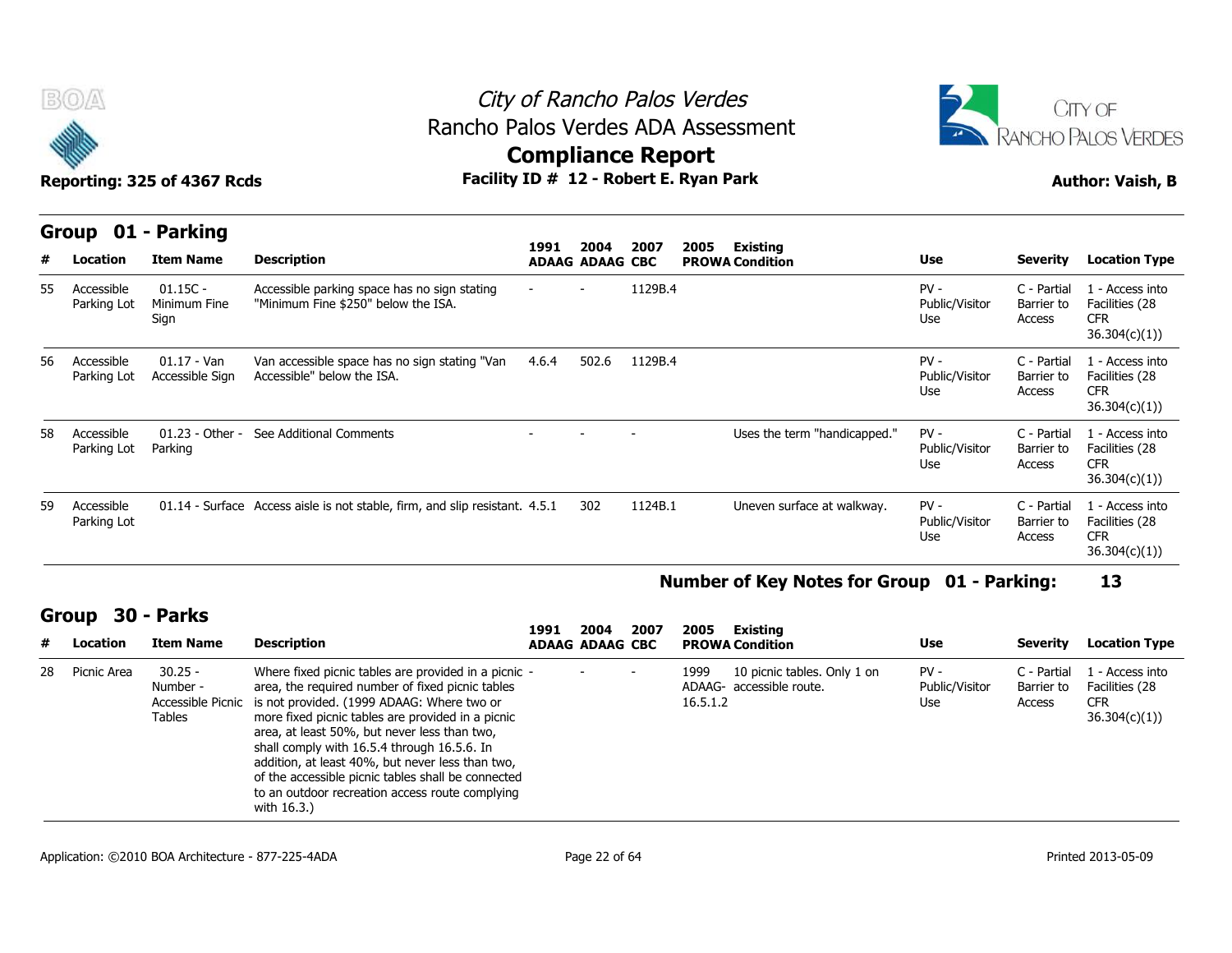



|    | B(0)             |                                                                                         | Rancho Palos Verdes ADA Assessment                                                                                                                                                                                                                                                                                                                                                                                       |      | City of Rancho Palos Verdes |      |                                        |                                                       | CITY OF                         |                                                |                                                                  |  |
|----|------------------|-----------------------------------------------------------------------------------------|--------------------------------------------------------------------------------------------------------------------------------------------------------------------------------------------------------------------------------------------------------------------------------------------------------------------------------------------------------------------------------------------------------------------------|------|-----------------------------|------|----------------------------------------|-------------------------------------------------------|---------------------------------|------------------------------------------------|------------------------------------------------------------------|--|
|    |                  | Reporting: 325 of 4367 Rcds                                                             | Facility ID # 12 - Robert E. Ryan Park                                                                                                                                                                                                                                                                                                                                                                                   |      | <b>Compliance Report</b>    |      |                                        |                                                       |                                 | RANCHO PALOS VERDES<br><b>Author: Vaish, B</b> |                                                                  |  |
|    |                  |                                                                                         |                                                                                                                                                                                                                                                                                                                                                                                                                          |      |                             |      |                                        |                                                       |                                 |                                                |                                                                  |  |
|    | Group 30 - Parks |                                                                                         |                                                                                                                                                                                                                                                                                                                                                                                                                          | 1991 | 2004                        | 2007 | 2005                                   | Existing                                              |                                 |                                                |                                                                  |  |
|    | Location         | <b>Item Name</b>                                                                        | <b>Description</b>                                                                                                                                                                                                                                                                                                                                                                                                       |      | <b>ADAAG ADAAG CBC</b>      |      |                                        | <b>PROWA Condition</b>                                | Use                             | <b>Severity</b>                                | <b>Location Type</b>                                             |  |
| 29 | Picnic Area      | $30.30 -$<br>Number - Picnic<br><b>Seating Spaces</b>                                   | Picnic table does not provide at least one<br>wheelchair seating space. OR Where the table<br>Table Wheelchair top perimeter exceeds 24 linear feet, the<br>number of wheelchair seating spaces provided<br>does not comply with the following: (Table Top<br>Perimeter // Wheelchair Spaces) (25 LF - 44 LF<br>// 2 spaces) (45 LF $-$ 64 LF // 3 spaces) (65 LF<br>$-84$ LF // 4 spaces) (85 LF $-104$ LF // 5 spaces) |      |                             |      | 1999<br>ADAAG-<br>16.5.3               | No wheelchair seating provided.                       | $PV -$<br>Public/Visitor<br>Use | C - Partial<br>Barrier to<br>Access            | 1 - Access into<br>Facilities (28<br><b>CFR</b><br>36.304(c)(1)) |  |
| 30 | Picnic Area      | $30.27 -$<br>Dispersal -<br>Accessible Picnic<br><b>Tables</b>                          | Accessible picnic tables are not dispersed<br>throughout the picnic area.                                                                                                                                                                                                                                                                                                                                                |      |                             |      | 1999<br>ADAAG-<br>16.5.2               |                                                       | $PV -$<br>Public/Visitor<br>Use | C - Partial<br>Barrier to<br>Access            | 1 - Access into<br>Facilities (28<br><b>CFR</b><br>36.304(c)(1)) |  |
| 31 | Picnic Area      | 30.28 - Picnic<br>Site - Surface<br>Slope                                               | The accessible picnic site is located on a surface 4.3.7<br>area with slope greater than 2% in some or all<br>directions.(1999 ADAAG: 3% slope is allowed<br>when necessary for drainage).                                                                                                                                                                                                                               |      | $403.3 -$                   |      | 1999<br>16.5.7                         | Surface slope varies between<br>ADAAG- 2.5% and 3.1%. | $PV -$<br>Public/Visitor<br>Use | C - Partial<br>Barrier to<br>Access            | 1 - Access into<br>Facilities (28<br><b>CFR</b><br>36.304(c)(1)) |  |
| 32 | Picnic Area      | Surface or Fire<br>Route                                                                | 30.35 - Cooking Cooking surface or fire ring is not accessible. OR -<br>Cooking surface or fire ring is not connected to<br>Ring - Accessible an outdoor recreation access route.                                                                                                                                                                                                                                        |      |                             |      | 1999<br>ADAAG-<br>16.6.1.1<br>16.7.1.1 |                                                       | PV-<br>Public/Visitor<br>Use    | C - Partial<br>Barrier to<br>Access            | 1 - Access into<br>Facilities (28<br><b>CFR</b><br>36.304(c)(1)) |  |
| 33 | Picnic Area      | $30.36B -$<br>Dispersal -<br>Accessible<br>Cooking<br>Surfaces, Fire<br>Rings or Grills | Accessible cooking surfaces, fire rings or<br>pedestal grills are not dispersed throughout the<br>picnic area.                                                                                                                                                                                                                                                                                                           |      |                             |      | 1999<br>ADAAG-<br>16.6.2;<br>16.7.2    |                                                       | $PV -$<br>Public/Visitor<br>Use | C - Partial<br>Barrier to<br>Access            | 1 - Access into<br>Facilities (28<br><b>CFR</b><br>36.304(c)(1)  |  |
| 34 | Picnic Area      | Surfaces or Fire<br>Rings on                                                            | 30.37 - Cooking Where cooking surfaces, fire rings or pedestal<br>grills are provided in an area, less than 40% or<br>less than two are connected to an outdoor<br>Accessible Route recreation access route.                                                                                                                                                                                                             |      |                             |      | 1999<br>ADAAG-<br>16.6.1.2<br>16.7.1.2 | None on accessible route.                             | $PV -$<br>Public/Visitor<br>Use | C - Partial<br>Barrier to<br>Access            | 1 - Access into<br>Facilities (28<br><b>CFR</b><br>36.304(c)(1)) |  |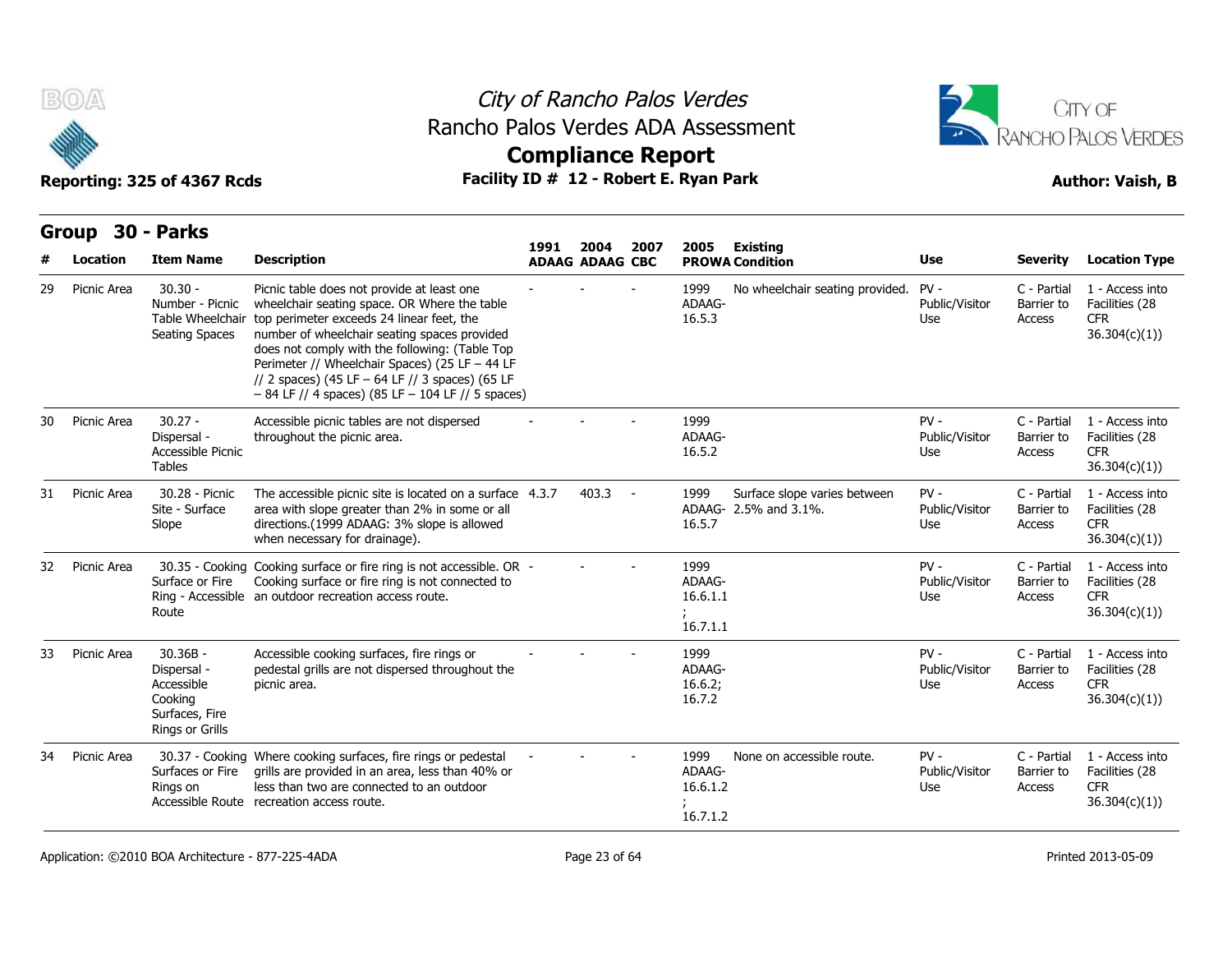



## **Compliance Report**

|    | v           | Reporting: 325 of 4367 Rcds                                                                       | Facility ID # 12 - Robert E. Ryan Park                                                                                                                                                                                                                                                                                                                                                          | AANININAN IZAHAI E |                                                     | <b>Author: Vaish, B</b> |                                              |                                                                                        |                                 |                                     |                                                                  |
|----|-------------|---------------------------------------------------------------------------------------------------|-------------------------------------------------------------------------------------------------------------------------------------------------------------------------------------------------------------------------------------------------------------------------------------------------------------------------------------------------------------------------------------------------|--------------------|-----------------------------------------------------|-------------------------|----------------------------------------------|----------------------------------------------------------------------------------------|---------------------------------|-------------------------------------|------------------------------------------------------------------|
|    | Group       | 30 - Parks                                                                                        |                                                                                                                                                                                                                                                                                                                                                                                                 | 1991               | 2004                                                | 2007                    | 2005                                         | Existing                                                                               |                                 |                                     |                                                                  |
|    | Location    | <b>Item Name</b>                                                                                  | <b>Description</b>                                                                                                                                                                                                                                                                                                                                                                              |                    | <b>ADAAG ADAAG CBC</b>                              |                         |                                              | <b>PROWA Condition</b>                                                                 | <b>Use</b>                      | Severity                            | <b>Location Type</b>                                             |
| 35 | Picnic Area | Recycling<br>Receptacles -<br>Location                                                            | 30.47 - Trash & The picnic area does not provide a trash<br>receptacle at the site or on an accessible route<br>to the site.                                                                                                                                                                                                                                                                    |                    |                                                     |                         | 1999<br>ADAAG-<br>16.8.1                     |                                                                                        | $PV -$<br>Public/Visitor<br>Use | C - Partial<br>Barrier to<br>Access | 1 - Access into<br>Facilities (28<br><b>CFR</b><br>36.304(c)(1)) |
| 75 | Ramp        | 30.03 - Route                                                                                     | Accessible route of travel, to the maximum<br>for General Public extent feasible, does not coincide with the route<br>for the general public. (Elements such as<br>ramps, elevators, or other circulation devices,<br>shall be placed to minimize the distance which<br>wheelchair users and other persons who cannot<br>negotiate steps may have to travel compared to<br>the general public.) |                    | $4.3.2(1)$ 206.3; 1114B.1 -<br>Advisory .2<br>206.3 |                         |                                              | No accessible P.O.T. from lower<br>area (Baseball Field) to<br>accessible parking lot. | $PV -$<br>Public/Visitor<br>Use | C - Partial<br>Barrier to<br>Access | 1 - Access into<br>Facilities (28<br><b>CFR</b><br>36.304(c)(1)) |
| 82 |             | Baseball Field 30.68 - Other -<br>Parks                                                           | See Additional Comments                                                                                                                                                                                                                                                                                                                                                                         |                    |                                                     |                         |                                              | No access to dugout.                                                                   | $PV -$<br>Public/Visitor<br>Use | C - Partial<br>Barrier to<br>Access | 1 - Access into<br>Facilities (28<br><b>CFR</b><br>36.304(c)(1)) |
| 84 |             | Baseball Field 30.14 - Fixed<br>Benches on<br>Accessible Route travel.                            | Less than 40% of the fixed benches required to -<br>be accessible are along an accessible route of                                                                                                                                                                                                                                                                                              |                    |                                                     |                         | 1999<br>ADAAG-<br>16.12.2.<br>$\overline{2}$ |                                                                                        | $PV -$<br>Public/Visitor<br>Use | C - Partial<br>Barrier to<br>Access | 1 - Access into<br>Facilities (28<br><b>CFR</b><br>36.304(c)(1)) |
| 85 |             | Baseball Field 30.12 - Fixed<br>Bench                                                             | Fixed bench is not accessible for users with<br>various types of disabilities.                                                                                                                                                                                                                                                                                                                  |                    | 903.1                                               | $\sim$ $-$              | 1999<br>ADAAG-<br>16.12.2.<br>1              |                                                                                        | $PV -$<br>Public/Visitor<br>Use | C - Partial<br>Barrier to<br>Access | 1 - Access into<br>Facilities (28<br><b>CFR</b><br>36.304(c)(1)) |
| 86 |             | Baseball Field 30.16 - Fixed<br>Bench /<br>Wheelchair<br>Seating Space -<br>Shoulder<br>Alignment | A clear space at least 30" x 48" in size has not<br>been provided at one end of the fixed bench so<br>that a wheelchair user may be seated shoulder-<br>to-shoulder with an individual seated on the<br>bench.                                                                                                                                                                                  |                    |                                                     |                         | 1999<br>ADAAG-<br>16.12.4                    |                                                                                        | $PV -$<br>Public/Visitor<br>Use | C - Partial<br>Barrier to<br>Access | 1 - Access into<br>Facilities (28<br><b>CFR</b><br>36.304(c)(1)) |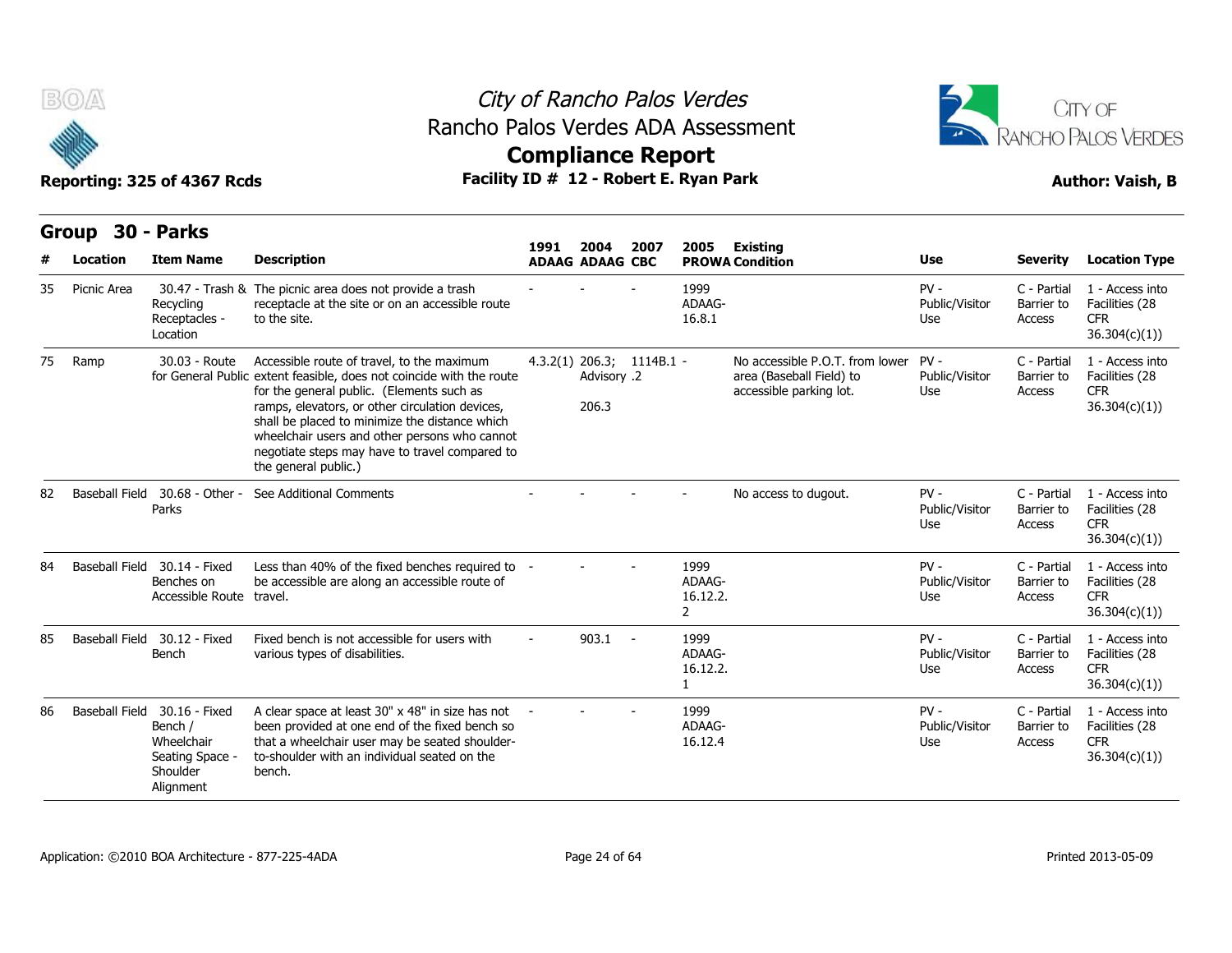



**Compliance Report**

| <b>Group</b> | 30 - Parks     |                                                                                                                                                                                        |                                                                                                                                                       |       |                                |            |                                             |                                           |                                     |                                                 |                                                                  |
|--------------|----------------|----------------------------------------------------------------------------------------------------------------------------------------------------------------------------------------|-------------------------------------------------------------------------------------------------------------------------------------------------------|-------|--------------------------------|------------|---------------------------------------------|-------------------------------------------|-------------------------------------|-------------------------------------------------|------------------------------------------------------------------|
| #            | Location       | <b>Item Name</b>                                                                                                                                                                       | <b>Description</b>                                                                                                                                    | 1991  | 2004<br><b>ADAAG ADAAG CBC</b> | 2007       | 2005                                        | <b>Existing</b><br><b>PROWA Condition</b> | <b>Use</b>                          | <b>Severity</b>                                 | <b>Location Type</b>                                             |
| 87           |                | Baseball Field 30.19 - Fixed<br>Bench Height                                                                                                                                           | The height of the front edge of the seating<br>surface is not between 17" and 19" above the<br>adjacent grade or floor space.                         |       | 903.5                          | $\sim$     | 1999<br>ADAAG-<br>16.12.3                   | Bench at 16 3/4" high.                    | $PV -$<br>Public/Visitor<br>Use     | C - Partial<br>Barrier to<br>Access             | 1 - Access into<br>Facilities (28<br><b>CFR</b><br>36.304(c)(1)) |
| 88           | Baseball Field | 30.20 - Fixed<br>Bench - Back<br>Support                                                                                                                                               | Back support is not provided along the full<br>length of the accessible bench.                                                                        |       | 903.4                          | $\sim$ $-$ | 1999<br>ADAAG-<br>16.12.5                   |                                           | $PV -$<br>Public/Visitor<br>Use     | C - Partial<br>Barrier to<br>Access             | 1 - Access into<br>Facilities (28<br><b>CFR</b><br>36.304(c)(1)  |
| 89           | Baseball Field | 30.21 - Fixed<br>Accessible bench does not have seats that are<br><b>Bench Size</b><br>20" to 24" in depth and 42" min. in length. OR<br>The back support does not extend from a point |                                                                                                                                                       | 903.3 | $\sim$                         | $\sim$     | Bench at 17" deep.                          | $PV -$<br>Public/Visitor<br>Use           | C - Partial<br>Barrier to<br>Access | 1 - Access into<br>Facilities (28<br><b>CFR</b> |                                                                  |
|              |                |                                                                                                                                                                                        | 2" maximum above the bench to 18" min, above<br>the bench.                                                                                            |       | 903.4                          |            |                                             |                                           |                                     |                                                 | 36.304(c)(1)                                                     |
|              |                |                                                                                                                                                                                        |                                                                                                                                                       |       | Fig.<br>903.4                  |            |                                             |                                           |                                     |                                                 |                                                                  |
| 98           | Path           | and Dispersal -<br>Accessible Fixed<br><b>Benches</b>                                                                                                                                  | 30.13 - Number Less than 50% of the fixed benches being<br>provided in an area are accessible. OR They are<br>not dispersed among the types provided. |       |                                |            | 1999<br>ADAAG-<br>16.12.2.<br>2;<br>16.12.2 | 4 benches.                                | $PV -$<br>Public/Visitor<br>Use     | C - Partial<br>Barrier to<br>Access             | 1 - Access into<br>Facilities (28<br><b>CFR</b><br>36.304(c)(1)  |
| 99           | Path           | 30.12 - Fixed<br>Bench                                                                                                                                                                 | Fixed bench is not accessible for users with<br>various types of disabilities.                                                                        |       | $903.1 -$                      |            | 1999<br>ADAAG-<br>16.12.2.<br>1             |                                           | $PV -$<br>Public/Visitor<br>Use     | C - Partial<br>Barrier to<br>Access             | 1 - Access into<br>Facilities (28<br><b>CFR</b><br>36.304(c)(1)  |
| 312 Path     |                | and Dispersal -<br>Accessible Fixed<br><b>Benches</b>                                                                                                                                  | 30.13 - Number Less than 50% of the fixed benches being<br>provided in an area are accessible. OR They are<br>not dispersed among the types provided. |       |                                |            | 1999<br>ADAAG-<br>16.12.2.<br>2;<br>16.12.2 |                                           | $PV -$<br>Public/Visitor<br>Use     | C - Partial<br>Barrier to<br>Access             | 1 - Access into<br>Facilities (28<br><b>CFR</b><br>36.304(c)(1)  |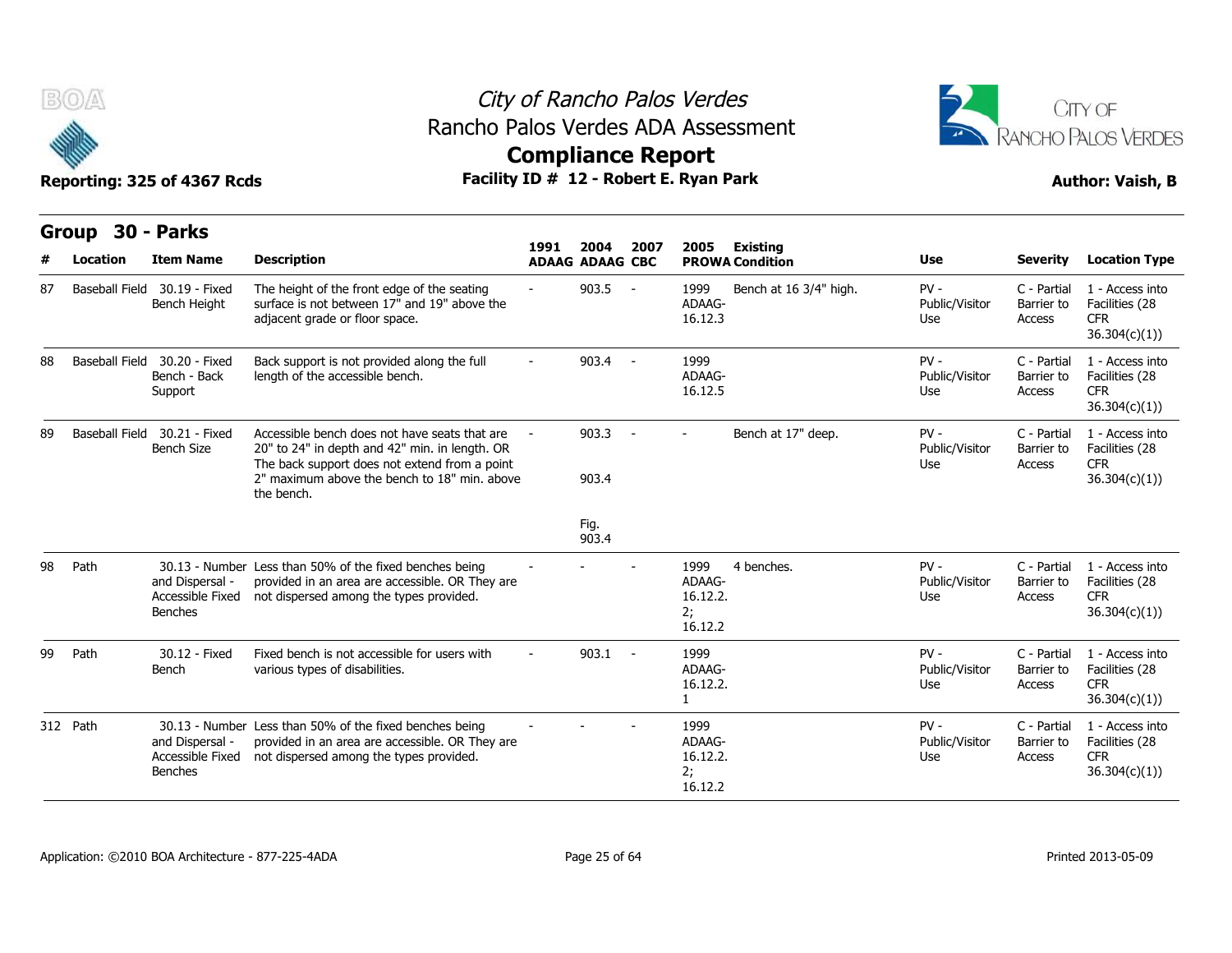



|          | B(0)<br>Reporting: 325 of 4367 Rcds |  |                                           |                                                                                                                                                                                                                | City of Rancho Palos Verdes<br>Rancho Palos Verdes ADA Assessment<br><b>Compliance Report</b><br>Facility ID # 12 - Robert E. Ryan Park |                |                                |                                     |                                                     |                                 |                                     |                                                                  |  |  |  |
|----------|-------------------------------------|--|-------------------------------------------|----------------------------------------------------------------------------------------------------------------------------------------------------------------------------------------------------------------|-----------------------------------------------------------------------------------------------------------------------------------------|----------------|--------------------------------|-------------------------------------|-----------------------------------------------------|---------------------------------|-------------------------------------|------------------------------------------------------------------|--|--|--|
|          | Group<br>Location                   |  | 30 - Parks<br><b>Item Name</b>            | <b>Description</b>                                                                                                                                                                                             | 1991<br><b>ADAAG ADAAG CBC</b>                                                                                                          | 2004           | 2007                           | 2005                                | <b>Existing</b><br><b>PROWA Condition</b>           | <b>Use</b>                      | <b>Severity</b>                     | <b>Location Type</b>                                             |  |  |  |
| 313 Path |                                     |  | 30.17 - Fixed<br>Bench - Surface<br>Slope | Clear space has a slope greater than 2% in<br>some or all directions. (1999 ADAAG: 3% slope is<br>allowed when necessary for drainage).                                                                        | 4.3.7                                                                                                                                   | 403.3          | $\sim$                         | 1999<br>ADAAG-<br>16.12.7           | 2.4% and 2.8% slope.                                | $PV -$<br>Public/Visitor<br>Use | C - Partial<br>Barrier to<br>Access | 1 - Access into<br>Facilities (28<br><b>CFR</b><br>36.304(c)(1)) |  |  |  |
| 314 Path |                                     |  | 30.19 - Fixed<br>Bench Height             | The height of the front edge of the seating<br>surface is not between 17" and 19" above the<br>adjacent grade or floor space.                                                                                  |                                                                                                                                         | 903.5          | $\sim$ $-$                     | 1999<br>ADAAG-<br>16.12.3           | Bench height at 20 1/4" high                        | $PV -$<br>Public/Visitor<br>Use | C - Partial<br>Barrier to<br>Access | 1 - Access into<br>Facilities (28<br><b>CFR</b><br>36.304(c)(1)) |  |  |  |
| 315 Path |                                     |  | 30.21 - Fixed<br><b>Bench Size</b>        | Accessible bench does not have seats that are<br>20" to 24" in depth and 42" min. in length. OR<br>The back support does not extend from a point<br>2" maximum above the bench to 18" min. above<br>the bench. |                                                                                                                                         | 903.3<br>903.4 |                                |                                     | Bench at 15" deep and 16 1/2"<br>high back support. | $PV -$<br>Public/Visitor<br>Use | C - Partial<br>Barrier to<br>Access | 1 - Access into<br>Facilities (28<br><b>CFR</b><br>36.304(c)(1)  |  |  |  |
|          |                                     |  |                                           |                                                                                                                                                                                                                |                                                                                                                                         | Fig.<br>903.4  |                                |                                     |                                                     |                                 |                                     |                                                                  |  |  |  |
| 316 Path |                                     |  | 30.22 - Fixed<br><b>Bench Armrest</b>     | Less than 50% of the fixed benches required to<br>be accessible have at least one armrest that can<br>withstand 250 lbs. of force in any direction.                                                            | 4.26.3                                                                                                                                  | 903.6          | 1115B.7 1999<br>$\overline{2}$ | ADAAG-<br>16.12.2.<br>2;<br>16.12.8 | No armrest provided.                                | $PV -$<br>Public/Visitor<br>Use | C - Partial<br>Barrier to<br>Access | 1 - Access into<br>Facilities (28<br><b>CFR</b><br>36.304(c)(1)) |  |  |  |

**Number of Key Notes for Group 30 - Parks: 23**

### **Group 31 - Play Areas**

| #  | Location  | Item Name                                      | Description                                                                                                                                  | 1991 | 2007<br>2004<br><b>ADAAG ADAAG CBC</b> | 2005<br>Existing<br><b>PROWA Condition</b> | <b>Use</b>                    | <b>Severity</b>      | <b>Location Type</b>                                                         |
|----|-----------|------------------------------------------------|----------------------------------------------------------------------------------------------------------------------------------------------|------|----------------------------------------|--------------------------------------------|-------------------------------|----------------------|------------------------------------------------------------------------------|
| 18 | Swing Set | Level Plav<br>Components -<br>Accessible Route | 31.05 - Ground Where ground level play components are<br>provided, there is not at least one of each type<br>located on an accessible route. |      | $240.2.1. -$                           | 2000<br>ADAAG-<br>15.6.2.1                 | PV -<br>Public/Visitor<br>Use | Barrier to<br>Access | C - Partial 11 - Access into<br>Facilities (28<br><b>CFR</b><br>36.304(c)(1) |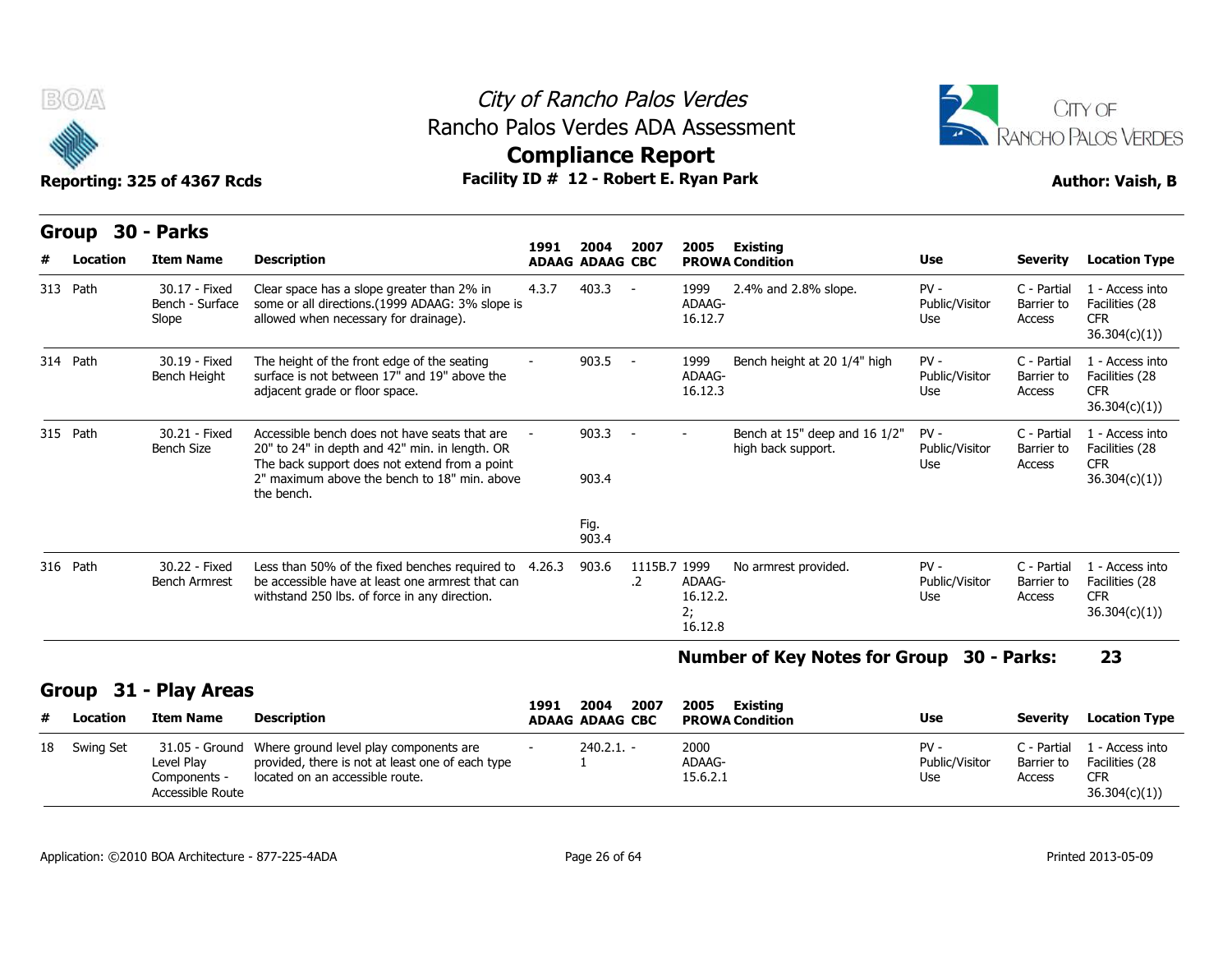



|    | Group           | 31 - Play Areas                                                          |                                                                                                                               |        |                                      |      |                                                                             |                                           |                                 |                                     |                                                                  |
|----|-----------------|--------------------------------------------------------------------------|-------------------------------------------------------------------------------------------------------------------------------|--------|--------------------------------------|------|-----------------------------------------------------------------------------|-------------------------------------------|---------------------------------|-------------------------------------|------------------------------------------------------------------|
| #  | <b>Location</b> | <b>Item Name</b>                                                         | <b>Description</b>                                                                                                            | 1991   | 2004<br><b>ADAAG ADAAG CBC</b>       | 2007 | 2005                                                                        | <b>Existing</b><br><b>PROWA Condition</b> | <b>Use</b>                      | <b>Severity</b>                     | <b>Location Type</b>                                             |
| 19 | Playground      | 31.38 - Other -<br>Play Areas                                            | See Additional Comments                                                                                                       |        |                                      |      |                                                                             | 2" to 9" level change.                    | $PV -$<br>Public/Visitor<br>Use | A - Safety<br>Hazard                | 1 - Access into<br>Facilities (28<br><b>CFR</b><br>36.304(c)(1)) |
| 21 | Playground      | 31.30B - Play<br>Components -<br>Clear Floor or<br>Ground Space<br>Slope | The clear floor or ground space has a slope<br>greater than 2% in some or all directions.                                     | $\sim$ | $1008.4. -$<br>2;<br>305.2;<br>305.3 |      | 2000<br>ADAAG-<br>15.6.6.2<br>; PRC<br>5410-<br>5411                        | 2.4% and 6.0% slope.                      | $PV -$<br>Public/Visitor<br>Use | C - Partial<br>Barrier to<br>Access | 1 - Access into<br>Facilities (28<br><b>CFR</b><br>36.304(c)(1)  |
| 22 | Playground      | 31.34 - Play<br>Areas - Ground<br><b>Surfaces</b>                        | Ground surfaces along accessible routes, clear<br>floor or ground spaces, or turning spaces are not<br>compliant.             |        | $1008.2. -$<br>6                     |      | 2000<br>ADAAG-<br>15.6.7;<br><b>PRC</b><br>5410-<br>5411;<br>H&SC<br>115725 | Sand creates unstable surface.            | $PV -$<br>Public/Visitor<br>Use | C - Partial<br>Barrier to<br>Access | 1 - Access into<br>Facilities (28<br><b>CFR</b><br>36.304(c)(1)  |
| 23 | Playground      | 31.34 - Play<br>Areas - Ground<br>Surfaces                               | Ground surfaces along accessible routes, clear<br>floor or ground spaces, or turning spaces are not<br>compliant.             |        | $1008.2. -$<br>6                     |      | 2000<br>ADAAG-<br>15.6.7;<br><b>PRC</b><br>5410-<br>5411;<br>H&SC<br>115725 | Woodchip floor.                           | $PV -$<br>Public/Visitor<br>Use | C - Partial<br>Barrier to<br>Access | 1 - Access into<br>Facilities (28<br><b>CFR</b><br>36.304(c)(1)) |
| 24 | Playground      | 31.05 - Ground<br>Level Play<br>Components -<br>Accessible Route         | Where ground level play components are<br>provided, there is not at least one of each type<br>located on an accessible route. |        | $240.2.1. -$                         |      | 2000<br>ADAAG-<br>15.6.2.1                                                  |                                           | $PV -$<br>Public/Visitor<br>Use | C - Partial<br>Barrier to<br>Access | 1 - Access into<br>Facilities (28<br><b>CFR</b><br>36.304(c)(1)) |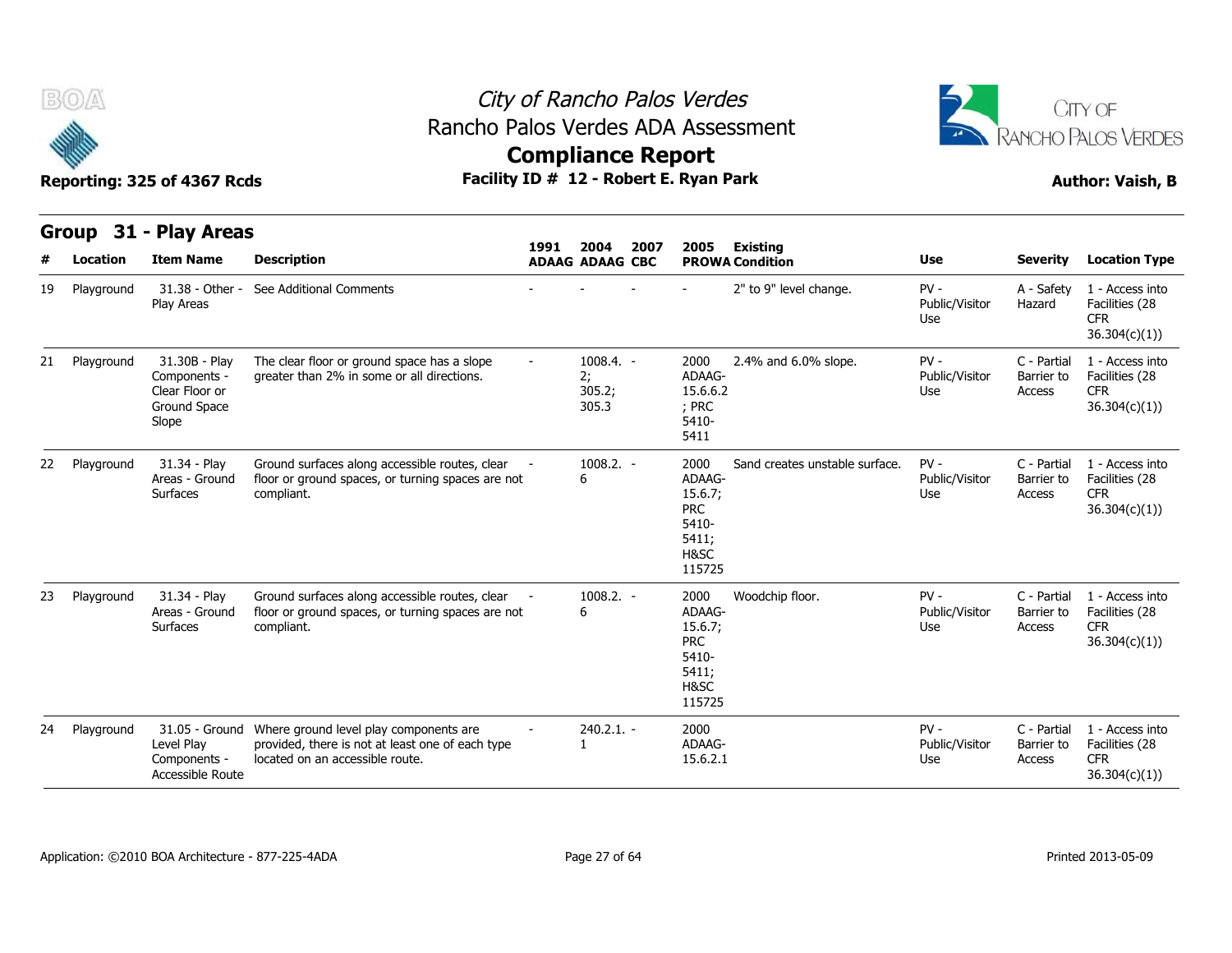

**Group 31 - Play Areas**

## City of Rancho Palos Verdes Rancho Palos Verdes ADA Assessment



**Compliance Report**

|    | urvup<br>JІ | - Fiay Alcas                                                             |                                                                                                                   | 1991                     | 2004                                 | 2007 | 2005                                                                        | <b>Existing</b>                                      |                                 |                                     |                                                                  |
|----|-------------|--------------------------------------------------------------------------|-------------------------------------------------------------------------------------------------------------------|--------------------------|--------------------------------------|------|-----------------------------------------------------------------------------|------------------------------------------------------|---------------------------------|-------------------------------------|------------------------------------------------------------------|
| #  | Location    | <b>Item Name</b>                                                         | <b>Description</b>                                                                                                |                          | <b>ADAAG ADAAG CBC</b>               |      |                                                                             | <b>PROWA Condition</b>                               | Use                             | <b>Severity</b>                     | <b>Location Type</b>                                             |
| 25 | Playground  | $31.26 -$<br>Transfer Steps -<br>Height                                  | Transfer step height exceeds 8".                                                                                  |                          | $1008.3. -$<br>2.2                   |      | 2000<br>ADAAG-<br>15.6.5.2<br>.2                                            | 10" high transfer step.                              | $PV -$<br>Public/Visitor<br>Use | C - Partial<br>Barrier to<br>Access | 1 - Access into<br>Facilities (28<br><b>CFR</b><br>36.304(c)(1)) |
| 36 | Playground  | 31.38 - Other -<br>Play Areas                                            | See Additional Comments                                                                                           |                          |                                      |      |                                                                             | 4" level change.                                     | $PV -$<br>Public/Visitor<br>Use | C - Partial<br>Barrier to<br>Access | 1 - Access into<br>Facilities (28<br><b>CFR</b><br>36.304(c)(1)  |
| 37 | Playground  | 31.34 - Play<br>Areas - Ground<br>Surfaces                               | Ground surfaces along accessible routes, clear<br>floor or ground spaces, or turning spaces are not<br>compliant. |                          | $1008.2. -$<br>6                     |      | 2000<br>ADAAG-<br>15.6.7;<br><b>PRC</b><br>5410-<br>5411;<br>H&SC<br>115725 | Sand creates unstable surface.                       | $PV -$<br>Public/Visitor<br>Use | C - Partial<br>Barrier to<br>Access | 1 - Access into<br>Facilities (28<br><b>CFR</b><br>36.304(c)(1)  |
| 39 | Playground  | 31.30B - Play<br>Components -<br>Clear Floor or<br>Ground Space<br>Slope | The clear floor or ground space has a slope<br>greater than 2% in some or all directions.                         | $\overline{\phantom{a}}$ | $1008.4. -$<br>2;<br>305.2;<br>305.3 |      | 2000<br>ADAAG-<br>15.6.6.2<br>; PRC<br>5410-<br>5411                        | Ground space slope varies<br>between 2.6% and 10.8%. | $PV -$<br>Public/Visitor<br>Use | C - Partial<br>Barrier to<br>Access | 1 - Access into<br>Facilities (28<br><b>CFR</b><br>36.304(c)(1)  |
|    |             |                                                                          |                                                                                                                   |                          |                                      |      |                                                                             | Number of Key Notes for Group 31 - Play Areas:       |                                 |                                     | 10                                                               |
|    |             |                                                                          | Group 03A - Public Path of Travel                                                                                 |                          |                                      |      |                                                                             |                                                      |                                 |                                     |                                                                  |
| #  | Location    | <b>Item Name</b>                                                         | <b>Description</b>                                                                                                | 1991                     | 2004<br><b>ADAAG ADAAG CBC</b>       | 2007 | 2005                                                                        | <b>Existing</b><br><b>PROWA Condition</b>            | Use                             | <b>Severity</b>                     | <b>Location Type</b>                                             |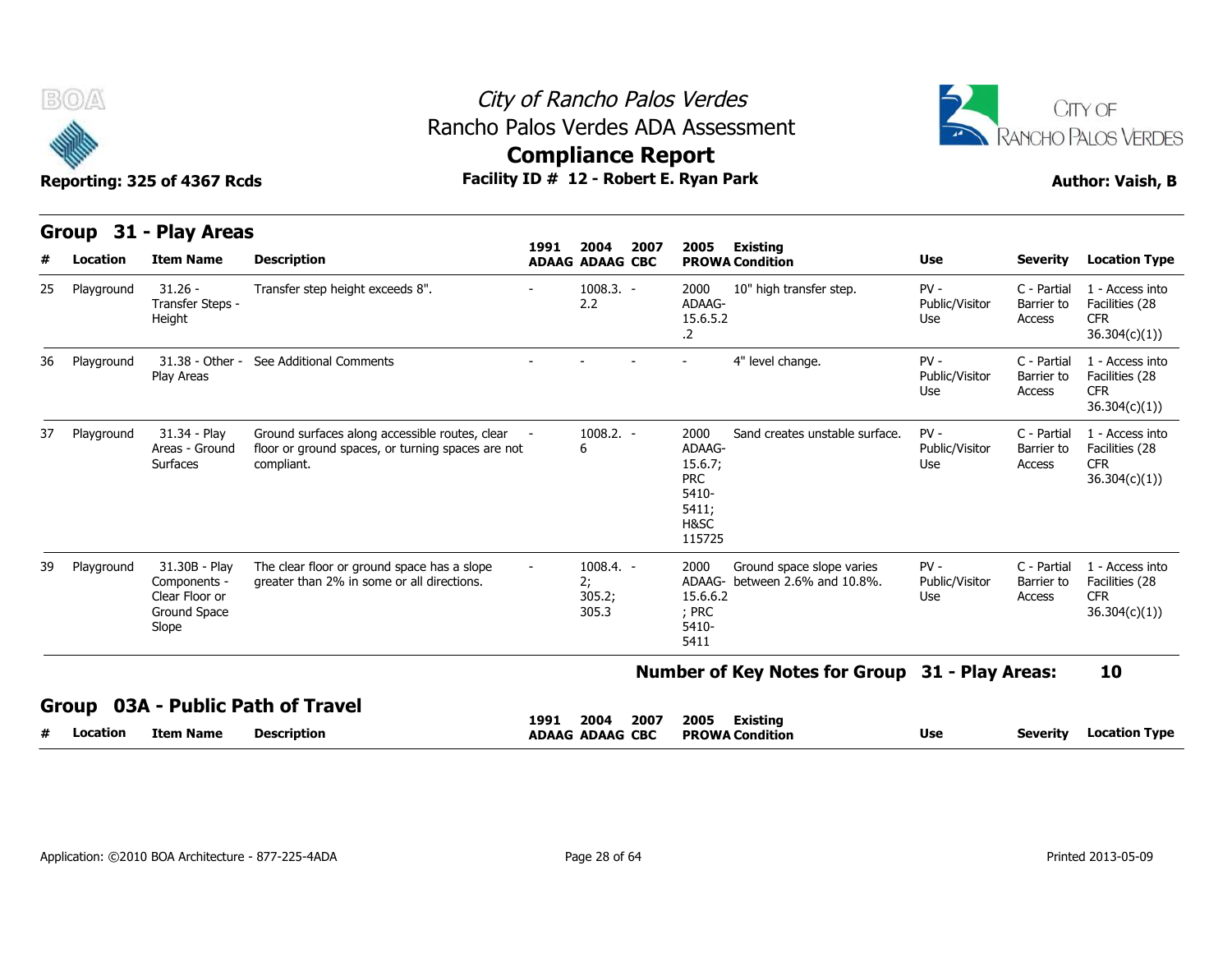



# **Compliance Report**

Reporting: 325 of 4367 Rcds **Facility ID # 12 - Robert E. Ryan Park Author: Vaish, B** 

### **Group 03A - Public Path of Travel**

|   |              | SIVAP VYA I APHUI AUI VI IIATUI | 1991                                                                                                                                                                                                                                                                                                            | 2004 | 2007                   | 2005 | Existing       |                                                                      |                       |                                        |                                                                             |
|---|--------------|---------------------------------|-----------------------------------------------------------------------------------------------------------------------------------------------------------------------------------------------------------------------------------------------------------------------------------------------------------------|------|------------------------|------|----------------|----------------------------------------------------------------------|-----------------------|----------------------------------------|-----------------------------------------------------------------------------|
| # | Location     | Item Name                       | Description                                                                                                                                                                                                                                                                                                     |      | <b>ADAAG ADAAG CBC</b> |      |                | <b>PROWA Condition</b>                                               | <b>Use</b>            | <b>Severity</b>                        | <b>Location Type</b>                                                        |
|   | 131 Sidewalk | 03A.01A -<br>ROW)               | Accessible route of travel linking an accessible<br>Accessible Route site entrance with accessible feature(s) adjacent<br>of Travel (Public to the property line of the site (e.g., public<br>transportation stops; passenger loading zones;<br>accessible parking, and public sidewalks) is not<br>accessible. |      | the company's state of |      | 2005<br>G-R204 | No access from right of way to PV -<br>PROWA on site path of travel. | Public/Visitor<br>Use | 0r<br>Complete<br>Barrier to<br>Access | B - Severe 1 - Access into<br>Facilities (28<br><b>CFR</b><br>36.304(c)(1)) |

### **Number of Key Notes for Group 03A - Public Path of Travel: 1**

### **Group 07 - Ramps**

| 131 Sidewalk |              | 03A.01A -<br>Accessible Route<br>of Travel (Public<br>ROW) | Accessible route of travel linking an accessible<br>site entrance with accessible feature(s) adjacent<br>to the property line of the site (e.g., public<br>transportation stops; passenger loading zones;<br>accessible parking, and public sidewalks) is not<br>accessible.                                                                          |                              |                             |                                    | 2005<br>G-R204 | No access from right of way to<br>PROWA on site path of travel. | $PV -$<br>Public/Visitor<br>Use | B - Severe<br>or<br>Complete<br>Barrier to<br>Access | 1 - Access into<br>Facilities (28<br><b>CFR</b><br>36.304(c)(1) |
|--------------|--------------|------------------------------------------------------------|-------------------------------------------------------------------------------------------------------------------------------------------------------------------------------------------------------------------------------------------------------------------------------------------------------------------------------------------------------|------------------------------|-----------------------------|------------------------------------|----------------|-----------------------------------------------------------------|---------------------------------|------------------------------------------------------|-----------------------------------------------------------------|
|              |              |                                                            |                                                                                                                                                                                                                                                                                                                                                       |                              |                             |                                    |                | Number of Key Notes for Group 03A - Public Path of Travel:      |                                 |                                                      | 1                                                               |
|              | <b>Group</b> | 07 - Ramps                                                 |                                                                                                                                                                                                                                                                                                                                                       | 1991                         | 2004                        | 2007                               | 2005           | Existing                                                        |                                 |                                                      |                                                                 |
|              | Location     | <b>Item Name</b>                                           | <b>Description</b>                                                                                                                                                                                                                                                                                                                                    |                              | <b>ADAAG ADAAG CBC</b>      |                                    |                | <b>PROWA Condition</b>                                          | <b>Use</b>                      | <b>Severity</b>                                      | <b>Location Type</b>                                            |
| 76           | Ramp         | $07.08 - Top$<br>Landing - Size                            | Top landing is less than $60" \times 60"$ .                                                                                                                                                                                                                                                                                                           |                              |                             | 4.8.4(1) 405.7.4 1133B.5 -<br>.4.2 |                | No top landing.                                                 | $PV -$<br>Public/Visitor<br>Use | C - Partial<br>Barrier to<br>Access                  | 1 - Access into<br>Facilities (28<br><b>CFR</b><br>36.304(c)(1) |
| 77           | Ramp         | $07.03 -$<br>Maximum Rise                                  | The rise for any continuous run exceeds 30"<br>high.                                                                                                                                                                                                                                                                                                  | 4.8.2                        | 405.6                       | 1133B.5 -<br>.4.1                  |                |                                                                 | $PV -$<br>Public/Visitor<br>Use | C - Partial<br>Barrier to<br>Access                  | 1 - Access into<br>Facilities (28<br><b>CFR</b><br>36.304(c)(1) |
| 78           | Ramp         | 07.23 - Profile<br>of Handrails                            | The diameter of the handrail is not between 1-<br>1/4" and 1-1/2" in cross-sectional nomin.al<br>dimension. OR The shape does not provide an<br>equivalent gripping surface (i.e. 4" to 6-1/4"<br>perimeter, and 2-1/4" max in any direction).<br>(Note: Standard pipe sizes designated by the<br>industry as $1-1/4$ " to $1-1/2$ " are acceptable). | 4.8.5;<br>4.26.2;<br>Fig. 39 | 505.7.2;<br>Fig.<br>505.7.2 | 505.7.1; 1133B.5 -<br>.5.1         |                | 2" profile.                                                     | $PV -$<br>Public/Visitor<br>Use | C - Partial<br>Barrier to<br>Access                  | 1 - Access into<br>Facilities (28<br><b>CFR</b><br>36.304(c)(1) |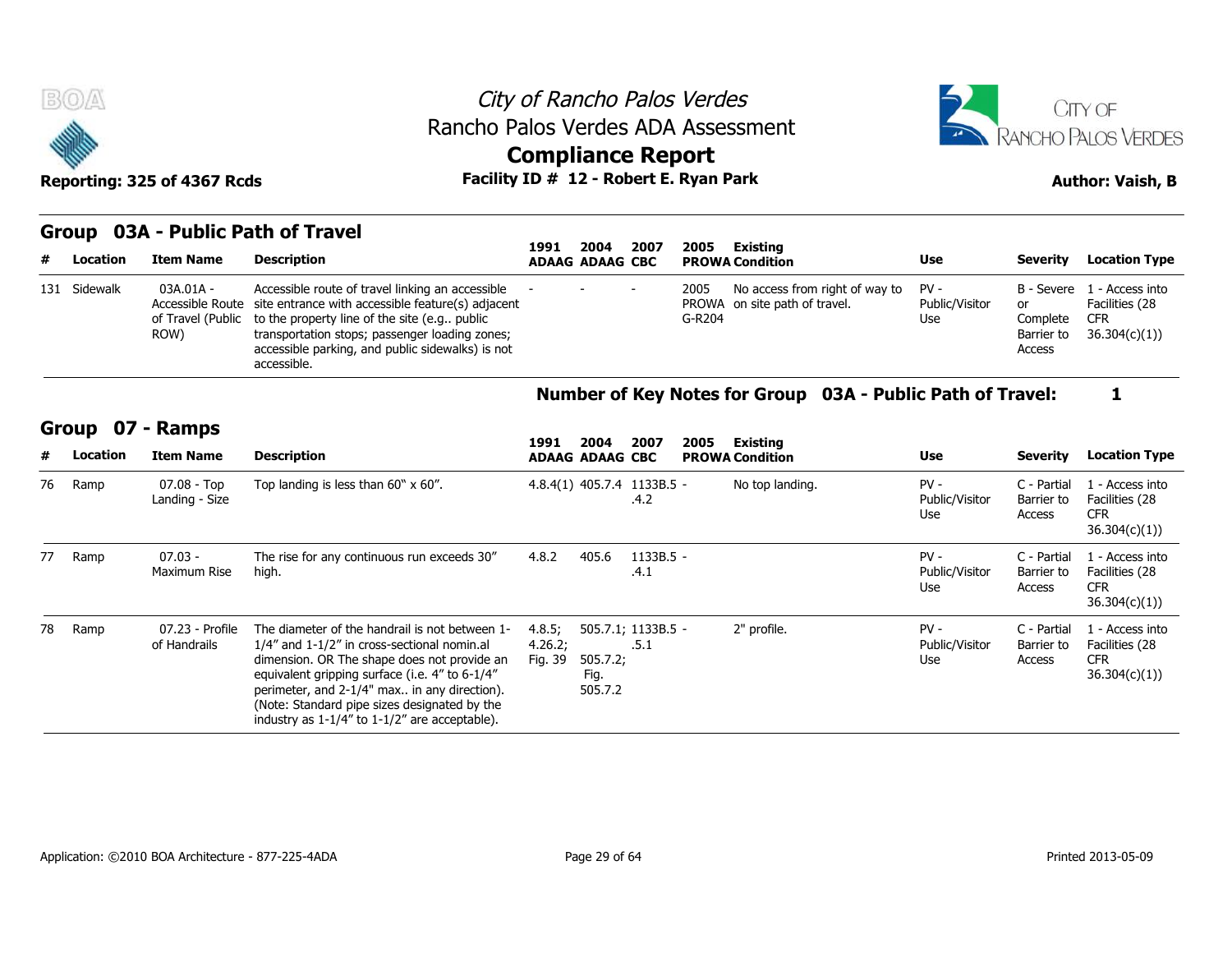



|    | B(0)     | Reporting: 325 of 4367 Rcds                   |                                                                                                                                                                                                                                                                                                                                                                                                                                                                                                                                                                        | City of Rancho Palos Verdes<br>Rancho Palos Verdes ADA Assessment<br><b>Compliance Report</b><br>Facility ID # 12 - Robert E. Ryan Park |                                                   |                                                |      |                                                            |                                 |                                     |                                                                  |  |  |
|----|----------|-----------------------------------------------|------------------------------------------------------------------------------------------------------------------------------------------------------------------------------------------------------------------------------------------------------------------------------------------------------------------------------------------------------------------------------------------------------------------------------------------------------------------------------------------------------------------------------------------------------------------------|-----------------------------------------------------------------------------------------------------------------------------------------|---------------------------------------------------|------------------------------------------------|------|------------------------------------------------------------|---------------------------------|-------------------------------------|------------------------------------------------------------------|--|--|
|    |          | Group 07 - Ramps                              |                                                                                                                                                                                                                                                                                                                                                                                                                                                                                                                                                                        |                                                                                                                                         |                                                   |                                                |      |                                                            |                                 |                                     |                                                                  |  |  |
|    | Location | <b>Item Name</b>                              | <b>Description</b>                                                                                                                                                                                                                                                                                                                                                                                                                                                                                                                                                     | 1991                                                                                                                                    | 2004<br><b>ADAAG ADAAG CBC</b>                    | 2007                                           | 2005 | Existing<br><b>PROWA Condition</b>                         | Use                             | <b>Severity</b>                     | <b>Location Type</b>                                             |  |  |
| 79 | Ramp     | $07.21A -$<br>Extensions -<br>Required Length | At ends of handrails, less than 12" of handrail<br>extends beyond the top and bottom of the ramp<br>segment. (Top and bottom handrail extensions<br>are important safety features for persons with<br>mobility impairments and must extend in the<br>direction of the ramp run to permit the intended<br>use.) (Per CBC 1133B.5.5.1.1, in existing<br>buildings or facilities, where the extension of the<br>handrail in the direction of the ramp run would<br>create a hazard, the extension on the handrail<br>may be turned 90 degrees to the run of the<br>ramp.) |                                                                                                                                         | $505.10.$ .5.1;<br>505.10. .5.1.1<br>$\mathbf{1}$ | 4.8.5 (2) 505.10; 1133B.5 -<br>1; Fig. 1133B.5 |      | No top and bottom extensions.                              | $PV -$<br>Public/Visitor<br>Use | C - Partial<br>Barrier to<br>Access | 1 - Access into<br>Facilities (28<br><b>CFR</b><br>36.304(c)(1)) |  |  |
| 80 | Ramp     | $07.02 -$<br><b>Running Slope</b>             | Slope of the ramp exceeds 8.33% (or the least 4.8.2<br>possible compliant slope).                                                                                                                                                                                                                                                                                                                                                                                                                                                                                      |                                                                                                                                         | Advisory .3<br>405.2                              | 405.2; 1133B.5 -                               |      | 24.4% and 25% RS.                                          | $PV -$<br>Public/Visitor<br>Use | C - Partial<br>Barrier to<br>Access | 1 - Access into<br>Facilities (28<br><b>CFR</b><br>36.304(c)(1)  |  |  |
| 81 | Ramp     | 07.04 - Cross<br>Slope                        | Cross slope of the ramp surface exceeds 2%.                                                                                                                                                                                                                                                                                                                                                                                                                                                                                                                            | 4.8.6                                                                                                                                   | Advisory .3.1<br>405.3                            | 405.3; 1133B.5 -                               |      | 3.5% to 11.2% CS.                                          | $PV -$<br>Public/Visitor<br>Use | C - Partial<br>Barrier to<br>Access | 1 - Access into<br>Facilities (28<br><b>CFR</b><br>36.304(c)(1)) |  |  |
| 90 | Ramp     | $07.02 -$<br><b>Running Slope</b>             | Slope of the ramp exceeds 8.33% (or the least 4.8.2<br>possible compliant slope).                                                                                                                                                                                                                                                                                                                                                                                                                                                                                      |                                                                                                                                         | Advisory .3<br>405.2                              | 405.2; 1133B.5 -                               |      | 7.6% and 8.5% RS.                                          | $PV -$<br>Public/Visitor<br>Use | C - Partial<br>Barrier to<br>Access | 1 - Access into<br>Facilities (28<br><b>CFR</b><br>36.304(c)(1)  |  |  |
| 91 | Ramp     | 07.04 - Cross<br>Slope                        | Cross slope of the ramp surface exceeds 2%.                                                                                                                                                                                                                                                                                                                                                                                                                                                                                                                            | 4.8.6                                                                                                                                   | Advisory .3.1<br>405.3                            | 405.3; 1133B.5 -                               |      | 4.2% CS.                                                   | $PV -$<br>Public/Visitor<br>Use | C - Partial<br>Barrier to<br>Access | 1 - Access into<br>Facilities (28<br><b>CFR</b><br>36.304(c)(1)  |  |  |
| 92 | Ramp     | 07.07A - Level<br>Landings                    | Landings at the top or bottom of each ramp or<br>each ramp run is not level (slope is greater than<br>2% in some or all directions).                                                                                                                                                                                                                                                                                                                                                                                                                                   | 4.8.4                                                                                                                                   | 405.7.1 .4.1                                      | 405.7; 1133B.5 -                               |      | Intermediate landing slopes vary<br>between 2.3% and 3.5%. | $PV -$<br>Public/Visitor<br>Use | C - Partial<br>Barrier to<br>Access | 1 - Access into<br>Facilities (28<br><b>CFR</b><br>36.304(c)(1)) |  |  |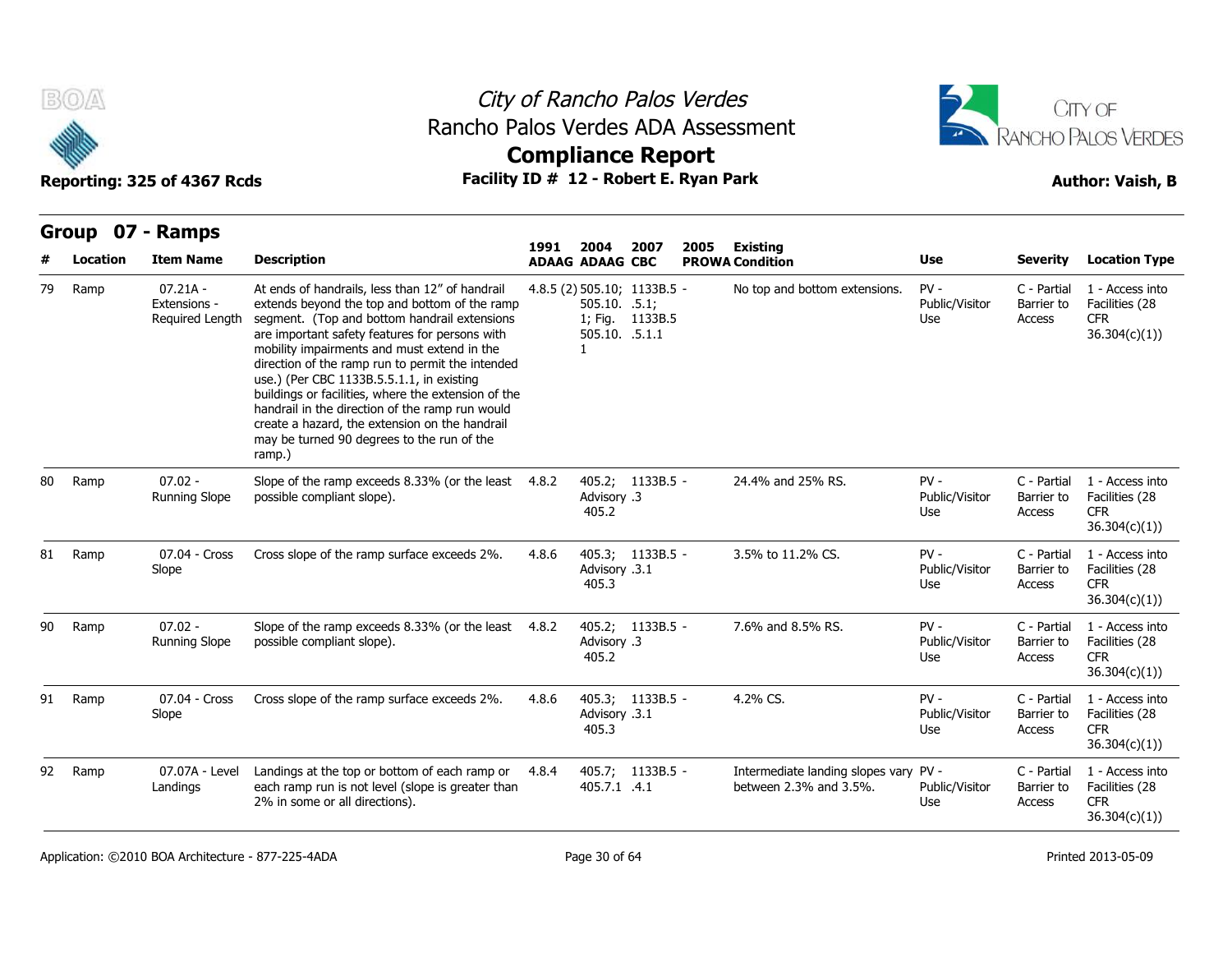

### City of Rancho Palos Verdes **Compliance Report** Rancho Palos Verdes ADA Assessment



|    | v            | Reporting: 325 of 4367 Rcds                                               | Facility ID # 12 - Robert E. Ryan Park                                                                                                                                                                             |       | somphanee report                                                  | <b>Author: Vaish, B</b>                   |      |                                                  |                                 |                                     |                                                                  |
|----|--------------|---------------------------------------------------------------------------|--------------------------------------------------------------------------------------------------------------------------------------------------------------------------------------------------------------------|-------|-------------------------------------------------------------------|-------------------------------------------|------|--------------------------------------------------|---------------------------------|-------------------------------------|------------------------------------------------------------------|
|    | <b>Group</b> | 07 - Ramps                                                                |                                                                                                                                                                                                                    | 1991  | 2004                                                              | 2007                                      | 2005 | <b>Existing</b>                                  |                                 |                                     |                                                                  |
|    | Location     | <b>Item Name</b>                                                          | <b>Description</b>                                                                                                                                                                                                 |       | <b>ADAAG ADAAG CBC</b>                                            |                                           |      | <b>PROWA Condition</b>                           | Use                             | <b>Severity</b>                     | <b>Location Type</b>                                             |
| 93 | Ramp         | 07.29 - Other -<br>Ramps                                                  | See Additional Comments                                                                                                                                                                                            |       |                                                                   |                                           |      | Level change. Cracked surface.                   | $PV -$<br>Public/Visitor<br>Use | C - Partial<br>Barrier to<br>Access | 1 - Access into<br>Facilities (28<br><b>CFR</b><br>36.304(c)(1)) |
| 94 | Ramp         |                                                                           | 07.14B - Guards Where drop exceeds 30", a min 42" high guard 4.8.7<br>has not been provided as a vertical barrier along<br>the open edges of ramp or landing to prevent<br>persons from falling off the open edge. |       |                                                                   | $405.9; 1013; -$<br>405.9.2 1133B.5<br>.7 |      | 48" drop. Guardrail at 35 1/2" H. PV -           | Public/Visitor<br>Use           | C - Partial<br>Barrier to<br>Access | 1 - Access into<br>Facilities (28<br><b>CFR</b><br>36.304(c)(1)) |
| 95 | Ramp         | 07.07A - Level<br>Landings                                                | Landings at the top or bottom of each ramp or<br>each ramp run is not level (slope is greater than<br>2% in some or all directions).                                                                               | 4.8.4 | 405.7.1 .4.1                                                      | 405.7; 1133B.5 -                          |      | 2.1% and 2.6% CS at bottom<br>landing.           | $PV -$<br>Public/Visitor<br>Use | C - Partial<br>Barrier to<br>Access | 1 - Access into<br>Facilities (28<br><b>CFR</b><br>36.304(c)(1)) |
| 96 | Ramp         | $07.08 - Top$<br>Landing - Size                                           | Top landing is less than $60" \times 60"$ .                                                                                                                                                                        |       | 4.8.4(1) 405.7.4 1133B.5 -                                        | .4.2                                      |      |                                                  | $PV -$<br>Public/Visitor<br>Use | C - Partial<br>Barrier to<br>Access | 1 - Access into<br>Facilities (28<br><b>CFR</b><br>36.304(c)(1)) |
| 97 | Ramp         | $07.21B -$<br>Extensions -<br>Parallel with<br>Floor or Ground<br>Surface | At ends of handrails, the handrail extensions is<br>not parallel to the floor or ground surface.                                                                                                                   |       | 4.8.5 (2) 505.10; 1133B.5 -<br>505.10. .5.1<br>1; Fig.<br>505.10. |                                           |      | Bottom extensions not parallel<br>to ramp run.   | $PV -$<br>Public/Visitor<br>Use | C - Partial<br>Barrier to<br>Access | 1 - Access into<br>Facilities (28<br><b>CFR</b><br>36.304(c)(1)) |
|    | 132 Ramp     | 07.07A - Level<br>Landings                                                | Landings at the top or bottom of each ramp or<br>each ramp run is not level (slope is greater than<br>2% in some or all directions).                                                                               | 4.8.4 | 405.7.1 .4.1                                                      | 405.7; 1133B.5 -                          |      | Top landing slope at 10.5%.                      | $PV -$<br>Public/Visitor<br>Use | C - Partial<br>Barrier to<br>Access | 1 - Access into<br>Facilities (28<br><b>CFR</b><br>36.304(c)(1)) |
|    | 133 Ramp     |                                                                           | 07.14B - Guards Where drop exceeds 30", a min 42" high guard 4.8.7<br>has not been provided as a vertical barrier along<br>the open edges of ramp or landing to prevent<br>persons from falling off the open edge. |       |                                                                   | $405.9; 1013; -$<br>405.9.2 1133B.5<br>.7 |      | Greater than 30" drop. Railing at PV -<br>38" H. | Public/Visitor<br>Use           | A - Safety<br>Hazard                | 1 - Access into<br>Facilities (28<br><b>CFR</b><br>36.304(c)(1)) |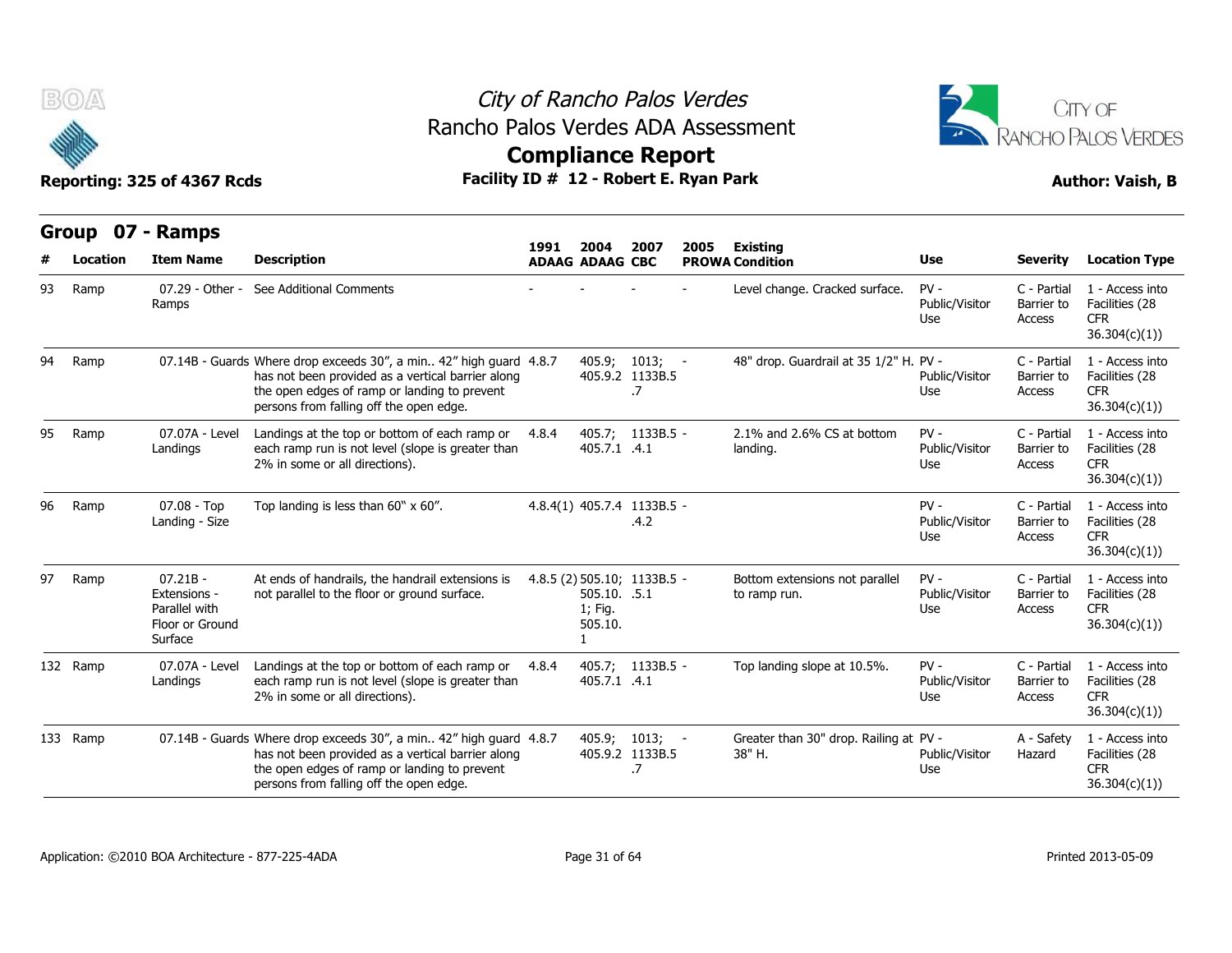



| <b>BOA</b>        | Reporting: 325 of 4367 Rcds                        |                                                                                                                                                                                                                                                                                                                                                       |                              |                                | City of Rancho Palos Verdes<br>Rancho Palos Verdes ADA Assessment<br><b>Compliance Report</b><br>Facility ID # 12 - Robert E. Ryan Park |                                           | CITY OF<br>RANCHO PALOS VERDES<br><b>Author: Vaish, B</b><br>Use<br><b>Severity</b><br><b>Location Type</b><br>$PV -$<br>C - Partial<br>1 - Access into<br>Public/Visitor<br>Barrier to<br>Facilities (28<br>Access<br><b>CFR</b><br>Use<br>36.304(c)(1))<br>$PV -$<br>C - Partial<br>1 - Access into<br>Public/Visitor<br>Facilities (28<br>Barrier to<br>Use<br><b>CFR</b><br>Access<br>36.304(c)(1))<br>$PV -$<br>C - Partial<br>1 - Access into<br>Facilities (28<br>Public/Visitor<br>Barrier to |                                     |                                                                  |  |  |
|-------------------|----------------------------------------------------|-------------------------------------------------------------------------------------------------------------------------------------------------------------------------------------------------------------------------------------------------------------------------------------------------------------------------------------------------------|------------------------------|--------------------------------|-----------------------------------------------------------------------------------------------------------------------------------------|-------------------------------------------|-------------------------------------------------------------------------------------------------------------------------------------------------------------------------------------------------------------------------------------------------------------------------------------------------------------------------------------------------------------------------------------------------------------------------------------------------------------------------------------------------------|-------------------------------------|------------------------------------------------------------------|--|--|
| Group<br>Location | 07 - Ramps<br><b>Item Name</b>                     | <b>Description</b>                                                                                                                                                                                                                                                                                                                                    | 1991                         | 2004<br><b>ADAAG ADAAG CBC</b> | 2007<br>2005                                                                                                                            | <b>Existing</b><br><b>PROWA Condition</b> |                                                                                                                                                                                                                                                                                                                                                                                                                                                                                                       |                                     |                                                                  |  |  |
| 134 Ramp          | 07.07B - Ramp<br>Run Direction<br>Between Landings | Ramp run changes direction between level<br>landings.                                                                                                                                                                                                                                                                                                 | 4.8.4                        |                                | 405.7.4 1133B.5 -<br>.4.1                                                                                                               | No intermediate landings.                 |                                                                                                                                                                                                                                                                                                                                                                                                                                                                                                       |                                     |                                                                  |  |  |
| 135 Ramp          | $07.02 -$<br><b>Running Slope</b>                  | Slope of the ramp exceeds 8.33% (or the least 4.8.2<br>possible compliant slope).                                                                                                                                                                                                                                                                     |                              | Advisory .3<br>405.2           | 405.2; 1133B.5 -                                                                                                                        | 9.2% and 13.2% RS.                        |                                                                                                                                                                                                                                                                                                                                                                                                                                                                                                       |                                     |                                                                  |  |  |
| 136 Ramp          | $07.03 -$<br>Maximum Rise                          | The rise for any continuous run exceeds 30"<br>high.                                                                                                                                                                                                                                                                                                  | 4.8.2                        | 405.6                          | 1133B.5 -<br>.4.1                                                                                                                       |                                           | Use                                                                                                                                                                                                                                                                                                                                                                                                                                                                                                   | Access                              | <b>CFR</b><br>36.304(c)(1))                                      |  |  |
| 137 Ramp          | 07.04 - Cross<br>Slope                             | Cross slope of the ramp surface exceeds 2%.                                                                                                                                                                                                                                                                                                           | 4.8.6                        | Advisory .3.1<br>405.3         | 405.3; 1133B.5 -                                                                                                                        | 4.2% to 9.5% CS.                          | $PV -$<br>Public/Visitor<br>Use                                                                                                                                                                                                                                                                                                                                                                                                                                                                       | C - Partial<br>Barrier to<br>Access | 1 - Access into<br>Facilities (28<br><b>CFR</b><br>36.304(c)(1)) |  |  |
| 138 Ramp          | $07.16 -$<br>Handrails                             | Slope of the ramp exceeds 5%, and handrails<br>are not provided on each side. (Per CBC<br>1133B.5.5.1, at exterior door landings, handrails<br>are not required on ramps less than 6" high or<br>72" long. Handrails are not required on curb<br>ramps or adjacent to fixed seating in assembly<br>areas.)                                            | 4.8.5                        | 405.8;<br>505.2                | 1133B.5 -<br>.5.1                                                                                                                       |                                           | $PV -$<br>Public/Visitor<br>Use                                                                                                                                                                                                                                                                                                                                                                                                                                                                       | C - Partial<br>Barrier to<br>Access | 1 - Access into<br>Facilities (28<br><b>CFR</b><br>36.304(c)(1)) |  |  |
| 139 Ramp          | 07.23 - Profile<br>of Handrails                    | The diameter of the handrail is not between 1-<br>1/4" and 1-1/2" in cross-sectional nomin.al<br>dimension. OR The shape does not provide an<br>equivalent gripping surface (i.e. 4" to 6-1/4"<br>perimeter, and 2-1/4" max in any direction).<br>(Note: Standard pipe sizes designated by the<br>industry as $1-1/4''$ to $1-1/2''$ are acceptable). | 4.8.5;<br>4.26.2;<br>Fig. 39 | 505.7.2;<br>Fig.<br>505.7.2    | 505.7.1; 1133B.5 -<br>.5.1                                                                                                              | 2" profile.                               | $PV -$<br>Public/Visitor<br>Use                                                                                                                                                                                                                                                                                                                                                                                                                                                                       | C - Partial<br>Barrier to<br>Access | 1 - Access into<br>Facilities (28<br><b>CFR</b><br>36.304(c)(1)  |  |  |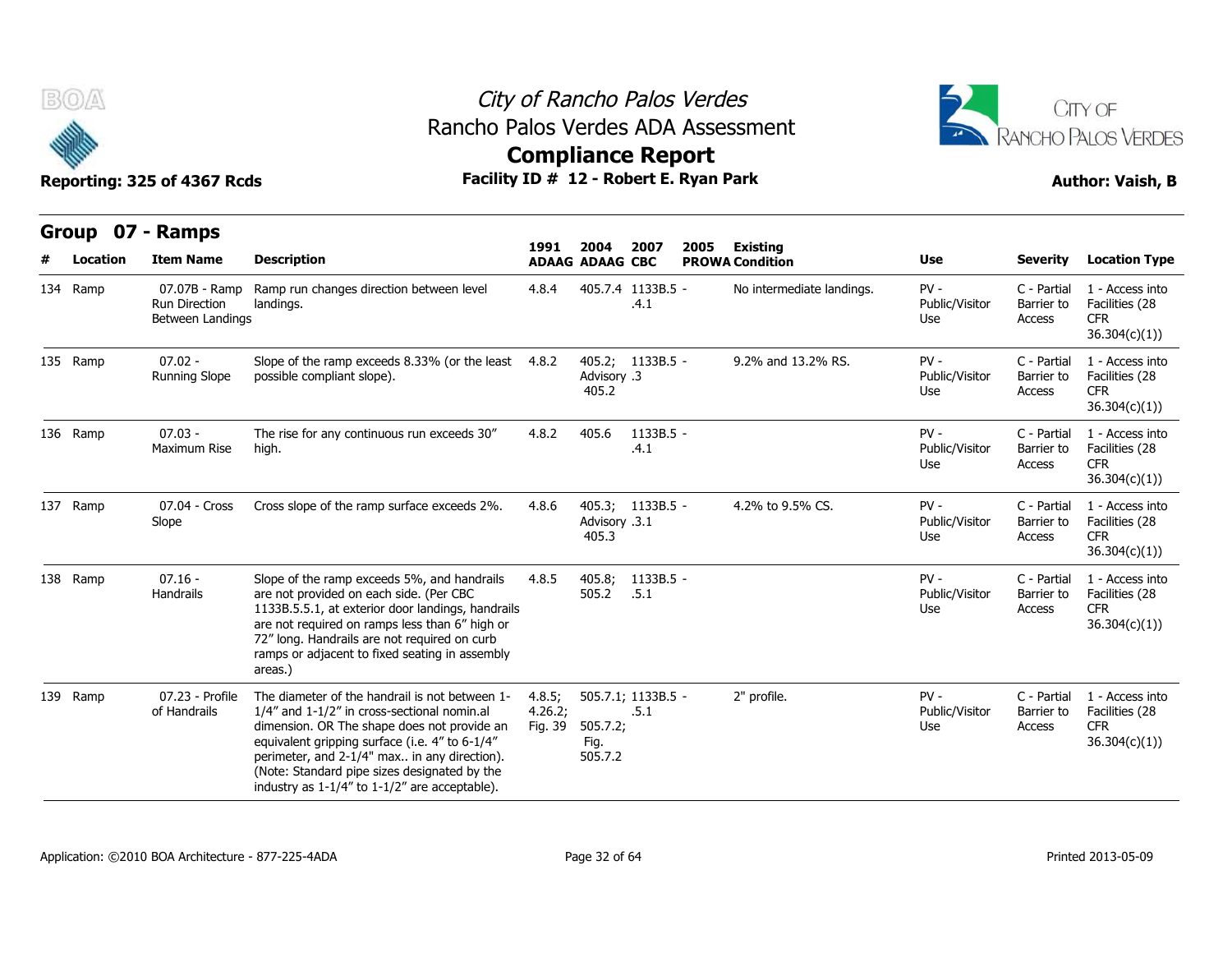



| B(0)<br>Rancho Palos Verdes ADA Assessment<br>Facility ID # 12 - Robert E. Ryan Park<br>Reporting: 325 of 4367 Rcds |                                                 |                                                                                                                                                                                                                                                                                                                                                                                                                                                                                                                                                                        | City of Rancho Palos Verdes<br><b>Compliance Report</b> |                                          |                                           |      | CITY OF<br><b>RANCHO PALOS VERDES</b><br><b>Author: Vaish, B</b> |                                 |                                     |                                                                 |
|---------------------------------------------------------------------------------------------------------------------|-------------------------------------------------|------------------------------------------------------------------------------------------------------------------------------------------------------------------------------------------------------------------------------------------------------------------------------------------------------------------------------------------------------------------------------------------------------------------------------------------------------------------------------------------------------------------------------------------------------------------------|---------------------------------------------------------|------------------------------------------|-------------------------------------------|------|------------------------------------------------------------------|---------------------------------|-------------------------------------|-----------------------------------------------------------------|
| Group<br>Location                                                                                                   | 07 - Ramps<br><b>Item Name</b>                  | <b>Description</b>                                                                                                                                                                                                                                                                                                                                                                                                                                                                                                                                                     | 1991<br><b>ADAAG ADAAG CBC</b>                          | 2004                                     | 2007                                      | 2005 | <b>Existing</b><br><b>PROWA Condition</b>                        | Use                             | <b>Severity</b>                     | <b>Location Type</b>                                            |
| 140 Ramp                                                                                                            | $07.21A -$<br>Extensions -<br>Required Length   | At ends of handrails, less than 12" of handrail<br>extends beyond the top and bottom of the ramp<br>segment. (Top and bottom handrail extensions<br>are important safety features for persons with<br>mobility impairments and must extend in the<br>direction of the ramp run to permit the intended<br>use.) (Per CBC 1133B.5.5.1.1, in existing<br>buildings or facilities, where the extension of the<br>handrail in the direction of the ramp run would<br>create a hazard, the extension on the handrail<br>may be turned 90 degrees to the run of the<br>ramp.) | 4.8.5 (2) 505.10; 1133B.5 -                             | $505.10.$ .5.1;<br>505.10. .5.1.1        | 1; Fig. 1133B.5                           |      | No bottom extensions.                                            | $PV -$<br>Public/Visitor<br>Use | C - Partial<br>Barrier to<br>Access | 1 - Access into<br>Facilities (28<br><b>CFR</b><br>36.304(c)(1) |
| 141 Ramp                                                                                                            | 07.20 - Height                                  | The top of the handrail is not between 34" and<br>38" above the ramp surface.                                                                                                                                                                                                                                                                                                                                                                                                                                                                                          | $4.8.5(5)$ 505.4; 1133B.5 -                             | Advisory .5.1<br>505.4;<br>Fig.<br>505.4 |                                           |      | Handrails at 38 1/4" H.                                          | $PV -$<br>Public/Visitor<br>Use | C - Partial<br>Barrier to<br>Access | 1 - Access into<br>Facilities (28<br><b>CFR</b><br>36.304(c)(1) |
|                                                                                                                     |                                                 |                                                                                                                                                                                                                                                                                                                                                                                                                                                                                                                                                                        |                                                         |                                          |                                           |      | Number of Key Notes for Group 07 - Ramps:                        |                                 |                                     | 24                                                              |
| Location                                                                                                            | Group 14 - Rooms and Spaces<br><b>Item Name</b> | <b>Description</b>                                                                                                                                                                                                                                                                                                                                                                                                                                                                                                                                                     | 1991<br><b>ADAAG ADAAG CBC</b>                          | 2004                                     | 2007                                      | 2005 | <b>Existing</b><br><b>PROWA Condition</b>                        | Use                             | <b>Severity</b>                     | <b>Location Type</b>                                            |
| 154 Office                                                                                                          |                                                 | 14.32A - Reach Controls, dispensers, and similar devices are not 4.1.3(13 -<br>Range - Controls between 9" and 54" AFF when the clear floor<br>space allows a parallel approach. OR They are<br>not hetween 15" and 48" AFF when the clear                                                                                                                                                                                                                                                                                                                             | 4.27.3;<br>4.75                                         |                                          | 1117B.6 -<br>(3);<br>1118.5;<br>1118 $6.$ |      | 63" high Pencil sharpener.                                       | EW - Employee<br>Work Area      | C - Partial<br>Barrier to<br>Access | 2 - Program<br>Areas (28 CFR<br>36.304(c)(2)                    |

### **Number of Key Notes for Group 07 - Ramps: 24**

### **Group 14 - Rooms and Spaces**

| # | Location   | Item Name | <b>Description</b>                                                                                                                                                                                                                                                                        | 1991<br>2004<br><b>ADAAG ADAAG CBC</b>           | 2007                                                                           | 2005 | Existing<br><b>PROWA Condition</b> | Use                                                | Severity             | <b>Location Type</b>          |
|---|------------|-----------|-------------------------------------------------------------------------------------------------------------------------------------------------------------------------------------------------------------------------------------------------------------------------------------------|--------------------------------------------------|--------------------------------------------------------------------------------|------|------------------------------------|----------------------------------------------------|----------------------|-------------------------------|
|   | 154 Office |           | 14.32A - Reach Controls, dispensers, and similar devices are not 4.1.3(13 -<br>Range - Controls between 9" and 54" AFF when the clear floor<br>space allows a parallel approach. OR They are<br>not between 15" and 48" AFF when the clear<br>floor space allows only a forward approach. | 4.27.3;<br>4.2.5:<br>4.2.6;<br>Fig. 5;<br>Fig. 6 | $1117B.6 -$<br>(3);<br>1118.5;<br>1118.6;<br>Fig.<br>11B-5C;<br>Fig.<br>11B-5D |      | 63" high Pencil sharpener.         | EW - Employee C - Partial 2 - Program<br>Work Area | Barrier to<br>Access | Areas (28 CFR<br>36.304(c)(2) |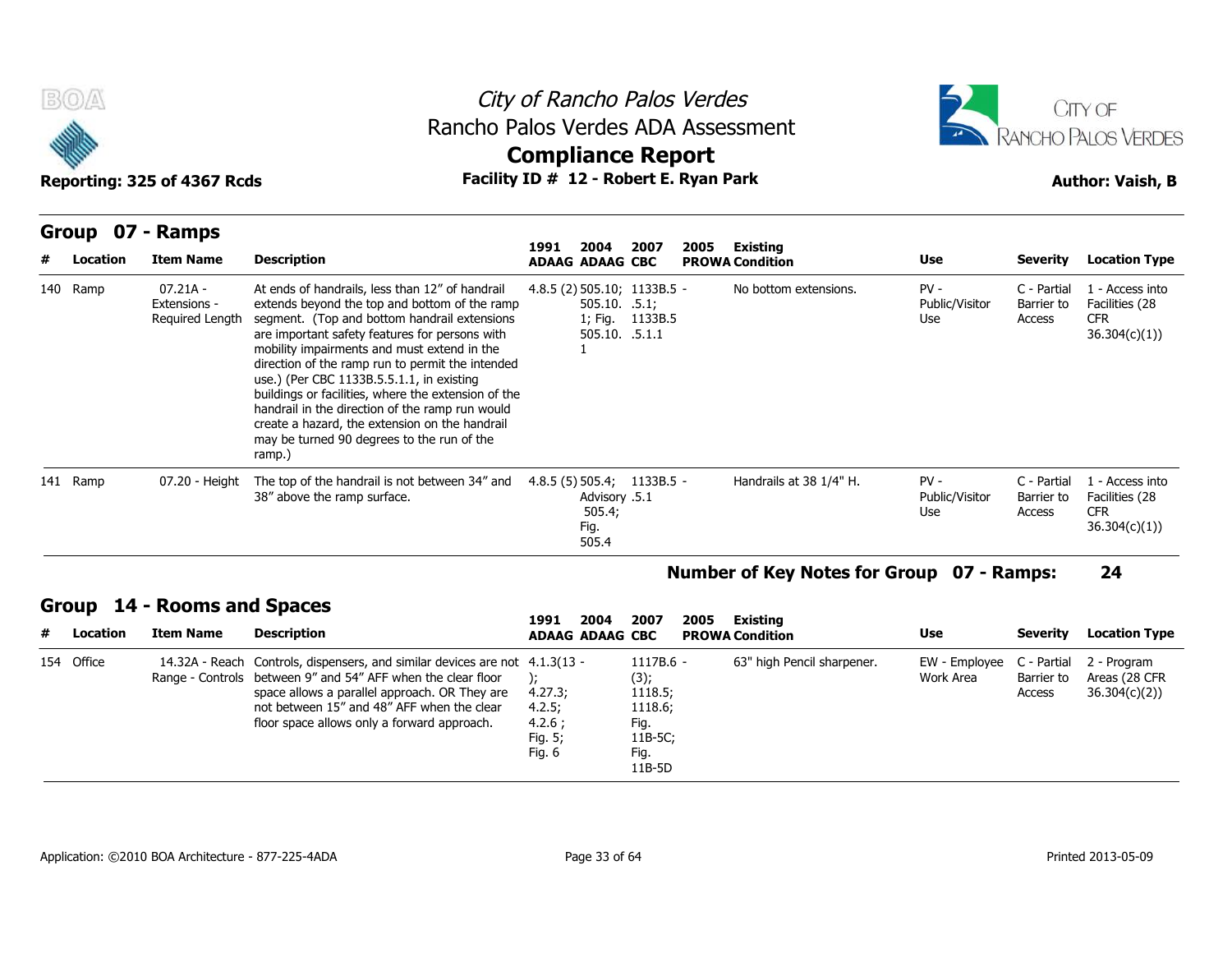

### City of Rancho Palos Verdes Rancho Palos Verdes ADA Assessment



### **Compliance Report**

| Facility ID # 12 - Robert E. Ryan Park<br>Reporting: 325 of 4367 Rcds |            |  |                                            |                                                                                                                                                                                                                                                                 |                                                                        |                                |                                                                              | <b>Author: Vaish, B</b> |                                                        |                            |                                     |                                              |
|-----------------------------------------------------------------------|------------|--|--------------------------------------------|-----------------------------------------------------------------------------------------------------------------------------------------------------------------------------------------------------------------------------------------------------------------|------------------------------------------------------------------------|--------------------------------|------------------------------------------------------------------------------|-------------------------|--------------------------------------------------------|----------------------------|-------------------------------------|----------------------------------------------|
|                                                                       | Group      |  | 14 - Rooms and Spaces                      |                                                                                                                                                                                                                                                                 |                                                                        |                                |                                                                              |                         |                                                        |                            |                                     |                                              |
|                                                                       | Location   |  | <b>Item Name</b>                           | <b>Description</b>                                                                                                                                                                                                                                              | 1991                                                                   | 2004<br><b>ADAAG ADAAG CBC</b> | 2007                                                                         | 2005                    | Existing<br><b>PROWA Condition</b>                     | Use                        | <b>Severity</b>                     | <b>Location Type</b>                         |
|                                                                       | 155 Office |  | $14.35 -$<br>Controls -<br>Operation       | The controls are not accessible. (Accessible<br>controls shall be operable with one hand, and<br>without tight grasping, pinching, or twisting of<br>the wrist, and the force to operate the controls<br>shall be no greater than 5 lbs.)                       | 4.27.4                                                                 | 309.4                          | 1117B.6 -<br>(4)                                                             |                         | Pencil sharpener requires grasp<br>and turn operation. | EW - Employee<br>Work Area | C - Partial<br>Barrier to<br>Access | 2 - Program<br>Areas (28 CFR<br>36.304(c)(2) |
|                                                                       | 156 Office |  | 14.29A -<br>Counter - Knee<br>Space Height | Where seating for persons in wheelchairs is<br>provided at table or counter, knee space is less<br>than 27" high.                                                                                                                                               | 4.32.3                                                                 | Fig.<br>306.3                  | 306.3.1; 1122B.3 -<br>; Fig.<br>11B-13                                       |                         | 23 1/4" high Counter.                                  | EW - Employee<br>Work Area | C - Partial<br>Barrier to<br>Access | 2 - Program<br>Areas (28 CFR<br>36.304(c)(2) |
|                                                                       | 157 Office |  | 14.29B -<br>Counter - Knee<br>Space Width  | Where seating for persons in wheelchairs is<br>provided at table or counter, knee space is less<br>than 30" wide.                                                                                                                                               | 4.32.3                                                                 | Fig.<br>306.3                  | 306.3.5; 1122B.3 -<br>; Fig.<br>11B-13                                       |                         | 24" wide Counter.                                      | EW - Employee<br>Work Area | C - Partial<br>Barrier to<br>Access | 2 - Program<br>Areas (28 CFR<br>36.304(c)(2) |
|                                                                       | 160 Office |  | 14.32A - Reach                             | Controls, dispensers, and similar devices are not<br>Range - Controls between 9" and 54" AFF when the clear floor<br>space allows a parallel approach. OR They are<br>not between 15" and 48" AFF when the clear<br>floor space allows only a forward approach. | $4.1.3(13 -$<br>);<br>4.27.3;<br>4.2.5;<br>4.2.6:<br>Fig. 5;<br>Fig. 6 |                                | 1117B.6 -<br>(3);<br>1118.5;<br>1118.6;<br>Fig.<br>11B-5C;<br>Fig.<br>11B-5D |                         | 57" high thermostat.                                   | EW - Employee<br>Work Area | C - Partial<br>Barrier to<br>Access | 2 - Program<br>Areas (28 CFR<br>36.304(c)(2) |
|                                                                       | 161 Office |  | 14.32A - Reach<br>Range - Controls         | Controls, dispensers, and similar devices are not<br>between 9" and 54" AFF when the clear floor<br>space allows a parallel approach. OR They are<br>not between 15" and 48" AFF when the clear<br>floor space allows only a forward approach.                  | $4.1.3(13 -$<br>);<br>4.27.3;<br>4.2.5;<br>4.2.6:<br>Fig. 5;<br>Fig. 6 |                                | 1117B.6 -<br>(3);<br>1118.5;<br>1118.6;<br>Fig.<br>11B-5C;<br>Fig.<br>11B-5D |                         | 61" high Alarm.                                        | EW - Employee<br>Work Area | C - Partial<br>Barrier to<br>Access | 2 - Program<br>Areas (28 CFR<br>36.304(c)(2) |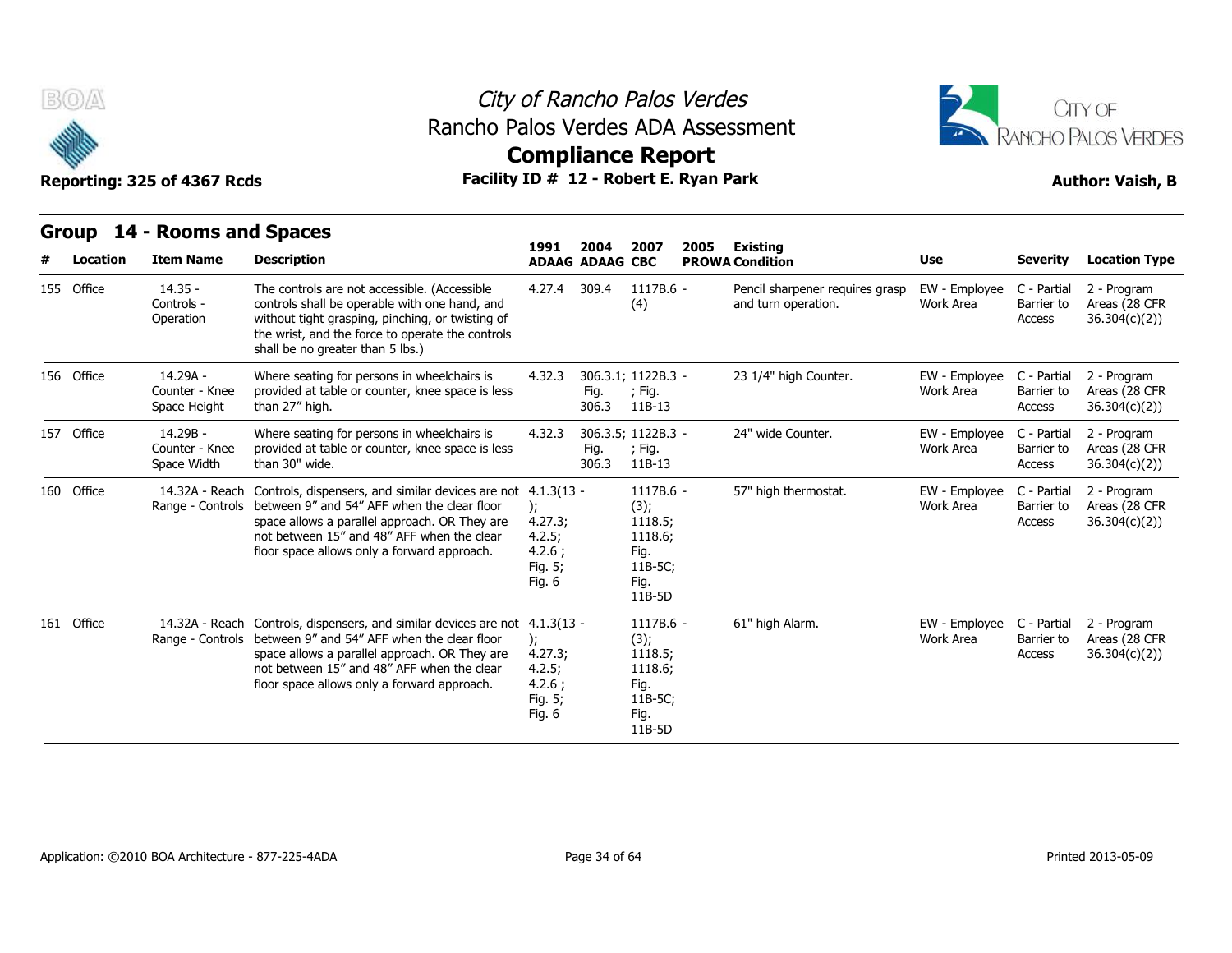



**Compliance Report**

**Group 14 - Rooms and Spaces Item Name Description 1991 ADAAG 2004 ADAAG CBC PROWA 2007 2005 Existing # Location Condition Use Severity Location Type** 14.36B - Kitchen Room Counter/Sink AFF. max **Height** Where provided in public or common use areas, 4.24.2 212.3; countertops and sinks are not mounted at 34" AFF. max..(Common use areas are those interior and exterior rooms, spaces, or elements that are made available for the use of a restricted group of people (for example, the occupants of an office building, or the guests of such occupants).  $1115B.4 .7(2)$ 1115B.4 - 36 1/2" high Counter/sink. PV - .7(2); 1122B.4 Public/Visitor Barrier to Use Access C - Partial 2 - Program Barrier to Areas (28 CFR Access 36.304(c)(2)) Purpose 14.37 - Kitchen Sink does not provide accessible knee clearance Sink (i.e. at least 27" high, 30" wide, and 19" deep). 305; 1115B.4 -306; .7(2); 606.2 1122B.4 1115B.4 - Knee clearance at 7" deep. PV - Public/Visitor Barrier to Use Access C - Partial 2 - Program Barrier to Areas (28 CFR Access 36.304(c)(2)) Group<br>
# Locat<br>
175 Multi-<br>
Purpo<br>
Room<br>
176 Multi-<br>
Purpo<br>
Room Purpose Sink Room 14.35 - Controls - Operation without tight grasping, pinching, or twisting of The controls are not accessible. (Accessible controls shall be operable with one hand, and the wrist, and the force to operate the controls shall be no greater than 5 lbs.) 309.4 1117B.6 -(4) - PV - (1992) Public/Visitor Use Access C - Partial 2 - Program Barrier to Areas (28 CFR Access 36.304(c)(2)) m<br>
175 Multi-<br>
Purpo<br>
Room<br>
176 Multi-<br>
Purpo<br>
178 Multi-<br>
Purpo<br>
Room Purpose Room Operation 14.32A - Reach Controls, dispensers, and similar devices are not 4.1.3(13 Range - Controls between 9" and 54" AFF when the clear floor ); Room **Example 2** and the space allows a parallel approach. OR They are  $4.27.3$ ; not between 15" and 48" AFF when the clear floor space allows only a forward approach. ); 4.27.3; 4.2.5; 4.2.6 ; Fig. 5; Fig. 6 - 1117B.6 - 63" high thermostat. PV - (3); 1118.5; 1118.6; Fig. 11B-5C; Fig. 11B-5D Public/Visitor Use **Access** C - Partial 2 - Program Barrier to Areas (28 CFR Access 36.304(c)(2)) T6 Multi-<br>Purpo<br>Room<br>178 Multi-<br>Purpo<br>Room<br>183 Multi-<br>Purpo<br>Room Purpose 14.34 - Electrical/Commu located between 15" min.. and 48" max.. AFF. nications Receptacles - Mounting Height Electrical/communications receptacle is not 4.1.3(13 308.2.1; ); 4.27.3; 308.2.1; 4.2.5; 4.2.6 ; 308.3.1; Fig. 5; Fig. 6 308.3.1; Fig. (5.2) Fig. 309.3 1117B.6 - 5" high receptacle. PV - Public/Visitor Barrier to Use Access C - Partial 1 - Access into Barrier to Facilities (28 CFR 36.304(c)(1)) Facebook Contracts<br>
Room Operation<br>
193 Multi-<br>
14.32A - Rea<br>
Purpose Range - Contr<br>
Room<br>
193 Stage 14.34 -<br>
Electrical/Com<br>
nications<br>
Recentable -

**Number of Key Notes for Group 14 - Rooms and Spaces: 11**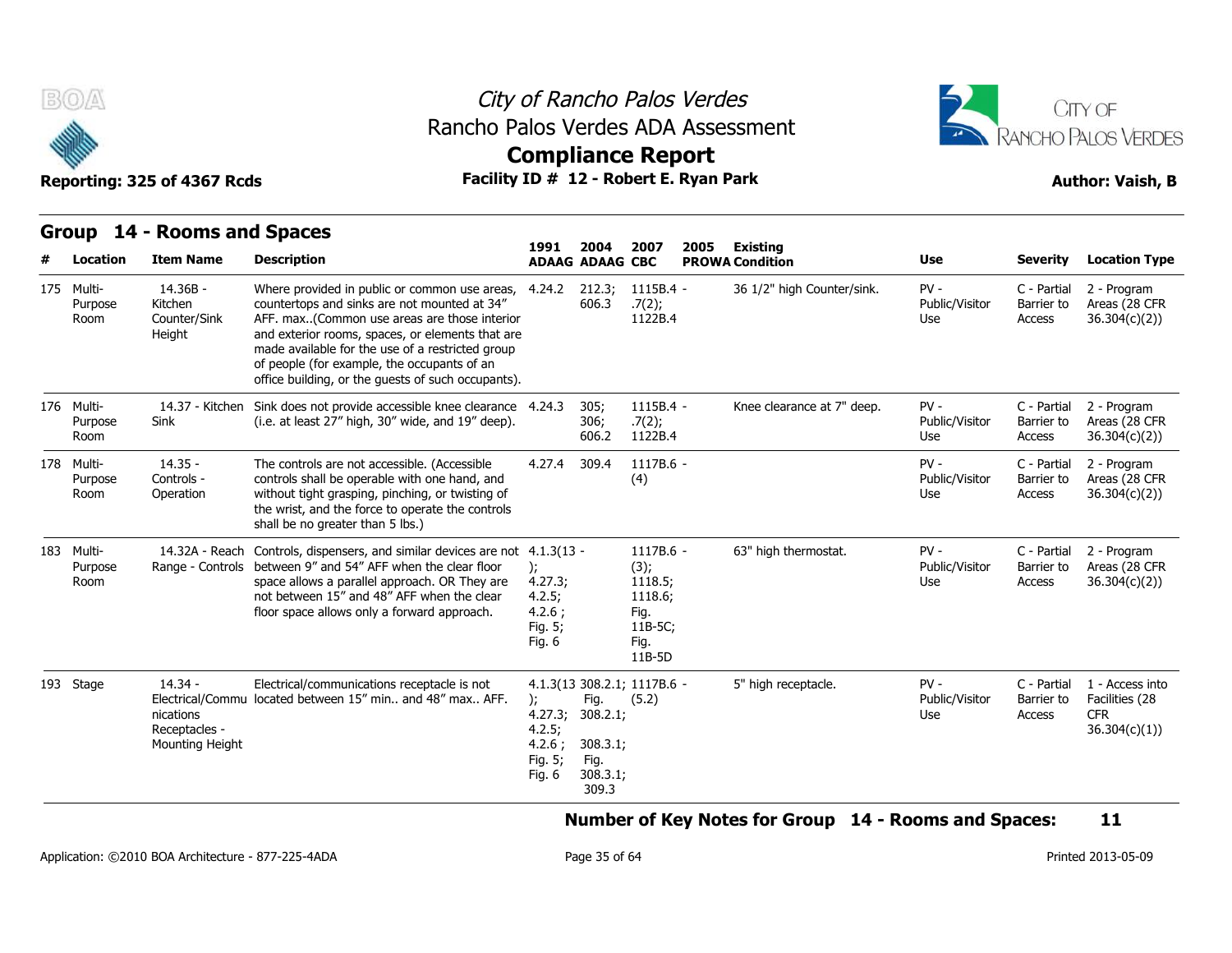



## **Compliance Report**

|   | Group    | 08 - Stairs                                            |                                                                                                                                                                                                                                                                                                                                                                                                                                                                                                                                                  |                  |                                         |                            |      |                                           |                                 |                                     |                                                                  |
|---|----------|--------------------------------------------------------|--------------------------------------------------------------------------------------------------------------------------------------------------------------------------------------------------------------------------------------------------------------------------------------------------------------------------------------------------------------------------------------------------------------------------------------------------------------------------------------------------------------------------------------------------|------------------|-----------------------------------------|----------------------------|------|-------------------------------------------|---------------------------------|-------------------------------------|------------------------------------------------------------------|
| # | Location | <b>Item Name</b>                                       | <b>Description</b>                                                                                                                                                                                                                                                                                                                                                                                                                                                                                                                               | 1991             | 2004<br><b>ADAAG ADAAG CBC</b>          | 2007                       | 2005 | <b>Existing</b><br><b>PROWA Condition</b> | <b>Use</b>                      | <b>Severity</b>                     | <b>Location Type</b>                                             |
|   | Stairway | 08.03D - Level<br>Landing                              | Landing is not level (slope is greater than 2% in -<br>some or all directions).                                                                                                                                                                                                                                                                                                                                                                                                                                                                  |                  |                                         | $1009.5. -$                |      | 4.4% CS & 2.0% RS at top<br>landing.      | $PV -$<br>Public/Visitor<br>Use | C - Partial<br>Barrier to<br>Access | 1 - Access into<br>Facilities (28<br><b>CFR</b><br>36.304(c)(1)  |
|   | Stairway | 08.03D - Level<br>Landing                              | Landing is not level (slope is greater than 2% in -<br>some or all directions).                                                                                                                                                                                                                                                                                                                                                                                                                                                                  |                  |                                         | 1009.5. -                  |      | 4.1% CS & 6.6% RS at bottom<br>landing.   | $PV -$<br>Public/Visitor<br>Use | C - Partial<br>Barrier to<br>Access | 1 - Access into<br>Facilities (28<br><b>CFR</b><br>36.304(c)(1)) |
|   | Stairway | $08.05A -$<br><b>Exterior Stairs -</b><br>Color Strip  | Contrasting color strips have not been provided. -                                                                                                                                                                                                                                                                                                                                                                                                                                                                                               |                  |                                         | 1133B.4 -<br>.4            |      | No stripes.                               | $PV -$<br>Public/Visitor<br>Use | C - Partial<br>Barrier to<br>Access | 1 - Access into<br>Facilities (28<br><b>CFR</b><br>36.304(c)(1)  |
| 4 | Stairway | of Handrails                                           | 08.10A - Profile The diameter of the handrail is not between 1-<br>1/4" and 1-1/2" in cross-sectional nomin.al<br>dimension. OR The shape does not provide an<br>equivalent gripping surface (equivalent gripping<br>surfaces are 4" to 6-1/4" in perimeter, and 2-<br>1/4" max in any direction). (Note: Standard<br>pipe sizes designated by the industry as 1-1/4"<br>to $1-1/2$ " are acceptable).                                                                                                                                           | 4.9.4;<br>4.26.2 | 505.7.2;<br>Fig.<br>505.7.2             | 505.7.1; 1133B.4 -<br>.2.6 |      | 2" profile.                               | $PV -$<br>Public/Visitor<br>Use | C - Partial<br>Barrier to<br>Access | 1 - Access into<br>Facilities (28<br><b>CFR</b><br>36.304(c)(1)) |
|   | Stairway | 08.09B -<br>Handrail<br>Extensions -<br>Bottom Landing | At ends of handrails, less than 12" plus the tread 4.9.4(2)<br>width extends beyond the bottom nosing. (Top<br>and bottom handrail extensions are important<br>safety features for persons with balance<br>problems and must extend in the direction of the<br>stair run to permit the intended use.) (Per<br>ADA/CBC Standards, in existing buildings and<br>facilities, full extension of handrails at stairs shall<br>not be required in alterations where such<br>extensions would be hazardous or impossible<br>due to plan configuration.) |                  | 505.10. .2.2<br>3; Fig.<br>505.10.<br>3 | 505.10; 1133B.4 -          |      | Only 12" extension at bottom.             | $PV -$<br>Public/Visitor<br>Use | C - Partial<br>Barrier to<br>Access | 1 - Access into<br>Facilities (28<br><b>CFR</b><br>36.304(c)(1)  |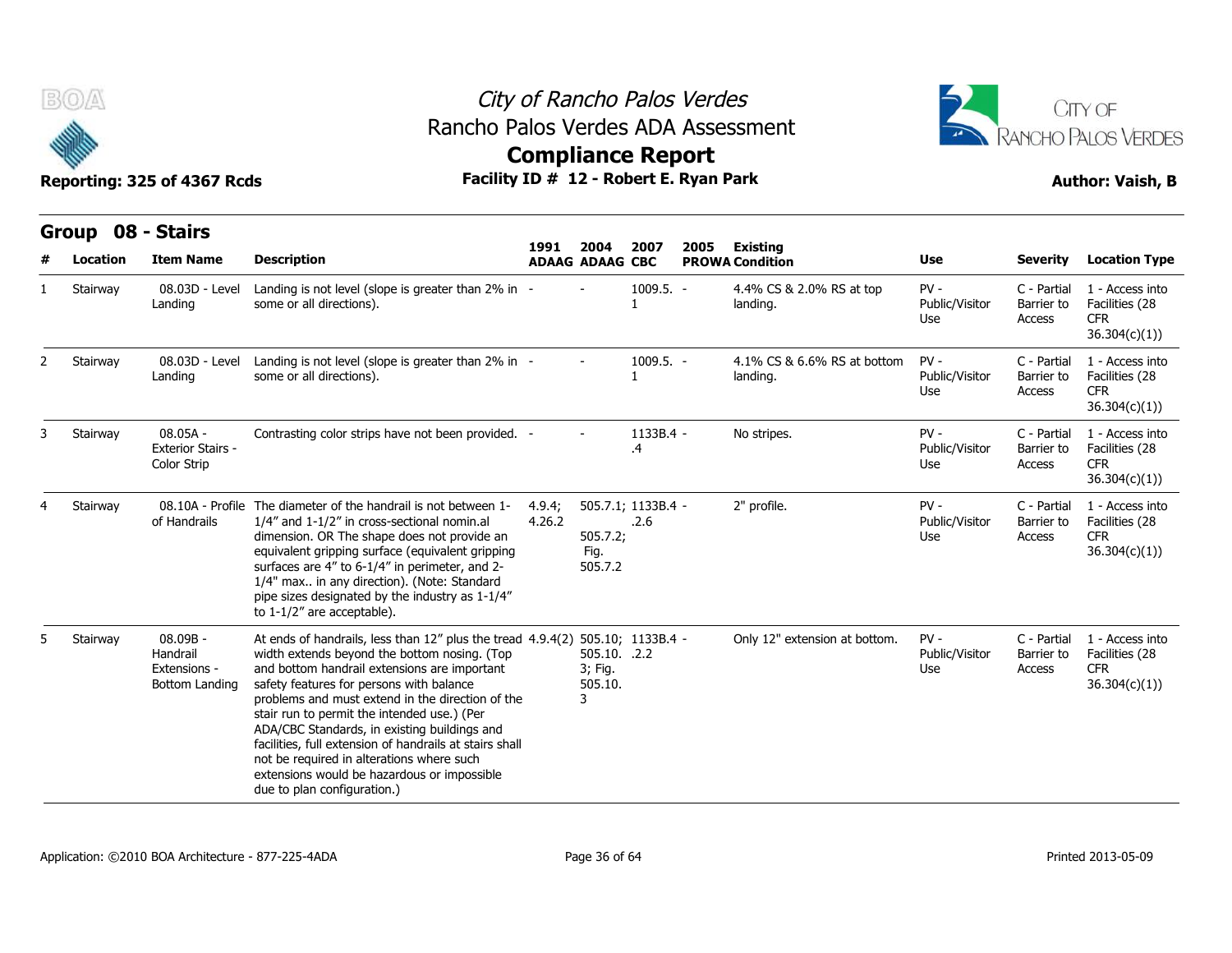



|   | BOA                           | Reporting: 325 of 4367 Rcds                            | Rancho Palos Verdes ADA Assessment<br>Facility ID # 12 - Robert E. Ryan Park                                                                                                                                                                                                                                                                                                                                                                                                                                                                                       |      | City of Rancho Palos Verdes<br><b>Compliance Report</b>               |                 |      |                                           | CITY OF<br>RANCHO PALOS VERDES<br><b>Author: Vaish, B</b><br>Use<br><b>Location Type</b><br>Severity<br>$PV -$<br>C - Partial<br>1 - Access into<br>Public/Visitor<br>Barrier to<br>Facilities (28<br><b>CFR</b><br>Access<br>Use<br>36.304(c)(1))<br>$PV -$<br>1 - Access into<br>C - Partial<br>Public/Visitor<br>Barrier to<br>Facilities (28<br>CFR.<br>Use<br>Access<br>36.304(c)(1))<br>$PV -$<br>C - Partial<br>1 - Access into<br>Facilities (28<br>Public/Visitor<br>Barrier to<br><b>CFR</b><br>Use<br>Access |                                     |                                                                 |  |
|---|-------------------------------|--------------------------------------------------------|--------------------------------------------------------------------------------------------------------------------------------------------------------------------------------------------------------------------------------------------------------------------------------------------------------------------------------------------------------------------------------------------------------------------------------------------------------------------------------------------------------------------------------------------------------------------|------|-----------------------------------------------------------------------|-----------------|------|-------------------------------------------|-------------------------------------------------------------------------------------------------------------------------------------------------------------------------------------------------------------------------------------------------------------------------------------------------------------------------------------------------------------------------------------------------------------------------------------------------------------------------------------------------------------------------|-------------------------------------|-----------------------------------------------------------------|--|
|   | Group 08 - Stairs<br>Location | <b>Item Name</b>                                       | <b>Description</b>                                                                                                                                                                                                                                                                                                                                                                                                                                                                                                                                                 | 1991 | 2004<br><b>ADAAG ADAAG CBC</b>                                        | 2007            | 2005 | <b>Existing</b><br><b>PROWA Condition</b> |                                                                                                                                                                                                                                                                                                                                                                                                                                                                                                                         |                                     |                                                                 |  |
| 6 | Stairway                      | 08.09A -<br>Handrail<br>Extensions - Top<br>Landing    | At ends of handrails, less than 12" of handrail<br>extends beyond the top nosing. (Top and<br>bottom handrail extensions are important safety<br>features for persons with balance problems and<br>must extend in the direction of the stair run to<br>permit the intended use.) (Per ADA/CBC<br>Standards, in existing buildings and facilities, full<br>extension of handrails at stairs shall not be<br>required in alterations where such extensions<br>would be hazardous or impossible due to plan<br>configuration.)                                        |      | 4.9.4(2) 505.10; 1133B.4 -<br>505.10. .2.2<br>2; Fig.<br>505.10.<br>2 |                 |      | Top landing. 0" handrail<br>extension.    |                                                                                                                                                                                                                                                                                                                                                                                                                                                                                                                         |                                     |                                                                 |  |
|   | Stairway                      | 08.03D - Level<br>Landing                              | Landing is not level (slope is greater than 2% in -<br>some or all directions).                                                                                                                                                                                                                                                                                                                                                                                                                                                                                    |      |                                                                       | $1009.5. -$     |      | 1.4% CS & 4.7% RS at top<br>landing.      |                                                                                                                                                                                                                                                                                                                                                                                                                                                                                                                         |                                     |                                                                 |  |
| 8 | Stairway                      | $08.05A -$<br><b>Exterior Stairs -</b><br>Color Strip  | Contrasting color strips have not been provided. -                                                                                                                                                                                                                                                                                                                                                                                                                                                                                                                 |      |                                                                       | 1133B.4 -<br>.4 |      | No stripes.                               |                                                                                                                                                                                                                                                                                                                                                                                                                                                                                                                         |                                     | 36.304(c)(1))                                                   |  |
|   | Stairway                      | 08.09B -<br>Handrail<br>Extensions -<br>Bottom Landing | At ends of handrails, less than 12" plus the tread 4.9.4(2) 505.10; 1133B.4 -<br>width extends beyond the bottom nosing. (Top<br>and bottom handrail extensions are important<br>safety features for persons with balance<br>problems and must extend in the direction of the<br>stair run to permit the intended use.) (Per<br>ADA/CBC Standards, in existing buildings and<br>facilities, full extension of handrails at stairs shall<br>not be required in alterations where such<br>extensions would be hazardous or impossible<br>due to plan configuration.) |      | 505.10. .2.2<br>3; Fig.<br>505.10.<br>3                               |                 |      | 12" extension at bottom handrail. PV -    | Public/Visitor<br>Use                                                                                                                                                                                                                                                                                                                                                                                                                                                                                                   | C - Partial<br>Barrier to<br>Access | 1 - Access into<br>Facilities (28<br><b>CFR</b><br>36.304(c)(1) |  |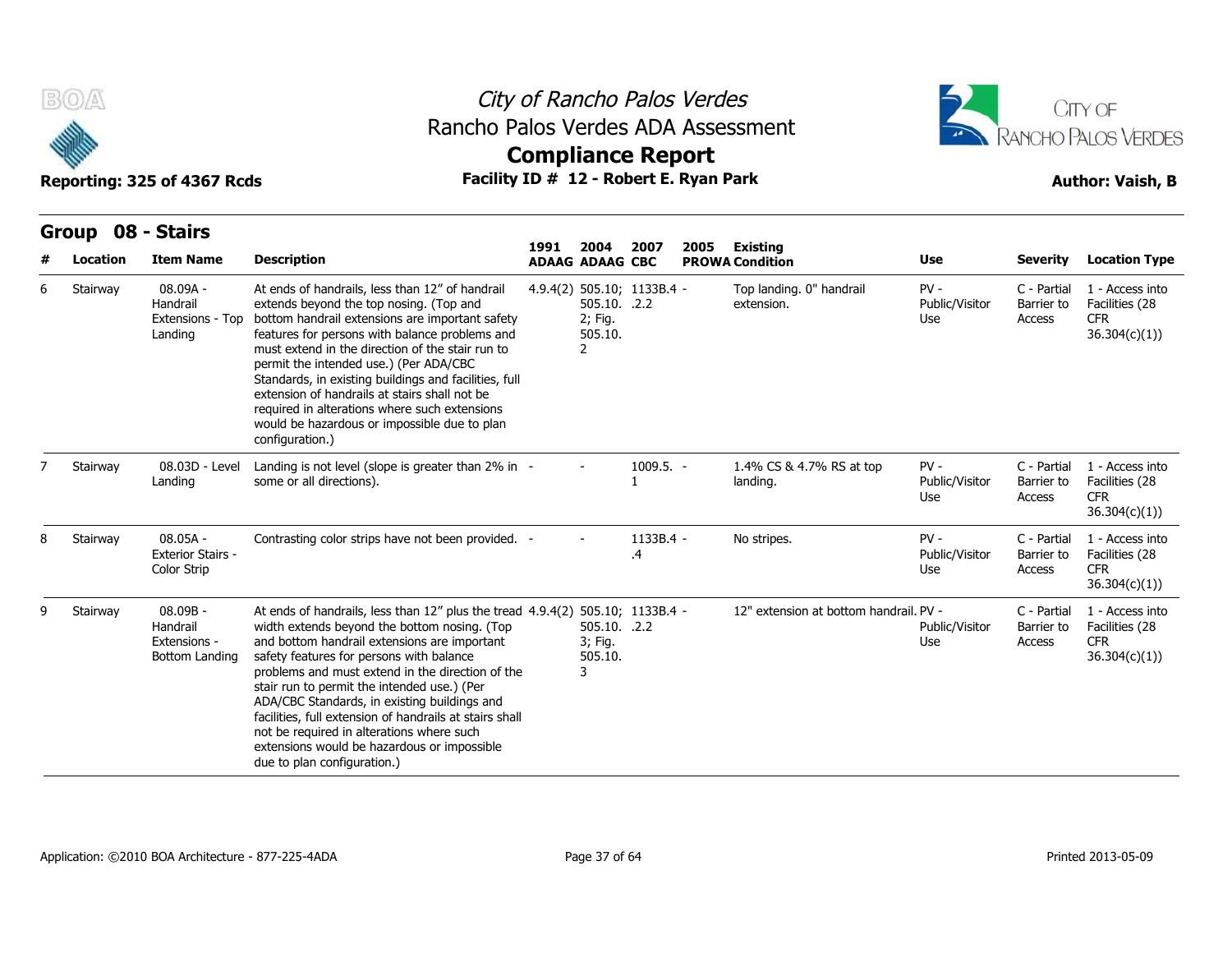



| BOA<br>Reporting: 325 of 4367 Rcds |                               |                                                          |                                                                                                                                                                                                                                                                                                                                                                                                                                                                                                                                                                    | City of Rancho Palos Verdes<br>Rancho Palos Verdes ADA Assessment<br><b>Compliance Report</b><br>Facility ID # 12 - Robert E. Ryan Park |                                                                       |                            |      |                                           |                                 | CITY OF<br><b>RANCHO PALOS VERDES</b><br><b>Author: Vaish, B</b> |                                                                 |  |
|------------------------------------|-------------------------------|----------------------------------------------------------|--------------------------------------------------------------------------------------------------------------------------------------------------------------------------------------------------------------------------------------------------------------------------------------------------------------------------------------------------------------------------------------------------------------------------------------------------------------------------------------------------------------------------------------------------------------------|-----------------------------------------------------------------------------------------------------------------------------------------|-----------------------------------------------------------------------|----------------------------|------|-------------------------------------------|---------------------------------|------------------------------------------------------------------|-----------------------------------------------------------------|--|
|                                    | Group 08 - Stairs<br>Location | <b>Item Name</b>                                         | <b>Description</b>                                                                                                                                                                                                                                                                                                                                                                                                                                                                                                                                                 | 1991                                                                                                                                    | 2004<br><b>ADAAG ADAAG CBC</b>                                        | 2007                       | 2005 | <b>Existing</b><br><b>PROWA Condition</b> | Use                             | <b>Severity</b>                                                  | <b>Location Type</b>                                            |  |
| 10                                 | Stairway                      | $08.09B -$<br>Handrail<br>Extensions -<br>Bottom Landing | At ends of handrails, less than 12" plus the tread 4.9.4(2) 505.10; 1133B.4 -<br>width extends beyond the bottom nosing. (Top<br>and bottom handrail extensions are important<br>safety features for persons with balance<br>problems and must extend in the direction of the<br>stair run to permit the intended use.) (Per<br>ADA/CBC Standards, in existing buildings and<br>facilities, full extension of handrails at stairs shall<br>not be required in alterations where such<br>extensions would be hazardous or impossible<br>due to plan configuration.) |                                                                                                                                         | 505.10. .2.2<br>3; Fig.<br>505.10.<br>3                               |                            |      | No bottom extensions provided.            | $PV -$<br>Public/Visitor<br>Use | C - Partial<br>Barrier to<br>Access                              | 1 - Access into<br>Facilities (28<br><b>CFR</b><br>36.304(c)(1) |  |
| 11                                 | Stairway                      | 08.09A -<br>Handrail<br>Extensions - Top<br>Landing      | At ends of handrails, less than 12" of handrail<br>extends beyond the top nosing. (Top and<br>bottom handrail extensions are important safety<br>features for persons with balance problems and<br>must extend in the direction of the stair run to<br>permit the intended use.) (Per ADA/CBC<br>Standards, in existing buildings and facilities, full<br>extension of handrails at stairs shall not be<br>required in alterations where such extensions<br>would be hazardous or impossible due to plan<br>configuration.)                                        |                                                                                                                                         | 4.9.4(2) 505.10; 1133B.4 -<br>505.10. .2.2<br>2; Fig.<br>505.10.<br>2 |                            |      | No top handrail extensions.               | $PV -$<br>Public/Visitor<br>Use | C - Partial<br>Barrier to<br>Access                              | 1 - Access into<br>Facilities (28<br><b>CFR</b><br>36.304(c)(1) |  |
| 12                                 | Stairway                      | 08.10A - Profile<br>of Handrails                         | The diameter of the handrail is not between 1-<br>1/4" and 1-1/2" in cross-sectional nomin.al<br>dimension. OR The shape does not provide an<br>equivalent gripping surface (equivalent gripping<br>surfaces are 4" to 6-1/4" in perimeter, and 2-<br>1/4" max in any direction). (Note: Standard<br>pipe sizes designated by the industry as 1-1/4"<br>to $1-1/2$ " are acceptable).                                                                                                                                                                              | 4.9.4;<br>4.26.2                                                                                                                        | 505.7.2;<br>Fig.<br>505.7.2                                           | 505.7.1; 1133B.4 -<br>.2.6 |      | Handrail profile at 2".                   | $PV -$<br>Public/Visitor<br>Use | C - Partial<br>Barrier to<br>Access                              | 1 - Access into<br>Facilities (28<br><b>CFR</b><br>36.304(c)(1) |  |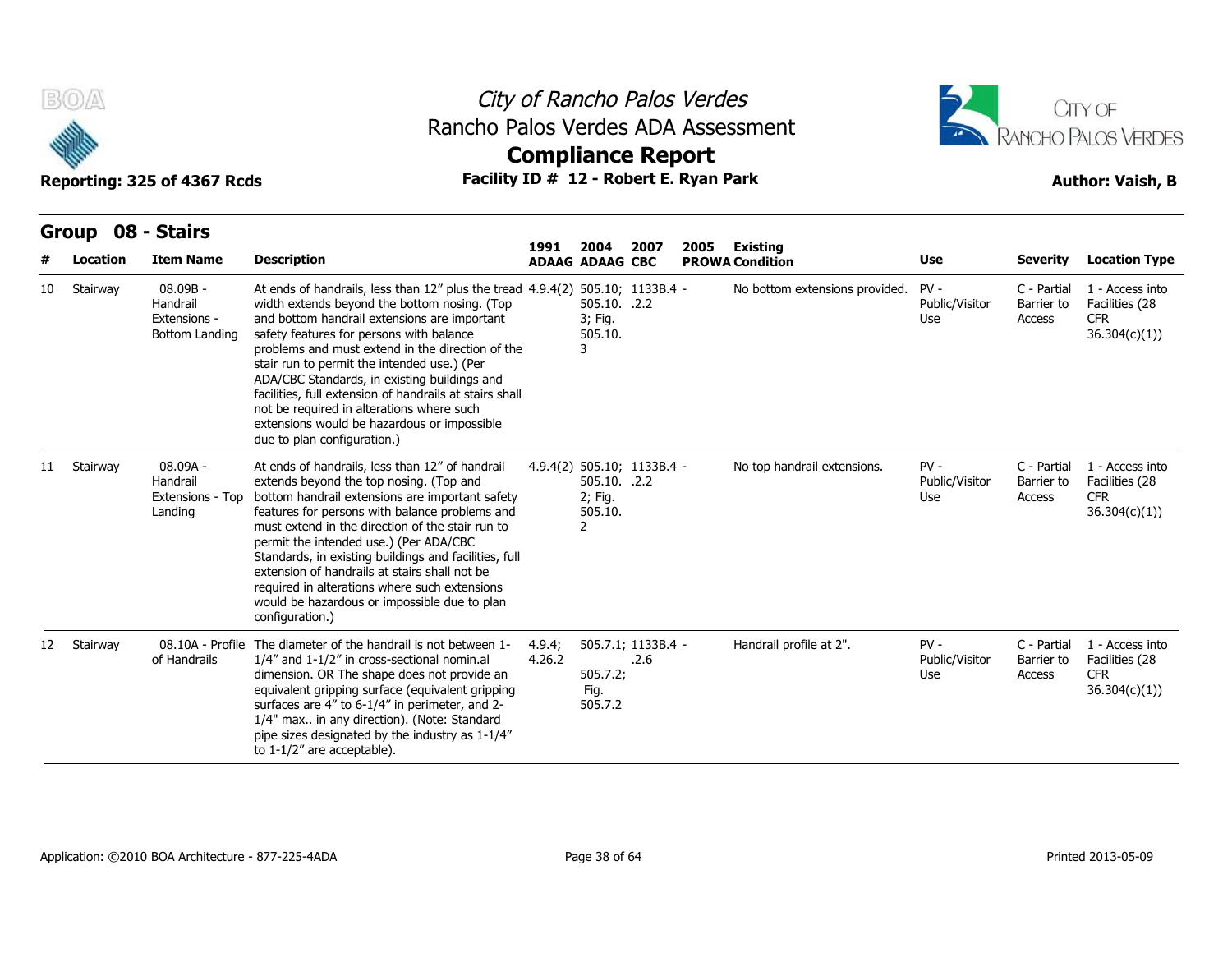



|    | <b>BOA</b>               | Reporting: 325 of 4367 Rcds                                     | Rancho Palos Verdes ADA Assessment<br>Facility ID # 12 - Robert E. Ryan Park                                                                                                                                                                                                                                                                                                                                                                                                                                                                                      |                        |                                                      | City of Rancho Palos Verdes<br><b>Compliance Report</b> |      |                                               | CITY OF<br>RANCHO PALOS VERDES<br><b>Author: Vaish, B</b><br>Use<br>Severity<br><b>Location Type</b><br>$PV -$<br>C - Partial<br>1 - Access into<br>Public/Visitor<br>Facilities (28<br>Barrier to<br><b>CFR</b><br>Use<br>Access<br>36.304(c)(1)<br>$PV -$<br>C - Partial<br>1 - Access into<br>Public/Visitor<br>Barrier to<br>Facilities (28<br><b>CFR</b><br>Access<br>Use<br>36.304(c)(1))<br>$PV -$<br>C - Partial<br>1 - Access into<br>Public/Visitor<br>Barrier to<br>Facilities (28<br><b>CFR</b><br>Use<br>Access<br>36.304(c)(1)<br>$PV -$<br>C - Partial<br>1 - Access into |                      |                                               |  |
|----|--------------------------|-----------------------------------------------------------------|-------------------------------------------------------------------------------------------------------------------------------------------------------------------------------------------------------------------------------------------------------------------------------------------------------------------------------------------------------------------------------------------------------------------------------------------------------------------------------------------------------------------------------------------------------------------|------------------------|------------------------------------------------------|---------------------------------------------------------|------|-----------------------------------------------|------------------------------------------------------------------------------------------------------------------------------------------------------------------------------------------------------------------------------------------------------------------------------------------------------------------------------------------------------------------------------------------------------------------------------------------------------------------------------------------------------------------------------------------------------------------------------------------|----------------------|-----------------------------------------------|--|
|    | <b>Group</b><br>Location | 08 - Stairs<br><b>Item Name</b>                                 | <b>Description</b>                                                                                                                                                                                                                                                                                                                                                                                                                                                                                                                                                | 1991                   | 2004                                                 | 2007                                                    | 2005 | Existing                                      |                                                                                                                                                                                                                                                                                                                                                                                                                                                                                                                                                                                          |                      |                                               |  |
| 13 | Stairway                 | 08.09E -<br>Handrails -<br>Height above<br><b>Stair Nosings</b> | The tops of handrails are not between 34" and<br>38" above the stair nosings.                                                                                                                                                                                                                                                                                                                                                                                                                                                                                     | <b>ADAAG ADAAG CBC</b> | Advisory .2.1<br>505.4;<br>Fig.<br>505.4             | 4.9.4(5) 505.4; 1133B.4 -                               |      | <b>PROWA Condition</b><br>Handrails at 31" H. |                                                                                                                                                                                                                                                                                                                                                                                                                                                                                                                                                                                          |                      |                                               |  |
| 17 | Bleachers                | $08.01B -$<br><b>Exterior Stairs</b>                            | Public or common use exterior stair does not<br>comply with accessibility requirements. (Stairs to<br>floors or portions of floors not customarily<br>occupied, including non-occupiable or employee<br>spaces accessed only by ladders, catwalks, crawl<br>spaces, very narrow passageways, and<br>frequented only by service personnel for repair<br>or maintenance purposes: such spaces as<br>elevator pits and elevator penthouses, piping<br>and equipment catwalks and machinery rooms<br>need not be accessible with the exception of<br>stair striping.) |                        | Advisory .1;<br>504                                  | 4.1.3(4) 210.1; 1114B.1 -<br>210.1; 1133B.4             |      |                                               |                                                                                                                                                                                                                                                                                                                                                                                                                                                                                                                                                                                          |                      |                                               |  |
| 40 | Stairway                 | $08.05A -$<br><b>Exterior Stairs -</b><br>Color Strip           | Contrasting color strips have not been provided. -                                                                                                                                                                                                                                                                                                                                                                                                                                                                                                                |                        |                                                      | 1133B.4 -<br>.4                                         |      | No stripes.                                   |                                                                                                                                                                                                                                                                                                                                                                                                                                                                                                                                                                                          |                      |                                               |  |
| 41 | Stairway                 | 08.09A -<br>Handrail<br>Extensions - Top<br>Landing             | At ends of handrails, less than 12" of handrail<br>extends beyond the top nosing. (Top and<br>bottom handrail extensions are important safety<br>features for persons with balance problems and<br>must extend in the direction of the stair run to<br>permit the intended use.) (Per ADA/CBC<br>Standards, in existing buildings and facilities, full<br>extension of handrails at stairs shall not be<br>required in alterations where such extensions<br>would be hazardous or impossible due to plan<br>configuration.)                                       |                        | 505.10. .2.2<br>2; Fig.<br>505.10.<br>$\overline{2}$ | 4.9.4(2) 505.10; 1133B.4 -                              |      | None provided.                                | Public/Visitor<br>Use                                                                                                                                                                                                                                                                                                                                                                                                                                                                                                                                                                    | Barrier to<br>Access | Facilities (28<br><b>CFR</b><br>36.304(c)(1)) |  |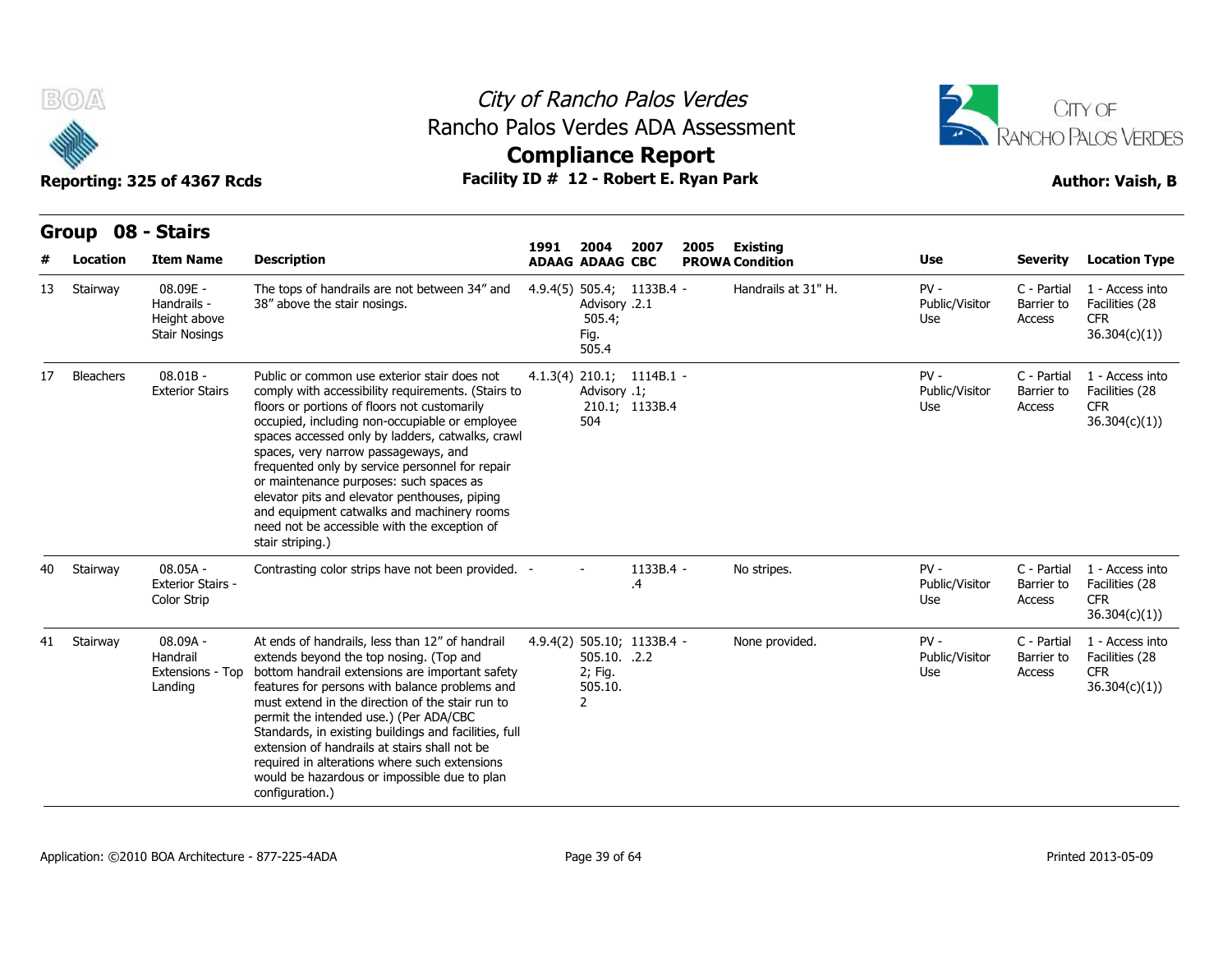



|    | B(0)                     | Reporting: 325 of 4367 Rcds                              | Rancho Palos Verdes ADA Assessment<br>Facility ID # 12 - Robert E. Ryan Park                                                                                                                                                                                                                                                                                                                                                                                                                                                                                       |                  | City of Rancho Palos Verdes<br><b>Compliance Report</b> |                             |      |                                           |                                 | CITY OF<br>RANCHO PALOS VERDES<br><b>Author: Vaish, B</b><br><b>Location Type</b><br><b>Severity</b><br>C - Partial<br>1 - Access into<br>Barrier to<br>Facilities (28<br><b>CFR</b><br>Access<br>36.304(c)(1))<br>C - Partial<br>1 - Access into<br>Facilities (28<br>Barrier to<br>Access<br><b>CFR</b><br>36.304(c)(1))<br>1 - Access into<br>C - Partial<br>Facilities (28<br>Barrier to<br>Access<br><b>CFR</b><br>36.304(c)(1))<br>1 - Access into<br>C - Partial<br>Facilities (28<br>Barrier to |                                                                 |  |
|----|--------------------------|----------------------------------------------------------|--------------------------------------------------------------------------------------------------------------------------------------------------------------------------------------------------------------------------------------------------------------------------------------------------------------------------------------------------------------------------------------------------------------------------------------------------------------------------------------------------------------------------------------------------------------------|------------------|---------------------------------------------------------|-----------------------------|------|-------------------------------------------|---------------------------------|---------------------------------------------------------------------------------------------------------------------------------------------------------------------------------------------------------------------------------------------------------------------------------------------------------------------------------------------------------------------------------------------------------------------------------------------------------------------------------------------------------|-----------------------------------------------------------------|--|
|    | <b>Group</b><br>Location | 08 - Stairs<br><b>Item Name</b>                          | <b>Description</b>                                                                                                                                                                                                                                                                                                                                                                                                                                                                                                                                                 | 1991             | 2004<br><b>ADAAG ADAAG CBC</b>                          | 2007                        | 2005 | <b>Existing</b><br><b>PROWA Condition</b> | Use                             |                                                                                                                                                                                                                                                                                                                                                                                                                                                                                                         |                                                                 |  |
| 42 | Stairway                 | $08.09B -$<br>Handrail<br>Extensions -<br>Bottom Landing | At ends of handrails, less than 12" plus the tread 4.9.4(2) 505.10; 1133B.4 -<br>width extends beyond the bottom nosing. (Top<br>and bottom handrail extensions are important<br>safety features for persons with balance<br>problems and must extend in the direction of the<br>stair run to permit the intended use.) (Per<br>ADA/CBC Standards, in existing buildings and<br>facilities, full extension of handrails at stairs shall<br>not be required in alterations where such<br>extensions would be hazardous or impossible<br>due to plan configuration.) |                  | 505.10. .2.2<br>3; Fig.<br>505.10.<br>3                 |                             |      | None provided.                            | $PV -$<br>Public/Visitor<br>Use |                                                                                                                                                                                                                                                                                                                                                                                                                                                                                                         |                                                                 |  |
| 43 | Stairway                 | of Handrails                                             | 08.10A - Profile The diameter of the handrail is not between 1-<br>1/4" and 1-1/2" in cross-sectional nomin.al<br>dimension. OR The shape does not provide an<br>equivalent gripping surface (equivalent gripping<br>surfaces are 4" to 6-1/4" in perimeter, and 2-<br>1/4" max in any direction). (Note: Standard<br>pipe sizes designated by the industry as 1-1/4"<br>to $1-1/2$ " are acceptable).                                                                                                                                                             | 4.9.4;<br>4.26.2 | 505.7.2;<br>Fig.<br>505.7.2                             | 505.7.1; 1133B.4 -<br>.2.6  |      | 2" profile.                               | $PV -$<br>Public/Visitor<br>Use |                                                                                                                                                                                                                                                                                                                                                                                                                                                                                                         |                                                                 |  |
| 44 | Stairway                 | 08.03D - Level<br>Landing                                | Landing is not level (slope is greater than 2% in -<br>some or all directions).                                                                                                                                                                                                                                                                                                                                                                                                                                                                                    |                  |                                                         | $1009.5. -$<br>$\mathbf{1}$ |      | 6.6% 1.1% CS & 6.6% RS at<br>top landing  | $PV -$<br>Public/Visitor<br>Use |                                                                                                                                                                                                                                                                                                                                                                                                                                                                                                         |                                                                 |  |
| 45 | Stairway                 | 08.03D - Level<br>Landing                                | Landing is not level (slope is greater than 2% in -<br>some or all directions).                                                                                                                                                                                                                                                                                                                                                                                                                                                                                    |                  |                                                         | 1009.5. -<br>$\mathbf{1}$   |      | 2.9% RS at bottom landing.                | $PV -$<br>Public/Visitor<br>Use | Access                                                                                                                                                                                                                                                                                                                                                                                                                                                                                                  | <b>CFR</b><br>36.304(c)(1))                                     |  |
| 64 | Stairway                 | 08.03D - Level<br>Landing                                | Landing is not level (slope is greater than 2% in -<br>some or all directions).                                                                                                                                                                                                                                                                                                                                                                                                                                                                                    |                  |                                                         | 1009.5. -<br>$\mathbf{1}$   |      | 2.4% CS & 0.1% RS at top<br>landing.      | $PV -$<br>Public/Visitor<br>Use | C - Partial<br>Barrier to<br>Access                                                                                                                                                                                                                                                                                                                                                                                                                                                                     | 1 - Access into<br>Facilities (28<br><b>CFR</b><br>36.304(c)(1) |  |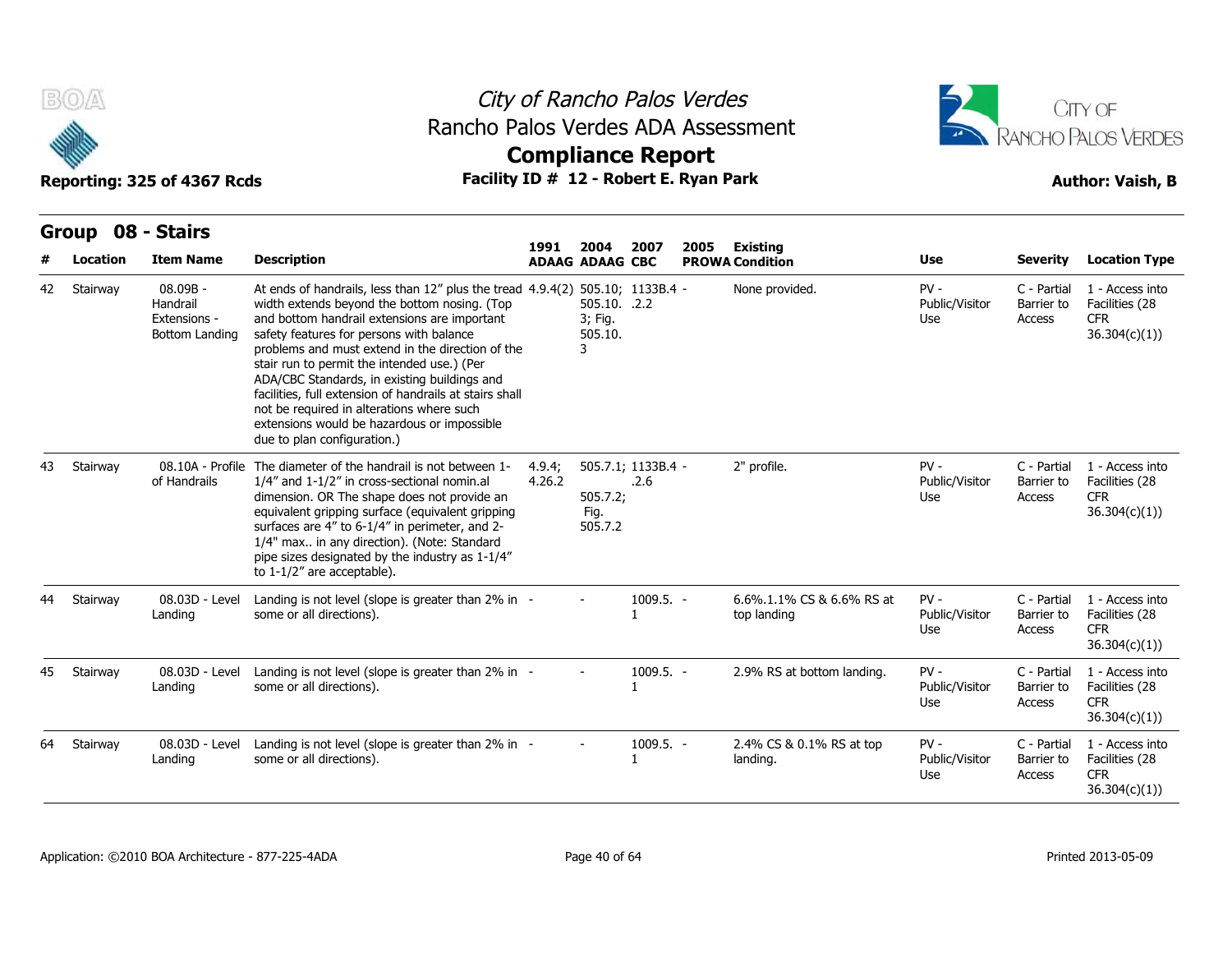



|    | B(0)<br>Rancho Palos Verdes ADA Assessment<br>Facility ID # 12 - Robert E. Ryan Park<br>Reporting: 325 of 4367 Rcds |                                                          |                                                                                                                                                                                                                                                                                                                                                                                                                                                                                                                                                                         |                  |                                                      | City of Rancho Palos Verdes<br><b>Compliance Report</b> |      | CITY OF<br>RANCHO PALOS VERDES<br><b>Author: Vaish, B</b> |                                 |                                     |                                                                  |
|----|---------------------------------------------------------------------------------------------------------------------|----------------------------------------------------------|-------------------------------------------------------------------------------------------------------------------------------------------------------------------------------------------------------------------------------------------------------------------------------------------------------------------------------------------------------------------------------------------------------------------------------------------------------------------------------------------------------------------------------------------------------------------------|------------------|------------------------------------------------------|---------------------------------------------------------|------|-----------------------------------------------------------|---------------------------------|-------------------------------------|------------------------------------------------------------------|
|    | Group 08 - Stairs                                                                                                   |                                                          |                                                                                                                                                                                                                                                                                                                                                                                                                                                                                                                                                                         |                  |                                                      |                                                         |      |                                                           |                                 |                                     |                                                                  |
|    | Location                                                                                                            | <b>Item Name</b>                                         | <b>Description</b>                                                                                                                                                                                                                                                                                                                                                                                                                                                                                                                                                      | 1991             | 2004<br><b>ADAAG ADAAG CBC</b>                       | 2007                                                    | 2005 | Existing<br><b>PROWA Condition</b>                        | Use                             | <b>Severity</b>                     | <b>Location Type</b>                                             |
| 65 | Stairway                                                                                                            | 08.09A -<br>Handrail<br>Extensions - Top<br>Landing      | At ends of handrails, less than 12" of handrail<br>extends beyond the top nosing. (Top and<br>bottom handrail extensions are important safety<br>features for persons with balance problems and<br>must extend in the direction of the stair run to<br>permit the intended use.) (Per ADA/CBC<br>Standards, in existing buildings and facilities, full<br>extension of handrails at stairs shall not be<br>required in alterations where such extensions<br>would be hazardous or impossible due to plan<br>configuration.)                                             |                  | 505.10. .2.2<br>2; Fig.<br>505.10.<br>$\overline{2}$ | 4.9.4(2) 505.10; 1133B.4 -                              |      | Top handrail extensions at 10".                           | $PV -$<br>Public/Visitor<br>Use | C - Partial<br>Barrier to<br>Access | 1 - Access into<br>Facilities (28<br><b>CFR</b><br>36.304(c)(1)  |
| 66 | Stairway                                                                                                            | 08.10A - Profile<br>of Handrails                         | The diameter of the handrail is not between 1-<br>1/4" and 1-1/2" in cross-sectional nomin.al<br>dimension. OR The shape does not provide an<br>equivalent gripping surface (equivalent gripping<br>surfaces are 4" to 6-1/4" in perimeter, and 2-<br>1/4" max in any direction). (Note: Standard<br>pipe sizes designated by the industry as 1-1/4"<br>to $1-1/2$ " are acceptable).                                                                                                                                                                                   | 4.9.4;<br>4.26.2 | 505.7.2;<br>Fig.<br>505.7.2                          | 505.7.1; 1133B.4 -<br>.2.6                              |      | 2" profile.                                               | $PV -$<br>Public/Visitor<br>Use | C - Partial<br>Barrier to<br>Access | 1 - Access into<br>Facilities (28<br><b>CFR</b><br>36.304(c)(1)) |
| 67 | Stairway                                                                                                            | $08.05A -$<br><b>Exterior Stairs -</b><br>Color Strip    | Contrasting color strips have not been provided. -                                                                                                                                                                                                                                                                                                                                                                                                                                                                                                                      |                  |                                                      | 1133B.4 -<br>.4                                         |      | No stripes.                                               | $PV -$<br>Public/Visitor<br>Use | C - Partial<br>Barrier to<br>Access | 1 - Access into<br>Facilities (28<br><b>CFR</b><br>36.304(c)(1)) |
| 68 | Stairway                                                                                                            | $08.09B -$<br>Handrail<br>Extensions -<br>Bottom Landing | At ends of handrails, less than $12''$ plus the tread $4.9.4(2)$ 505.10; 1133B.4 -<br>width extends beyond the bottom nosing. (Top<br>and bottom handrail extensions are important<br>safety features for persons with balance<br>problems and must extend in the direction of the<br>stair run to permit the intended use.) (Per<br>ADA/CBC Standards, in existing buildings and<br>facilities, full extension of handrails at stairs shall<br>not be required in alterations where such<br>extensions would be hazardous or impossible<br>due to plan configuration.) |                  | 505.10. .2.2<br>3; Fig.<br>505.10.<br>3              |                                                         |      | No bottom extensions.                                     | $PV -$<br>Public/Visitor<br>Use | C - Partial<br>Barrier to<br>Access | 1 - Access into<br>Facilities (28<br><b>CFR</b><br>36.304(c)(1)  |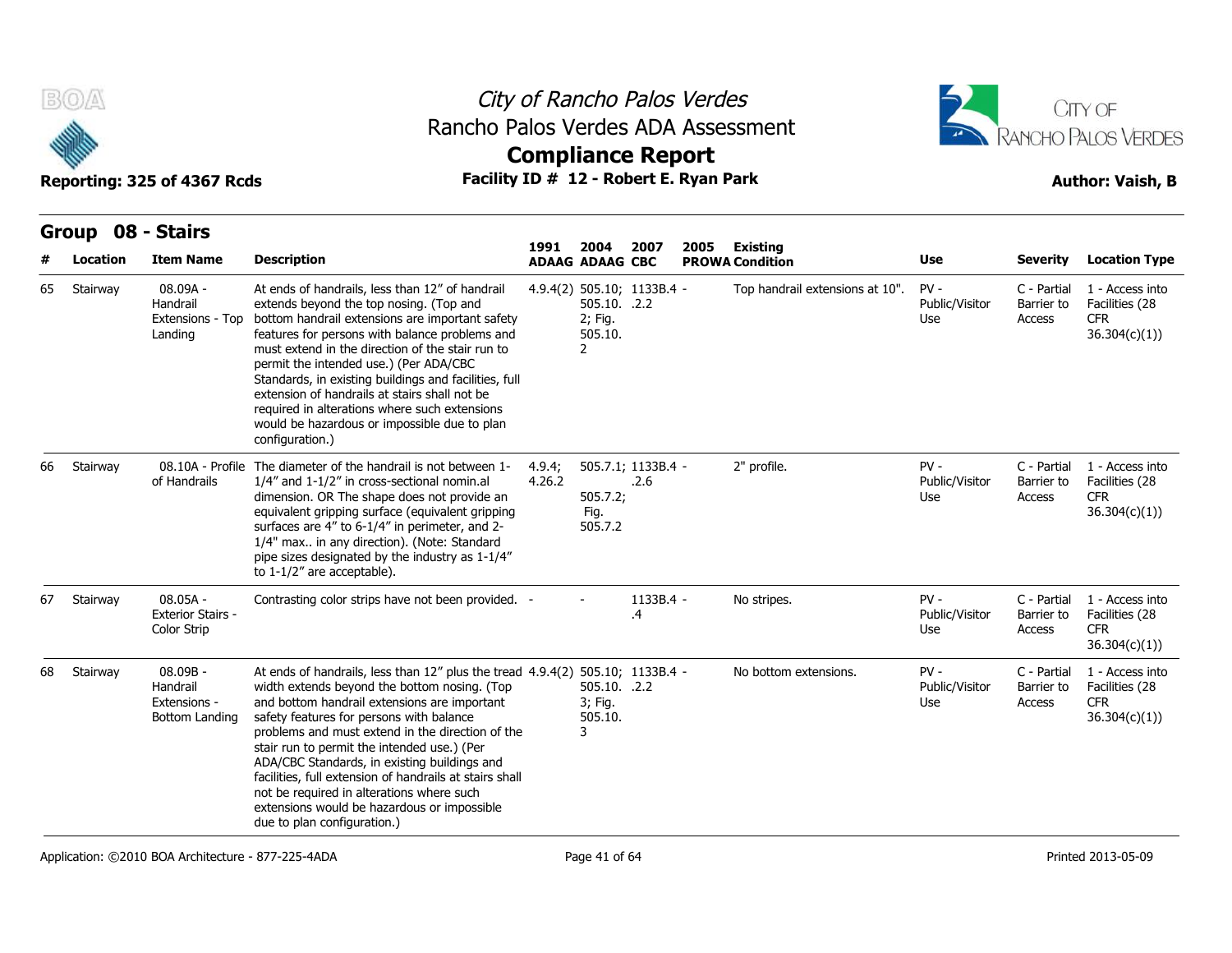



|    | Group        | 08 - Stairs                                                     |                                                                                                                                                                                                                                                                                                                                                                                                                                                                                                                             |       |                                                      |                            |      |                                            |                                 |                                     |                                                                  |
|----|--------------|-----------------------------------------------------------------|-----------------------------------------------------------------------------------------------------------------------------------------------------------------------------------------------------------------------------------------------------------------------------------------------------------------------------------------------------------------------------------------------------------------------------------------------------------------------------------------------------------------------------|-------|------------------------------------------------------|----------------------------|------|--------------------------------------------|---------------------------------|-------------------------------------|------------------------------------------------------------------|
|    | Location     | <b>Item Name</b>                                                | <b>Description</b>                                                                                                                                                                                                                                                                                                                                                                                                                                                                                                          | 1991  | 2004<br><b>ADAAG ADAAG CBC</b>                       | 2007                       | 2005 | <b>Existing</b><br><b>PROWA Condition</b>  | <b>Use</b>                      | Severity                            | <b>Location Type</b>                                             |
| 69 | Stairway     | 08.03D - Level<br>Landing                                       | Landing is not level (slope is greater than 2% in -<br>some or all directions).                                                                                                                                                                                                                                                                                                                                                                                                                                             |       |                                                      | $1009.5. -$                |      | 6.5% RS at bottom landing.                 | $PV -$<br>Public/Visitor<br>Use | C - Partial<br>Barrier to<br>Access | 1 - Access into<br>Facilities (28<br><b>CFR</b><br>36.304(c)(1)) |
| 70 | Stairway     | $08.07A -$<br>Continuous<br><b>Handrails</b>                    | Continuous handrails are not provided along<br>both sides.                                                                                                                                                                                                                                                                                                                                                                                                                                                                  | 4.9.4 | 504.6;<br>505.2                                      | 1133B.4 -<br>.1.1          |      | Non continuous at intermediate<br>landing. | $PV -$<br>Public/Visitor<br>Use | C - Partial<br>Barrier to<br>Access | 1 - Access into<br>Facilities (28<br><b>CFR</b><br>36.304(c)(1)  |
|    | 71 Stairway  | 08.09E -<br>Handrails -<br>Height above<br><b>Stair Nosings</b> | The tops of handrails are not between 34" and<br>38" above the stair nosings.                                                                                                                                                                                                                                                                                                                                                                                                                                               |       | Advisory .2.1<br>505.4;<br>Fig.<br>505.4             | 4.9.4(5) 505.4; 1133B.4 -  |      | Handrails at 31" H.                        | $PV -$<br>Public/Visitor<br>Use | C - Partial<br>Barrier to<br>Access | 1 - Access into<br>Facilities (28<br><b>CFR</b><br>36.304(c)(1)  |
|    | 110 Stairway | 08.03D - Level<br>Landing                                       | Landing is not level (slope is greater than 2% in -<br>some or all directions).                                                                                                                                                                                                                                                                                                                                                                                                                                             |       |                                                      | $1009.5. -$                |      | 10.1% CS & 1.2% RS at top<br>landing.      | $PV -$<br>Public/Visitor<br>Use | C - Partial<br>Barrier to<br>Access | 1 - Access into<br>Facilities (28<br><b>CFR</b><br>36.304(c)(1)  |
|    | 111 Stairway | 08.09A -<br>Handrail<br>Extensions - Top<br>Landing             | At ends of handrails, less than 12" of handrail<br>extends beyond the top nosing. (Top and<br>bottom handrail extensions are important safety<br>features for persons with balance problems and<br>must extend in the direction of the stair run to<br>permit the intended use.) (Per ADA/CBC<br>Standards, in existing buildings and facilities, full<br>extension of handrails at stairs shall not be<br>required in alterations where such extensions<br>would be hazardous or impossible due to plan<br>configuration.) |       | 505.10. .2.2<br>2; Fig.<br>505.10.<br>$\overline{2}$ | 4.9.4(2) 505.10; 1133B.4 - |      | No extensions.                             | $PV -$<br>Public/Visitor<br>Use | C - Partial<br>Barrier to<br>Access | 1 - Access into<br>Facilities (28<br><b>CFR</b><br>36.304(c)(1)  |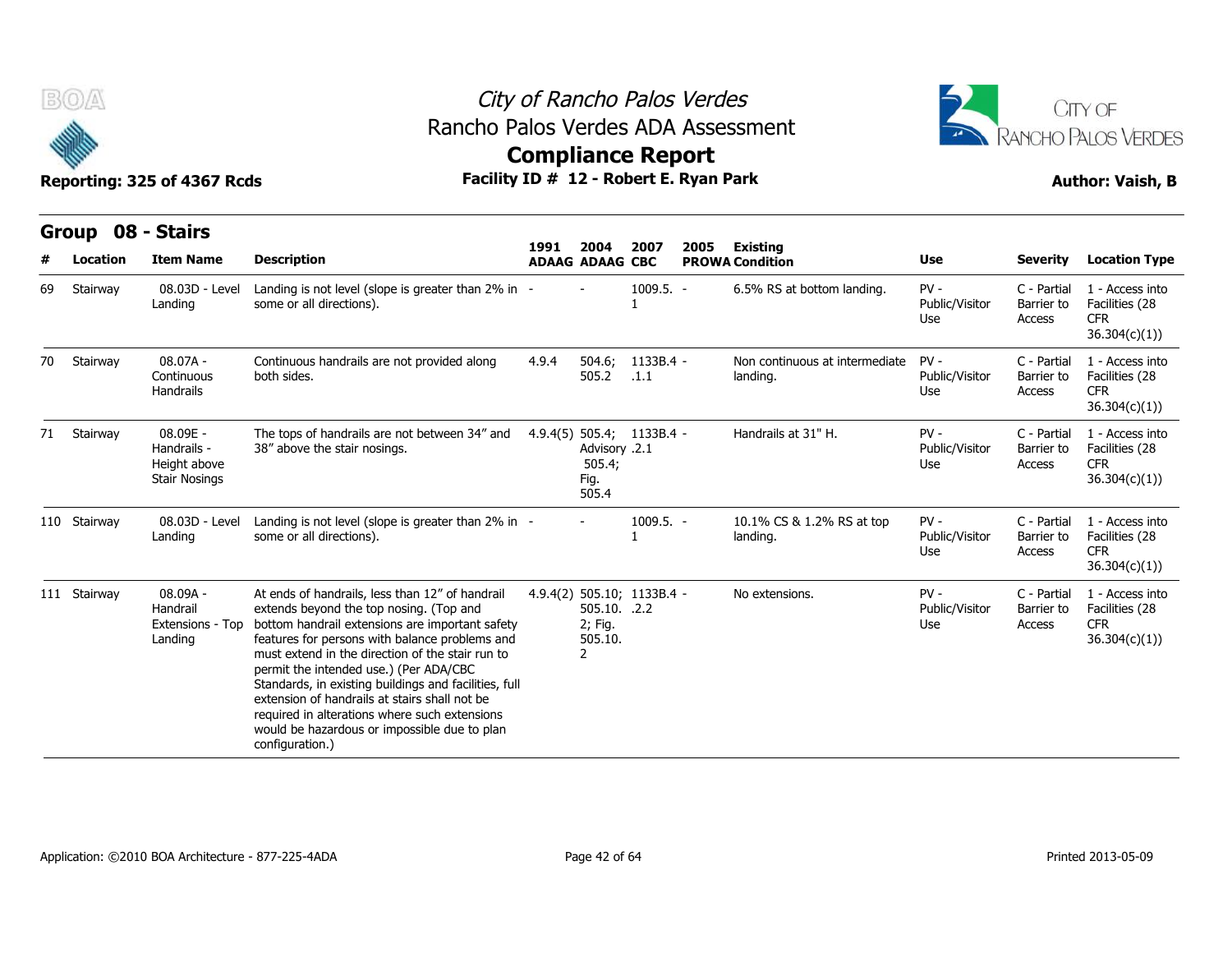



| B(0)<br>City of Rancho Palos Verdes<br>Rancho Palos Verdes ADA Assessment<br><b>Compliance Report</b> |                                                                 |                                                                                                                                                                                                                                                                                                                                                                                                                                                                                                                                                                    |       |                                                                       |                                |      |                                                           | CITY OF<br><b>ANCHO PALOS VERDES</b> |                                     |                                                                  |
|-------------------------------------------------------------------------------------------------------|-----------------------------------------------------------------|--------------------------------------------------------------------------------------------------------------------------------------------------------------------------------------------------------------------------------------------------------------------------------------------------------------------------------------------------------------------------------------------------------------------------------------------------------------------------------------------------------------------------------------------------------------------|-------|-----------------------------------------------------------------------|--------------------------------|------|-----------------------------------------------------------|--------------------------------------|-------------------------------------|------------------------------------------------------------------|
|                                                                                                       | Reporting: 325 of 4367 Rcds                                     | Facility ID # 12 - Robert E. Ryan Park                                                                                                                                                                                                                                                                                                                                                                                                                                                                                                                             |       |                                                                       |                                |      |                                                           |                                      |                                     | <b>Author: Vaish, B</b>                                          |
| Group                                                                                                 | 08 - Stairs                                                     |                                                                                                                                                                                                                                                                                                                                                                                                                                                                                                                                                                    | 1991  | 2004                                                                  | 2007                           | 2005 | <b>Existing</b>                                           |                                      |                                     |                                                                  |
| Location                                                                                              | <b>Item Name</b>                                                | <b>Description</b>                                                                                                                                                                                                                                                                                                                                                                                                                                                                                                                                                 |       | <b>ADAAG ADAAG CBC</b>                                                |                                |      | <b>PROWA Condition</b>                                    | Use                                  | <b>Severity</b>                     | <b>Location Type</b>                                             |
| 112 Stairway                                                                                          | 08.09B -<br>Handrail<br>Extensions -<br>Bottom Landing          | At ends of handrails, less than 12" plus the tread 4.9.4(2) 505.10; 1133B.4 -<br>width extends beyond the bottom nosing. (Top<br>and bottom handrail extensions are important<br>safety features for persons with balance<br>problems and must extend in the direction of the<br>stair run to permit the intended use.) (Per<br>ADA/CBC Standards, in existing buildings and<br>facilities, full extension of handrails at stairs shall<br>not be required in alterations where such<br>extensions would be hazardous or impossible<br>due to plan configuration.) |       | 505.10. .2.2<br>3; Fig.<br>505.10.<br>3                               |                                |      |                                                           | $PV -$<br>Public/Visitor<br>Use      | C - Partial<br>Barrier to<br>Access | 1 - Access into<br>Facilities (28<br><b>CFR</b><br>36.304(c)(1)) |
| 113 Stairway                                                                                          | $08.05A -$<br><b>Exterior Stairs -</b><br>Color Strip           | Contrasting color strips have not been provided. -                                                                                                                                                                                                                                                                                                                                                                                                                                                                                                                 |       |                                                                       | 1133B.4 -<br>.4                |      | No stripes.                                               | $PV -$<br>Public/Visitor<br>Use      | C - Partial<br>Barrier to<br>Access | 1 - Access into<br>Facilities (28<br><b>CFR</b><br>36.304(c)(1)  |
| 114 Stairway                                                                                          | 08.03A - Tread<br>Depth                                         | The treads are not uniform. OR The treads are<br>less than 11" deep measured from riser to riser.                                                                                                                                                                                                                                                                                                                                                                                                                                                                  | 4.9.2 | 504.2                                                                 | $1009.3; -$<br>1133B.4<br>.5.3 |      | Tread depth varies between 11<br>$1/2$ " and $12$ " deep. | $PV -$<br>Public/Visitor<br>Use      | C - Partial<br>Barrier to<br>Access | 1 - Access into<br>Facilities (28<br>CFR.<br>36.304(c)(1)        |
| 115 Stairway                                                                                          | 08.03D - Level<br>Landing                                       | Landing is not level (slope is greater than 2% in -<br>some or all directions).                                                                                                                                                                                                                                                                                                                                                                                                                                                                                    |       |                                                                       | $1009.5. -$                    |      | 9.4% RS at bottom landing.                                | $PV -$<br>Public/Visitor<br>Use      | C - Partial<br>Barrier to<br>Access | 1 - Access into<br>Facilities (28<br><b>CFR</b><br>36.304(c)(1)  |
| 116 Stairway                                                                                          | 08.03D - Level<br>Landing                                       | Landing is not level (slope is greater than 2% in -<br>some or all directions).                                                                                                                                                                                                                                                                                                                                                                                                                                                                                    |       |                                                                       | 1009.5. -                      |      | 12.2% RS at bottom landing.                               | $PV -$<br>Public/Visitor<br>Use      | C - Partial<br>Barrier to<br>Access | 1 - Access into<br>Facilities (28<br><b>CFR</b><br>36.304(c)(1)  |
| 117 Stairway                                                                                          | 08.09E -<br>Handrails -<br>Height above<br><b>Stair Nosings</b> | The tops of handrails are not between 34" and<br>38" above the stair nosings.                                                                                                                                                                                                                                                                                                                                                                                                                                                                                      |       | 4.9.4(5) 505.4; 1133B.4 -<br>Advisory .2.1<br>505.4;<br>Fig.<br>505.4 |                                |      | Handrails at 31" H.                                       | $PV -$<br>Public/Visitor<br>Use      | C - Partial<br>Barrier to<br>Access | 1 - Access into<br>Facilities (28<br>CFR.<br>36.304(c)(1)        |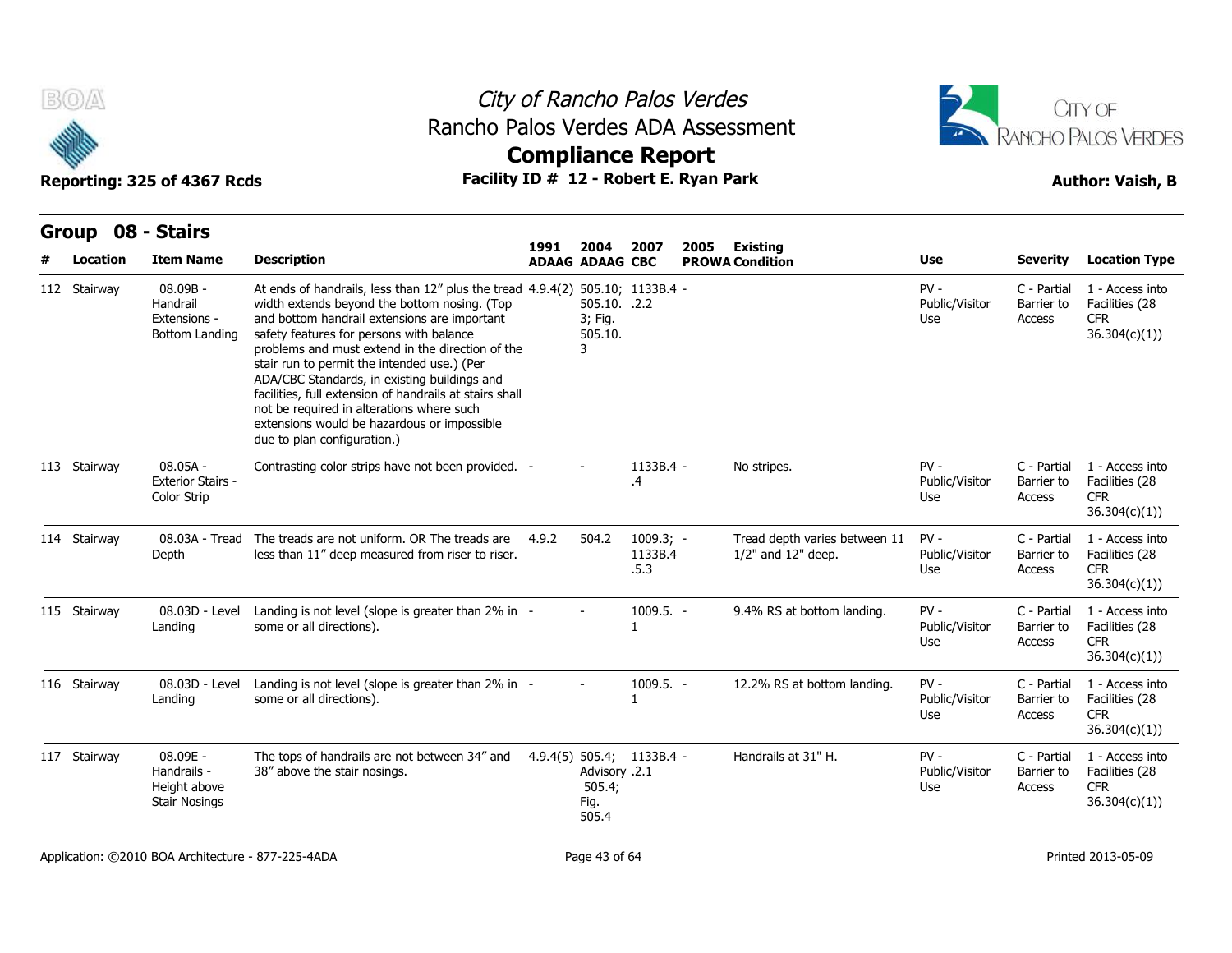

### City of Rancho Palos Verdes **Compliance Report** Rancho Palos Verdes ADA Assessment



| B(0)                          | Reporting: 325 of 4367 Rcds                              |                                                                                                                                                                                                                                                                                                                                                                                                                                                                                                                                                                         | City of Rancho Palos Verdes<br>Rancho Palos Verdes ADA Assessment<br><b>Compliance Report</b><br>Facility ID # 12 - Robert E. Ryan Park |                                                      |                             |      |                                           |                                 |                                     |                                                                  |  |  |
|-------------------------------|----------------------------------------------------------|-------------------------------------------------------------------------------------------------------------------------------------------------------------------------------------------------------------------------------------------------------------------------------------------------------------------------------------------------------------------------------------------------------------------------------------------------------------------------------------------------------------------------------------------------------------------------|-----------------------------------------------------------------------------------------------------------------------------------------|------------------------------------------------------|-----------------------------|------|-------------------------------------------|---------------------------------|-------------------------------------|------------------------------------------------------------------|--|--|
| Group 08 - Stairs<br>Location | <b>Item Name</b>                                         | <b>Description</b>                                                                                                                                                                                                                                                                                                                                                                                                                                                                                                                                                      | 1991                                                                                                                                    | 2004<br><b>ADAAG ADAAG CBC</b>                       | 2007                        | 2005 | <b>Existing</b><br><b>PROWA Condition</b> | Use                             | <b>Severity</b>                     | <b>Location Type</b>                                             |  |  |
| 118 Stairway                  | 08.03D - Level<br>Landing                                | Landing is not level (slope is greater than 2% in -<br>some or all directions).                                                                                                                                                                                                                                                                                                                                                                                                                                                                                         |                                                                                                                                         |                                                      | $1009.5. -$<br>$\mathbf{1}$ |      | 0.71% CS & 7.0% RS at top<br>landing.     | $PV -$<br>Public/Visitor<br>Use | C - Partial<br>Barrier to<br>Access | 1 - Access into<br>Facilities (28<br>CFR.<br>36.304(c)(1))       |  |  |
| 119 Stairway                  | of Handrails                                             | 08.10A - Profile The diameter of the handrail is not between 1-<br>1/4" and 1-1/2" in cross-sectional nomin.al<br>dimension. OR The shape does not provide an<br>equivalent gripping surface (equivalent gripping<br>surfaces are 4" to 6-1/4" in perimeter, and 2-<br>1/4" max in any direction). (Note: Standard<br>pipe sizes designated by the industry as 1-1/4"<br>to $1-1/2$ " are acceptable).                                                                                                                                                                  | 4.9.4;<br>4.26.2                                                                                                                        | 505.7.2;<br>Fig.<br>505.7.2                          | 505.7.1; 1133B.4 -<br>.2.6  |      | 2" profile.                               | $PV -$<br>Public/Visitor<br>Use | C - Partial<br>Barrier to<br>Access | 1 - Access into<br>Facilities (28<br><b>CFR</b><br>36.304(c)(1)  |  |  |
| 120 Stairway                  | $08.09B -$<br>Handrail<br>Extensions -<br>Bottom Landing | At ends of handrails, less than $12''$ plus the tread $4.9.4(2)$ 505.10; 1133B.4 -<br>width extends beyond the bottom nosing. (Top<br>and bottom handrail extensions are important<br>safety features for persons with balance<br>problems and must extend in the direction of the<br>stair run to permit the intended use.) (Per<br>ADA/CBC Standards, in existing buildings and<br>facilities, full extension of handrails at stairs shall<br>not be required in alterations where such<br>extensions would be hazardous or impossible<br>due to plan configuration.) |                                                                                                                                         | 505.10. .2.2<br>3; Fig.<br>505.10.<br>3              |                             |      | No bottom extensions.                     | $PV -$<br>Public/Visitor<br>Use | C - Partial<br>Barrier to<br>Access | 1 - Access into<br>Facilities (28<br><b>CFR</b><br>36.304(c)(1)) |  |  |
| 121 Stairway                  | 08.09A -<br>Handrail<br>Extensions - Top<br>Landing      | At ends of handrails, less than 12" of handrail<br>extends beyond the top nosing. (Top and<br>bottom handrail extensions are important safety<br>features for persons with balance problems and<br>must extend in the direction of the stair run to<br>permit the intended use.) (Per ADA/CBC<br>Standards, in existing buildings and facilities, full<br>extension of handrails at stairs shall not be<br>required in alterations where such extensions<br>would be hazardous or impossible due to plan<br>configuration.)                                             |                                                                                                                                         | 505.10. .2.2<br>2; Fig.<br>505.10.<br>$\overline{2}$ | 4.9.4(2) 505.10; 1133B.4 -  |      | None provided.                            | $PV -$<br>Public/Visitor<br>Use | C - Partial<br>Barrier to<br>Access | 1 - Access into<br>Facilities (28<br>CFR.<br>36.304(c)(1))       |  |  |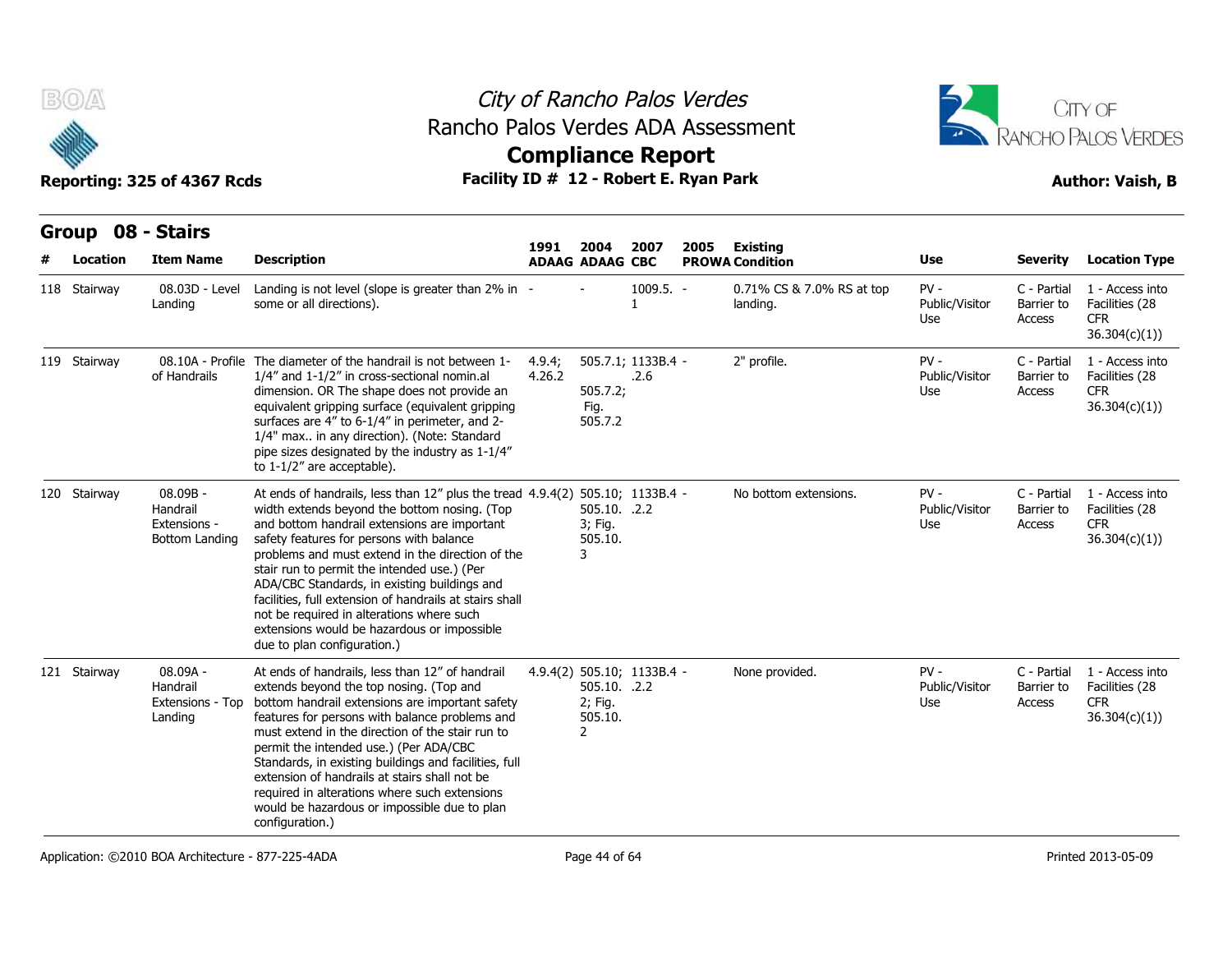

### City of Rancho Palos Verdes **Compliance Report** Rancho Palos Verdes ADA Assessment



|   | B(0)<br>Reporting: 325 of 4367 Rcds |                                                              |                                                                                                                                                                                                                                                                                                                                                                                                                                                                                                                             | City of Rancho Palos Verdes<br>Rancho Palos Verdes ADA Assessment<br><b>Compliance Report</b><br>Facility ID # 12 - Robert E. Ryan Park |                                                                       |                      |      |                                           |                                 |                                     |                                                                  |  |
|---|-------------------------------------|--------------------------------------------------------------|-----------------------------------------------------------------------------------------------------------------------------------------------------------------------------------------------------------------------------------------------------------------------------------------------------------------------------------------------------------------------------------------------------------------------------------------------------------------------------------------------------------------------------|-----------------------------------------------------------------------------------------------------------------------------------------|-----------------------------------------------------------------------|----------------------|------|-------------------------------------------|---------------------------------|-------------------------------------|------------------------------------------------------------------|--|
| # | Group 08 - Stairs<br>Location       | <b>Item Name</b>                                             | <b>Description</b>                                                                                                                                                                                                                                                                                                                                                                                                                                                                                                          | 1991                                                                                                                                    | 2004<br><b>ADAAG ADAAG CBC</b>                                        | 2007                 | 2005 | <b>Existing</b><br><b>PROWA Condition</b> | Use                             | <b>Severity</b>                     | <b>Location Type</b>                                             |  |
|   | 122 Stairway                        | 08.05A -<br><b>Exterior Stairs -</b><br>Color Strip          | Contrasting color strips have not been provided. -                                                                                                                                                                                                                                                                                                                                                                                                                                                                          |                                                                                                                                         |                                                                       | 1133B.4 -<br>$\cdot$ |      | No stripes.                               | $PV -$<br>Public/Visitor<br>Use | C - Partial<br>Barrier to<br>Access | 1 - Access into<br>Facilities (28<br><b>CFR</b><br>36.304(c)(1)) |  |
|   | 187 Stage                           | $08.05A -$<br><b>Exterior Stairs -</b><br><b>Color Strip</b> | Contrasting color strips have not been provided. -                                                                                                                                                                                                                                                                                                                                                                                                                                                                          |                                                                                                                                         |                                                                       | 1133B.4 -<br>.4      |      | No stripes.                               | $PV -$<br>Public/Visitor<br>Use | C - Partial<br>Barrier to<br>Access | 1 - Access into<br>Facilities (28<br><b>CFR</b><br>36.304(c)(1)) |  |
|   | 188 Stage                           | $08.07A -$<br>Continuous<br>Handrails                        | Continuous handrails are not provided along<br>both sides.                                                                                                                                                                                                                                                                                                                                                                                                                                                                  | 4.9.4                                                                                                                                   | 504.6;<br>505.2                                                       | 1133B.4 -<br>.1.1    |      | Handrails not on both sides.              | $PV -$<br>Public/Visitor<br>Use | C - Partial<br>Barrier to<br>Access | 1 - Access into<br>Facilities (28<br><b>CFR</b><br>36.304(c)(1)  |  |
|   | 189 Stage                           | 08.09A -<br>Handrail<br>Extensions - Top<br>Landing          | At ends of handrails, less than 12" of handrail<br>extends beyond the top nosing. (Top and<br>bottom handrail extensions are important safety<br>features for persons with balance problems and<br>must extend in the direction of the stair run to<br>permit the intended use.) (Per ADA/CBC<br>Standards, in existing buildings and facilities, full<br>extension of handrails at stairs shall not be<br>required in alterations where such extensions<br>would be hazardous or impossible due to plan<br>configuration.) |                                                                                                                                         | 4.9.4(2) 505.10; 1133B.4 -<br>505.10. .2.2<br>2; Fig.<br>505.10.<br>2 |                      |      |                                           | $PV -$<br>Public/Visitor<br>Use | C - Partial<br>Barrier to<br>Access | 1 - Access into<br>Facilities (28<br><b>CFR</b><br>36.304(c)(1)  |  |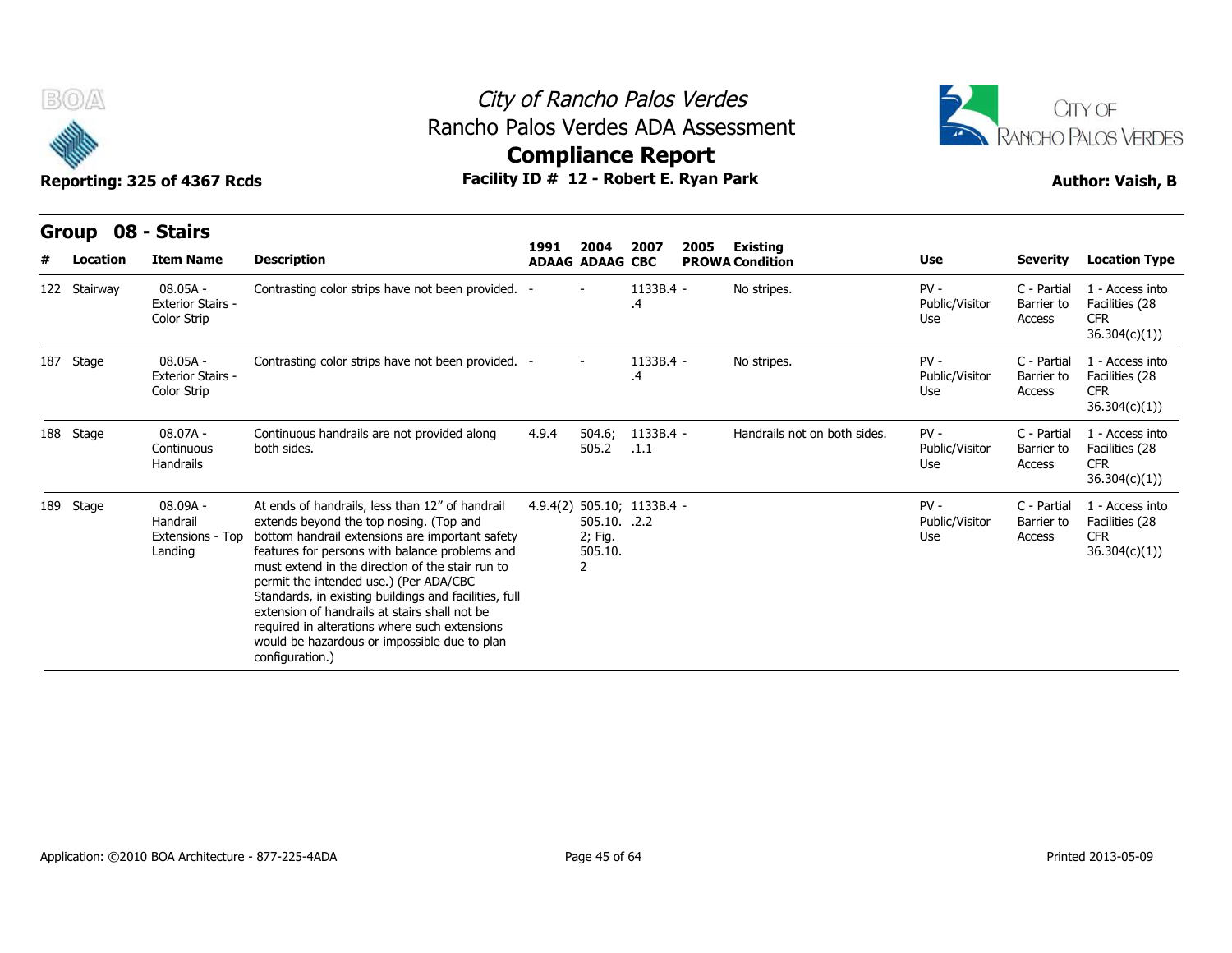

## City of Rancho Palos Verdes Rancho Palos Verdes ADA Assessment



| BOA<br>Reporting: 325 of 4367 Rcds |  |                                                        |                                                                                                                                                                                                                                                                                                                                                                                                                                                                                                                                                                    | City of Rancho Palos Verdes<br>Rancho Palos Verdes ADA Assessment<br><b>Compliance Report</b><br>Facility ID # 12 - Robert E. Ryan Park |                                         |                                |      |                                              |                                 |                                     |                                                                 |  |
|------------------------------------|--|--------------------------------------------------------|--------------------------------------------------------------------------------------------------------------------------------------------------------------------------------------------------------------------------------------------------------------------------------------------------------------------------------------------------------------------------------------------------------------------------------------------------------------------------------------------------------------------------------------------------------------------|-----------------------------------------------------------------------------------------------------------------------------------------|-----------------------------------------|--------------------------------|------|----------------------------------------------|---------------------------------|-------------------------------------|-----------------------------------------------------------------|--|
|                                    |  |                                                        |                                                                                                                                                                                                                                                                                                                                                                                                                                                                                                                                                                    |                                                                                                                                         |                                         |                                |      |                                              |                                 |                                     | <b>Author: Vaish, B</b>                                         |  |
| Location                           |  | Group 08 - Stairs<br><b>Item Name</b>                  | <b>Description</b>                                                                                                                                                                                                                                                                                                                                                                                                                                                                                                                                                 | 1991                                                                                                                                    | 2004<br><b>ADAAG ADAAG CBC</b>          | 2007                           | 2005 | Existing<br><b>PROWA Condition</b>           | Use                             | <b>Severity</b>                     | <b>Location Type</b>                                            |  |
| 190 Stage                          |  | 08.09B -<br>Handrail<br>Extensions -<br>Bottom Landing | At ends of handrails, less than 12" plus the tread 4.9.4(2) 505.10; 1133B.4 -<br>width extends beyond the bottom nosing. (Top<br>and bottom handrail extensions are important<br>safety features for persons with balance<br>problems and must extend in the direction of the<br>stair run to permit the intended use.) (Per<br>ADA/CBC Standards, in existing buildings and<br>facilities, full extension of handrails at stairs shall<br>not be required in alterations where such<br>extensions would be hazardous or impossible<br>due to plan configuration.) |                                                                                                                                         | 505.10. .2.2<br>3; Fig.<br>505.10.<br>3 |                                |      |                                              | $PV -$<br>Public/Visitor<br>Use | C - Partial<br>Barrier to<br>Access | 1 - Access into<br>Facilities (28<br><b>CFR</b><br>36.304(c)(1) |  |
| 191 Stage                          |  | $08.10B -$<br>Clearance                                | The clear space between handrails and walls is 4.9.5(3) 505.5<br>not 1-1/2" absolute. (ADA/CBC Standards apply<br>an absolute dimension of 1-1/2", which provides<br>knuckle clearance while generally disallowing<br>entrapment of the forearm or elbow.)                                                                                                                                                                                                                                                                                                         |                                                                                                                                         |                                         | $1133B.4 -$<br>.2.5            |      | 2" clear.                                    | $PV -$<br>Public/Visitor<br>Use | C - Partial<br>Barrier to<br>Access | 1 - Access into<br>Facilities (28<br><b>CFR</b><br>36.304(c)(1) |  |
| 192 Stage                          |  | 08.02B - Riser<br>Height                               | The risers are not uniform. OR The risers are not 4.9.2<br>between 4" and 7" in height.                                                                                                                                                                                                                                                                                                                                                                                                                                                                            |                                                                                                                                         | 504.2                                   | $1009.3; -$<br>1133B.4<br>.5.3 |      | 5 3/4" to 6 3/4" high risers.                | $PV -$<br>Public/Visitor<br>Use | C - Partial<br>Barrier to<br>Access | 1 - Access into<br>Facilities (28<br><b>CFR</b><br>36.304(c)(1) |  |
| 317 Stairway                       |  | 08.03D - Level<br>Landing                              | Landing is not level (slope is greater than 2% in -<br>some or all directions).                                                                                                                                                                                                                                                                                                                                                                                                                                                                                    |                                                                                                                                         |                                         | $1009.5. -$<br>$\mathbf{1}$    |      | 3.7% CS & 14.7% RS, uneven<br>landing.       | $PV -$<br>Public/Visitor<br>Use | C - Partial<br>Barrier to<br>Access | 1 - Access into<br>Facilities (28<br><b>CFR</b><br>36.304(c)(1) |  |
| 318 Stairway                       |  | Slope                                                  | 08.03C - Tread The treads have a slope steeper than 2%.                                                                                                                                                                                                                                                                                                                                                                                                                                                                                                            |                                                                                                                                         | [Excepti 1<br>on]                       | 504.4 1009.5. -                |      | Tread slope varies between<br>3.8% and 6.6%. | $PV -$<br>Public/Visitor<br>Use | C - Partial<br>Barrier to<br>Access | 1 - Access into<br>Facilities (28<br><b>CFR</b><br>36.304(c)(1) |  |
| 319 Stairway                       |  | 08.03E -<br>Drainage                                   | Design of outside stairs and their approaches<br>allows water to accumulate on walking surfaces.                                                                                                                                                                                                                                                                                                                                                                                                                                                                   | 4.9.6                                                                                                                                   | 504.7                                   | 1133B.4 -<br>.5.1              |      | Water accumulates on stairs.                 | $PV -$<br>Public/Visitor<br>Use | C - Partial<br>Barrier to<br>Access | 1 - Access into<br>Facilities (28<br><b>CFR</b><br>36.304(c)(1) |  |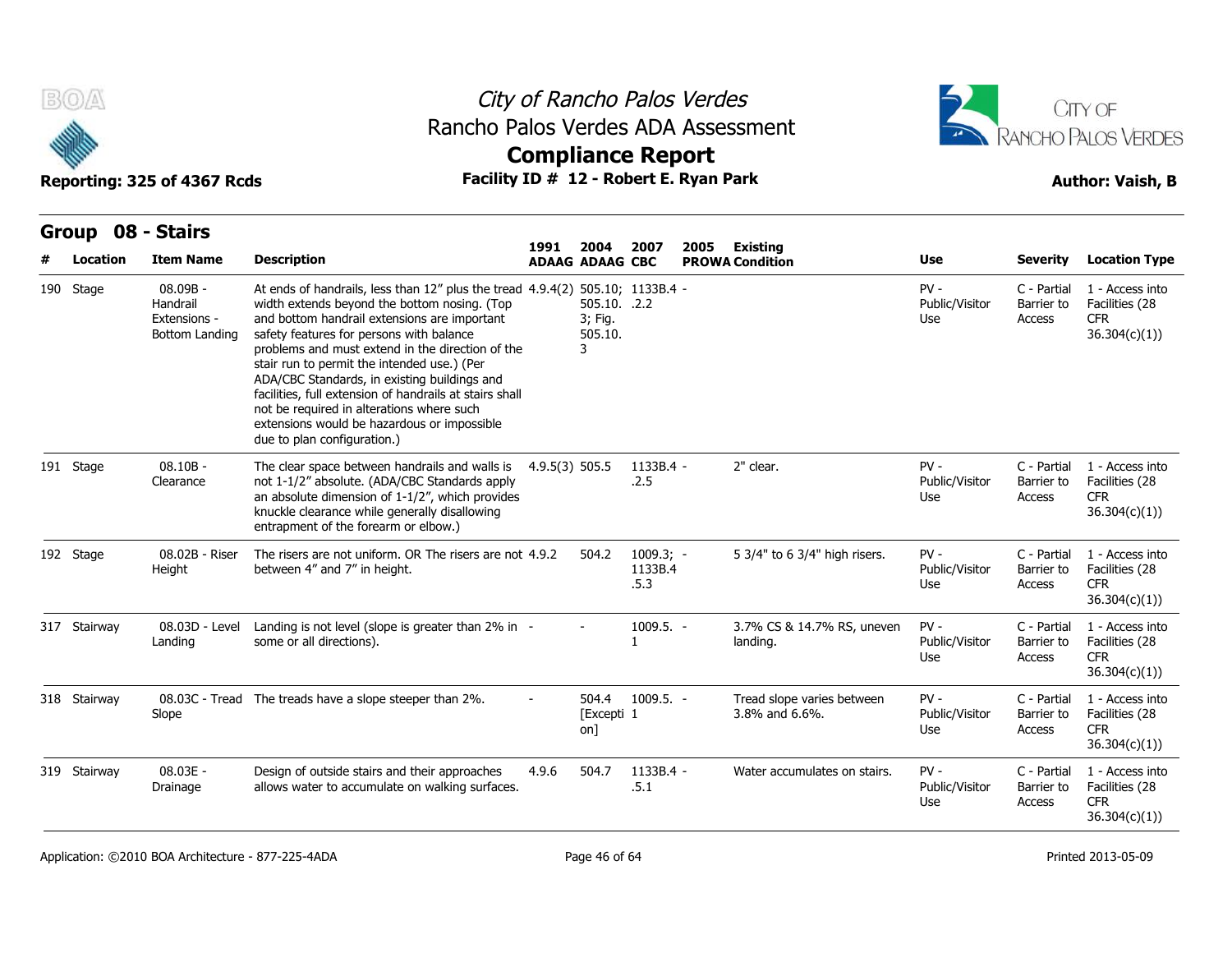

### City of Rancho Palos Verdes **Compliance Report** Rancho Palos Verdes ADA Assessment



|   | B(0)<br>Reporting: 325 of 4367 Rcds |                                                       |                                                                                                                                                                                                                                                                                                                                                                                                                                                                                                                             | City of Rancho Palos Verdes<br>Rancho Palos Verdes ADA Assessment<br><b>Compliance Report</b><br>Facility ID # 12 - Robert E. Ryan Park |                                         |                            |      |                                           |                                 |                                     |                                                                  |  |
|---|-------------------------------------|-------------------------------------------------------|-----------------------------------------------------------------------------------------------------------------------------------------------------------------------------------------------------------------------------------------------------------------------------------------------------------------------------------------------------------------------------------------------------------------------------------------------------------------------------------------------------------------------------|-----------------------------------------------------------------------------------------------------------------------------------------|-----------------------------------------|----------------------------|------|-------------------------------------------|---------------------------------|-------------------------------------|------------------------------------------------------------------|--|
| # | <b>Group</b><br>Location            | 08 - Stairs<br><b>Item Name</b>                       | <b>Description</b>                                                                                                                                                                                                                                                                                                                                                                                                                                                                                                          | 1991                                                                                                                                    | 2004<br><b>ADAAG ADAAG CBC</b>          | 2007                       | 2005 | <b>Existing</b><br><b>PROWA Condition</b> | Use                             | <b>Severity</b>                     | <b>Location Type</b>                                             |  |
|   | 320 Stairway                        | 08.03D - Level<br>Landing                             | Landing is not level (slope is greater than 2% in -<br>some or all directions).                                                                                                                                                                                                                                                                                                                                                                                                                                             |                                                                                                                                         |                                         | $1009.5. -$                |      | 3.6% RS at top landing.                   | $PV -$<br>Public/Visitor<br>Use | C - Partial<br>Barrier to<br>Access | 1 - Access into<br>Facilities (28<br><b>CFR</b><br>36.304(c)(1)) |  |
|   | 321 Stairway                        | $08.05A -$<br><b>Exterior Stairs -</b><br>Color Strip | Contrasting color strips have not been provided. -                                                                                                                                                                                                                                                                                                                                                                                                                                                                          |                                                                                                                                         |                                         | 1133B.4 -<br>.4            |      | No stripes.                               | $PV -$<br>Public/Visitor<br>Use | C - Partial<br>Barrier to<br>Access | 1 - Access into<br>Facilities (28<br><b>CFR</b><br>36.304(c)(1)) |  |
|   | 322 Stairway                        | 08.09A -<br>Handrail<br>Extensions - Top<br>Landing   | At ends of handrails, less than 12" of handrail<br>extends beyond the top nosing. (Top and<br>bottom handrail extensions are important safety<br>features for persons with balance problems and<br>must extend in the direction of the stair run to<br>permit the intended use.) (Per ADA/CBC<br>Standards, in existing buildings and facilities, full<br>extension of handrails at stairs shall not be<br>required in alterations where such extensions<br>would be hazardous or impossible due to plan<br>configuration.) |                                                                                                                                         | 505.10. .2.2<br>2; Fig.<br>505.10.<br>2 | 4.9.4(2) 505.10; 1133B.4 - |      | No top extension.                         | $PV -$<br>Public/Visitor<br>Use | C - Partial<br>Barrier to<br>Access | 1 - Access into<br>Facilities (28<br><b>CFR</b><br>36.304(c)(1)  |  |
|   | 323 Stairway                        | 08.10A - Profile<br>of Handrails                      | The diameter of the handrail is not between 1-<br>1/4" and 1-1/2" in cross-sectional nomin.al<br>dimension. OR The shape does not provide an<br>equivalent gripping surface (equivalent gripping<br>surfaces are 4" to 6-1/4" in perimeter, and 2-<br>1/4" max in any direction). (Note: Standard<br>pipe sizes designated by the industry as 1-1/4"<br>to 1-1/2" are acceptable).                                                                                                                                          | 4.9.4;<br>4.26.2                                                                                                                        | 505.7.2;<br>Fig.<br>505.7.2             | 505.7.1; 1133B.4 -<br>.2.6 |      | 2" profile.                               | $PV -$<br>Public/Visitor<br>Use | C - Partial<br>Barrier to<br>Access | 1 - Access into<br>Facilities (28<br><b>CFR</b><br>36.304(c)(1)) |  |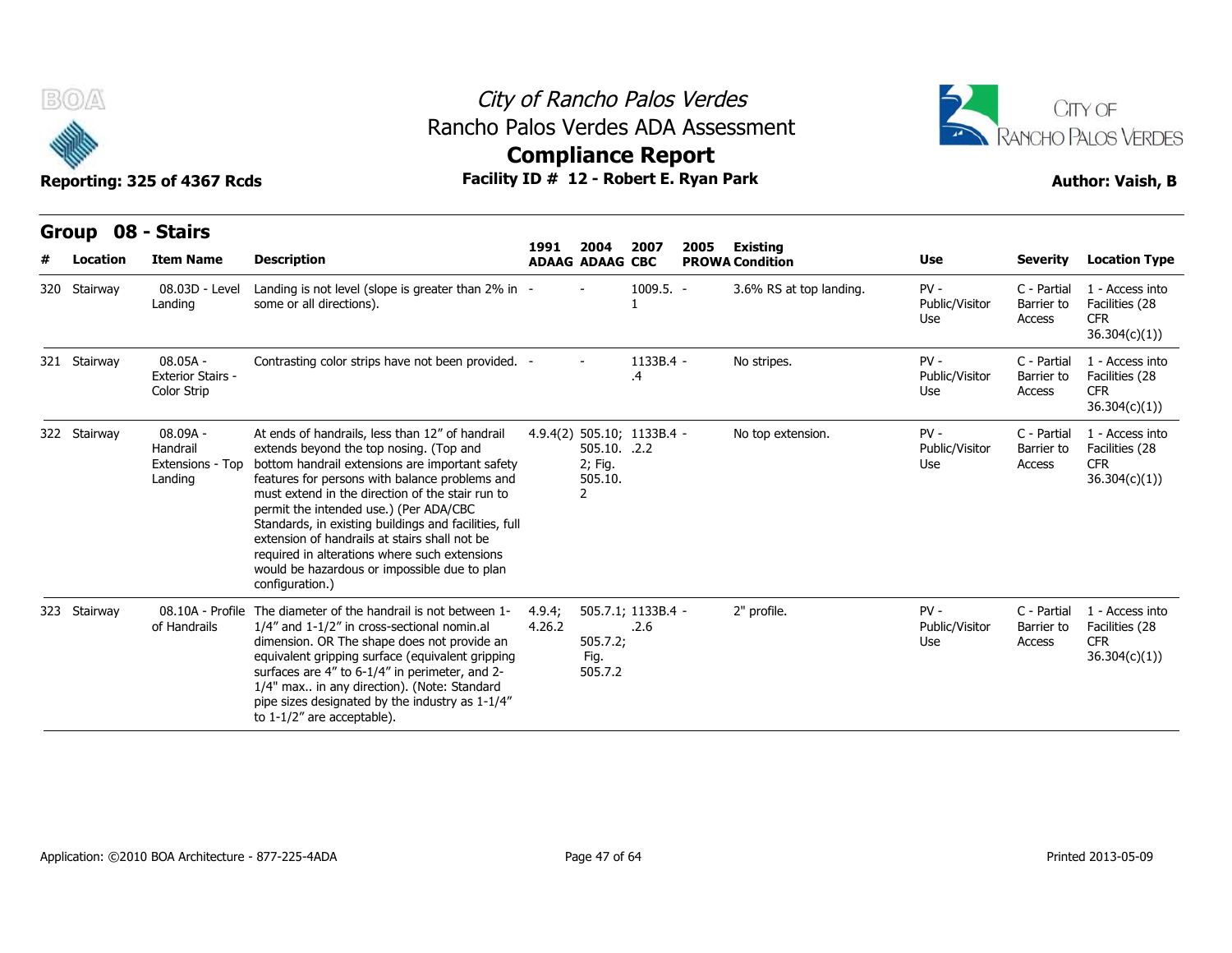



# **Compliance Report**

**Group 08 - Stairs Item Name Description 1991 ADAAG 2004 ADAAG CBC PROWA 2007 2005 Existing # Location Condition Use Severity Location Type** 08.09B - Handrail Extensions - Bottom Landing safety features for persons with balance At ends of handrails, less than 12" plus the tread 4.9.4(2) 505.10; 1133B.4 width extends beyond the bottom nosing. (Top and bottom handrail extensions are important problems and must extend in the direction of the stair run to permit the intended use.) (Per ADA/CBC Standards, in existing buildings and facilities, full extension of handrails at stairs shall not be required in alterations where such extensions would be hazardous or impossible due to plan configuration.) **16 Rancho Palos Ve<br>
105 Verdes ADA As<br>
10 # 12 - Robert E. Ry<br>
1991 2004 2007 20<br>
1991 2004 2007 20<br>
1991 2004 2007 20<br>
1991 2004 2007 20<br>
1991 2004 2007 20<br>
1991 2004 2007 20<br>
1955.10<br>
3; Fig.<br>
55.10<br>
56.10** 505.10. .2.2 3; Fig. 505.10. 3 1133B.4 - No bottom extension. PV - Public/Visitor Barrier to Use Access C - Partial 1 - Access into Barrier to Facilities (28 CFR 36.304(c)(1)) 08.09E - Handrails - Height above Stair Nosings The tops of handrails are not between 34" and 4.9.4(5) 505.4; 1133B.4 -38" above the stair nosings. 4.9.4(2) 505.10; 1133B.4 -<br>505.10. .2.2<br>3; Fig.<br>505.10. 3<br>3<br>4.9.4(5) 505.4; 1133B.4 -<br>4.9.4(5) 505.4; 1133B.4 -<br>505.4; Advisory .2.1 505.4; Fig. 505.4 1133B.4 - Handrails at 31" H. PV - Public/Visitor Barrier to Use Access C - Partial 1 - Access into Barrier to Facilities (28 CFR 36.304(c)(1)) 324 Stairway 08.09B -<br>
Handrail<br>
Extensions -<br>
Bottom Landing<br>
325 Stairway 08.09E -<br>
Handrails -<br>
Height above<br>
Stair Nosings

### **Number of Key Notes for Group 08 - Stairs: 56**

### **Group 06 - Telephones**

|   | 325 Stairway  | 08.09E -<br>Handrails -<br>Height above<br><b>Stair Nosings</b> | The tops of handrails are not between 34" and<br>38" above the stair nosings.                                                                                                                                                    |                        | Advisory .2.1<br>505.4;<br>Fig.<br>505.4 | $4.9.4(5)$ 505.4; 1133B.4 -               |      | Handrails at 31" H.                               | $PV -$<br>Public/Visitor<br>Use | C - Partial<br>Barrier to<br>Access | . - Access into<br>Facilities (28<br><b>CFR</b><br>36.304(c)(1) |
|---|---------------|-----------------------------------------------------------------|----------------------------------------------------------------------------------------------------------------------------------------------------------------------------------------------------------------------------------|------------------------|------------------------------------------|-------------------------------------------|------|---------------------------------------------------|---------------------------------|-------------------------------------|-----------------------------------------------------------------|
|   |               |                                                                 |                                                                                                                                                                                                                                  |                        |                                          |                                           |      | <b>Number of Key Notes for Group 08 - Stairs:</b> |                                 |                                     | 56                                                              |
|   | Group         | 06 - Telephones                                                 |                                                                                                                                                                                                                                  | 1991                   | 2004                                     | 2007                                      | 2005 | Existing                                          |                                 |                                     |                                                                 |
| # | Location      | <b>Item Name</b>                                                | <b>Description</b>                                                                                                                                                                                                               |                        | <b>ADAAG ADAAG CBC</b>                   |                                           |      | <b>PROWA Condition</b>                            | Use                             | Severity                            | <b>Location Type</b>                                            |
|   | 205 Telephone | 06.01A - One<br>Telephone per<br>Floor                          | Where there is only one public telephone per<br>floor, that telephone is not wheelchair<br>accessible. (This requirement applies to public<br>pay telephones, public closed-circuit telephones,<br>and other public telephones.) | (a)                    | Tab.<br>217.2;<br>704.2                  | $4.1.3(17\ 217.2; 1117B.2 -$<br>$\cdot^1$ |      |                                                   | $PV -$<br>Public/Visitor<br>Use | C - Partial<br>Barrier to<br>Access | 4 - Other<br>Areas/Elements<br>(28 CFR)<br>36.304(c)(4)         |
|   | 206 Telephone | 06.03A - Reach<br>Range - Forward<br>Approach                   | Where the clear floor space allows only a<br>forward approach, the highest operable part of<br>the telephone is mounted higher than 48" AFF.                                                                                     | 4.31.3; 308.2<br>4.2.5 |                                          | $1118B.5 -$                               |      | Telephone at 60" H.                               | $PV -$<br>Public/Visitor<br>Use | C - Partial<br>Barrier to<br>Access | 4 - Other<br>Areas/Elements<br>(28 CFR)<br>36.304(c)(4)         |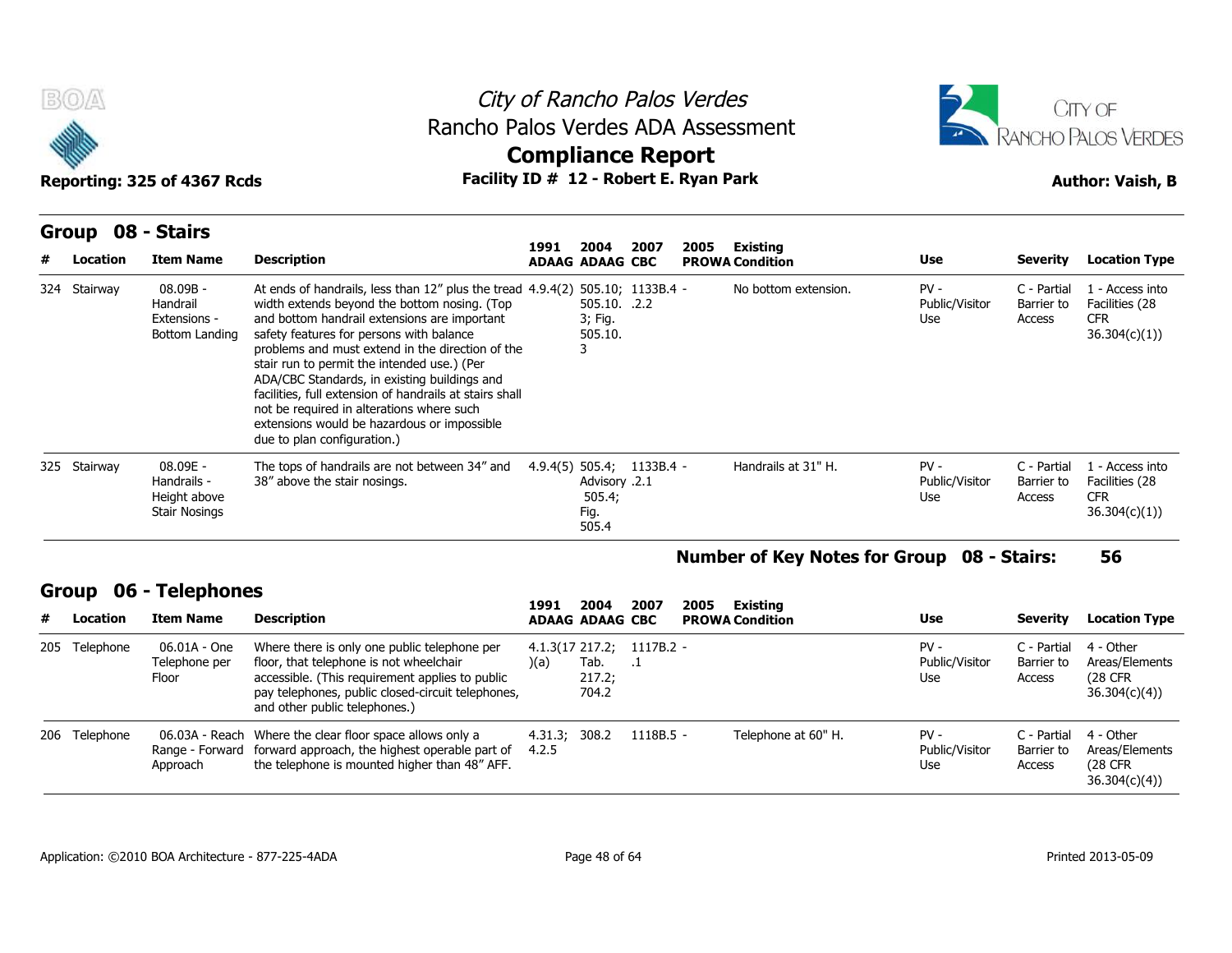





| <b>BOA</b> |               | Reporting: 325 of 4367 Rcds                        |                                                                                                                                                                                                                                                                                                                                                                                                                                      | City of Rancho Palos Verdes<br>Rancho Palos Verdes ADA Assessment<br><b>Compliance Report</b><br>Facility ID # 12 - Robert E. Ryan Park |                                            | <b>CITY OF</b><br><b>ANCHO PALOS VERDES</b><br><b>Author: Vaish, B</b> |                                     |                                                         |  |  |
|------------|---------------|----------------------------------------------------|--------------------------------------------------------------------------------------------------------------------------------------------------------------------------------------------------------------------------------------------------------------------------------------------------------------------------------------------------------------------------------------------------------------------------------------|-----------------------------------------------------------------------------------------------------------------------------------------|--------------------------------------------|------------------------------------------------------------------------|-------------------------------------|---------------------------------------------------------|--|--|
| Group<br># | Location      | 06 - Telephones<br><b>Item Name</b>                | <b>Description</b>                                                                                                                                                                                                                                                                                                                                                                                                                   | 2007<br>2004<br>1991<br><b>ADAAG ADAAG CBC</b>                                                                                          | Existing<br>2005<br><b>PROWA Condition</b> | <b>Use</b>                                                             | Severity                            | <b>Location Type</b>                                    |  |  |
|            | 207 Telephone | 06.10A -<br>Directional<br>Signs -<br>Inaccessible | At each bank of public telephones where less<br>than 50% of telephone units per bank are<br>accessible to wheelchair users, directional<br>signage to accessible telephone(s) has not been<br>Public Telephones provided. (Directional signage is not required if<br>the accessible telephone is in visible proximity to<br>the bank.) (A bank consists of two or more<br>adjacent public telephones, often installed as a<br>unit.) | $4.1.3(17 -$<br>(a)                                                                                                                     |                                            | $PV -$<br>Public/Visitor<br>Use                                        | C - Partial<br>Barrier to<br>Access | 4 - Other<br>Areas/Elements<br>(28 CFR)<br>36.304(c)(4) |  |  |

# **Number of Key Notes for Group 06 - Telephones: 3**

### **Group 16 - Toilet Facilities**

|   |                               | Inaccessible                                      | signage to accessible telephone(s) has not been<br>Public Telephones provided. (Directional signage is not required if<br>the accessible telephone is in visible proximity to<br>the bank.) (A bank consists of two or more<br>adjacent public telephones, often installed as a<br>unit.)                                                                                                                                                     |                                                |                                |                      |      |                                                       |                                 |                                     | 36.304(c)(4)                                  |
|---|-------------------------------|---------------------------------------------------|-----------------------------------------------------------------------------------------------------------------------------------------------------------------------------------------------------------------------------------------------------------------------------------------------------------------------------------------------------------------------------------------------------------------------------------------------|------------------------------------------------|--------------------------------|----------------------|------|-------------------------------------------------------|---------------------------------|-------------------------------------|-----------------------------------------------|
|   |                               |                                                   |                                                                                                                                                                                                                                                                                                                                                                                                                                               |                                                |                                |                      |      | <b>Number of Key Notes for Group 06 - Telephones:</b> |                                 |                                     | 3                                             |
| # | Group<br>Location             | <b>16 - Toilet Facilities</b><br><b>Item Name</b> | <b>Description</b>                                                                                                                                                                                                                                                                                                                                                                                                                            | 1991                                           | 2004<br><b>ADAAG ADAAG CBC</b> | 2007                 | 2005 | Existing<br><b>PROWA Condition</b>                    | Use                             | <b>Severity</b>                     | <b>Location Type</b>                          |
|   | 177 Multi-<br>Purpose<br>Room | 16.78 - Pipe<br>Insulation at<br>Lavatory         | Drainpipes and hot water pipes are not insulated 4.19.4<br>to protect against contact.                                                                                                                                                                                                                                                                                                                                                        |                                                | 606.5                          | $1115B.4 -$<br>.3(4) |      | No insulation.                                        | $PV -$<br>Public/Visitor<br>Use | A - Safety<br>Hazard                | 2 - Program<br>Areas (28 CFR<br>36.304(c)(2)  |
|   | 179 Multi-<br>Purpose<br>Room | 16.84C - Soap<br>Dispenser -<br>Operating Height  | Mounting height of soap dispenser's highest<br>operable part exceeds 40" AFF. (Where<br>provided, ADA Standards require at least one<br>soap dispenser to be accessible with the highest<br>operable part placed within at least one of the<br>reach ranges specified in 4.2.5 and 4.2.6; where<br>provided, CBC Standards require at least one<br>soap dispenser to be accessible with the highest<br>operable part no higher than 40" AFF.) | 4.22.7; 308;<br>4.27.3; 309<br>4.2.5;<br>4.2.6 |                                | 1115B.8 -<br>.3      |      | 40 1/2" high SD.                                      | $PV -$<br>Public/Visitor<br>Use | C - Partial<br>Barrier to<br>Access | 2 - Program<br>Areas (28 CFR)<br>36.304(c)(2) |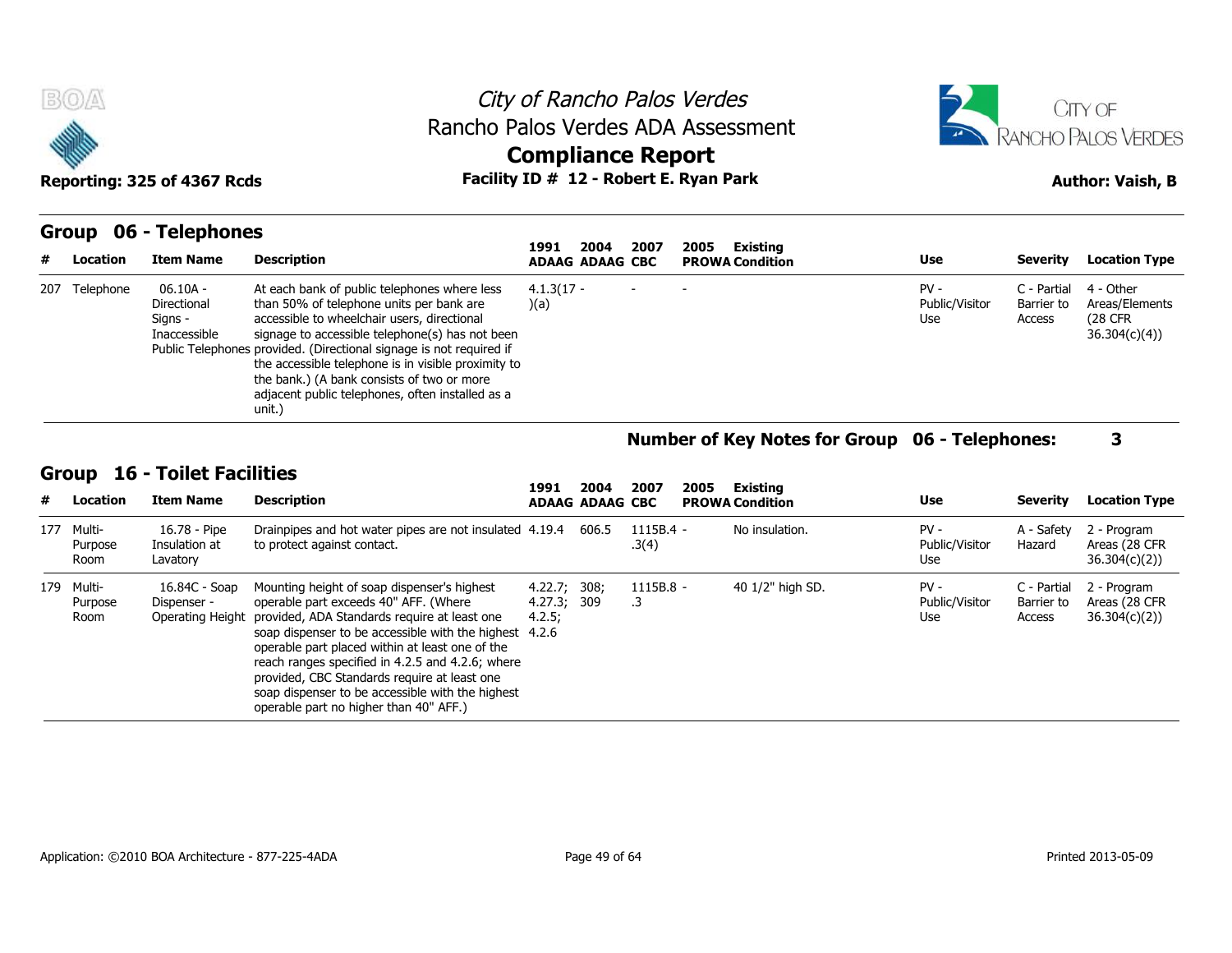

### City of Rancho Palos Verdes **Compliance Report** Rancho Palos Verdes ADA Assessment



| B(0)<br>Reporting: 325 of 4367 Rcds |                                                                            |                                                                                                                                                                                                                                                                                                                                                                                                                                                                       | City of Rancho Palos Verdes<br>Rancho Palos Verdes ADA Assessment<br><b>Compliance Report</b><br>Facility ID # 12 - Robert E. Ryan Park |                                |                     |      |                                           |                                  |                                     |                                                              |  |  |  |
|-------------------------------------|----------------------------------------------------------------------------|-----------------------------------------------------------------------------------------------------------------------------------------------------------------------------------------------------------------------------------------------------------------------------------------------------------------------------------------------------------------------------------------------------------------------------------------------------------------------|-----------------------------------------------------------------------------------------------------------------------------------------|--------------------------------|---------------------|------|-------------------------------------------|----------------------------------|-------------------------------------|--------------------------------------------------------------|--|--|--|
| <b>Group</b><br>Location            | <b>16 - Toilet Facilities</b><br><b>Item Name</b>                          | <b>Description</b>                                                                                                                                                                                                                                                                                                                                                                                                                                                    | 1991                                                                                                                                    | 2004<br><b>ADAAG ADAAG CBC</b> | 2007                | 2005 | <b>Existing</b><br><b>PROWA Condition</b> | <b>Use</b>                       | <b>Severity</b>                     | <b>Location Type</b>                                         |  |  |  |
| 180 Multi-<br>Purpose<br>Room       | 16.84A - Paper<br>Towel<br>Dispenser -<br>Operating Height                 | Mounting height of paper towel dispenser's<br>highest operable part exceeds 40" AFF. (Where<br>provided, ADA Standards require at least one<br>paper towel dispenser to be accessible with the<br>highest operable part placed within at least one<br>of the reach ranges specified in 4.2.5 and 4.2.6;<br>where provided, CBC Standards require at least<br>one paper towel dispenser to be accessible with<br>the highest operable part no higher than 40"<br>AFF.) | 4.22.7; 308;<br>4.27.3;<br>4.2.5;<br>4.2.6                                                                                              | 309                            | 1115B.8 -<br>.3     |      | 16" high PTD                              | $PV -$<br>Public/Visitor<br>Use  | C - Partial<br>Barrier to<br>Access | 2 - Program<br>Areas (28 CFR<br>36.304(c)(2))                |  |  |  |
| 181 Multi-<br>Purpose<br>Room       | $16.86A -$<br>Dispenser or<br>Control - Single-<br><b>Action Operation</b> | The dispenser or control cannot be operated<br>with one hand or without tight grasping,<br>pinching, or twisting of the wrist. (Where<br>provided, at least one dispenser or control of<br>each type shall be accessible.)                                                                                                                                                                                                                                            | 4.27.4                                                                                                                                  | 309.4                          | 1117B.6 -<br>item 4 |      | Twist type operation.                     | $PV -$<br>Public/Visitor<br>Use. | C - Partial<br>Barrier to<br>Access | 2 - Program<br>Areas (28 CFR<br>36.304(c)(2))                |  |  |  |
| 211 Women's<br>Restroom             | 16.88 - Other -<br><b>Toilet Facilities</b>                                | See Additional Comments                                                                                                                                                                                                                                                                                                                                                                                                                                               |                                                                                                                                         |                                |                     |      | Door stop.                                | $PV -$<br>Public/Visitor<br>Use  | C - Partial<br>Barrier to<br>Access | 3 - Restroom<br>Facilities (28<br><b>CFR</b><br>36.304(c)(3) |  |  |  |
| 212 Women's<br>Restroom             | 16.88 - Other -<br><b>Toilet Facilities</b>                                | See Additional Comments                                                                                                                                                                                                                                                                                                                                                                                                                                               |                                                                                                                                         |                                |                     |      | Threshold at 2".                          | $PV -$<br>Public/Visitor<br>Use  | C - Partial<br>Barrier to<br>Access | 3 - Restroom<br>Facilities (28<br><b>CFR</b><br>36.304(c)(3) |  |  |  |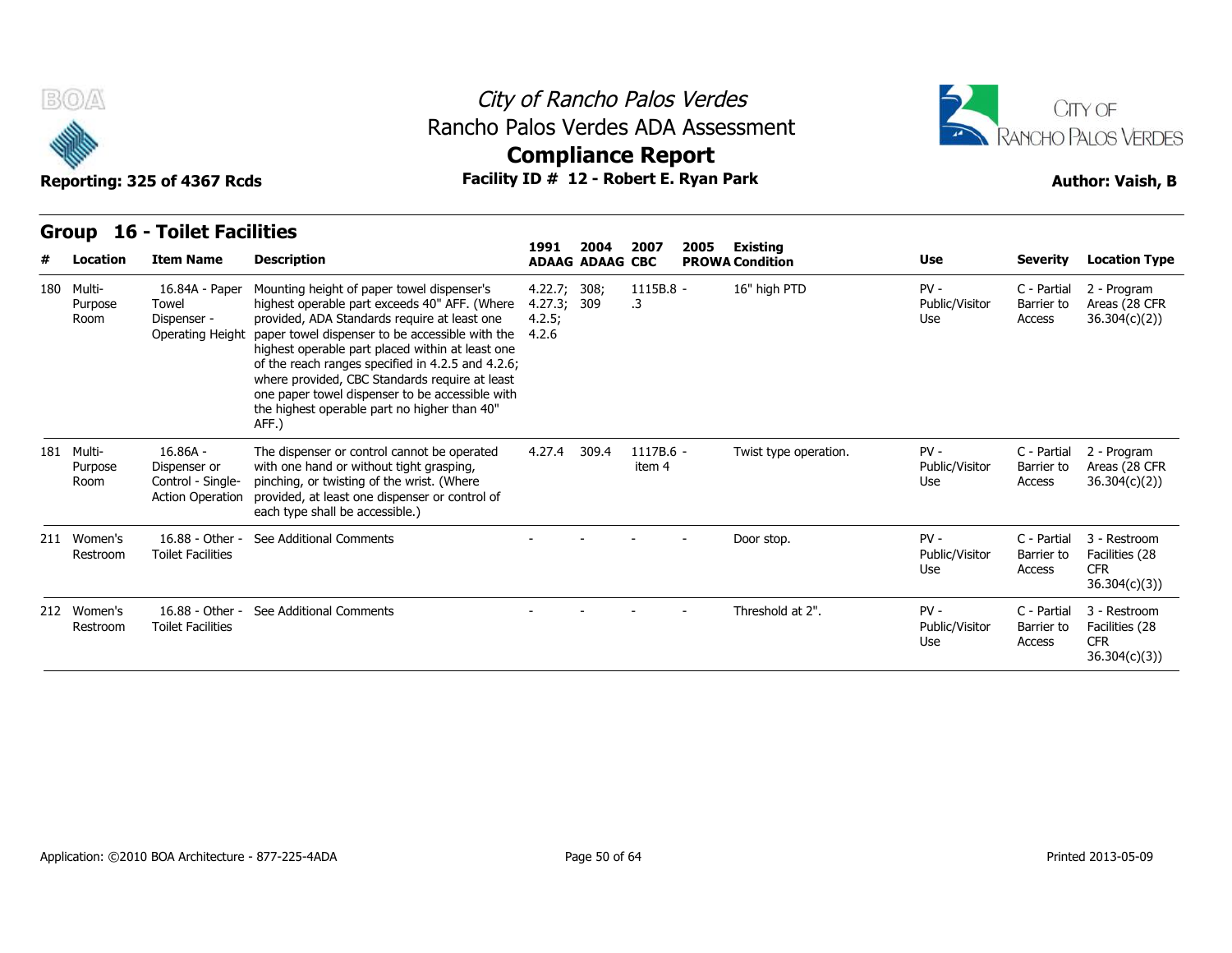



### **Group 16 - Toilet Facilities**

| B(0)<br>Reporting: 325 of 4367 Rcds |                         | Rancho Palos Verdes ADA Assessment<br>Facility ID # 12 - Robert E. Ryan Park |                                                                                                                                                                                                                                                                                                                                                                                                                                                                                                                                                                                                                                                                               | <b>Compliance Report</b> |                                         | City of Rancho Palos Verdes                            |      | <b>ITY OF</b><br>RANCHO PALOS VERDES<br><b>Author: Vaish, B</b> |                                 |                                        |                                                                         |
|-------------------------------------|-------------------------|------------------------------------------------------------------------------|-------------------------------------------------------------------------------------------------------------------------------------------------------------------------------------------------------------------------------------------------------------------------------------------------------------------------------------------------------------------------------------------------------------------------------------------------------------------------------------------------------------------------------------------------------------------------------------------------------------------------------------------------------------------------------|--------------------------|-----------------------------------------|--------------------------------------------------------|------|-----------------------------------------------------------------|---------------------------------|----------------------------------------|-------------------------------------------------------------------------|
|                                     | <b>Group</b>            | <b>16 - Toilet Facilities</b>                                                |                                                                                                                                                                                                                                                                                                                                                                                                                                                                                                                                                                                                                                                                               | 1991                     | 2004                                    | 2007                                                   | 2005 | Existing                                                        |                                 |                                        |                                                                         |
|                                     | Location                | <b>Item Name</b>                                                             | <b>Description</b>                                                                                                                                                                                                                                                                                                                                                                                                                                                                                                                                                                                                                                                            |                          | <b>ADAAG ADAAG CBC</b>                  |                                                        |      | <b>PROWA Condition</b>                                          | Use                             | <b>Severity</b>                        | <b>Location Type</b>                                                    |
|                                     | 213 Women's<br>Restroom | 16.09A - Door<br>Maneuvering<br>Space                                        | Door that is not automatic or power-assisted<br>does not have compliant maneuvering space<br>relative to the direction of approach as shown in<br>CBC Fig. 11B-26. (Approach // Side // Width //<br>Depth) (Front // Pull // D + 24" * // 60") (Front<br>// Push // D + 0" ** // 48") (Latch // Pull // D +<br>24" // 60") (Latch // Push // D + 24" // 44"<br>***) (Hinge // Pull // D + 36" // 60") (Hinge //<br>Push // 54" **** // 44" *****) (* D + 18" at<br>interior doors.) (** $D + 12$ " if door has both a<br>latch and a closer.) (*** 48" if door has closer.)<br>(**** Measured from latch toward hinge.)<br>(***** 48" if door has both a latch and a closer.) | 4.13.6                   | 1;<br>Table<br>1; Fig.<br>404.2.4.<br>1 | 404.2.4. 1133B.2 -<br>.4.2;<br>Fig.<br>404.2.4. 11B-26 |      | Door maneuvering space at 41". PV -                             | Public/Visitor<br>Use           | or<br>Complete<br>Barrier to<br>Access | B - Severe 3 - Restroom<br>Facilities (28<br><b>CFR</b><br>36.304(c)(3) |
|                                     | 214 Women's<br>Restroom | $16.10 -$ Single-<br><b>Action Hardware</b>                                  | Handles, locks, and latches or other operative<br>devices are not operable with one hand. OR<br>They are not operable without tight grasping,<br>pinching, or twisting of the wrist. (U-shaped<br>handles, levers, and push/pull type mechanisms<br>are acceptable designs.)                                                                                                                                                                                                                                                                                                                                                                                                  | 4.13.9                   | 404.2.7; .5.2<br>Advisory<br>404.2.7    | 309.4; 1133B.2 -                                       |      | Twist type lock.                                                | $PV -$<br>Public/Visitor<br>Use | C - Partial<br>Barrier to<br>Access    | 3 - Restroom<br>Facilities (28<br><b>CFR</b><br>36.304(c)(3)            |
|                                     | 215 Women's<br>Restroom | 16.11A - Door<br>Operating Effort                                            | The force required to operate door exceeds 5<br>Ibs. (Fire doors may have up to 15 lbs to achieve<br>positive latching).                                                                                                                                                                                                                                                                                                                                                                                                                                                                                                                                                      |                          | 4.13.11 404.2.9 1133B.2 -               | .5                                                     |      | 11 LBF Operating effort                                         | $PV -$<br>Public/Visitor<br>Use | C - Partial<br>Barrier to<br>Access    | 3 - Restroom<br>Facilities (28<br><b>CFR</b><br>36.304(c)(3)            |
|                                     | 216 Women's<br>Restroom | 16.88 - Other -<br><b>Toilet Facilities</b>                                  | See Additional Comments                                                                                                                                                                                                                                                                                                                                                                                                                                                                                                                                                                                                                                                       |                          |                                         |                                                        |      | 2.9 second closer delay                                         | $PV -$<br>Public/Visitor<br>Use | C - Partial<br>Barrier to<br>Access    | 3 - Restroom<br>Facilities (28<br><b>CFR</b><br>36.304(c)(3)            |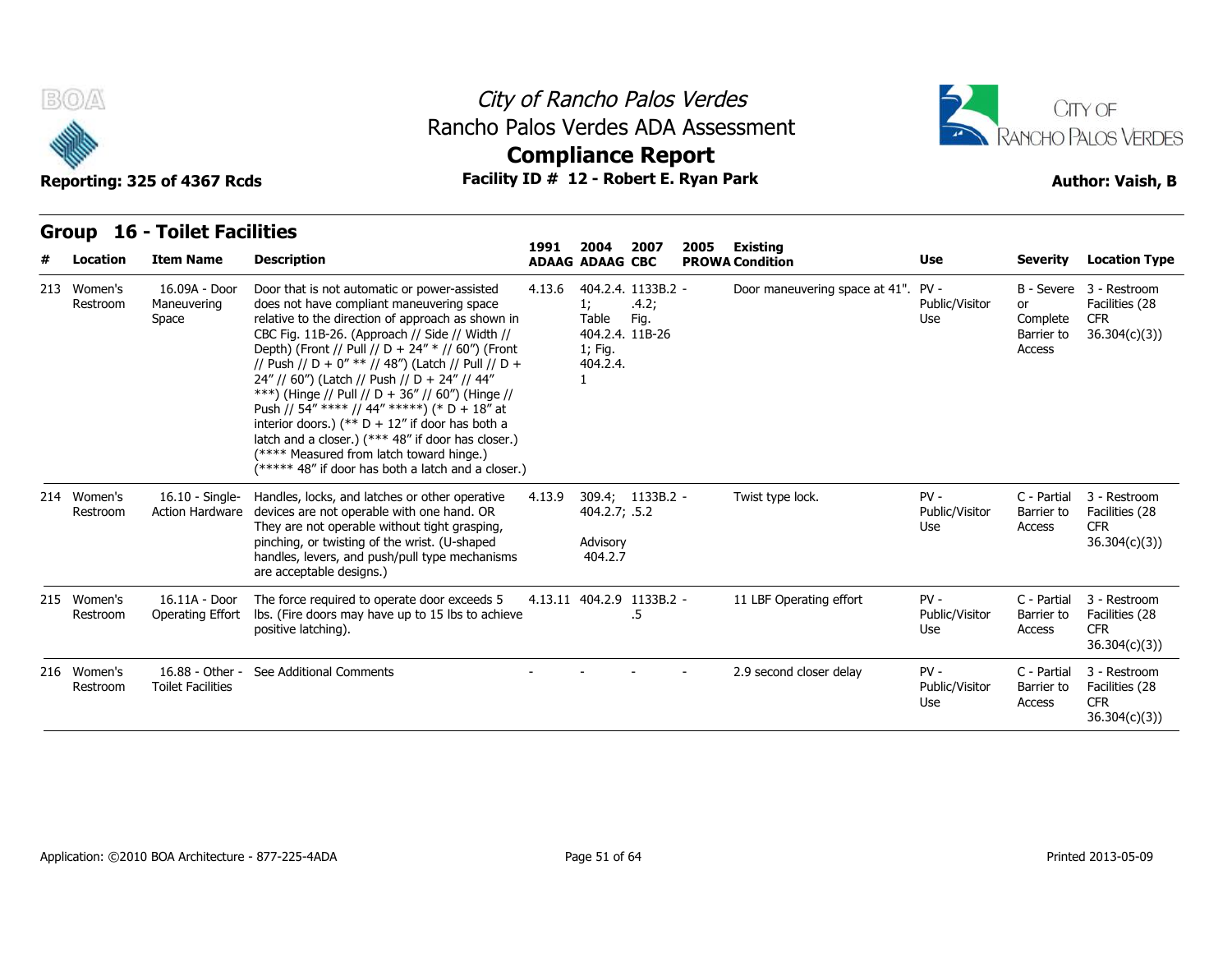



### **Group 16 - Toilet Facilities**

| B(0)                    |                                                                     |                                                                                                                                                                                                                                                                                                                                                                           | City of Rancho Palos Verdes |                          |                                                   |      |                             |                                 |                                     | CITY OF                                                      |  |  |
|-------------------------|---------------------------------------------------------------------|---------------------------------------------------------------------------------------------------------------------------------------------------------------------------------------------------------------------------------------------------------------------------------------------------------------------------------------------------------------------------|-----------------------------|--------------------------|---------------------------------------------------|------|-----------------------------|---------------------------------|-------------------------------------|--------------------------------------------------------------|--|--|
|                         |                                                                     | Rancho Palos Verdes ADA Assessment                                                                                                                                                                                                                                                                                                                                        |                             | <b>Compliance Report</b> |                                                   |      |                             |                                 | <b>RANCHO PALOS VERDES</b>          |                                                              |  |  |
|                         | Reporting: 325 of 4367 Rcds                                         | Facility ID # 12 - Robert E. Ryan Park                                                                                                                                                                                                                                                                                                                                    |                             |                          |                                                   |      |                             |                                 |                                     | <b>Author: Vaish, B</b>                                      |  |  |
| Group                   | <b>16 - Toilet Facilities</b>                                       |                                                                                                                                                                                                                                                                                                                                                                           | 1991                        | 2004                     | 2007                                              | 2005 | Existing                    |                                 |                                     |                                                              |  |  |
| Location                | <b>Item Name</b>                                                    | <b>Description</b>                                                                                                                                                                                                                                                                                                                                                        |                             | <b>ADAAG ADAAG CBC</b>   |                                                   |      | <b>PROWA Condition</b>      | Use                             | <b>Severity</b>                     | <b>Location Type</b>                                         |  |  |
| 217 Women's<br>Restroom | $16.13B -$<br>Women's RR<br>Geometric<br>Symbol Signage -<br>Circle | Doorway leading to a women's toilet room is not -<br>identified by a circle, 1/4" thick and 12" in<br>diameter. OR Circle is provided, however it is<br>accompanied by words in raised characters and<br>Braille. (ADA and CBC Standards require a<br>separate sign with raised characters and Braille<br>mounted on the wall adjacent to the latch side<br>of the door.) |                             |                          | $1115B.6 -$                                       |      |                             | $PV -$<br>Public/Visitor<br>Use | C - Partial<br>Barrier to<br>Access | 3 - Restroom<br>Facilities (28<br><b>CFR</b><br>36.304(c)(3) |  |  |
| 218 Women's<br>Restroom | 16.19A -<br>Mounting<br>Location<br>(Visual/Tactile<br>Signs)       | Sign is not mounted on the wall adjacent to the 4.30.6<br>latch side of the door. OR At double leaf doors,<br>the sign is not placed on the nearest adjacent<br>wall.                                                                                                                                                                                                     |                             | Fig.<br>703.4.2          | 703.4.2; 1117B.5 -<br>$\overline{\phantom{0}}$ .7 |      | Wall sign on door.          | $PV -$<br>Public/Visitor<br>Use | C - Partial<br>Barrier to<br>Access | 3 - Restroom<br>Facilities (28<br><b>CFR</b><br>36.304(c)(3) |  |  |
| 219 Women's<br>Restroom | $16.19B -$<br>Mounting Height<br>(Visual/Tactile<br>Signs)          | Sign is not mounted at 60" o.c. AFF to the<br>centerline of the sign. (If the sign contains<br>pictorial symbols (pictograms) or other non-<br>tactile information, mounting height is measured<br>to the centerline of the tactile characters / Braille<br>portion of the sign.)                                                                                         | 4.30.6                      | 703.4.1 1117B.5 -        | .7                                                |      | 65" high Sign.              | $PV -$<br>Public/Visitor<br>Use | C - Partial<br>Barrier to<br>Access | 3 - Restroom<br>Facilities (28<br><b>CFR</b><br>36.304(c)(3) |  |  |
| 220 Women's<br>Restroom | $16.20 -$<br>Approach<br>(Visual/Tactile<br>Signs)                  | A person cannot approach to within 3" of sign<br>without encountering protruding objects or<br>standing within the swing of the door.                                                                                                                                                                                                                                     | 4.30.6                      |                          | 703.4.2 1117B.5 -<br>.7                           |      | Braille on door.            | $PV -$<br>Public/Visitor<br>Use | C - Partial<br>Barrier to<br>Access | 3 - Restroom<br>Facilities (28<br><b>CFR</b><br>36.304(c)(3) |  |  |
| 221 Women's<br>Restroom | Characters and<br><b>Braille</b><br>(Visual/Tactile)<br>Signs)      | 16.21A - Raised The raised characters on this sign are not<br>accompanied by California Grade 2 Braille (i.e.,<br>the dots within each cell are domed and spaced<br>$1/10''$ o.c.)                                                                                                                                                                                        | 4.30.4                      | 703.2;<br>703.3          | $1117B.5 -$<br>.5 item<br>1,<br>1117B.5<br>.6     |      | Braille spacing too narrow. | $PV -$<br>Public/Visitor<br>Use | C - Partial<br>Barrier to<br>Access | 3 - Restroom<br>Facilities (28<br><b>CFR</b><br>36.304(c)(3) |  |  |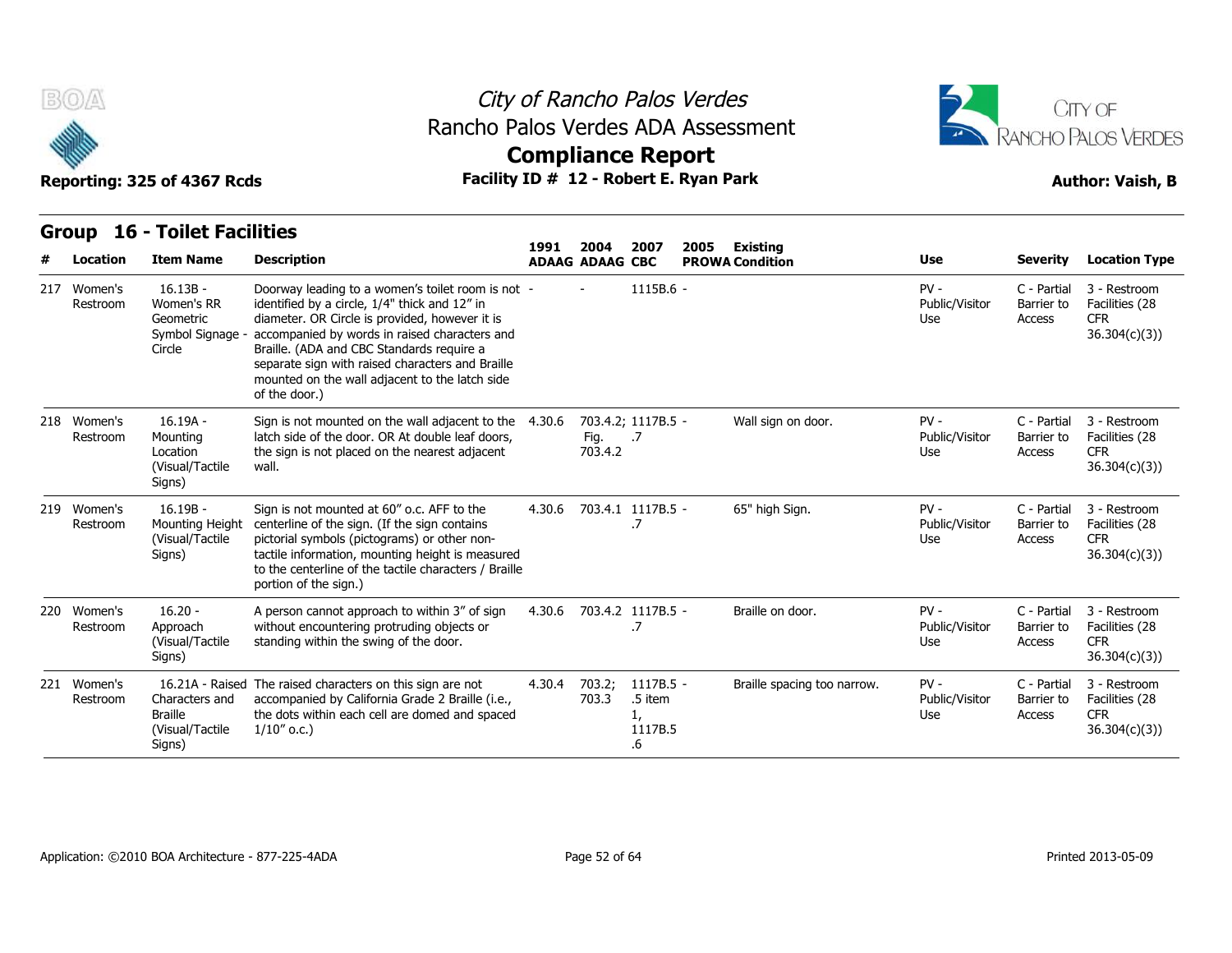



|   | <b>BOA</b>              | Reporting: 325 of 4367 Rcds                                       | Rancho Palos Verdes ADA Assessment<br>Facility ID # 12 - Robert E. Ryan Park                                                                                                                                                                                                                                                                                                                                                                                               |                                           | City of Rancho Palos Verdes<br><b>Compliance Report</b> |                 |                                                   | CITY OF<br><b>RANCHO PALOS VERDES</b><br><b>Author: Vaish, B</b> |                                     |                                                              |
|---|-------------------------|-------------------------------------------------------------------|----------------------------------------------------------------------------------------------------------------------------------------------------------------------------------------------------------------------------------------------------------------------------------------------------------------------------------------------------------------------------------------------------------------------------------------------------------------------------|-------------------------------------------|---------------------------------------------------------|-----------------|---------------------------------------------------|------------------------------------------------------------------|-------------------------------------|--------------------------------------------------------------|
|   | Group                   | <b>16 - Toilet Facilities</b>                                     |                                                                                                                                                                                                                                                                                                                                                                                                                                                                            |                                           | 2004                                                    |                 |                                                   |                                                                  |                                     |                                                              |
| # | Location                | <b>Item Name</b>                                                  | <b>Description</b>                                                                                                                                                                                                                                                                                                                                                                                                                                                         | 1991                                      | <b>ADAAG ADAAG CBC</b>                                  | 2007            | 2005<br><b>Existing</b><br><b>PROWA Condition</b> | Use                                                              | <b>Severity</b>                     | <b>Location Type</b>                                         |
|   | 229 Women's<br>Restroom | 16.82A - Mirror<br>Height - Max.                                  | Mirror above accessible lavatory or countertop is 4.19.6; 213.3.5; 1115B.8 -<br>mounted so the bottom edge of the reflective<br>40" AFF Standard surface is not 40" max AFF. (ADA Standards<br>require at least one mirror to be accessible; CBC<br>Standards prior to August 1, 2009 required all<br>mirrors to be accessible. Effective August 1,<br>2009, amended CBC Standards require all<br>mirrors above accessible lavatories or<br>countertops to be accessible.) | Fig. 31                                   | 603.3; .1<br>Advisory<br>603.3                          |                 |                                                   | $PV -$<br>Public/Visitor<br>Use                                  | C - Partial<br>Barrier to<br>Access | 3 - Restroom<br>Facilities (28<br><b>CFR</b><br>36.304(c)(3) |
|   | 230 Women's<br>Restroom | 16.84A - Paper<br>Towel<br>Dispenser -<br><b>Operating Height</b> | Mounting height of paper towel dispenser's<br>highest operable part exceeds 40" AFF. (Where<br>provided, ADA Standards require at least one<br>paper towel dispenser to be accessible with the<br>highest operable part placed within at least one<br>of the reach ranges specified in 4.2.5 and 4.2.6;<br>where provided, CBC Standards require at least<br>one paper towel dispenser to be accessible with<br>the highest operable part no higher than 40"<br>AFF.)      | 4.22.7;<br>4.27.3; 309<br>4.2.5;<br>4.2.6 | 308;                                                    | 1115B.8 -<br>.3 | 52" high PTD                                      | $PV -$<br>Public/Visitor<br>Use                                  | C - Partial<br>Barrier to<br>Access | 3 - Restroom<br>Facilities (28<br><b>CFR</b><br>36.304(c)(3) |
|   | 231 Women's<br>Restroom | 16.88 - Other -<br><b>Toilet Facilities</b>                       | See Additional Comments                                                                                                                                                                                                                                                                                                                                                                                                                                                    |                                           |                                                         |                 | PTD requires twist type<br>operation.             | $PV -$<br>Public/Visitor<br>Use                                  | C - Partial<br>Barrier to<br>Access | 3 - Restroom<br>Facilities (28<br><b>CFR</b><br>36.304(c)(3) |
|   | 233 Women's<br>Restroom | 16.84C - Soap<br>Dispenser -<br>Operating Height                  | Mounting height of soap dispenser's highest<br>operable part exceeds 40" AFF. (Where<br>provided, ADA Standards require at least one<br>soap dispenser to be accessible with the highest 4.2.6<br>operable part placed within at least one of the<br>reach ranges specified in 4.2.5 and 4.2.6; where<br>provided, CBC Standards require at least one<br>soap dispenser to be accessible with the highest<br>operable part no higher than 40" AFF.)                        | 4.22.7; 308;<br>4.27.3;<br>4.2.5;         | 309                                                     | 1115B.8 -<br>.3 | 53" and 45" high SD.                              | $PV -$<br>Public/Visitor<br>Use                                  | C - Partial<br>Barrier to<br>Access | 3 - Restroom<br>Facilities (28<br><b>CFR</b><br>36.304(c)(3) |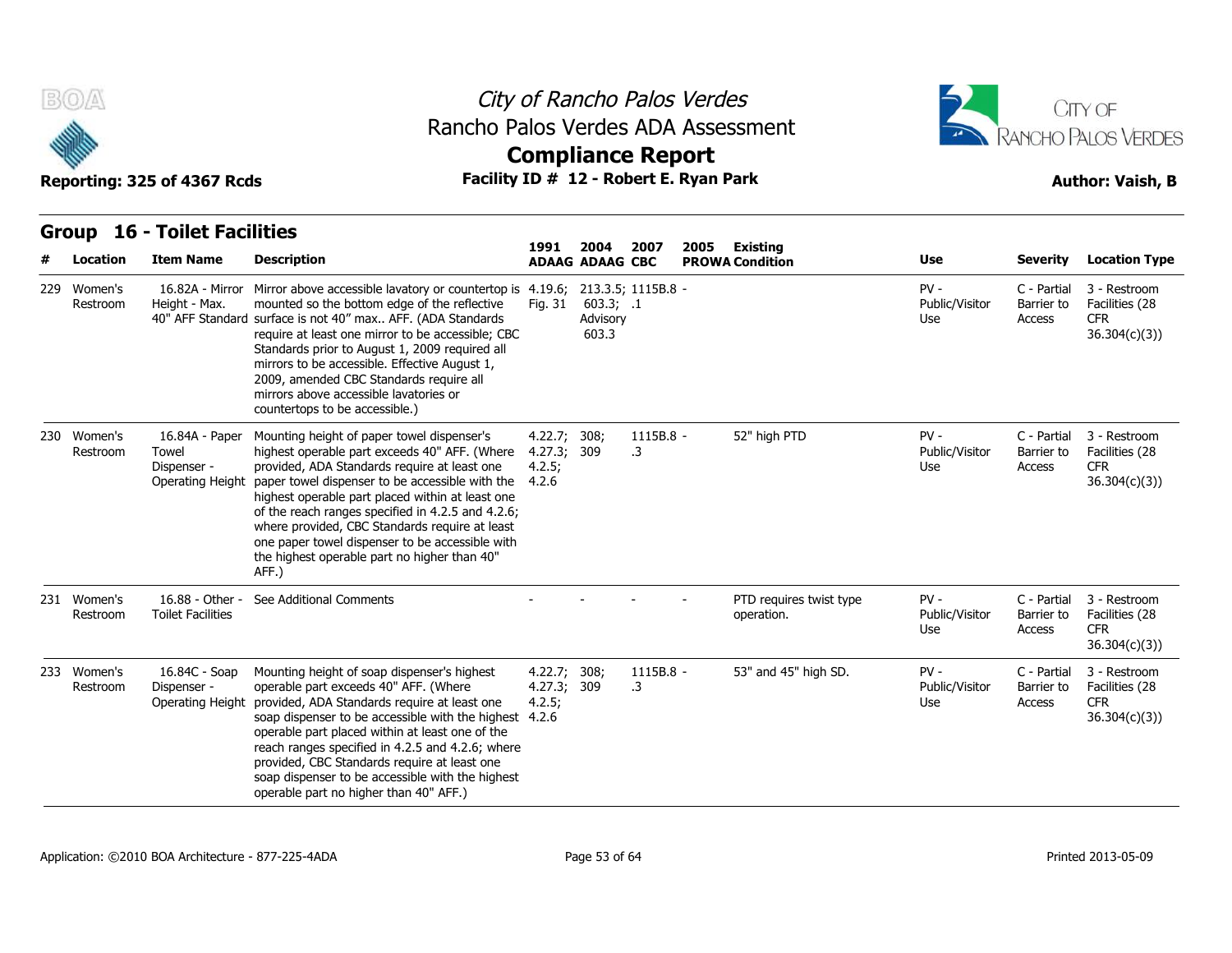

## City of Rancho Palos Verdes Rancho Palos Verdes ADA Assessment



# **Compliance Report**

| # | Location                | <b>Item Name</b>                                                                        | <b>Description</b>                                                                                                                                                                                                                                                                                                                                                                                                                                                                                                                            | 1991                                           | 2004<br><b>ADAAG ADAAG CBC</b> | 2007                   | 2005 | <b>Existing</b><br><b>PROWA Condition</b> | <b>Use</b>                      | <b>Severity</b>                     | <b>Location Type</b>                                         |
|---|-------------------------|-----------------------------------------------------------------------------------------|-----------------------------------------------------------------------------------------------------------------------------------------------------------------------------------------------------------------------------------------------------------------------------------------------------------------------------------------------------------------------------------------------------------------------------------------------------------------------------------------------------------------------------------------------|------------------------------------------------|--------------------------------|------------------------|------|-------------------------------------------|---------------------------------|-------------------------------------|--------------------------------------------------------------|
|   | 234 Women's<br>Restroom | $16.84D -$<br>Sanitary<br>Napkin/Feminine<br>Hygiene<br>Dispenser -<br>Operating Height | Mounting height of sanitary napkin/femin.ine<br>hygiene dispenser's highest operable part<br>exceeds 40" AFF. (Where provided, ADA<br>Standards require at least one sanitary<br>napkin/femin.ine hygiene dispenser to be<br>accessible with the highest operable part placed<br>within at least one of the reach ranges specified<br>in 4.2.5 and 4.2.6; where provided, CBC<br>Standards require at least one sanitary<br>napkin/femin.ine hygiene dispenser to be<br>accessible with the highest operable part no<br>higher than 40" AFF.) | 4.22.7; 308;<br>4.27.3; 309<br>4.2.5;<br>4.2.6 |                                | 1115B.8 -<br>.3        |      | SND at 55" H.                             | $PV -$<br>Public/Visitor<br>Use | C - Partial<br>Barrier to<br>Access | 3 - Restroom<br>Facilities (28<br><b>CFR</b><br>36.304(c)(3) |
|   | 235 Women's<br>Restroom | 16.84F - Diaper                                                                         | Mounting height of diaper changing table's<br>Changing Table - highest operable part exceeds 40" AFF. (Where<br>Operating Height provided, at least one shall be accessible.)                                                                                                                                                                                                                                                                                                                                                                 | 4.27.3                                         | 308;<br>309                    |                        |      | 57" to highest operable part.             | $PV -$<br>Public/Visitor<br>Use | C - Partial<br>Barrier to<br>Access | 3 - Restroom<br>Facilities (28<br><b>CFR</b><br>36.304(c)(3) |
|   | 236 Women's<br>Restroom | Changing Table -<br><b>Table Surface</b><br>Height                                      | 16.84G - Diaper Height of diaper changing table surface is not<br>between 28" to 34" AFF. (Where provided, at<br>least one shall be accessible.)                                                                                                                                                                                                                                                                                                                                                                                              | 4.1.3(18 308;<br>), 4.32.4309                  |                                | $1122B.1 -$<br>1122B.4 |      | Changing station table at 40" H.          | $PV -$<br>Public/Visitor<br>Use | C - Partial<br>Barrier to<br>Access | 3 - Restroom<br>Facilities (28<br><b>CFR</b><br>36.304(c)(3) |
|   | 237 Women's<br>Restroom | 16.78 - Pipe<br>Insulation at<br>Lavatory                                               | Drainpipes and hot water pipes are not insulated 4.19.4<br>to protect against contact.                                                                                                                                                                                                                                                                                                                                                                                                                                                        |                                                | 606.5                          | 1115B.4 -<br>.3(4)     |      |                                           | $PV -$<br>Public/Visitor<br>Use | C - Partial<br>Barrier to<br>Access | 3 - Restroom<br>Facilities (28<br><b>CFR</b><br>36.304(c)(3) |
|   | 238 Women's<br>Restroom | 16.79 - Smooth<br>Surfaces at<br>Lavatory                                               | The area below the lavatory is not free of sharp $4.19.4$<br>or abrasive surfaces.                                                                                                                                                                                                                                                                                                                                                                                                                                                            |                                                | 606.5                          | $1115B.4 -$<br>.3(4)   |      | Sharp and abrasive surface.               | $PV -$<br>Public/Visitor<br>Use | C - Partial<br>Barrier to<br>Access | 3 - Restroom<br>Facilities (28<br><b>CFR</b><br>36.304(c)(3) |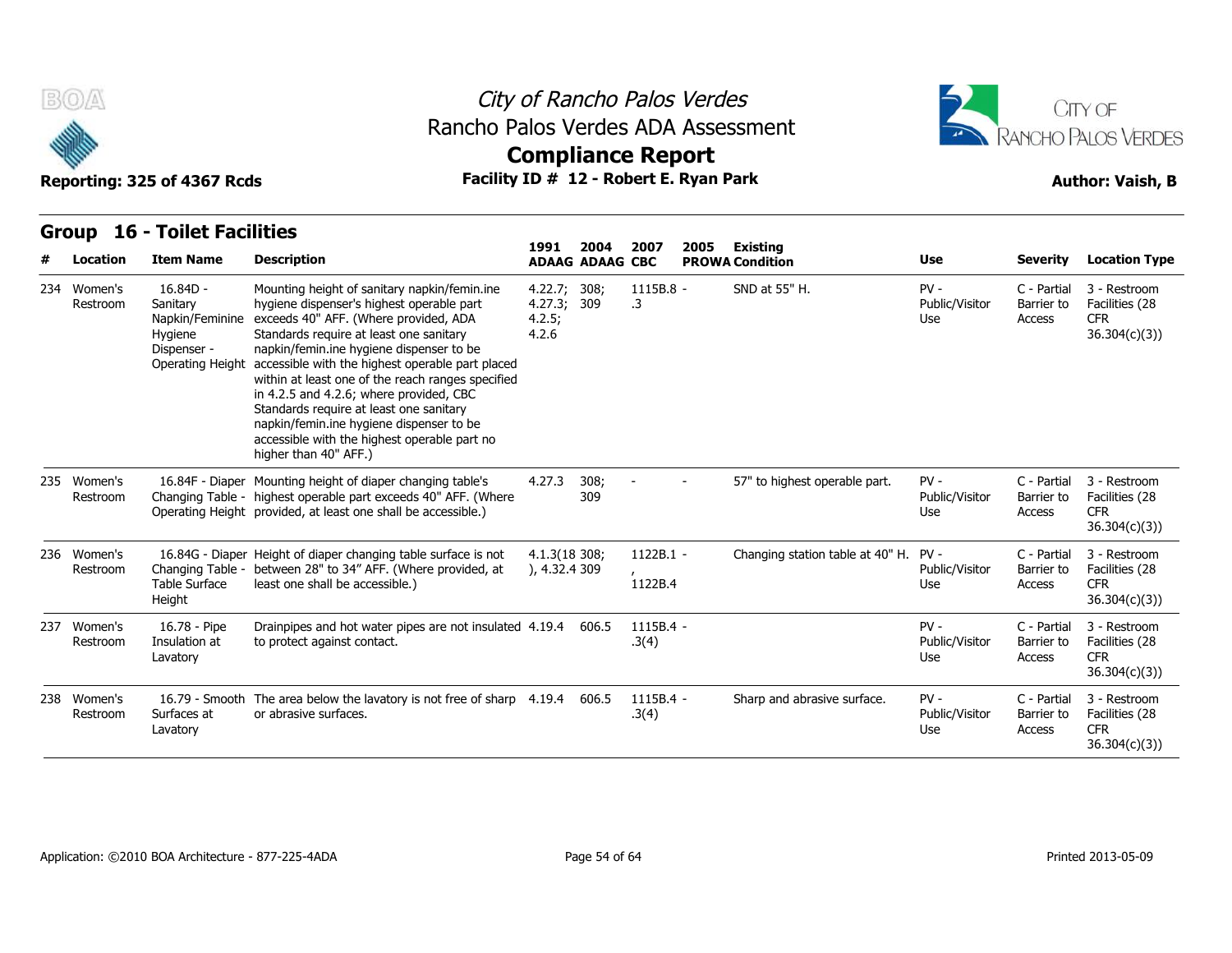

## City of Rancho Palos Verdes Rancho Palos Verdes ADA Assessment



|     | B(0)                    | Reporting: 325 of 4367 Rcds                                               |                                                                                                                                                                                                                                                              | City of Rancho Palos Verdes<br>Rancho Palos Verdes ADA Assessment<br><b>Compliance Report</b><br>Facility ID # 12 - Robert E. Ryan Park |                                |                                                           |                                           |                                 |                                     |                                                              |  |  |  |  |  |
|-----|-------------------------|---------------------------------------------------------------------------|--------------------------------------------------------------------------------------------------------------------------------------------------------------------------------------------------------------------------------------------------------------|-----------------------------------------------------------------------------------------------------------------------------------------|--------------------------------|-----------------------------------------------------------|-------------------------------------------|---------------------------------|-------------------------------------|--------------------------------------------------------------|--|--|--|--|--|
|     | Group<br>Location       | <b>16 - Toilet Facilities</b><br><b>Item Name</b>                         | <b>Description</b>                                                                                                                                                                                                                                           | 1991                                                                                                                                    | 2004<br><b>ADAAG ADAAG CBC</b> | 2007<br>2005                                              | <b>Existing</b><br><b>PROWA Condition</b> | Use                             | <b>Severity</b>                     | <b>Location Type</b>                                         |  |  |  |  |  |
| 239 | Women's<br>Restroom     | $16.81 -$<br>Lavatory Faucet<br>Operation - Min.<br>10 Second<br>Standard | Self-closing valve remains open for less than 10 4.19.5<br>seconds.                                                                                                                                                                                          |                                                                                                                                         | 606.4                          | 1115B.4 -<br>.3(1)                                        | Faucet remains open for 4<br>seconds.     | $PV -$<br>Public/Visitor<br>Use | C - Partial<br>Barrier to<br>Access | 3 - Restroom<br>Facilities (28<br><b>CFR</b><br>36.304(c)(3) |  |  |  |  |  |
|     | 240 Women's<br>Restroom | $16.72 -$<br>Lavatory Apron<br>Clearance                                  | Lavatory does not provide accessible apron<br>clearance (i.e. at least 29" clearance from the<br>floor to the bottom of the apron).                                                                                                                          | 4.19.2; 606.3<br>Fig. 31                                                                                                                |                                | 1115B.4 -<br>.3(2);<br>Fig 11B-<br>1D                     | 28 1/2" high apron.                       | $PV -$<br>Public/Visitor<br>Use | C - Partial<br>Barrier to<br>Access | 3 - Restroom<br>Facilities (28<br><b>CFR</b><br>36.304(c)(3) |  |  |  |  |  |
|     | 241 Women's<br>Restroom | $16.73 -$<br>Lavatory Knee<br>Clearance                                   | Lavatory does not provide accessible knee<br>clearance (i.e. at least 27" clearance from the<br>floor to the underside of the lavatory, extending<br>8" min measured from the front edge<br>underneath the lavatory back towards the wall).                  | 4.19.2; 306.3;<br>Fig. 31                                                                                                               | Fig.<br>306.3                  | 1115B.4 -<br>.3(2);<br>Fig 11B-<br>1D                     | Lavatory knee clearance at 25"<br>Η.      | $PV -$<br>Public/Visitor<br>Use | C - Partial<br>Barrier to<br>Access | 3 - Restroom<br>Facilities (28<br><b>CFR</b><br>36.304(c)(3) |  |  |  |  |  |
|     | 242 Women's<br>Restroom | $16.76 -$<br>Lavatory -<br>Clearance near<br>Sidewall                     | The centerline of the lavatory is not 18" min<br>from the nearest sidewall or partition.                                                                                                                                                                     |                                                                                                                                         |                                | 1115B.4 -<br>.3(2);<br>Fig 11B-<br>1D                     | Lavatory at 16 3/4" from<br>sidewall.     | $PV -$<br>Public/Visitor<br>Use | C - Partial<br>Barrier to<br>Access | 1 - Access into<br>Facilities (28<br>CFR.<br>36.304(c)(1))   |  |  |  |  |  |
|     | 243 Women's<br>Restroom | 16.01 - Toilet<br>Rooms                                                   | Toilet room does not comply with all applicable<br>ADAAG and CBC accessibility requirements.                                                                                                                                                                 | $4.1.2(6)$ 213.2;<br>4.1.3(11 213.2<br>); 4.22.1                                                                                        | Advisory                       | $1115B.1 -$                                               |                                           | $PV -$<br>Public/Visitor<br>Use | C - Partial<br>Barrier to<br>Access | 3 - Restroom<br>Facilities (28<br><b>CFR</b><br>36.304(c)(3) |  |  |  |  |  |
|     | 244 Women's<br>Restroom | $16.27A - 60''$<br>Wide Circle or T-<br>Shaped<br>Maneuvering<br>Space    | The toilet room does not include an<br>unobstructed turning space (a 60" diameter, 27"<br>high circle or T-shaped space). (Note: The clear<br>floor space of fixtures and controls, the<br>accessible path of travel, and the turning space<br>may overlap.) | 4.22.3;<br>Fig 3                                                                                                                        | 3.2;<br>603.2.1                | 304.3.2; 1115B.3 -<br>.1(1);<br>Fig.304. 1115B.3<br>.2(1) | None provided.                            | $PV -$<br>Public/Visitor<br>Use | C - Partial<br>Barrier to<br>Access | 3 - Restroom<br>Facilities (28<br><b>CFR</b><br>36.304(c)(3) |  |  |  |  |  |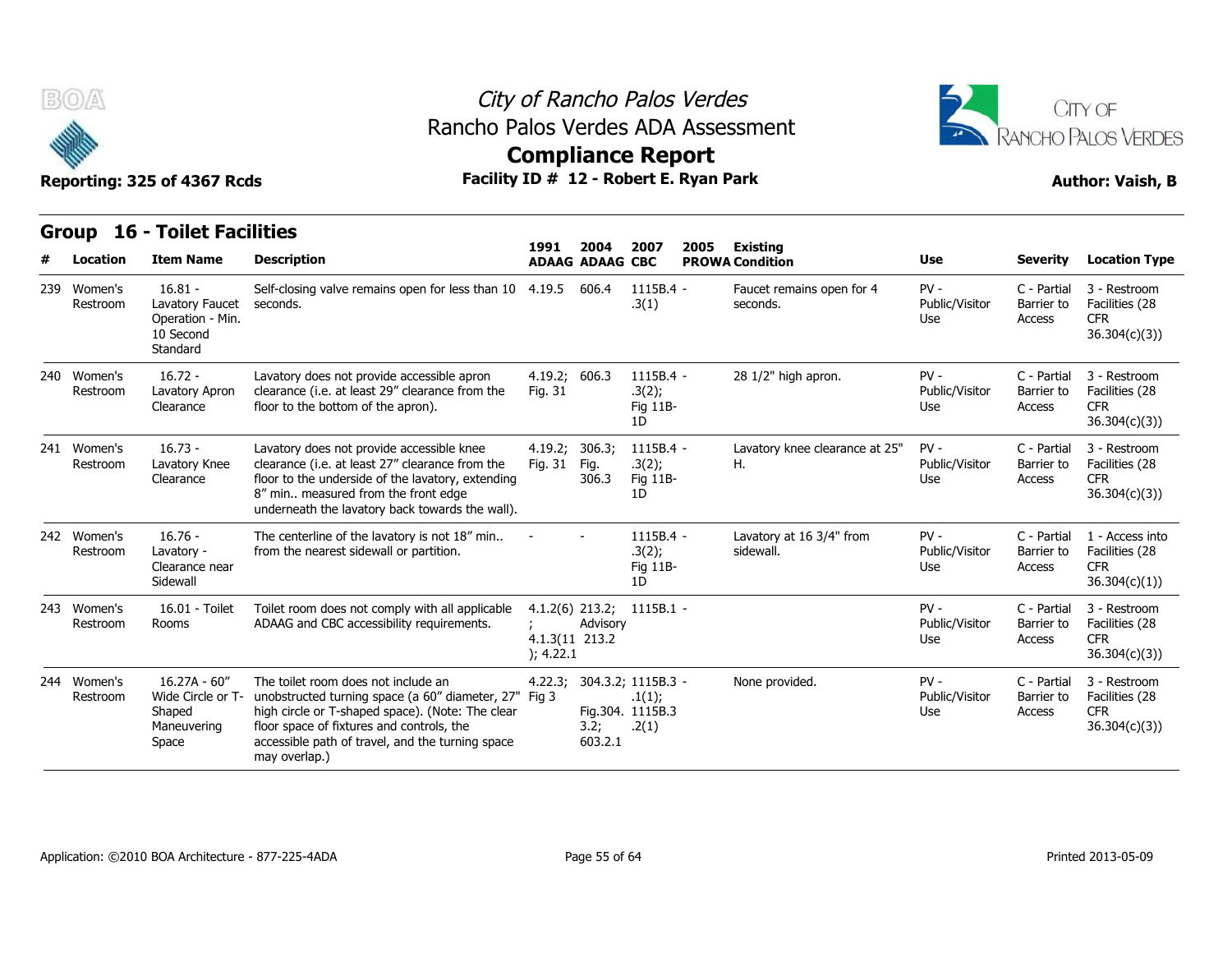



| B(0)                    | Reporting: 325 of 4367 Rcds                 | Rancho Palos Verdes ADA Assessment<br>Facility ID # 12 - Robert E. Ryan Park                                                                                                                                                                                                                                                                                                                                                                                                                                                                                                                                                                                                  |        | City of Rancho Palos Verdes<br><b>Compliance Report</b> |                                                        |      | CITY OF<br>RANCHO PALOS VERDES<br><b>Author: Vaish, B</b> |                                 |                                        |                                                                         |
|-------------------------|---------------------------------------------|-------------------------------------------------------------------------------------------------------------------------------------------------------------------------------------------------------------------------------------------------------------------------------------------------------------------------------------------------------------------------------------------------------------------------------------------------------------------------------------------------------------------------------------------------------------------------------------------------------------------------------------------------------------------------------|--------|---------------------------------------------------------|--------------------------------------------------------|------|-----------------------------------------------------------|---------------------------------|----------------------------------------|-------------------------------------------------------------------------|
|                         | <b>Group 16 - Toilet Facilities</b>         |                                                                                                                                                                                                                                                                                                                                                                                                                                                                                                                                                                                                                                                                               | 1991   | 2004                                                    | 2007                                                   | 2005 | <b>Existing</b>                                           |                                 |                                        |                                                                         |
| Location                | <b>Item Name</b>                            | <b>Description</b>                                                                                                                                                                                                                                                                                                                                                                                                                                                                                                                                                                                                                                                            |        | <b>ADAAG ADAAG CBC</b>                                  |                                                        |      | <b>PROWA Condition</b>                                    | Use                             | Severity                               | <b>Location Type</b>                                                    |
| 245 Women's<br>Restroom | 16.88 - Other -<br><b>Toilet Facilities</b> | See Additional Comments                                                                                                                                                                                                                                                                                                                                                                                                                                                                                                                                                                                                                                                       |        |                                                         |                                                        |      | Door stop.                                                | $PV -$<br>Public/Visitor<br>Use | or<br>Complete<br>Barrier to<br>Access | B - Severe 3 - Restroom<br>Facilities (28<br><b>CFR</b><br>36.304(c)(3) |
| 246 Women's<br>Restroom | <b>Toilet Facilities</b>                    | 16.88 - Other - See Additional Comments                                                                                                                                                                                                                                                                                                                                                                                                                                                                                                                                                                                                                                       |        |                                                         |                                                        |      | 2" high Threshold.                                        | $PV -$<br>Public/Visitor<br>Use | C - Partial<br>Barrier to<br>Access    | 3 - Restroom<br>Facilities (28<br><b>CFR</b><br>36.304(c)(3)            |
| 247 Women's<br>Restroom | 16.09A - Door<br>Maneuvering<br>Space       | Door that is not automatic or power-assisted<br>does not have compliant maneuvering space<br>relative to the direction of approach as shown in<br>CBC Fig. 11B-26. (Approach // Side // Width //<br>Depth) (Front // Pull // D + 24" * // 60") (Front<br>// Push // D + 0" ** // 48") (Latch // Pull // D +<br>24" // 60") (Latch // Push // D + 24" // 44"<br>***) (Hinge // Pull // D + 36" // 60") (Hinge //<br>Push // 54" **** // 44" *****) (* D + 18" at<br>interior doors.) (** $D + 12$ " if door has both a<br>latch and a closer.) (*** 48" if door has closer.)<br>(**** Measured from latch toward hinge.)<br>(***** 48" if door has both a latch and a closer.) | 4.13.6 | 1;<br>Table<br>1; Fig.<br>404.2.4.<br>$\mathbf{1}$      | 404.2.4. 1133B.2 -<br>.4.2;<br>Fig.<br>404.2.4. 11B-26 |      | Door maneuvering space at 31<br>$1/2$ ".                  | $PV -$<br>Public/Visitor<br>Use | C - Partial<br>Barrier to<br>Access    | 3 - Restroom<br>Facilities (28<br><b>CFR</b><br>36.304(c)(3)            |
| 248 Women's<br>Restroom | $16.10 - Single-$<br><b>Action Hardware</b> | Handles, locks, and latches or other operative<br>devices are not operable with one hand. OR<br>They are not operable without tight grasping,<br>pinching, or twisting of the wrist. (U-shaped<br>handles, levers, and push/pull type mechanisms<br>are acceptable designs.)                                                                                                                                                                                                                                                                                                                                                                                                  | 4.13.9 | 404.2.7; .5.2<br>Advisory<br>404.2.7                    | 309.4; 1133B.2 -                                       |      | Twist type lock.                                          | $PV -$<br>Public/Visitor<br>Use | C - Partial<br>Barrier to<br>Access    | 3 - Restroom<br>Facilities (28<br><b>CFR</b><br>36.304(c)(3)            |
| 249 Women's<br>Restroom | 16.11A - Door<br>Operating Effort           | The force required to operate door exceeds 5<br>lbs. (Fire doors may have up to 15 lbs to achieve<br>positive latching).                                                                                                                                                                                                                                                                                                                                                                                                                                                                                                                                                      |        |                                                         | 4.13.11 404.2.9 1133B.2 -<br>.5                        |      | 15 LBF Operating effort                                   | $PV -$<br>Public/Visitor<br>Use | C - Partial<br>Barrier to<br>Access    | 3 - Restroom<br>Facilities (28<br>CFR.<br>36.304(c)(3)                  |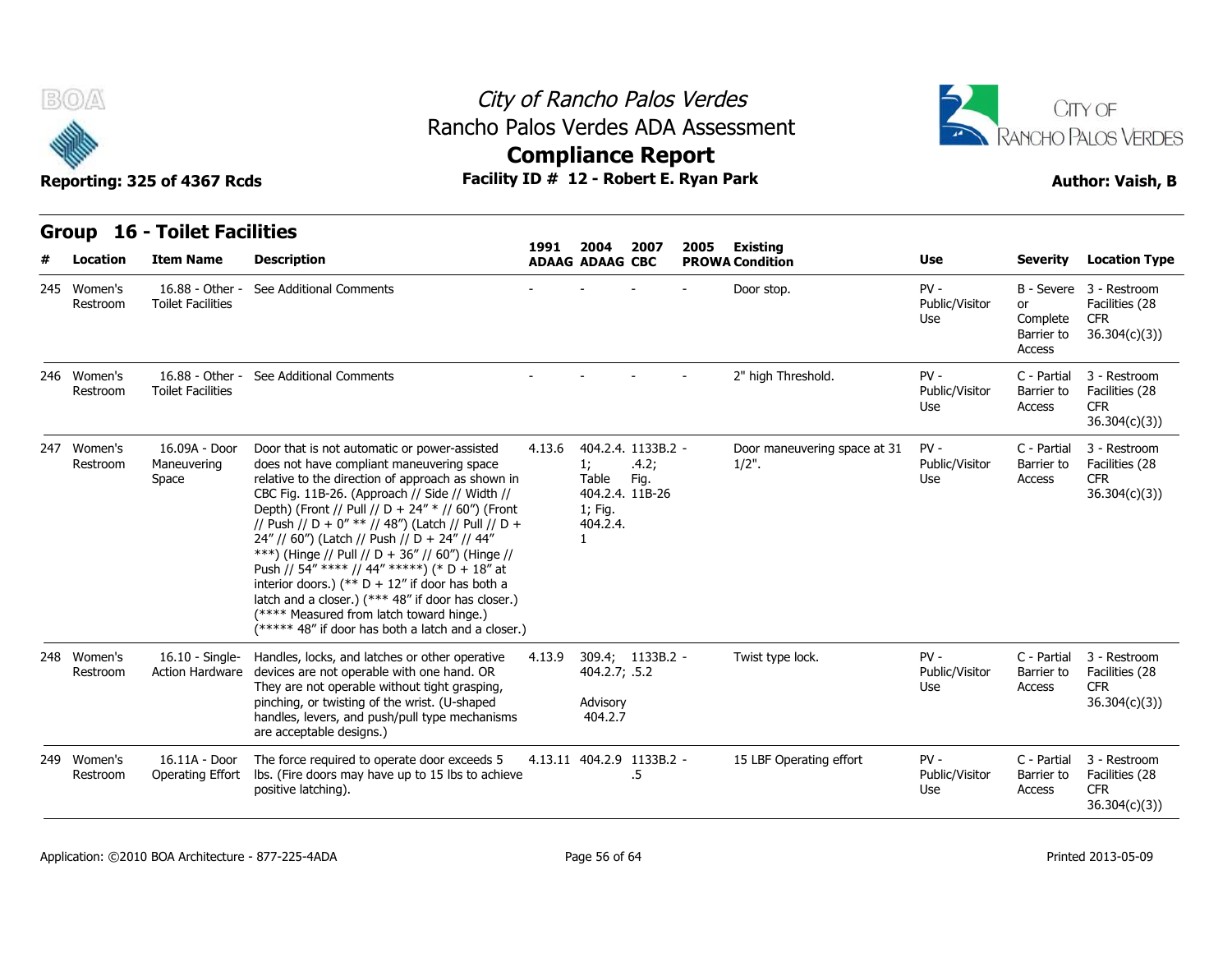

## City of Rancho Palos Verdes Rancho Palos Verdes ADA Assessment



| B(0)                    | Reporting: 325 of 4367 Rcds                                       | Rancho Palos Verdes ADA Assessment                                                                                                                                                                                                                                                                                                                                        |        |                                | City of Rancho Palos Verdes<br><b>Compliance Report</b><br>Facility ID # 12 - Robert E. Ryan Park |      | CITY OF<br>RANCHO PALOS VERDES<br><b>Author: Vaish, B</b> |                                 |                                     |                                                              |
|-------------------------|-------------------------------------------------------------------|---------------------------------------------------------------------------------------------------------------------------------------------------------------------------------------------------------------------------------------------------------------------------------------------------------------------------------------------------------------------------|--------|--------------------------------|---------------------------------------------------------------------------------------------------|------|-----------------------------------------------------------|---------------------------------|-------------------------------------|--------------------------------------------------------------|
| <b>Group</b>            | <b>16 - Toilet Facilities</b>                                     |                                                                                                                                                                                                                                                                                                                                                                           |        |                                |                                                                                                   |      |                                                           |                                 |                                     |                                                              |
| Location                | <b>Item Name</b>                                                  | <b>Description</b>                                                                                                                                                                                                                                                                                                                                                        | 1991   | 2004<br><b>ADAAG ADAAG CBC</b> | 2007                                                                                              | 2005 | Existing<br><b>PROWA Condition</b>                        | Use                             | <b>Severity</b>                     | <b>Location Type</b>                                         |
| 250 Women's<br>Restroom | $16.13B -$<br>Women's RR<br>Geometric<br>Symbol Signage<br>Circle | Doorway leading to a women's toilet room is not -<br>identified by a circle, 1/4" thick and 12" in<br>diameter. OR Circle is provided, however it is<br>accompanied by words in raised characters and<br>Braille. (ADA and CBC Standards require a<br>separate sign with raised characters and Braille<br>mounted on the wall adjacent to the latch side<br>of the door.) |        |                                | 1115B.6 -                                                                                         |      | None provided.                                            | $PV -$<br>Public/Visitor<br>Use | C - Partial<br>Barrier to<br>Access | 3 - Restroom<br>Facilities (28<br><b>CFR</b><br>36.304(c)(3) |
| 251 Women's<br>Restroom | $16.19A -$<br>Mounting<br>Location<br>(Visual/Tactile<br>Signs)   | Sign is not mounted on the wall adjacent to the 4.30.6<br>latch side of the door. OR At double leaf doors,<br>the sign is not placed on the nearest adjacent<br>wall.                                                                                                                                                                                                     |        | Fig.<br>703.4.2                | 703.4.2; 1117B.5 -<br>$\overline{.7}$                                                             |      | Wall sign located on door.                                | $PV -$<br>Public/Visitor<br>Use | C - Partial<br>Barrier to<br>Access | 3 - Restroom<br>Facilities (28<br><b>CFR</b><br>36.304(c)(3) |
| 252 Women's<br>Restroom | $16.19B -$<br>Mounting Height<br>(Visual/Tactile<br>Signs)        | Sign is not mounted at 60" o.c. AFF to the<br>centerline of the sign. (If the sign contains<br>pictorial symbols (pictograms) or other non-<br>tactile information, mounting height is measured<br>to the centerline of the tactile characters / Braille<br>portion of the sign.)                                                                                         | 4.30.6 |                                | 703.4.1 1117B.5 -<br>.7                                                                           |      | 65" high Sign.                                            | $PV -$<br>Public/Visitor<br>Use | C - Partial<br>Barrier to<br>Access | 3 - Restroom<br>Facilities (28<br><b>CFR</b><br>36.304(c)(3) |
| 253 Women's<br>Restroom | $16.20 -$<br>Approach<br>(Visual/Tactile<br>Signs)                | A person cannot approach to within 3" of sign<br>without encountering protruding objects or<br>standing within the swing of the door.                                                                                                                                                                                                                                     | 4.30.6 |                                | 703.4.2 1117B.5 -<br>.7                                                                           |      | Braille on door.                                          | $PV -$<br>Public/Visitor<br>Use | C - Partial<br>Barrier to<br>Access | 3 - Restroom<br>Facilities (28<br><b>CFR</b><br>36.304(c)(3) |
| 254 Women's<br>Restroom | Characters and<br><b>Braille</b><br>(Visual/Tactile<br>Signs)     | 16.21A - Raised The raised characters on this sign are not<br>accompanied by California Grade 2 Braille (i.e.,<br>the dots within each cell are domed and spaced<br>$1/10''$ o.c.)                                                                                                                                                                                        | 4.30.4 | 703.2;<br>703.3                | 1117B.5 -<br>.5 item<br>1,<br>1117B.5<br>.6                                                       |      | Braille spacing too narrow.                               | $PV -$<br>Public/Visitor<br>Use | C - Partial<br>Barrier to<br>Access | 3 - Restroom<br>Facilities (28<br><b>CFR</b><br>36.304(c)(3) |
| 256 Men's<br>Restroom   | 16.88 - Other -<br><b>Toilet Facilities</b>                       | See Additional Comments                                                                                                                                                                                                                                                                                                                                                   |        |                                |                                                                                                   |      | Door stop.                                                | $PV -$<br>Public/Visitor<br>Use | C - Partial<br>Barrier to<br>Access | 3 - Restroom<br>Facilities (28<br><b>CFR</b><br>36.304(c)(3) |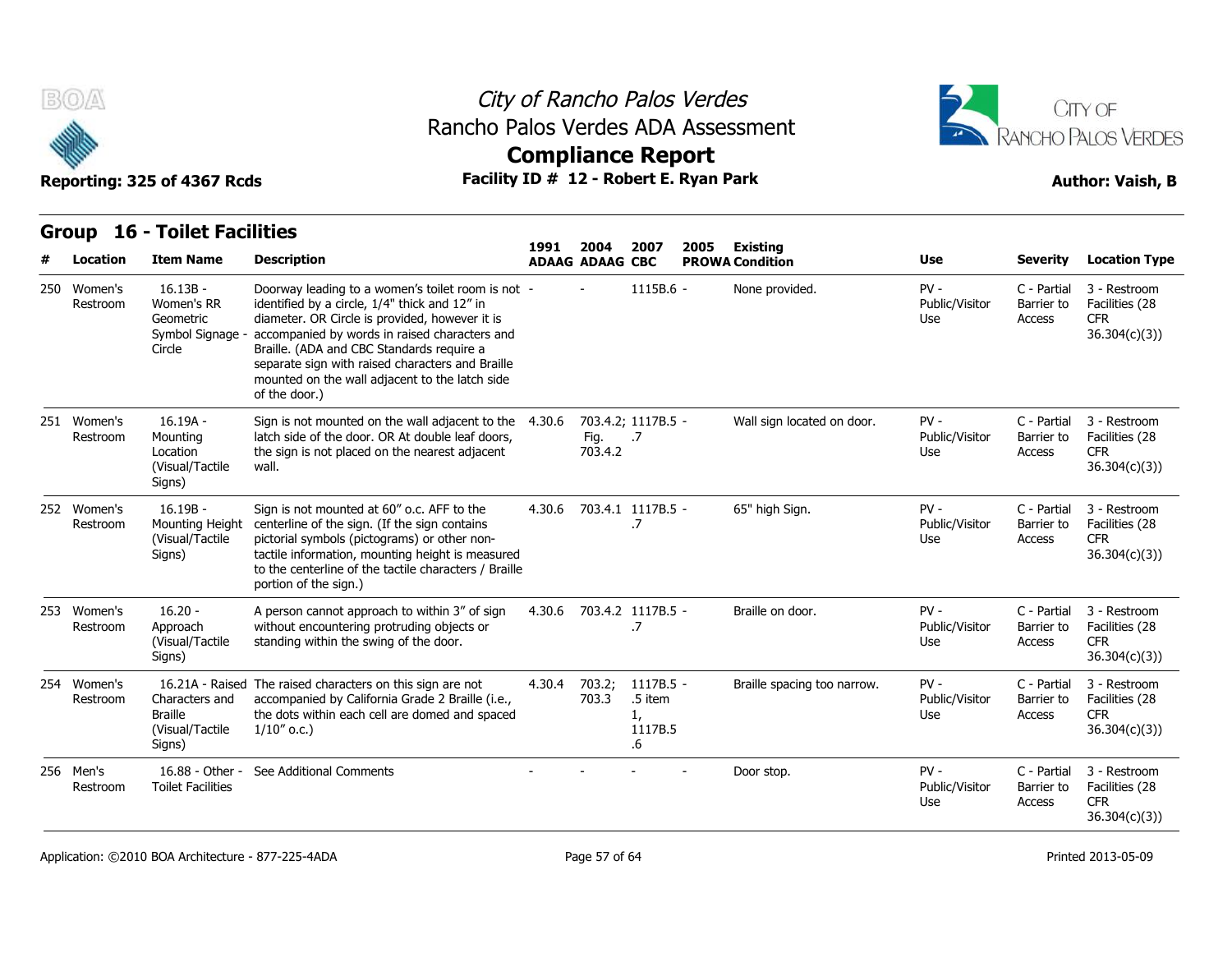



| <b>BOA</b>            | Reporting: 325 of 4367 Rcds                             |                                                                                                                                                                                                                                                                                                                                                                                                                                                                                                                                                                                                                                                                               | City of Rancho Palos Verdes<br>CITY OF<br>Rancho Palos Verdes ADA Assessment<br>RANCHO PALOS VERDES<br><b>Compliance Report</b><br>Facility ID # 12 - Robert E. Ryan Park<br><b>Author: Vaish, B</b> |                                                             |                                     |      |                                    |                                 |                                     |                                                              |  |  |  |  |  |
|-----------------------|---------------------------------------------------------|-------------------------------------------------------------------------------------------------------------------------------------------------------------------------------------------------------------------------------------------------------------------------------------------------------------------------------------------------------------------------------------------------------------------------------------------------------------------------------------------------------------------------------------------------------------------------------------------------------------------------------------------------------------------------------|------------------------------------------------------------------------------------------------------------------------------------------------------------------------------------------------------|-------------------------------------------------------------|-------------------------------------|------|------------------------------------|---------------------------------|-------------------------------------|--------------------------------------------------------------|--|--|--|--|--|
| Location              | <b>Group 16 - Toilet Facilities</b><br><b>Item Name</b> | <b>Description</b>                                                                                                                                                                                                                                                                                                                                                                                                                                                                                                                                                                                                                                                            | 1991                                                                                                                                                                                                 | 2004<br><b>ADAAG ADAAG CBC</b>                              | 2007                                | 2005 | Existing<br><b>PROWA Condition</b> | Use                             | Severity                            | <b>Location Type</b>                                         |  |  |  |  |  |
| 257 Men's<br>Restroom | 16.88 - Other -<br><b>Toilet Facilities</b>             | See Additional Comments                                                                                                                                                                                                                                                                                                                                                                                                                                                                                                                                                                                                                                                       |                                                                                                                                                                                                      |                                                             |                                     |      | 2" high Threshold.                 | $PV -$<br>Public/Visitor<br>Use | C - Partial<br>Barrier to<br>Access | 3 - Restroom<br>Facilities (28<br><b>CFR</b><br>36.304(c)(3) |  |  |  |  |  |
| 258 Men's<br>Restroom | 16.09A - Door<br>Maneuvering<br>Space                   | Door that is not automatic or power-assisted<br>does not have compliant maneuvering space<br>relative to the direction of approach as shown in<br>CBC Fig. 11B-26. (Approach // Side // Width //<br>Depth) (Front // Pull // D + 24" * // 60") (Front<br>// Push // D + 0" ** // 48") (Latch // Pull // D +<br>24" // 60") (Latch // Push // D + 24" // 44"<br>***) (Hinge // Pull // D + 36" // 60") (Hinge //<br>Push // 54" **** // 44" *****) (* D + 18" at<br>interior doors.) (** $D + 12$ " if door has both a<br>latch and a closer.) (*** 48" if door has closer.)<br>(**** Measured from latch toward hinge.)<br>(***** 48" if door has both a latch and a closer.) | 4.13.6                                                                                                                                                                                               | 1;<br>Table<br>404.2.4. 11B-26<br>1; Fig.<br>404.2.4.<br>1. | 404.2.4. 1133B.2 -<br>.4.2;<br>Fig. |      | Door maneuvering space at 37".     | $PV -$<br>Public/Visitor<br>Use | C - Partial<br>Barrier to<br>Access | 3 - Restroom<br>Facilities (28<br><b>CFR</b><br>36.304(c)(3) |  |  |  |  |  |
| 259 Men's<br>Restroom | 16.11A - Door<br>Operating Effort                       | The force required to operate door exceeds 5<br>Ibs. (Fire doors may have up to 15 lbs to achieve<br>positive latching).                                                                                                                                                                                                                                                                                                                                                                                                                                                                                                                                                      |                                                                                                                                                                                                      | 4.13.11 404.2.9 1133B.2 -                                   | .5                                  |      | 15 LBF Operating effort            | $PV -$<br>Public/Visitor<br>Use | C - Partial<br>Barrier to<br>Access | 3 - Restroom<br>Facilities (28<br><b>CFR</b><br>36.304(c)(3) |  |  |  |  |  |
| 260 Men's<br>Restroom | <b>RR</b> Geometric<br>Symbol Signage<br>Triangle       | 16.13A - Men's Doorway leading to a men's toilet room is not<br>identified by an equilateral triangle 1/4" thick<br>with edges 12" long. OR Equilateral triangle is<br>provided, however it is accompanied by words in<br>raised characters and Braille. (ADA and CBC<br>Standards require a separate sign with raised<br>characters and Braille mounted on the wall<br>adjacent to the latch side of the door.)                                                                                                                                                                                                                                                              |                                                                                                                                                                                                      |                                                             | $1115B.6 -$                         |      | None provided.                     | $PV -$<br>Public/Visitor<br>Use | C - Partial<br>Barrier to<br>Access | 3 - Restroom<br>Facilities (28<br><b>CFR</b><br>36.304(c)(3) |  |  |  |  |  |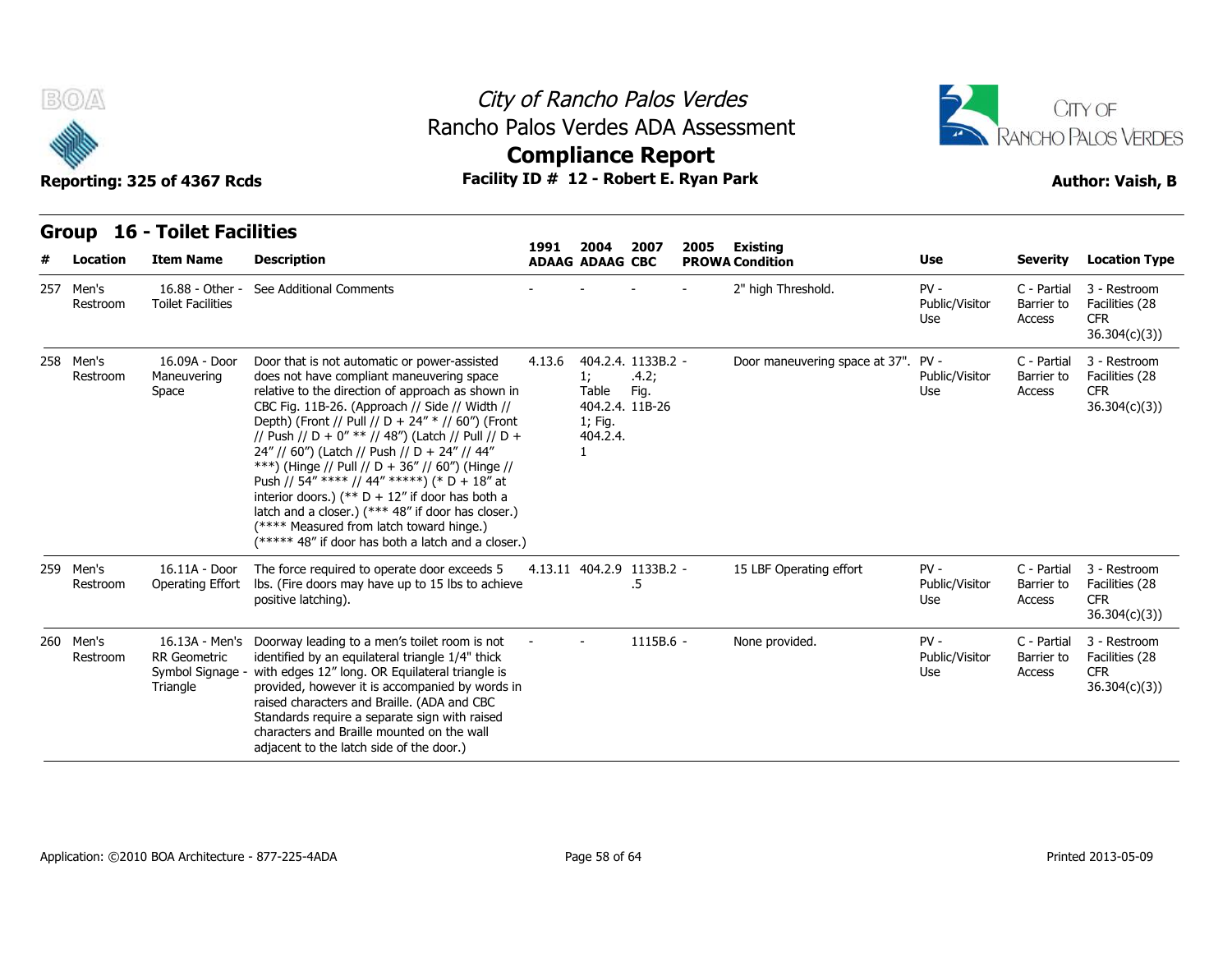

## City of Rancho Palos Verdes Rancho Palos Verdes ADA Assessment



|                                                                                 | Reporting: 325 of 4367 Rcds                                     | Facility ID # 12 - Robert E. Ryan Park                                                                                                                                             |                             |                                       |                                             |  |                               |                                 | <b>Author: Vaish, B</b>             |                                                                 |  |  |  |
|---------------------------------------------------------------------------------|-----------------------------------------------------------------|------------------------------------------------------------------------------------------------------------------------------------------------------------------------------------|-----------------------------|---------------------------------------|---------------------------------------------|--|-------------------------------|---------------------------------|-------------------------------------|-----------------------------------------------------------------|--|--|--|
| <b>Group 16 - Toilet Facilities</b><br>1991<br>2004<br>2007<br>2005<br>Existing |                                                                 |                                                                                                                                                                                    |                             |                                       |                                             |  |                               |                                 |                                     |                                                                 |  |  |  |
| <b>Location</b>                                                                 | <b>Item Name</b>                                                | <b>Description</b>                                                                                                                                                                 |                             | <b>ADAAG ADAAG CBC</b>                |                                             |  | <b>PROWA Condition</b>        | <b>Use</b>                      | <b>Severity</b>                     | <b>Location Type</b>                                            |  |  |  |
| 261 Men's<br>Restroom                                                           | $16.19A -$<br>Mounting<br>Location<br>(Visual/Tactile<br>Signs) | Sign is not mounted on the wall adjacent to the<br>latch side of the door. OR At double leaf doors,<br>the sign is not placed on the nearest adjacent<br>wall.                     | 4.30.6                      | 703.4.2; 1117B.5 -<br>Fig.<br>703.4.2 | $\cdot$ .7                                  |  | Wall sign on door.            | $PV -$<br>Public/Visitor<br>Use | C - Partial<br>Barrier to<br>Access | 1 - Access into<br>Facilities (28<br><b>CFR</b><br>36.304(c)(1) |  |  |  |
| 262 Men's<br>Restroom                                                           | 16.19A -<br>Mounting<br>Location<br>(Visual/Tactile<br>Signs)   | Sign is not mounted on the wall adjacent to the $4.30.6$<br>latch side of the door. OR At double leaf doors,<br>the sign is not placed on the nearest adjacent<br>wall.            |                             | 703.4.2; 1117B.5 -<br>Fig.<br>703.4.2 | $\cdot$ .7                                  |  | 65" high Sign.                | $PV -$<br>Public/Visitor<br>Use | C - Partial<br>Barrier to<br>Access | 3 - Restroom<br>Facilities (28<br><b>CFR</b><br>36.304(c)(3)    |  |  |  |
| 263 Men's<br>Restroom                                                           | $16.20 -$<br>Approach<br>(Visual/Tactile<br>Signs)              | A person cannot approach to within 3" of sign<br>without encountering protruding objects or<br>standing within the swing of the door.                                              | 4.30.6                      | 703.4.2 1117B.5 -                     | .7                                          |  | Braille on door.              | $PV -$<br>Public/Visitor<br>Use | C - Partial<br>Barrier to<br>Access | 3 - Restroom<br>Facilities (28<br><b>CFR</b><br>36.304(c)(3)    |  |  |  |
| 264 Men's<br>Restroom                                                           | Characters and<br><b>Braille</b><br>(Visual/Tactile<br>Signs)   | 16.21A - Raised The raised characters on this sign are not<br>accompanied by California Grade 2 Braille (i.e.,<br>the dots within each cell are domed and spaced<br>$1/10''$ o.c.) | 4.30.4                      | 703.2;<br>703.3                       | 1117B.5 -<br>.5 item<br>1,<br>1117B.5<br>.6 |  | Braille spacing too narrow.   | $PV -$<br>Public/Visitor<br>Use | C - Partial<br>Barrier to<br>Access | 3 - Restroom<br>Facilities (28<br><b>CFR</b><br>36.304(c)(3)    |  |  |  |
| 266 Men's<br>Restroom                                                           | 16.88 - Other -<br><b>Toilet Facilities</b>                     | See Additional Comments                                                                                                                                                            |                             |                                       |                                             |  | Door stop.                    | $PV -$<br>Public/Visitor<br>Use | C - Partial<br>Barrier to<br>Access | 3 - Restroom<br>Facilities (28<br><b>CFR</b><br>36.304(c)(3)    |  |  |  |
| 267 Men's<br>Restroom                                                           | 16.11A - Door<br>Operating Effort                               | The force required to operate door exceeds 5<br>Ibs. (Fire doors may have up to 15 lbs to achieve<br>positive latching).                                                           |                             | 4.13.11 404.2.9 1133B.2 -             | .5                                          |  | 10 LBF Operating effort       | $PV -$<br>Public/Visitor<br>Use | C - Partial<br>Barrier to<br>Access | 3 - Restroom<br>Facilities (28<br><b>CFR</b><br>36.304(c)(3)    |  |  |  |
| 268 Men's<br>Restroom                                                           | 16.01 - Toilet<br>Rooms                                         | Toilet room does not comply with all applicable<br>ADAAG and CBC accessibility requirements.                                                                                       | 4.1.3(11 213.2<br>); 4.22.1 | 4.1.2(6) 213.2; 1115B.1 -<br>Advisory |                                             |  | No accessible stall provided. | $PV -$<br>Public/Visitor<br>Use | C - Partial<br>Barrier to<br>Access | 3 - Restroom<br>Facilities (28<br><b>CFR</b><br>36.304(c)(3))   |  |  |  |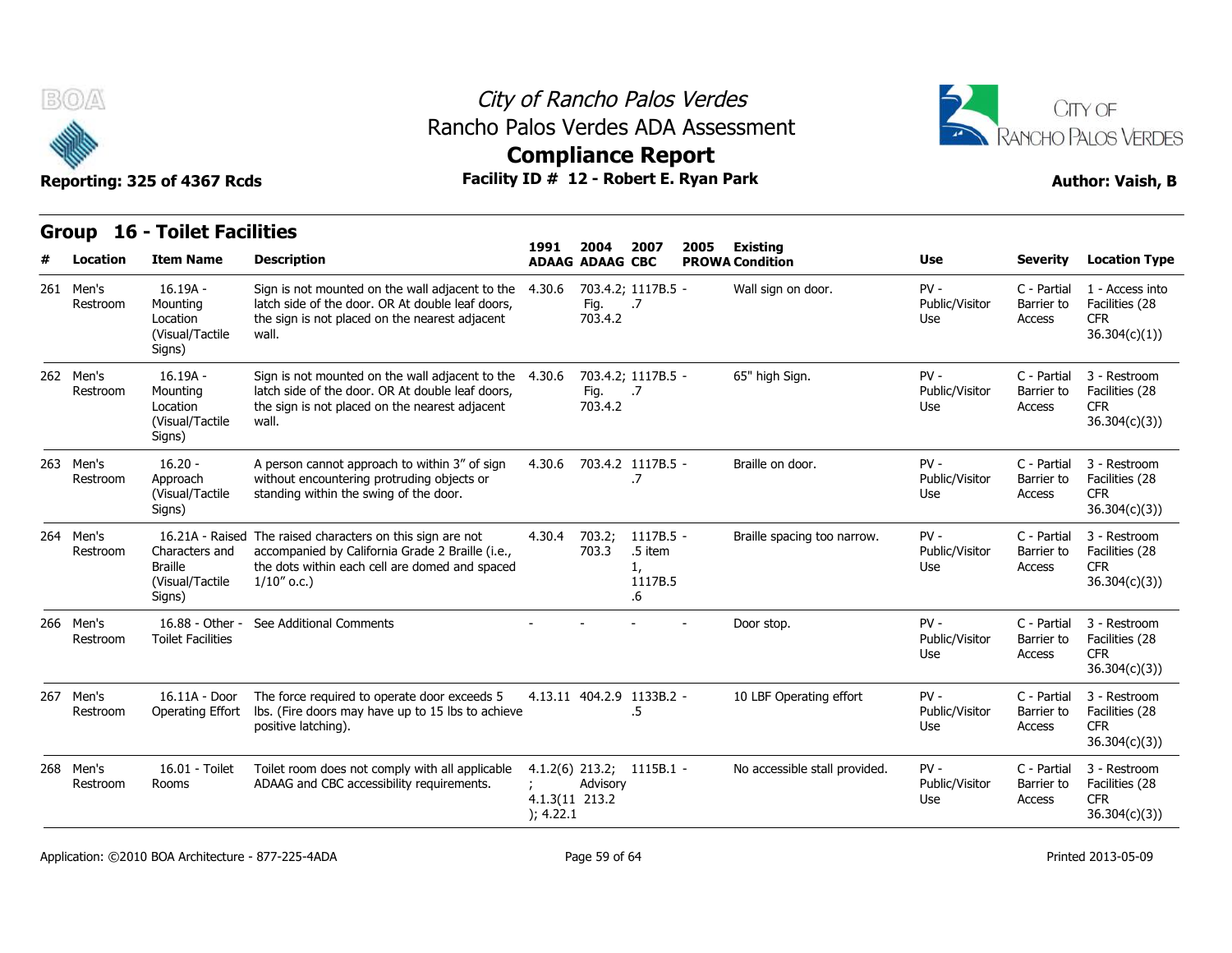

## City of Rancho Palos Verdes Rancho Palos Verdes ADA Assessment



**Compliance Report**

|                       | <b>Group 16 - Toilet Facilities</b>                                        |                                                                                                                                                                                                                                                                                                                                                                                                                                                                         |                                                |                                |                                                           |      |                                       |                                 |                                     |                                                               |
|-----------------------|----------------------------------------------------------------------------|-------------------------------------------------------------------------------------------------------------------------------------------------------------------------------------------------------------------------------------------------------------------------------------------------------------------------------------------------------------------------------------------------------------------------------------------------------------------------|------------------------------------------------|--------------------------------|-----------------------------------------------------------|------|---------------------------------------|---------------------------------|-------------------------------------|---------------------------------------------------------------|
| Location              | <b>Item Name</b>                                                           | <b>Description</b>                                                                                                                                                                                                                                                                                                                                                                                                                                                      | 1991                                           | 2004<br><b>ADAAG ADAAG CBC</b> | 2007                                                      | 2005 | Existing<br><b>PROWA Condition</b>    | <b>Use</b>                      | <b>Severity</b>                     | <b>Location Type</b>                                          |
| 269 Men's<br>Restroom | $16.27A - 60''$<br>Wide Circle or T-<br>Shaped<br>Maneuvering<br>Space     | The toilet room does not include an<br>unobstructed turning space (a 60" diameter, 27" Fig 3<br>high circle or T-shaped space). (Note: The clear<br>floor space of fixtures and controls, the<br>accessible path of travel, and the turning space<br>may overlap.)                                                                                                                                                                                                      | 4.22.3;                                        | 3.2;<br>603.2.1                | 304.3.2; 1115B.3 -<br>.1(1);<br>Fig.304. 1115B.3<br>.2(1) |      | None provided.                        | $PV -$<br>Public/Visitor<br>Use | C - Partial<br>Barrier to<br>Access | 3 - Restroom<br>Facilities (28<br><b>CFR</b><br>36.304(c)(3)  |
| 270 Men's<br>Restroom | Height - Max.                                                              | 16.82A - Mirror Mirror above accessible lavatory or countertop is 4.19.6;<br>mounted so the bottom edge of the reflective<br>40" AFF Standard surface is not 40" max AFF. (ADA Standards<br>require at least one mirror to be accessible; CBC<br>Standards prior to August 1, 2009 required all<br>mirrors to be accessible. Effective August 1,<br>2009, amended CBC Standards require all<br>mirrors above accessible lavatories or<br>countertops to be accessible.) | Fig. 31                                        | 603.3; .1<br>Advisory<br>603.3 | 213.3.5; 1115B.8 -                                        |      | 46 1/2" high mirror.                  | $PV -$<br>Public/Visitor<br>Use | C - Partial<br>Barrier to<br>Access | 3 - Restroom<br>Facilities (28<br><b>CFR</b><br>36.304(c)(3)  |
| 271 Men's<br>Restroom | 16.84A - Paper<br>Towel<br>Dispenser -<br>Operating Height                 | Mounting height of paper towel dispenser's<br>highest operable part exceeds 40" AFF. (Where<br>provided, ADA Standards require at least one<br>paper towel dispenser to be accessible with the<br>highest operable part placed within at least one<br>of the reach ranges specified in 4.2.5 and 4.2.6;<br>where provided, CBC Standards require at least<br>one paper towel dispenser to be accessible with<br>the highest operable part no higher than 40"<br>AFF.)   | 4.22.7; 308;<br>4.27.3; 309<br>4.2.5;<br>4.2.6 |                                | 1115B.8 -<br>.3                                           |      | 51" & 52" high PTD                    | $PV -$<br>Public/Visitor<br>Use | C - Partial<br>Barrier to<br>Access | 3 - Restroom<br>Facilities (28<br><b>CFR</b><br>36.304(c)(3)  |
| 272 Men's<br>Restroom | $16.86A -$<br>Dispenser or<br>Control - Single-<br><b>Action Operation</b> | The dispenser or control cannot be operated<br>with one hand or without tight grasping,<br>pinching, or twisting of the wrist. (Where<br>provided, at least one dispenser or control of<br>each type shall be accessible.)                                                                                                                                                                                                                                              | 4.27.4                                         | 309.4                          | 1117B.6 -<br>item 4                                       |      | PTD requires twist type<br>operation. | $PV -$<br>Public/Visitor<br>Use | C - Partial<br>Barrier to<br>Access | 3 - Restroom<br>Facilities (28<br><b>CFR</b><br>36.304(c)(3)) |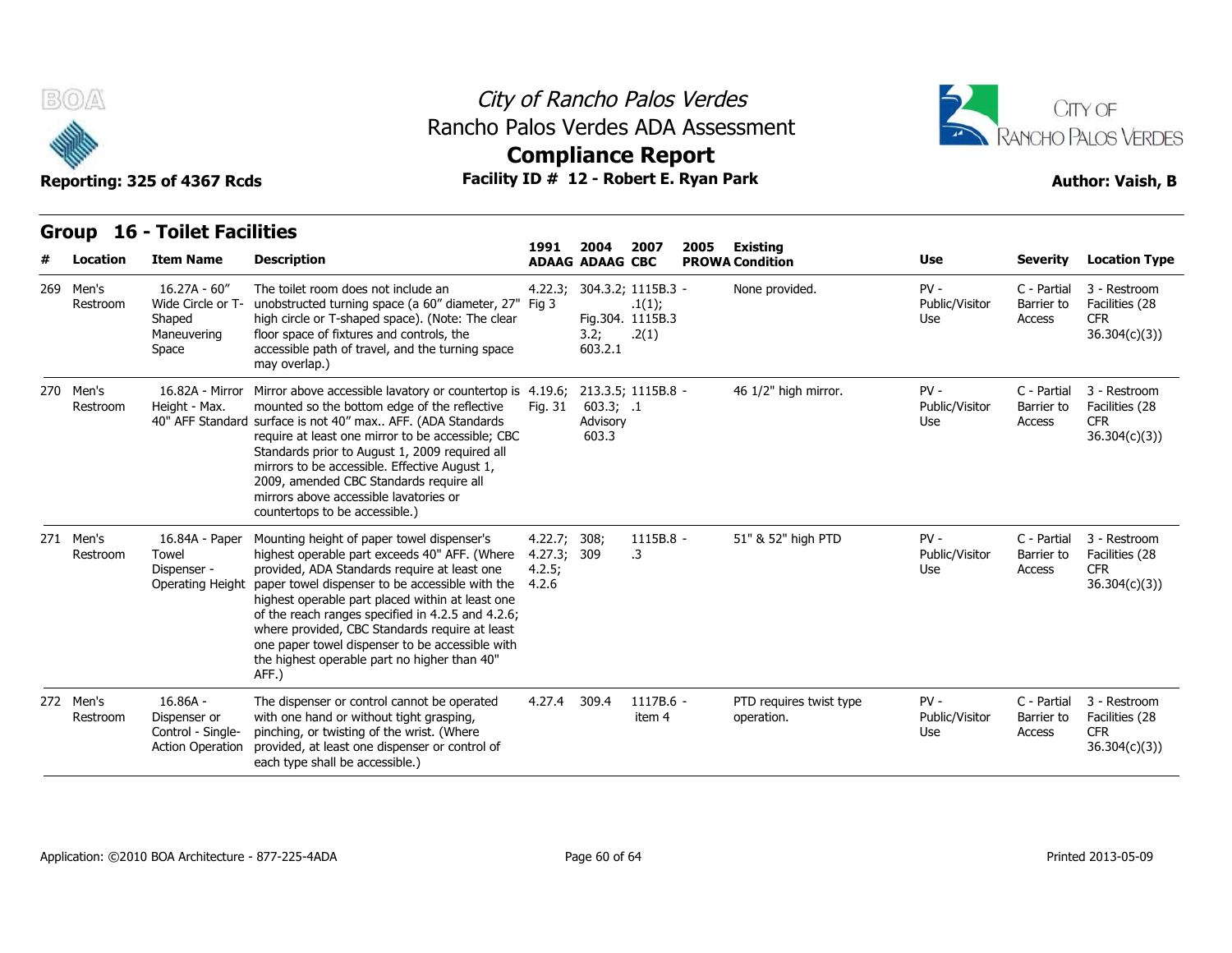

## City of Rancho Palos Verdes Rancho Palos Verdes ADA Assessment



# **Compliance Report**

| Location              | TUILEL L'ACITILIES<br><b>Item Name</b>                                    | <b>Description</b>                                                                                                                                                                                                                                                                                                                                                                                                                                  | 1991                             | 2004<br><b>ADAAG ADAAG CBC</b> | 2007                               | 2005 | <b>Existing</b><br><b>PROWA Condition</b> | Use                             | <b>Severity</b>                     | <b>Location Type</b>                                         |
|-----------------------|---------------------------------------------------------------------------|-----------------------------------------------------------------------------------------------------------------------------------------------------------------------------------------------------------------------------------------------------------------------------------------------------------------------------------------------------------------------------------------------------------------------------------------------------|----------------------------------|--------------------------------|------------------------------------|------|-------------------------------------------|---------------------------------|-------------------------------------|--------------------------------------------------------------|
| 273 Men's<br>Restroom | 16.84C - Soap<br>Dispenser -<br><b>Operating Height</b>                   | Mounting height of soap dispenser's highest<br>operable part exceeds 40" AFF. (Where<br>provided, ADA Standards require at least one<br>soap dispenser to be accessible with the highest 4.2.6<br>operable part placed within at least one of the<br>reach ranges specified in 4.2.5 and 4.2.6; where<br>provided, CBC Standards require at least one<br>soap dispenser to be accessible with the highest<br>operable part no higher than 40" AFF.) | 4.22.7;<br>4.27.3; 309<br>4.2.5; | 308;                           | 1115B.8 -<br>.3                    |      | 42 1/2" and 51" high SD.                  | $PV -$<br>Public/Visitor<br>Use | C - Partial<br>Barrier to<br>Access | 3 - Restroom<br>Facilities (28<br><b>CFR</b><br>36.304(c)(3) |
| 275 Men's<br>Restroom | $16.74 -$<br>Lavatory Wall<br>Projection                                  | Front edge of the lavatory projects less than 17" 4.19.2; 306.2.3; 1115B.4 -<br>from the wall.                                                                                                                                                                                                                                                                                                                                                      | Fig. 32                          | Fig.                           | .3(2);<br>306.2(b) Fig 11B-<br>1D  |      | Lavatory projects 16".                    | $PV -$<br>Public/Visitor<br>Use | C - Partial<br>Barrier to<br>Access | 3 - Restroom<br>Facilities (28<br><b>CFR</b><br>36.304(c)(3) |
| 276 Men's<br>Restroom | 16.78 - Pipe<br>Insulation at<br>Lavatory                                 | Drainpipes and hot water pipes are not insulated 4.19.4 606.5<br>to protect against contact.                                                                                                                                                                                                                                                                                                                                                        |                                  |                                | $1115B.4 -$<br>.3(4)               |      | None provided.                            | $PV -$<br>Public/Visitor<br>Use | A - Safety<br>Hazard                | 3 - Restroom<br>Facilities (28<br><b>CFR</b><br>36.304(c)(3) |
| 277 Men's<br>Restroom | Surfaces at<br>Lavatory                                                   | 16.79 - Smooth The area below the lavatory is not free of sharp 4.19.4 606.5<br>or abrasive surfaces.                                                                                                                                                                                                                                                                                                                                               |                                  |                                | 1115B.4 -<br>.3(4)                 |      | Sharp and abrasive surface.               | $PV -$<br>Public/Visitor<br>Use | A - Safety<br>Hazard                | 3 - Restroom<br>Facilities (28<br><b>CFR</b><br>36.304(c)(3) |
| 278 Men's<br>Restroom | $16.81 -$<br>Lavatory Faucet<br>Operation - Min.<br>10 Second<br>Standard | Self-closing valve remains open for less than 10 4.19.5 606.4<br>seconds.                                                                                                                                                                                                                                                                                                                                                                           |                                  |                                | 1115B.4 -<br>.3(1)                 |      | Faucet remains open for 4<br>seconds.     | $PV -$<br>Public/Visitor<br>Use | C - Partial<br>Barrier to<br>Access | 3 - Restroom<br>Facilities (28<br><b>CFR</b><br>36.304(c)(3) |
| 279 Men's<br>Restroom |                                                                           | 16.84F - Diaper Mounting height of diaper changing table's<br>Changing Table - highest operable part exceeds 40" AFF. (Where<br>Operating Height provided, at least one shall be accessible.)                                                                                                                                                                                                                                                       | 4.27.3                           | 308;<br>309                    | $\sim$<br>$\overline{\phantom{a}}$ |      | 57" to the highest operable part. PV -    | Public/Visitor<br>Use           | C - Partial<br>Barrier to<br>Access | 3 - Restroom<br>Facilities (28<br><b>CFR</b><br>36.304(c)(3) |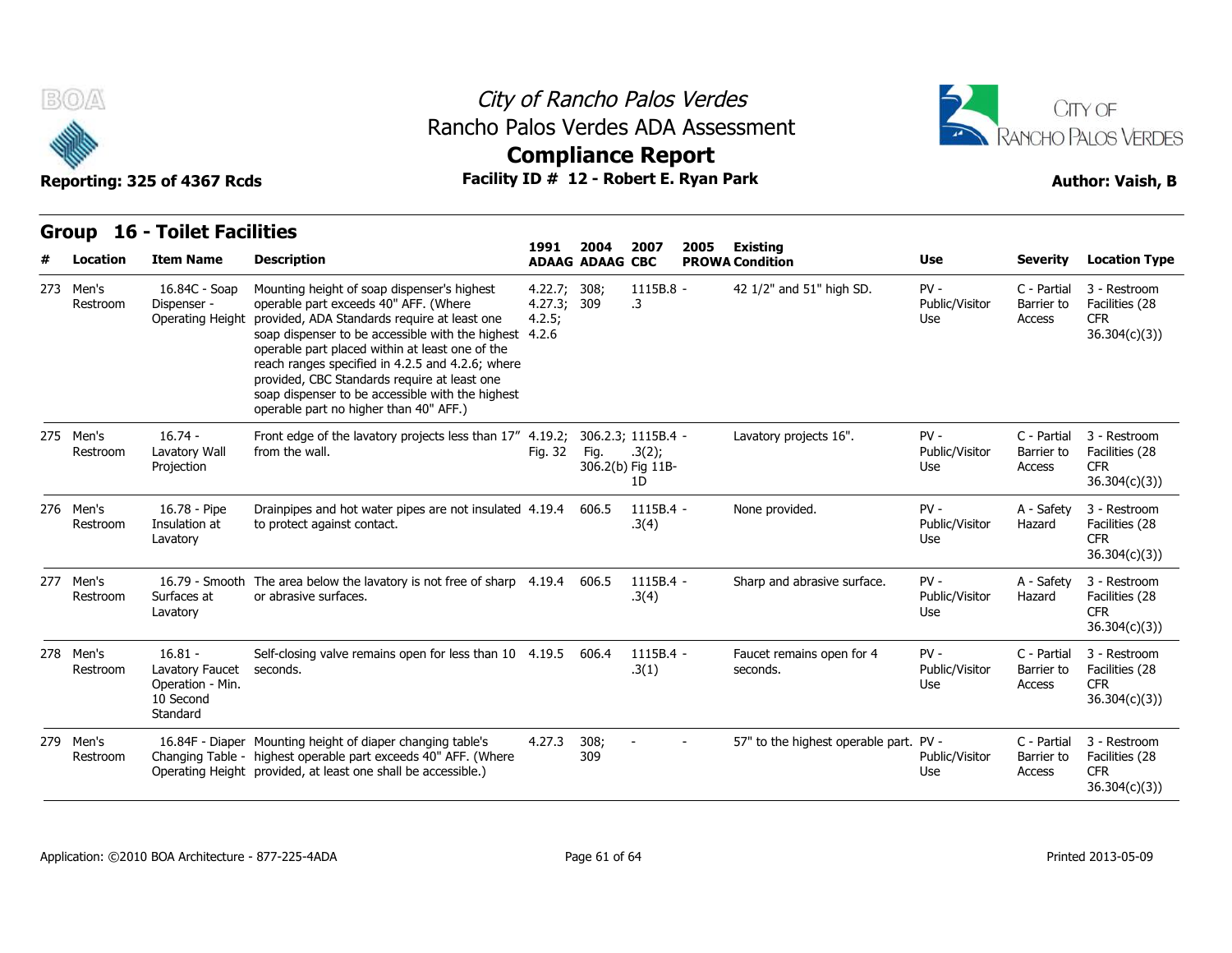

## City of Rancho Palos Verdes Rancho Palos Verdes ADA Assessment



| v<br>Reporting: 325 of 4367 Rcds |                       |                                                                |                                                                                                                                                  | AAMBRANAA IYAhar              |                                       |                                                          |                         |                                                   |                                 |                                     |                                                               |
|----------------------------------|-----------------------|----------------------------------------------------------------|--------------------------------------------------------------------------------------------------------------------------------------------------|-------------------------------|---------------------------------------|----------------------------------------------------------|-------------------------|---------------------------------------------------|---------------------------------|-------------------------------------|---------------------------------------------------------------|
|                                  |                       |                                                                | Facility ID # 12 - Robert E. Ryan Park                                                                                                           |                               |                                       |                                                          | <b>Author: Vaish, B</b> |                                                   |                                 |                                     |                                                               |
|                                  |                       | <b>Group 16 - Toilet Facilities</b>                            |                                                                                                                                                  | 1991                          | 2004                                  | 2007                                                     | 2005                    | Existing                                          |                                 |                                     |                                                               |
| #                                | Location              | <b>Item Name</b>                                               | <b>Description</b>                                                                                                                               |                               | <b>ADAAG ADAAG CBC</b>                |                                                          |                         | <b>PROWA Condition</b>                            | <b>Use</b>                      | <b>Severity</b>                     | <b>Location Type</b>                                          |
| 280                              | Men's<br>Restroom     | Changing Table -<br><b>Table Surface</b><br>Height             | 16.84G - Diaper Height of diaper changing table surface is not<br>between 28" to 34" AFF. (Where provided, at<br>least one shall be accessible.) | 4.1.3(18308)<br>), 4.32.4 309 |                                       | $1122B.1 -$<br>1122B.4                                   |                         | Table at 40" H.                                   | $PV -$<br>Public/Visitor<br>Use | C - Partial<br>Barrier to<br>Access | 3 - Restroom<br>Facilities (28<br><b>CFR</b><br>36.304(c)(3)) |
|                                  | 281 Men's<br>Restroom | 16.65A - Wall-<br>Hung Urinal -<br>Rim Projection<br>from Wall | The wall-hung urinal's elongated rim does not<br>project 14" min to 17" max from the wall.                                                       | 4.18.2                        | 605.2;<br>Fig.<br>605.2(a)            | 1115B.4 -<br>.2(1)                                       |                         | 12" projection.                                   | $PV -$<br>Public/Visitor<br>Use | C - Partial<br>Barrier to<br>Access | 3 - Restroom<br>Facilities (28<br><b>CFR</b><br>36.304(c)(3)  |
|                                  | 282 Men's<br>Restroom | 16.65B - Wall-<br>Hung Urinal -<br>Rim Height                  | Height of wall-hung urinal's rim exceeds 17" AFF. 4.18.2                                                                                         |                               | 605.2;<br>Fig.<br>605.2(a)            | 1115B.4 -<br>.2(1)                                       |                         | 25" high rim.                                     | $PV -$<br>Public/Visitor<br>Use | C - Partial<br>Barrier to<br>Access | 3 - Restroom<br>Facilities (28<br><b>CFR</b><br>36.304(c)(3)) |
| 283                              | Men's<br>Restroom     | Flush Controls -<br>Height                                     | 16.65D - Urinal Height of urinal flush controls exceeds 44" AFF. 4.18.4                                                                          |                               | 605.4;<br>604.6;<br>Advisory<br>604.6 | 1115B.4 -<br>.2(2)                                       |                         | Flush controls at 53" H.                          | $PV -$<br>Public/Visitor<br>Use | C - Partial<br>Barrier to<br>Access | 3 - Restroom<br>Facilities (28<br><b>CFR</b><br>36.304(c)(3)  |
|                                  | 284 Men's<br>Restroom | 16.66 - Clear<br>Floor Space at<br>Urinal                      | There is no clear floor space at least 30" x 48"<br>to allow a forward approach to the urinal.                                                   | 4.18.3                        | 605.3;<br>305.3                       | 1115B.4 -<br>.2(3);<br>1118B.4<br>$(1)$ ; Fig.<br>11B-5A |                         | 29 1/2" wide clear floor space at PV -<br>urinal. | Public/Visitor<br>Use           | C - Partial<br>Barrier to<br>Access | 3 - Restroom<br>Facilities (28<br><b>CFR</b><br>36.304(c)(3)  |
|                                  | 285 Men's<br>Restroom | <b>Toilet Facilities</b>                                       | 16.88 - Other - See Additional Comments                                                                                                          |                               |                                       |                                                          |                         | Door stop.                                        | $PV -$<br>Public/Visitor<br>Use | C - Partial<br>Barrier to<br>Access | 3 - Restroom<br>Facilities (28<br><b>CFR</b><br>36.304(c)(3)) |
|                                  | 286 Men's<br>Restroom | <b>Toilet Facilities</b>                                       | 16.88 - Other - See Additional Comments                                                                                                          |                               |                                       |                                                          |                         | 1 1/2" high Threshold.                            | $PV -$<br>Public/Visitor<br>Use | C - Partial<br>Barrier to<br>Access | 3 - Restroom<br>Facilities (28<br><b>CFR</b><br>36.304(c)(3)  |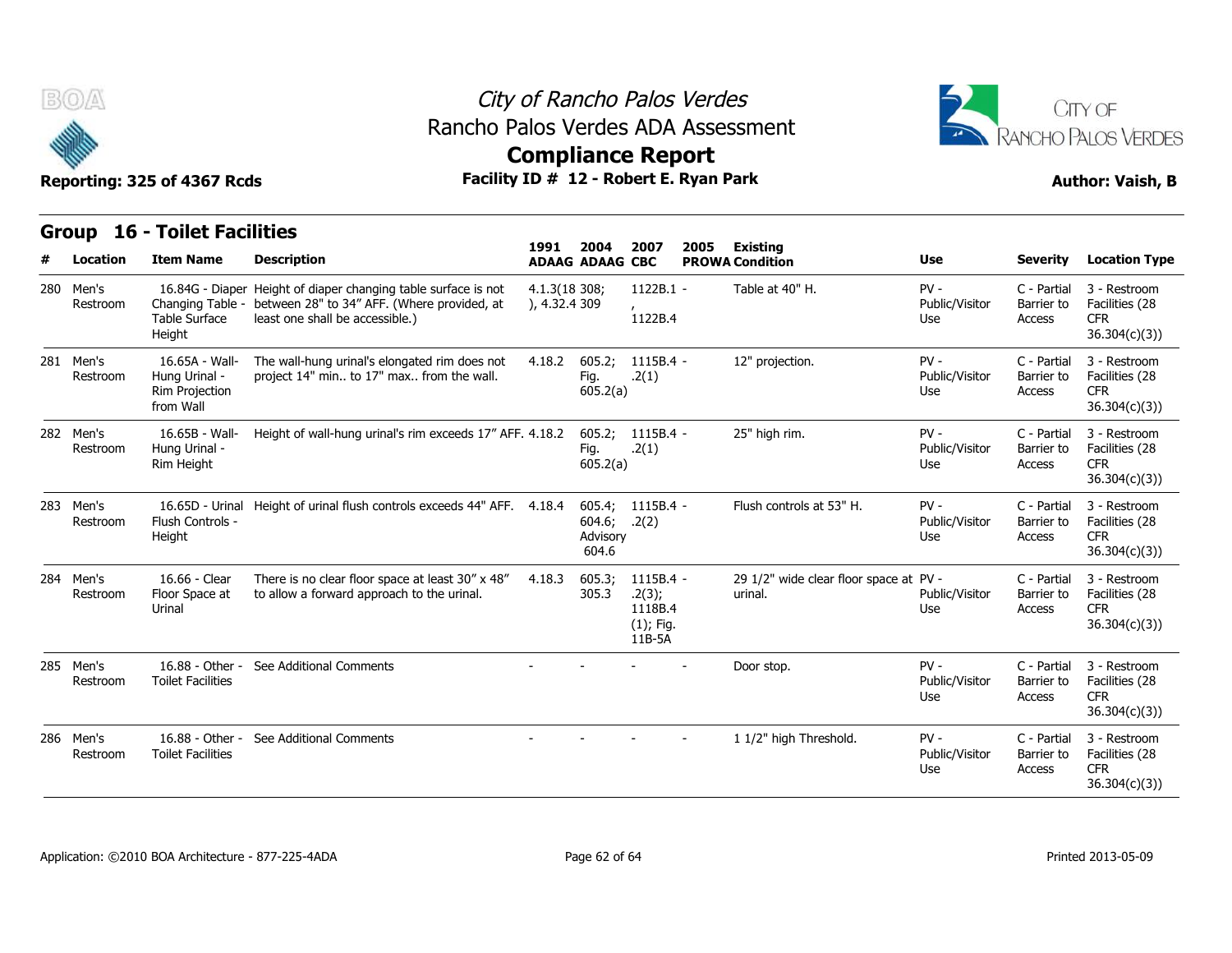



### **Group 16 - Toilet Facilities**

| B(0)                  | Reporting: 325 of 4367 Rcds                                           |                                                                                                                                                                                                                                                                                                                                                                                                                                                                                                                                                                                                                                                                               | City of Rancho Palos Verdes<br>Rancho Palos Verdes ADA Assessment<br><b>Compliance Report</b><br>Facility ID # 12 - Robert E. Ryan Park |                                                    |                                                        |      |                                     |                                 |                                     |                                                              |  |  |  |  |
|-----------------------|-----------------------------------------------------------------------|-------------------------------------------------------------------------------------------------------------------------------------------------------------------------------------------------------------------------------------------------------------------------------------------------------------------------------------------------------------------------------------------------------------------------------------------------------------------------------------------------------------------------------------------------------------------------------------------------------------------------------------------------------------------------------|-----------------------------------------------------------------------------------------------------------------------------------------|----------------------------------------------------|--------------------------------------------------------|------|-------------------------------------|---------------------------------|-------------------------------------|--------------------------------------------------------------|--|--|--|--|
| Location              | <b>Group 16 - Toilet Facilities</b><br><b>Item Name</b>               | <b>Description</b>                                                                                                                                                                                                                                                                                                                                                                                                                                                                                                                                                                                                                                                            | 1991                                                                                                                                    | 2004<br><b>ADAAG ADAAG CBC</b>                     | 2007                                                   | 2005 | Existing<br><b>PROWA Condition</b>  | Use                             | <b>Severity</b>                     | <b>Location Type</b>                                         |  |  |  |  |
| 287 Men's<br>Restroom | 16.09A - Door<br>Maneuvering<br>Space                                 | Door that is not automatic or power-assisted<br>does not have compliant maneuvering space<br>relative to the direction of approach as shown in<br>CBC Fig. 11B-26. (Approach // Side // Width //<br>Depth) (Front // Pull // D + 24" * // 60") (Front<br>// Push // D + 0" ** // 48") (Latch // Pull // D +<br>24" // 60") (Latch // Push // D + 24" // 44"<br>***) (Hinge // Pull // D + 36" // 60") (Hinge //<br>Push // 54" **** // 44" *****) (* D + 18" at<br>interior doors.) (** $D + 12$ " if door has both a<br>latch and a closer.) (*** 48" if door has closer.)<br>(**** Measured from latch toward hinge.)<br>(***** 48" if door has both a latch and a closer.) | 4.13.6                                                                                                                                  | 1;<br>Table<br>1; Fig.<br>404.2.4.<br>$\mathbf{1}$ | 404.2.4. 1133B.2 -<br>.4.2;<br>Fig.<br>404.2.4. 11B-26 |      | Door maneuvering space at 41". PV - | Public/Visitor<br>Use           | C - Partial<br>Barrier to<br>Access | 3 - Restroom<br>Facilities (28<br><b>CFR</b><br>36.304(c)(3) |  |  |  |  |
| 288 Men's<br>Restroom | 16.13A - Men's<br><b>RR</b> Geometric<br>Symbol Signage -<br>Triangle | Doorway leading to a men's toilet room is not<br>identified by an equilateral triangle 1/4" thick<br>with edges 12" long. OR Equilateral triangle is<br>provided, however it is accompanied by words in<br>raised characters and Braille. (ADA and CBC<br>Standards require a separate sign with raised<br>characters and Braille mounted on the wall<br>adjacent to the latch side of the door.)                                                                                                                                                                                                                                                                             |                                                                                                                                         |                                                    | 1115B.6 -                                              |      | None provided.                      | $PV -$<br>Public/Visitor<br>Use | C - Partial<br>Barrier to<br>Access | 3 - Restroom<br>Facilities (28<br><b>CFR</b><br>36.304(c)(3) |  |  |  |  |
| 289 Men's<br>Restroom | 16.11A - Door<br>Operating Effort                                     | The force required to operate door exceeds 5<br>lbs. (Fire doors may have up to 15 lbs to achieve<br>positive latching).                                                                                                                                                                                                                                                                                                                                                                                                                                                                                                                                                      |                                                                                                                                         |                                                    | 4.13.11 404.2.9 1133B.2 -<br>.5                        |      | 9 LBF Operating effort              | $PV -$<br>Public/Visitor<br>Use | C - Partial<br>Barrier to<br>Access | 3 - Restroom<br>Facilities (28<br>CFR.<br>36.304(c)(3)       |  |  |  |  |
| 290 Men's<br>Restroom | 16.88 - Other -<br><b>Toilet Facilities</b>                           | See Additional Comments                                                                                                                                                                                                                                                                                                                                                                                                                                                                                                                                                                                                                                                       |                                                                                                                                         |                                                    |                                                        |      | 2 second closer delay               | $PV -$<br>Public/Visitor<br>Use | C - Partial<br>Barrier to<br>Access | 3 - Restroom<br>Facilities (28<br><b>CFR</b><br>36.304(c)(3) |  |  |  |  |